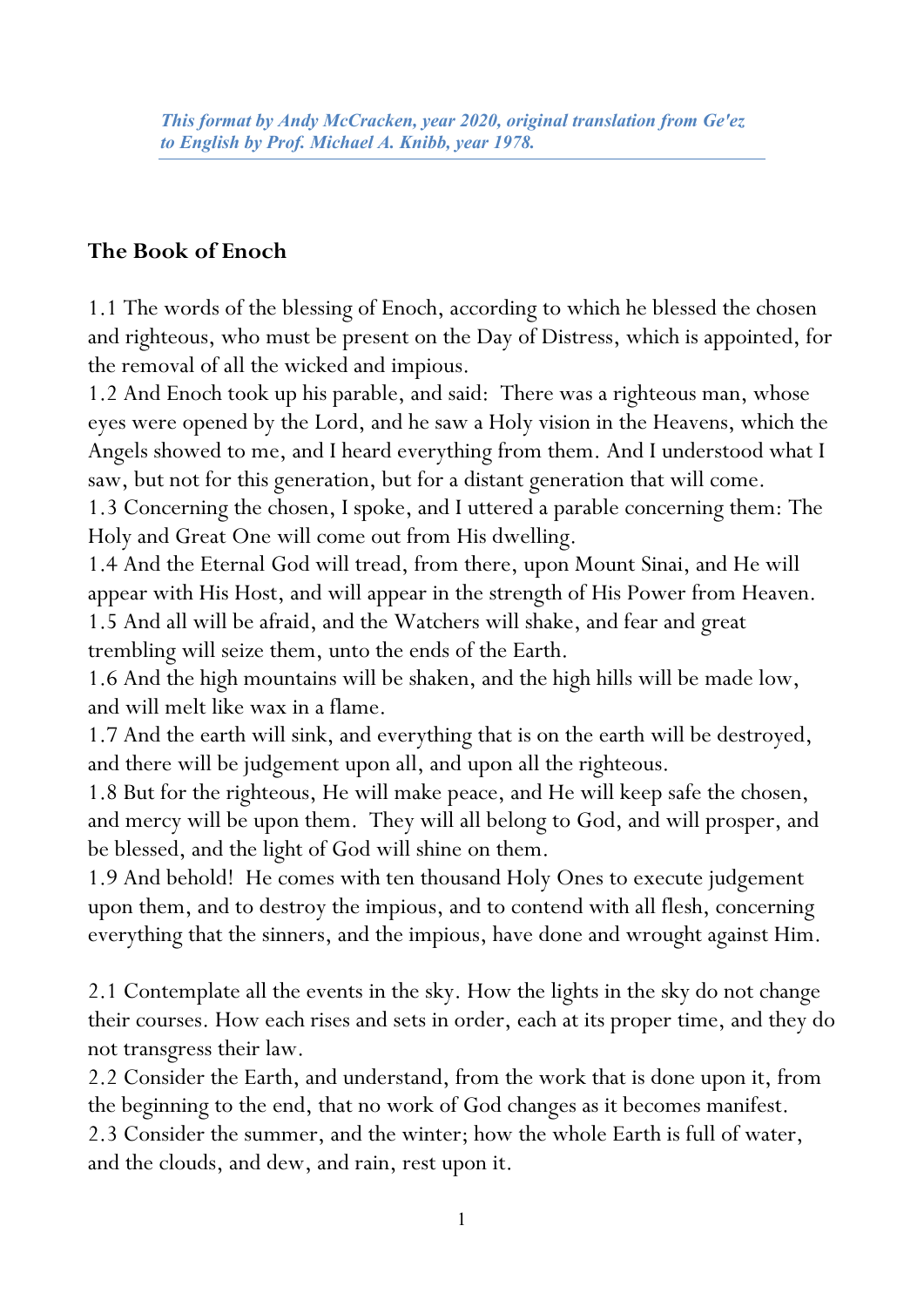3.1 Contemplate, and see, how all the trees appear withered, and all their leaves are stripped; with the exception of the fourteen trees which are not stripped, which remain with the old leaves, until the new come after two or three years.

4.1 And, again, contemplate the days of summer; how at its beginning the Sun is above it. You seek shelter and shade because of the heat of the Sun, and the earth burns with scorching heat, and you cannot tread upon the earth, or upon a rock, because of its heat.

5.1 Contemplate how the trees are covered with green leaves, and bear fruit. And understand, in respect of everything, and perceive how He, who lives for ever, made all these things for you.

5.2 And how His works are before Him in each succeeding year, and all His works serve Him, and do not change; but as God has decreed, so everything is done. 5.3 And consider how the seas and rivers together complete their tasks.

5.4 But you sinners, you have not persevered in, nor observed, the Law of the Lord. But you have transgressed, and have spoken proud and hard words with your unclean mouth, against His Majesty. You hard of heart! You will not have peace!

5.5 And because of this you will curse your days, and the years of your life you will destroy. And the eternal curse will increase, and you will not receive mercy. 5.6 In those days, you will transform your name into an eternal curse, to all the righteous, and they will curse you sinners for ever. And for all you sinners there will be no salvation.

5.7 For the chosen; there will be light, joy, and peace, and they will inherit the Earth. But for you, the impious, there will be a curse.

5.8 When wisdom is given to the chosen, they will all live, and will not again do wrong, either through forgetfulness, or through pride. But those who possess wisdom will be humble.

5.9 They will not again do wrong, and they will not be judged in all the days of their life, and they will not die of wrath or anger. But they will complete the number of the days of their life. And their life will grow in peace, and the years of their joy will increase, in gladness and eternal peace; all the days of their life.

6.1 And it came to pass, when the sons of men had increased, that in those days there were born to them fair and beautiful daughters.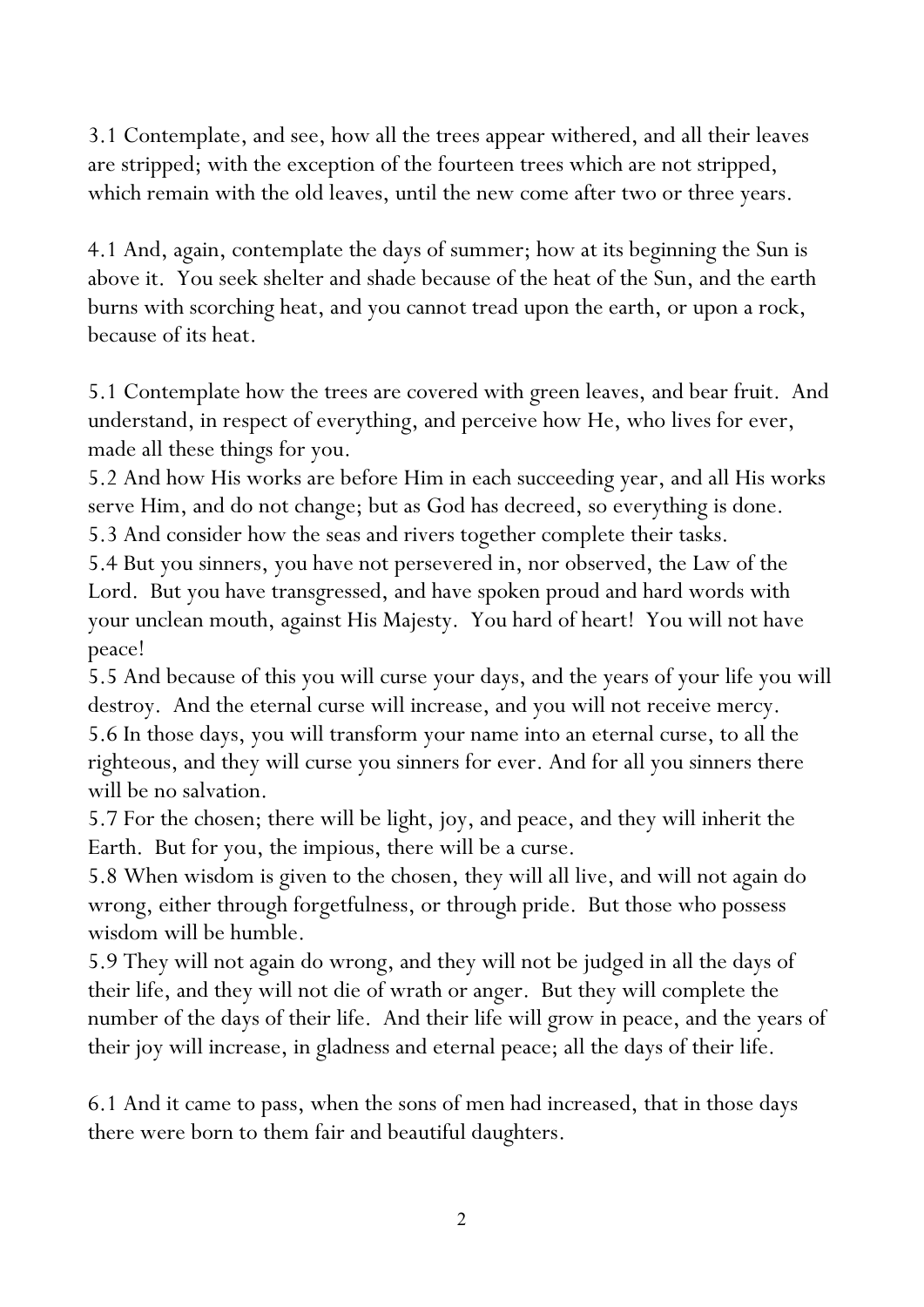6.2 And the Angels, the sons of Heaven, saw them and desired them. And they said to one another: "Come, let us choose for ourselves wives, from the children of men, and let us beget, for ourselves, children."

6.3 And Semyaza, who was their leader, said to them: "I fear that you may not wish this deed to be done, and that I alone will pay for this great sin."

6.4 And they all answered him, and said: "Let us all swear an oath, and bind one another with curses, so not to alter this plan, but to carry out this plan effectively." 6.5 Then, they all swore together, and all bound one another, with curses, to it. 6.6 And they were, in all, two hundred, and they came down on Ardis, which is the summit of Mount Hermon. And they called the mountain Hermon, because on it they swore, and bound one another with curses.

6.7 And these are the names of their leaders: Semyaza, who was their leader, Urakiba, Ramiel, Kokabiel, Tamiel, Ramiel, Daniel, Ezeqiel, Baraqiel, Asael, Armaros, Batriel, Ananel, Zaqiel, Samsiel, Sartael, Turiel, Yomiel, Araziel. 6.8 These are the leaders of the two hundred Angels, and of all the others with them.

7.1 And they took wives for themselves, and everyone chose for himself, one each. And, they began to go into them, and were promiscuous with them. And they taught them charms, and spells, and they showed them the cutting of roots and trees.

7.2 And they became pregnant and bore large giants. And their height was three thousand cubits.

7.3 These, devoured all the toil of men, until men were unable to sustain them.

7.4 And the giants turned against them in order to devour men.

7.5 And they began to sin against birds, and against animals, and against reptiles, and against fish, and they devoured one another's flesh, and drank the blood from it.

7.6 Then the Earth complained about the lawless ones.

8.1 And Azazel taught men to make swords, and daggers, and shields, and breastplates. And he showed them the things after these, and the art of making them; bracelets and ornaments, and the art of making up the eyes, and of beautifying the eyelids, and the most precious and choice stones, and all kinds of coloured dyes. And the world was changed.

8.2 And there was great impiety, and much fornication, and they went astray, and all their ways became corrupt.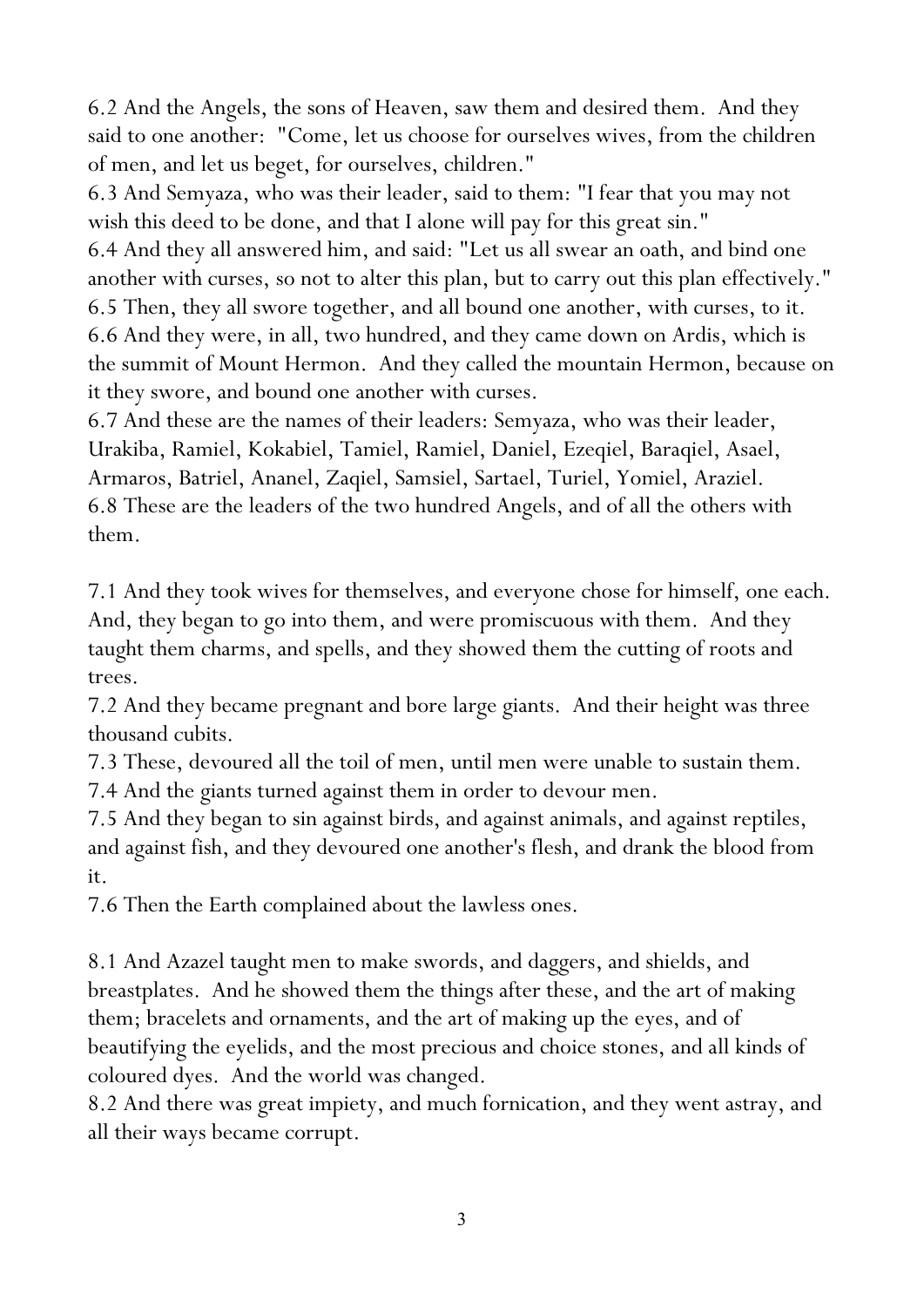8.3 Amezarak taught all those who cast spells and cut roots, Armaros the release of spells, and Baraqiel astrologers, and Kokabiel portents, and Tamiel taught astrology, and Asradel taught the path of the Moon.

8.4 And, at the destruction on the Earth, men cried out, and their voices reached Heaven.

9.1 And then Michael, Gabriel, Suriel and Uriel, looked down from Heaven, and saw the mass of blood that was being shed on the Earth, and all the iniquity that was being done on the Earth.

9.2 And they said to one another: "Let the devastated Earth cry out with the sound of their cries unto the Gate of Heaven.

9.3 And now, to you, O Holy Ones of Heaven, the souls of men complain, saying: "Bring our complaint before the Most High."

9.4 And they said to their Lord, the King: "Lord of Lords, God of Gods, King of Kings! Your glorious throne endures for all the generations of the world, and Your Name is Holy and praised for all generations of the world, and is blessed and praised!

9.5 You have made everything, and power over everything is Yours. And everything is uncovered, and open, in front of You, and You see everything, and there is nothing that can be hidden from You.

9.6 See then what Azazel has done; how he has taught all iniquity, on the Earth, and revealed the Eternal Secrets which were made in Heaven.

9.7 And Semyaza has made known spells, he to whom You gave authority to rule over those who are with him.

9.8 And they went into the daughters of men together, lay with those women, became unclean, and revealed to them these sins.

9.9 And the women bore giants, and thereby the whole Earth has been filled with blood and iniquity.

9.10 And now behold, the souls which have died cry out and complain, unto the Gate of Heaven, and their lament has ascended, and they cannot go out in the face of the iniquity which is being committed on the Earth.

9.11 And You know everything, before it happens, and You know this, and what concerns each of them. But You say nothing to us. What ought we to do with them, about this?"

10.1 And then the Most High, the Great and Holy One, spoke, and sent Arsyalalyur to the son of Lamech, and said to him: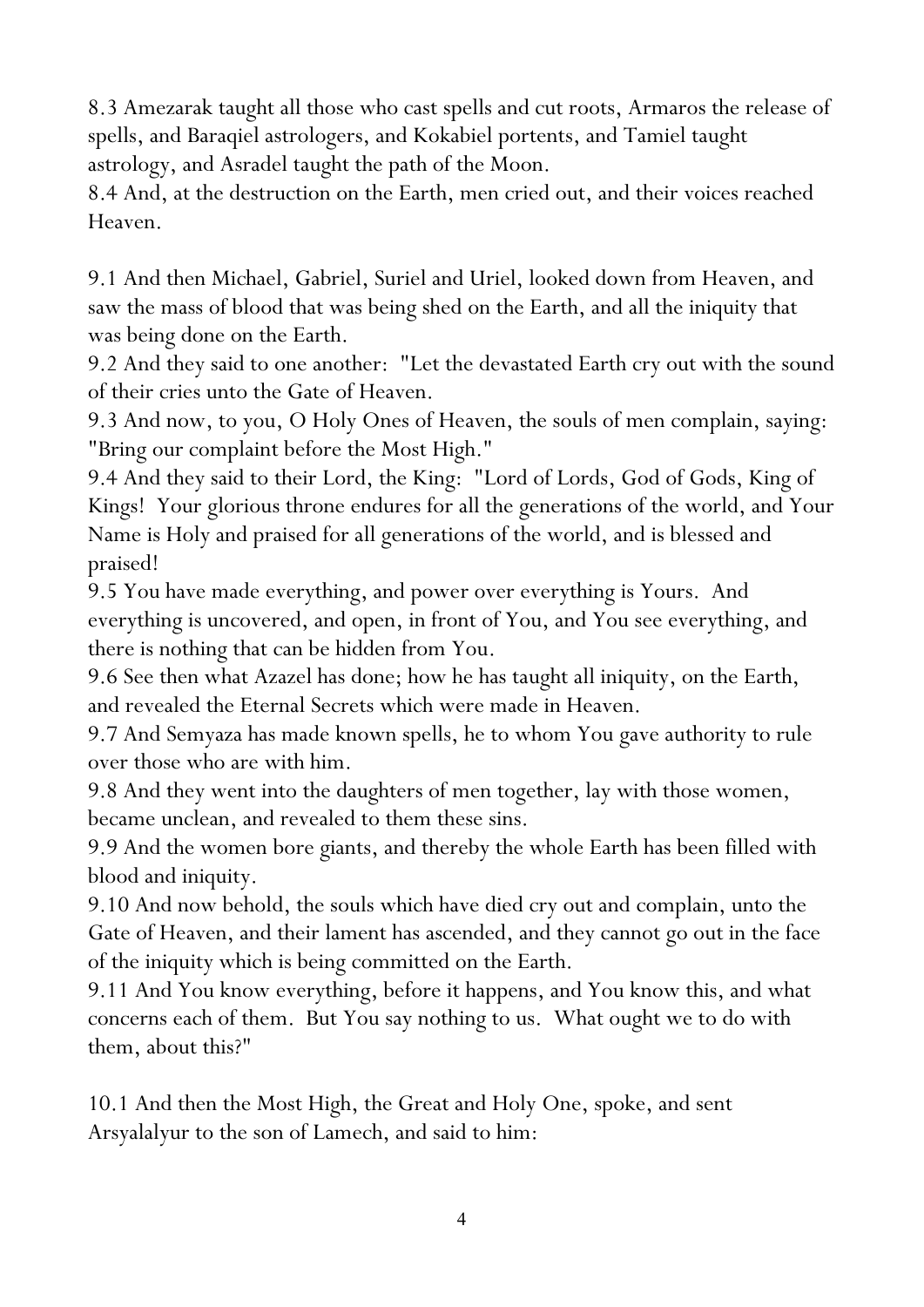10.2 "Say to him, in My Name; hide yourself! And reveal to him the end, which is coming, because the whole Earth will be destroyed. A deluge is about to come on all the Earth; and what is in it will be destroyed.

10.3 And now teach him, so that he may escape, and his offspring may survive for the whole Earth."

10.4 "And further", the Lord said to Raphael, "Bind Azazel by his hands and his feet and throw him into the darkness. And split open the desert, which is in Dudael, and throw him there.

10.5 And, throw on him jagged and sharp stones, and cover him with darkness. And let him stay there for ever. And cover his face so that he may not see the light. 10.6 And so that, on the Great Day of Judgement, he may be hurled into the fire. 10.7 And restore the Earth which the Angels have ruined. And announce the restoration of the Earth. For I shall restore the Earth, so that not all the sons of men shall be destroyed, through the mystery of everything which the Watchers made known, and taught to their sons.

10.8 And the whole Earth has been ruined by the teaching of the works of Azazel; and against him write: ALL SIN."

10.9 And the Lord said to Gabriel: "Proceed against the bastards, and the reprobates, and against the sons of the fornicators. And destroy the sons of the fornicators, and the sons of the Watchers, from amongst men. And send them out, and send them against one another, and let them destroy themselves in battle; for they will not have length of days.

10.10 And they will all petition you, but their fathers will gain nothing in respect of them, for they hope for eternal life, and that each of them will live life for five hundred years."

10.11 And the Lord said to Michael: "Go, inform Semyaza, and the others with him, who have associated with the women to corrupt themselves with them, in all their uncleanness.

10.12 When all their sons kill each other, and when they see the destruction of their beloved ones, bind them for seventy generations, under the hills of the Earth, until the day of their judgement, and of their consummation, until the Judgement, which is for all eternity, is accomplished.

10.13 And in those days, they will lead them to the Abyss of Fire; in torment, and in prison they will be shut up for all eternity.

10.14 And then Semyaza will be burnt, and from then on, destroyed with them; together they will be bound until the end of all generations.

10.15 And destroy all the souls of lust, and the sons of the Watchers, for they have wronged men.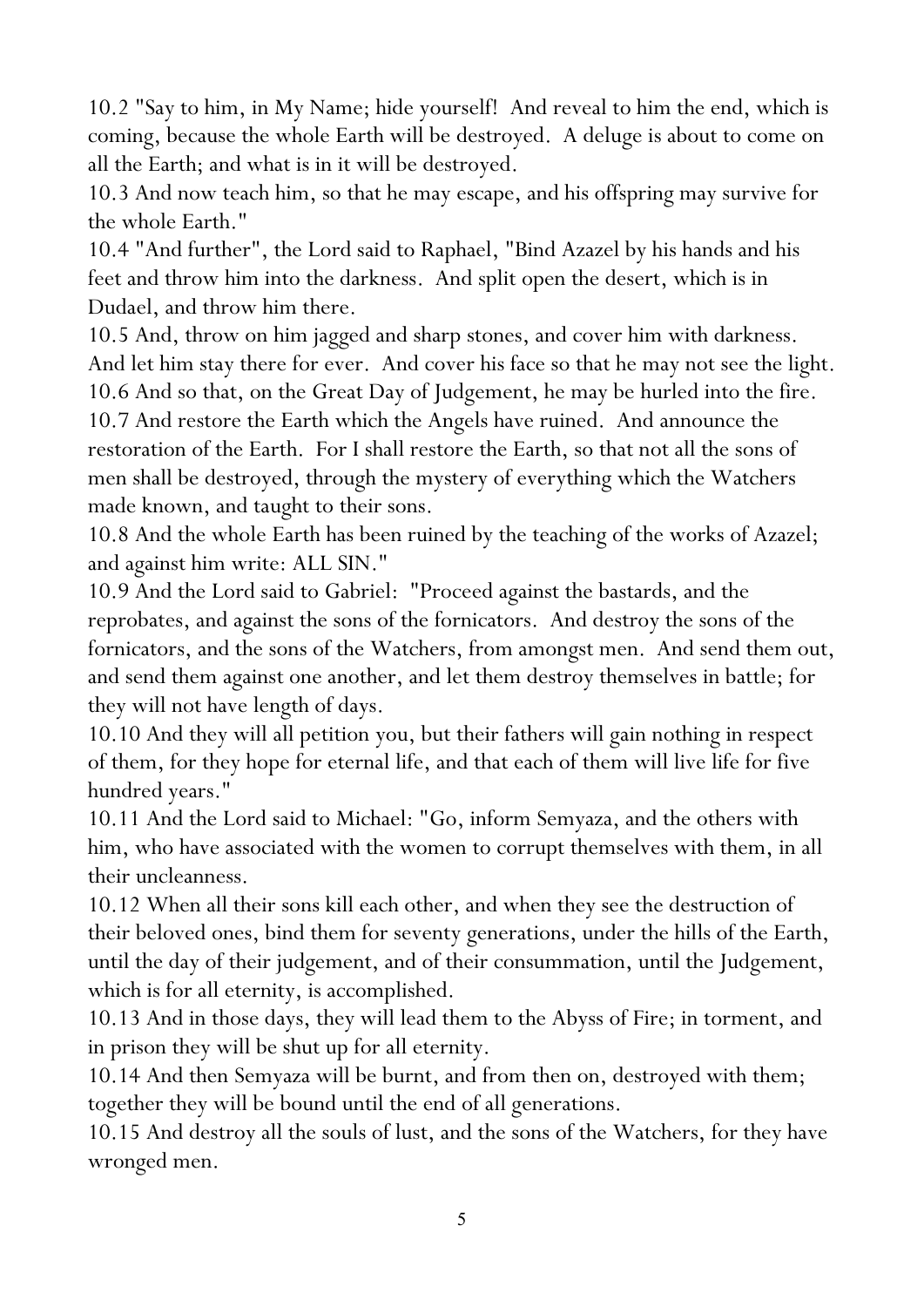10.16 Destroy all wrong from the face of the Earth and every evil work will cease. And let the plant of righteousness and truth appear, and the deed will become a blessing; righteousness and truth will they plant, in joy, for ever.

10.17 And now, all the righteous will be humble, and will live until they beget thousands. And all the days of their youth, and their Sabbaths, they will fulfil in peace.

10.18 And, in those days, the whole Earth will be tilled in righteousness, and all of it will be planted with trees; and it will be filled with blessing.

10.19 And all the pleasant trees they will plant on it, and they will plant on it vines. And the vine that is planted on it will produce fruit in abundance; and every seed that is sown on it, each measure will produce a thousand, and each measure of olives will produce ten baths of oil.

10.20 And you; cleanse the Earth from all wrong, and from all iniquity, and from all sin, and from all impiety, and from all the uncleanness, which is brought about on the Earth; remove them from the Earth.

10.21 And all the sons of men shall be righteous, and all the nations shall serve and bless Me, and all shall worship Me.

10.22 And the Earth will be cleansed from all corruption, and from all sin, and from all wrath, and from all torment; and I will not again send a flood upon it, for all generations, for ever.

11.1 And, in those days, I will open the Storehouses of Blessing, which are in Heaven; so that I may send them down upon the Earth, upon the work, and upon the toil of the sons of men.

11.2 Peace and truth will be united, for all the days of eternity, and for all the generations of eternity."

12.1 And from everything, Enoch had been hidden, and none of the sons of men knew where he was hidden, or where he was, or what had happened.

12.2 And all his doings were with the Holy Ones, and with the Watchers, in his days.

12.3 And I, Enoch, was blessing the Great Lord and the King of Eternity. And behold, the Watchers called to me, Enoch the scribe, and said to me:

12.4 "Enoch, scribe of righteousness, go and inform the Watchers of Heaven, who have left the High Heaven and the Holy Eternal Place, and have corrupted themselves with the women, and have done as the sons of men do, and have taken wives for themselves, and have become completely corrupt on the Earth.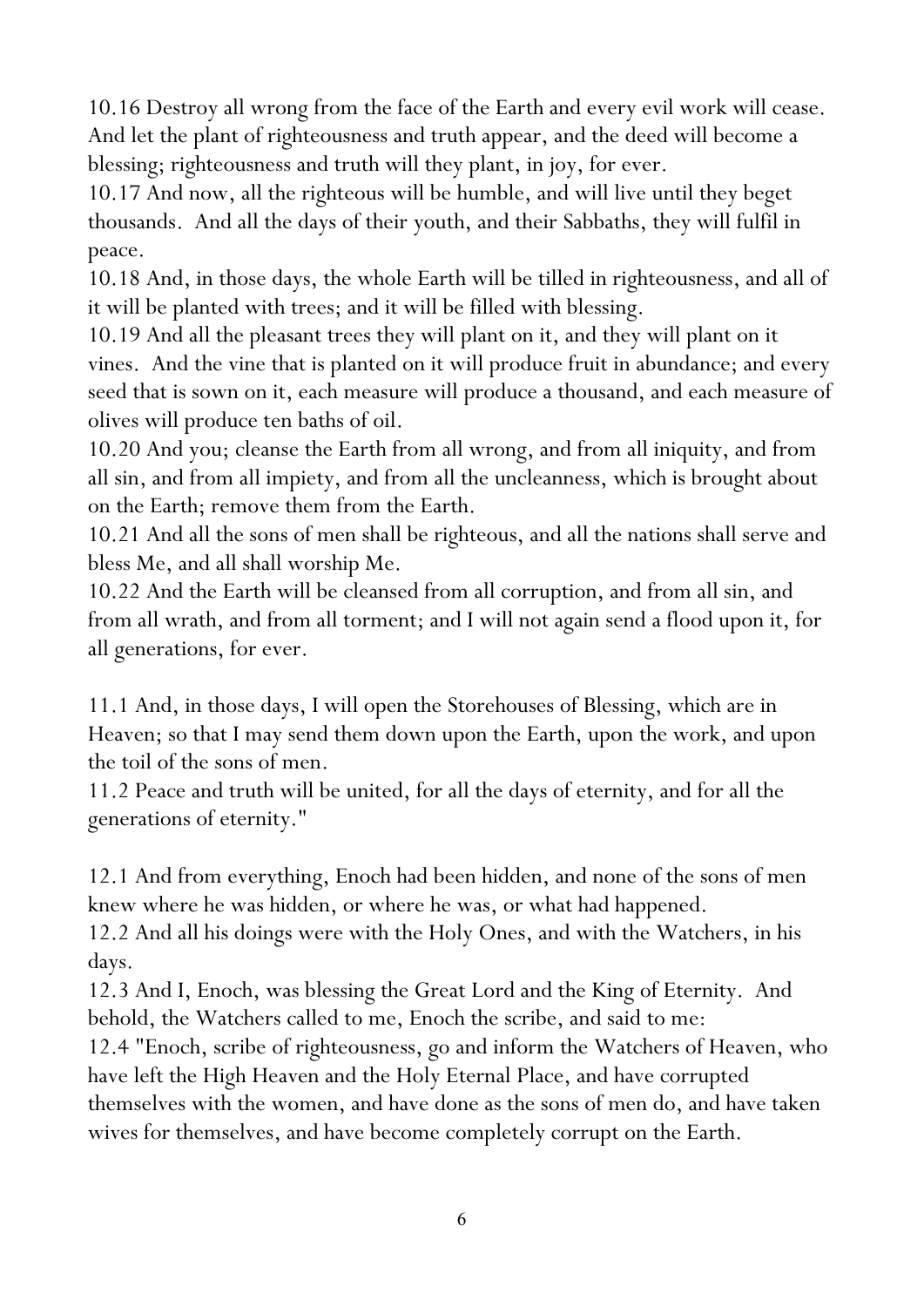12.5 They will have on Earth, neither peace, nor forgiveness of sin, for they will not rejoice in their sons.

12.6 The slaughter of their beloved ones they will see; and over the destruction of their sons they will lament and petition for ever. But they will have neither mercy nor peace."

13.1 And Enoch went, and said to Azazel: "You will not have peace. A severe sentence has come out against you: That you should be bound.

13.2 And, you will have neither rest, nor mercy, nor the granting of any petitions, because of the wrong which you have taught, and because of all the works of blasphemy, and wrong, and sin, which you have shown to the sons of men." 13.3 And then, I went and spoke to them, all together, and they were all afraid; fear and trembling seized them.

13.4 And they asked me to write out, for them, the record of a petition, so that they might receive forgiveness, and to take a record of their petition up to the Lord in Heaven.

13.5 For they were not able, from then on, to speak, and they did not raise their eyes to Heaven, out of shame for the sins for which they had been condemned. 13.6 And then I wrote out the record of their petition, and their supplication, in regard to their spirits, and the deeds of each one of them, and in regard to what they asked; that they should obtain absolution and forbearance.

13.7 And I went and sat down, by the waters of Dan, in Dan, which is southwest of Hermon; and I read out the record of their petition, until I fell asleep.

13.8 And behold a dream came to me, and visions fell upon me, and I saw a vision of wrath that I should speak to the sons of Heaven, and reprove them.

13.9 And I woke up, and went to them, and they were all sitting gathered together, as they mourned, in Ubelseyael, which is between Lebanon and Senir, with their faces covered.

13.10 And I spoke in front of them, all the visions that I had seen in my sleep, and I began to speak these words of righteousness, and to reprove the Watchers of Heaven.

14.1 This book is the Word of Righteousness, and of Reproof, for the Watchers who are from Eternity; as the Holy and Great One commanded in that vision. 14.2 I saw in my sleep what I will now tell, with the tongue of flesh, and with my breath, which the Great One has given men in the mouth, so that they might speak with it, and understand with the heart.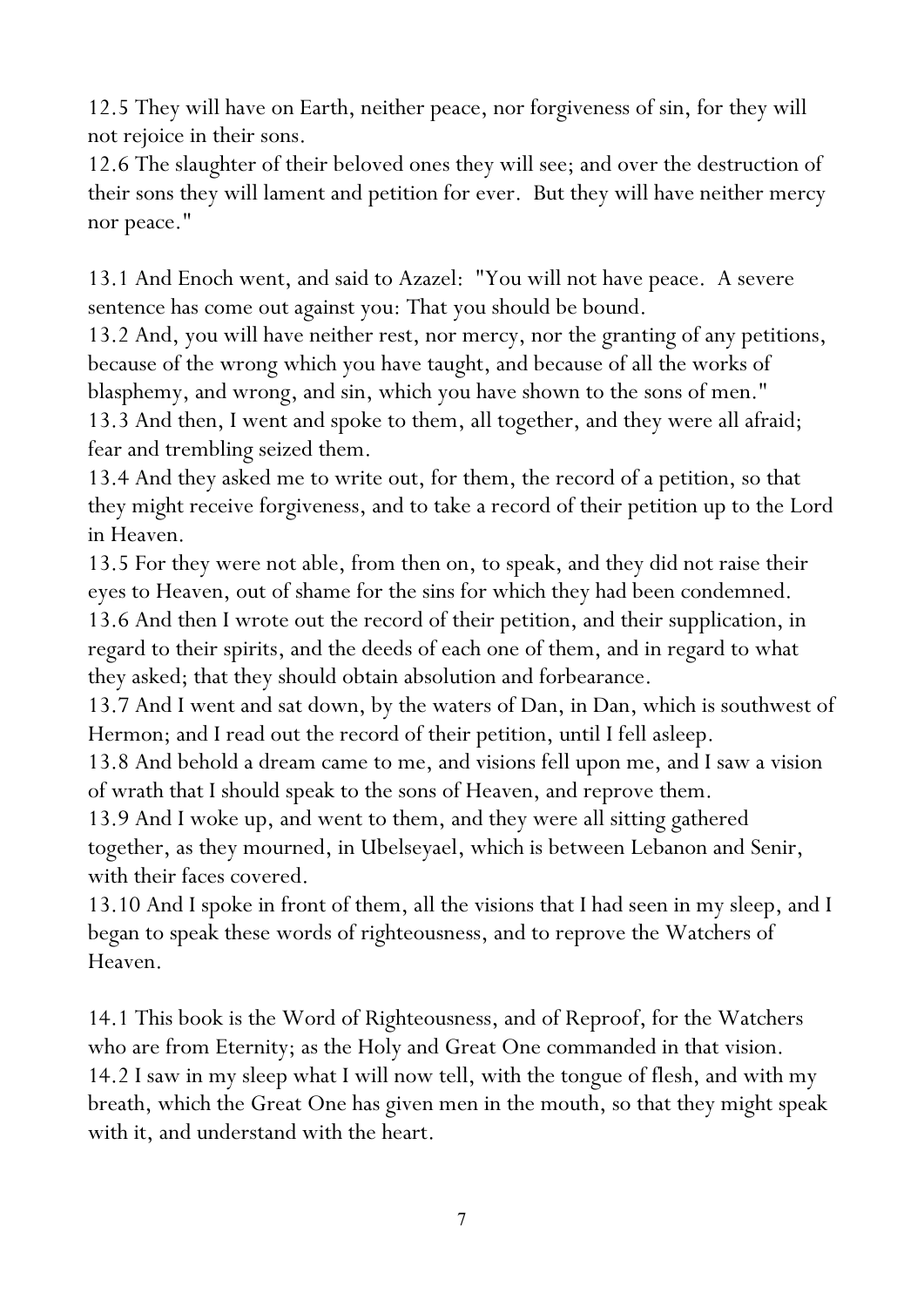14.3 As He has created, and appointed, men to understand the word of knowledge; so He created, and appointed, me to reprove the Watchers, the sons of Heaven.

14.4 "And I wrote out your petition, but in my vision, thus it appeared, that your petition would not be granted to you, for all the days of eternity; and complete judgement has been decreed against you, and you will not have peace.

14.5 And from now on, you will not ascend into Heaven, for all eternity, and it has been decreed that you are to be bound, in the Earth, for all the days of eternity. 14.6 And before this, you will have seen the destruction of your beloved sons, and you will not be able to enjoy them, but they will fall before you by the sword. 14.7 And your petition will not be granted, in respect of them; or in respect of yourselves. And while you weep, and supplicate, you do not speak a single word from the writings which I have written."

14.8 And the vision appeared to me as follows: - Behold; clouds called me in the vision, and mist called me. And the path of the stars, and flashes of lightning, hastened me and drove me. And in the vision, winds caused me to fly, and hastened me, and lifted me up into the sky.

14.9 And I proceeded, until I came near a wall which was made of hailstones, and a tongue of fire surrounded it, and it began to make me afraid.

14.10 And I went into the tongue of fire, and came near to a large house, which was built of hailstones, and the wall of that house was like a mosaic of hailstones, and its floor was snow.

14.11 Its roof was like the path of the stars, and flashes of lightning, and among them were fiery cherubim, and their sky was like water.

14.12 And, there was a fire burning around its wall, and its door was ablaze with fire.

14.13 And I went into that house, and it was as hot as fire and as cold as snow, and there was neither pleasure nor life in it. Fear covered me and trembling took hold of me.

14.14 And, as I was shaking and trembling, I fell on my face.

14.15 And I saw in the vision; and behold, another house, which was larger than the former, and all its doors were open before me, and it was built of a tongue of fire.

14.16 And in everything, it so excelled in glory, and splendor, and size, so that I am unable to describe to you its glory and its size.

14.17 And its floor was fire, and above lightning and the path of the stars, and its roof also was a burning fire.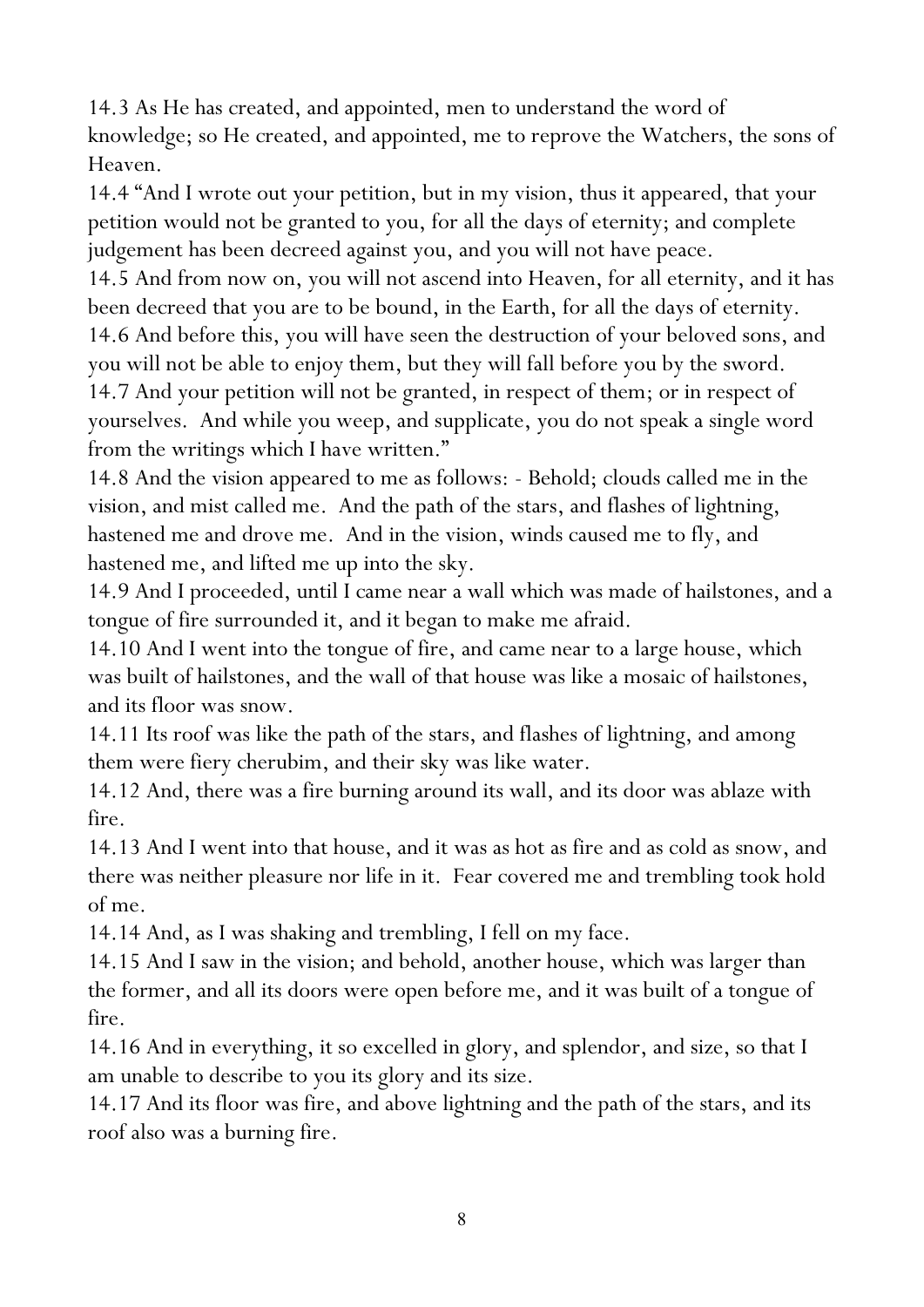14.18 And I looked, and I saw in it, a high throne, and its appearance was like ice, and its surrounds like the shining Sun, and the sound of Cherubim.

14.19 And, from underneath the high throne, there flowed out rivers of burning fire, so that it was impossible to look at it.

14.20 And He who is Great in Glory, sat upon it, and His raiment was brighter than the Sun, and whiter than any snow.

14.21 And no Angel could enter, and at the appearance of the face of Him who is Honoured and Praised, no creature of flesh could look.

14.22 A sea of fire burnt around Him, and a great fire stood in front of Him, and none of those around Him came near to Him. Ten thousand times ten thousand, stood before Him, but He needed no Holy Council.

14.23 And the Holy Ones, who were near to Him, did not leave, by night or day, and did not depart from Him.

14.24 And, until then, I had been prostrate on my face, as I trembled. And the Lord called me, with His own mouth, and said to me: "Come here, Enoch, to My Holy Word."

14.25 And He lifted me up and brought me near to the door. And I looked, with my face down.

15.1 And He answered me, and said to me, with His voice: "Hear! Do not be afraid, Enoch, you righteous man, and scribe of righteousness. Come here, and hear My voice.

15.2 And go say, to the Watchers of Heaven, who sent you to petition on their behalf: "You ought to petition on behalf of men, not men on behalf of you! 15.3 Why have you left the High, Holy, and Eternal Heaven, and lain with the women, and become unclean with the daughters of men, and taken wives for yourselves, and done as the sons of the Earth, and begotten giant sons?

15.4 And you were spiritual, Holy, living an eternal life, but you became unclean upon the women, and begat children through the blood of flesh, and lusted after the blood of men, and produced flesh and blood, as they do who die and are destroyed.

15.5 And for this reason I give men wives; so that they might sow seed in them, and so that children might be born by them, so that deeds might be done on the Earth.

15.6 But you, formerly, were spiritual, living an eternal, immortal life, for all the generations of the world.

15.7 For this reason I did not arrange wives for you; because the dwelling of the spiritual ones is in Heaven.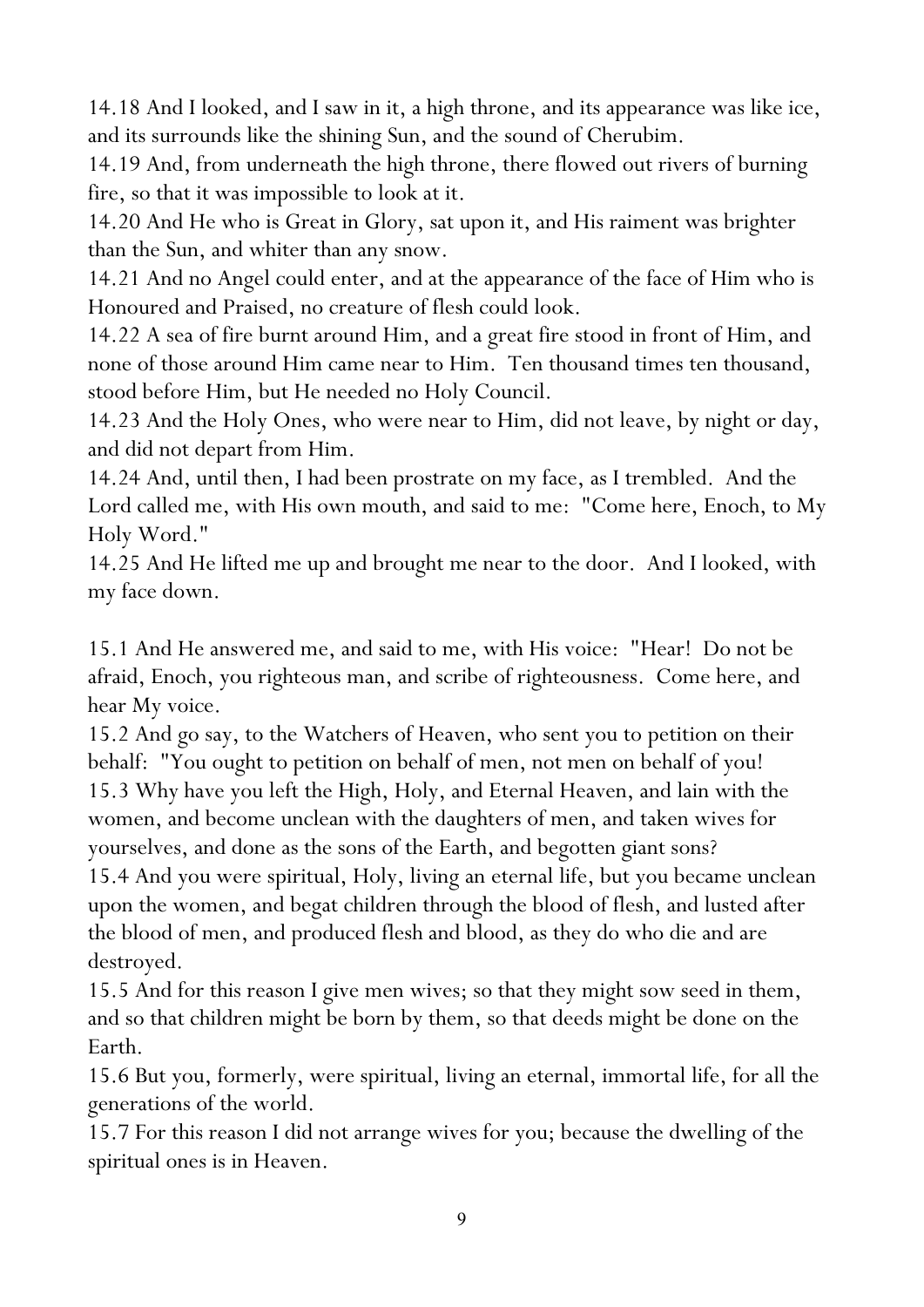15.8 And now, the giants, who were born from body and flesh, will be called Evil Spirits on the Earth, and on the Earth will be their dwelling.

15.9 And evil spirits came out from their flesh, because from above they were created, from the Holy Watchers was their origin and first foundation. Evil spirits they will be on Earth, and 'Spirits of the Evil Ones' they will be called.

15.10 And the dwelling of the Spirits of Heaven is Heaven, but the dwelling of the spirits of the Earth, who were born on the Earth, is Earth.

15.11 And the spirits of the giants do wrong, are corrupt, attack, fight, break on the Earth, and cause sorrow. And they eat no food, do not thirst, and are not observed.

15.12 And these spirits will rise against the sons of men, and against the women, because they came out of them in the days of slaughter and destruction.

16.1 And the death of the giants, wherever the spirits have gone out from their bodies, their flesh will be destroyed, before the Judgement. Thus, they will be destroyed, until the Day of the Great Consummation is accomplished, upon the Great Age, upon the Watchers and the impious ones.

16.2 And now, to the Watchers, who sent you to petition on their behalf, who were formerly in Heaven:

16.3 You were in Heaven, but its secrets had not yet been revealed to you; and a worthless mystery you knew. This, you made known to women, in the hardness of your hearts. And through this mystery, the women, and the men, cause evil to increase on the Earth.

16.4 Say to them therefore: You will not have peace."

17.1 And they took me to a place where they were like burning fire, and, when they wished, they made themselves look like men.

17.2 And they led me to a place of storm, and to a mountain, the tip of whose summit reached to Heaven.

17.3 And I saw lighted places, and thunder in the outermost ends, in its depths a bow of fire, and arrows, and their quivers, and a sword of fire, and all the flashes of lightning.

17.4 And they took me to the Water of Life, as it is called, and to the Fire of the West, which receives every setting of the Sun.

17.5 And I came to a river of fire, whose fire flows like water, and pours out into the Great Sea, which is towards the west.

17.6 And I saw all the great rivers, and I reached the Great Darkness, and went where all flesh walks.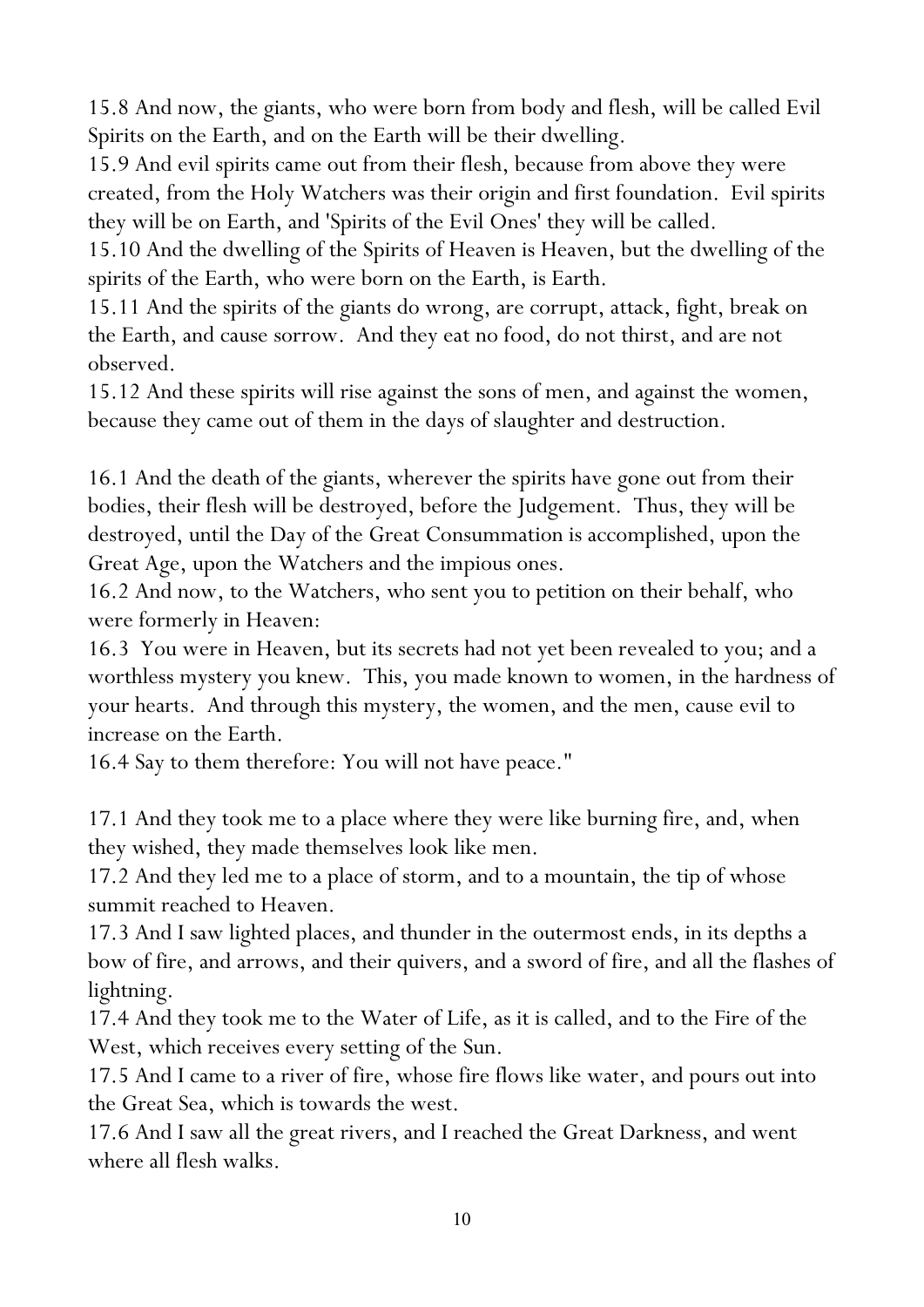17.7 And I saw the Mountains of the Darkness of Winter, and the place where the water of all the deeps pours out.

17.8 And I saw the mouths of all the rivers of the Earth, and the mouth of the deep.

18.1 And I saw the storehouses of all the winds, and I saw how, with them, He has adorned all creation, and I saw the foundations of the Earth.

18.2 And I saw the cornerstone of the Earth. And I saw the four winds which support the Earth and the sky.

18.3 And I saw how the winds stretch out the height of Heaven, and how they position themselves between Heaven and Earth; they are the Pillars of Heaven.

18.4 And I saw the winds which turn the sky, and cause the disc of the Sun, and all the stars, to set.

18.5 And I saw the winds on the Earth, which support the clouds, and I saw the paths of the Angels. I saw, at the end of the Earth, the firmament of Heaven above.

18.6 And I went towards the south, and it was burning, day and night, where there were seven mountains of precious stones, three towards the east, and three towards the south.

18.7 And those towards the east were of coloured stone, and one was of pearl, and one of healing stone, and those towards the south, of red stone.

18.8 And the middle one reached to Heaven, like the throne of the Lord, of stibium, and the top of the throne was of sapphire.

18.9 And I saw a burning fire, and what was in all the mountains.

18.10 And I saw a place there, beyond the great earth; there the waters gathered together.

18.11 And I saw a deep chasm of the Earth, with pillars of heavenly fire, and I saw among them, fiery pillars of Heaven, which were falling, and as regards both height and depth, they were immeasurable.

18.12 And beyond this chasm, I saw a place, and it had neither the sky above it, nor the foundation of earth below it. There was no water on it, and no birds, but it was a desert place.

18.13 And a terrible thing I saw there, seven stars, like great burning mountains. 18.14 And, like a spirit questioning me, the Angel said: "This is the place of the end of Heaven and Earth; this is the prison for the Stars of Heaven and the Host of Heaven.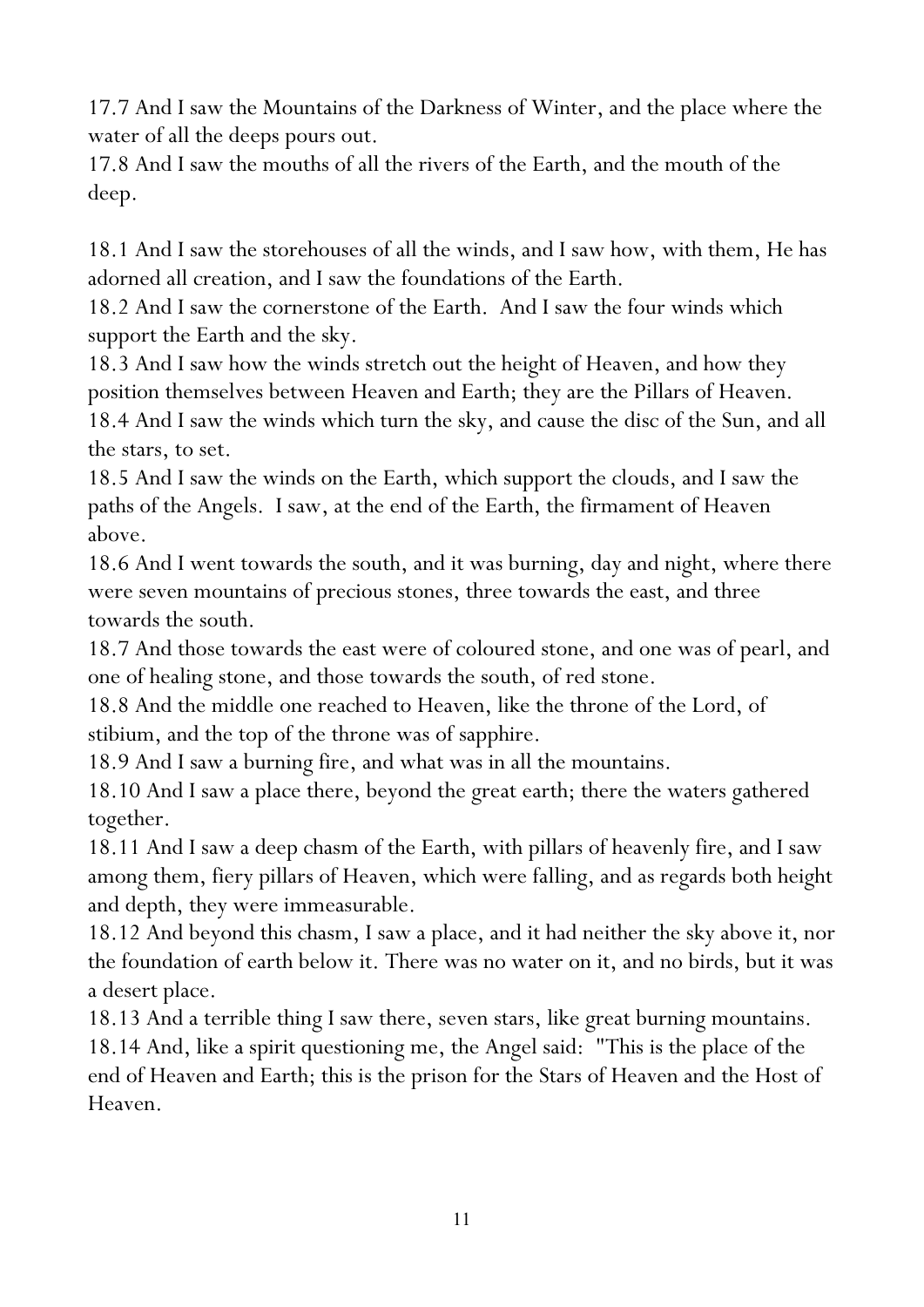18.15 And the stars which roll over the fire, these are the ones which transgressed the command of the Lord, from the beginning of their rising, because they did not come out at their proper times.

18.16 And He was angry with them, and bound them until the time of the consummation of their sin, in the Year of Mystery."

19.1 And Uriel said to me: "The spirits of the Angels, who were promiscuous with women, will stand here; and they, assuming many forms, made men unclean, and will lead men astray, so that they sacrifice to demons as gods. And they will stand there until the Great Judgement Day, on which they will be judged, so that an end will be made of them.

19.2 And their wives, having led astray the Angels of Heaven, will become peaceful."

19.3 And I, Enoch, alone saw the sight, the ends of everything, and no man has seen what I have seen.

20.1 And these are the names of the Holy Angels who keep Watch.

20.2 Uriel, one of the Holy Angels; namely the Angel of thunder and earthquakes.

20.3 Raphael, one of the Holy Angels; namely the Angel of the spirits of men.

20.4 Raguel, one of the Holy Angels; who takes vengeance on the world, and on the lights.

20.5 Michael, one of the Holy Angels; namely the one put in charge of the best part of mankind, in charge of the nation.

20.6 Saraqael, one of the Holy Angels; who is in charge of the spirits of men who cause the spirits to sin.

20.7 Gabriel, one of the Holy Angels; who is in charge of the Serpents, and the Garden, and the Cherubim.

21.1 And I went round to a place where there was nothing made.

21.2 And I saw a terrible thing; neither the High Heaven, nor the firm earth, but a desert place, prepared and terrible.

21.3 And there, I saw seven Stars of Heaven, bound on it together, like great mountains, and burning like fire.

21.4 Then I said: "For what sin have they been bound, and why have they been thrown here?"

21.5 And Uriel, one of the Holy Angels, who was with me and led me, spoke to me and said: "Enoch, about whom do you ask? About whom do you inquire, ask, and care?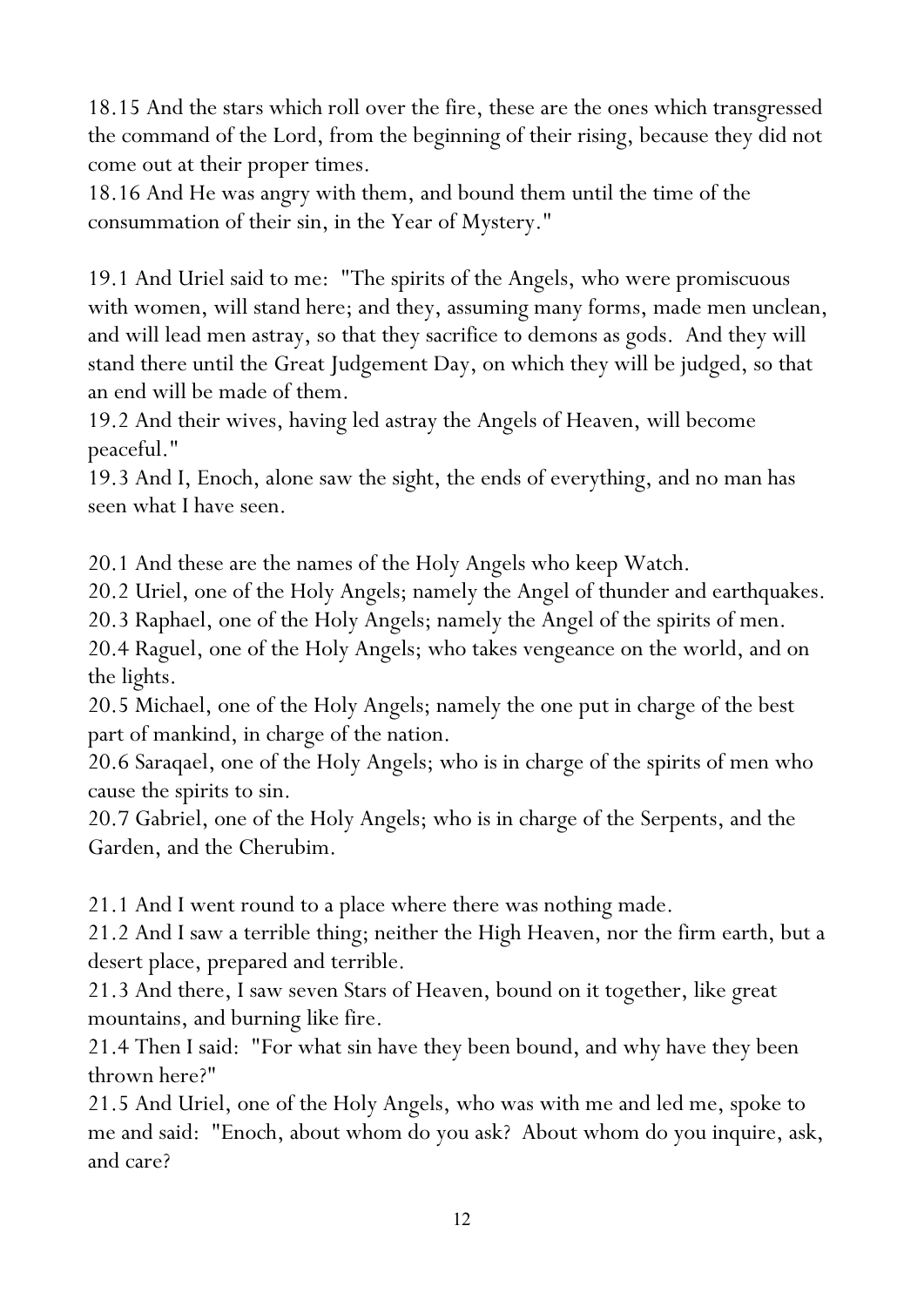21.6 These, are some of the stars, which transgressed the command of the Lord Most High, and they have been bound here, until ten thousand ages are completed; the number of the days of their sin."

21.7 And from there, I went to another place, more terrible than this. And I saw a terrible thing; there was a great fire there, which burnt and blazed. And the place had a cleft reaching into the abyss, full of great pillars of fire, which were made to fall; neither its extent, nor its size, could I see, nor could I see its source.

21.8 Then I said: "How terrible this place is, and how painful to look at!"

21.9 Then Uriel, one of the Holy Angels, who was with me, answered me. He answered me and said to me: "Enoch, why do you have such fear and terror because of this terrible place, and before this pain?"

21.10 And he said to me: "This place is the prison of the Angels, and there they will be held for ever."

22.1 And from there, I went to another place, and he showed me, in the west, a large and high mountain, and a hard rock, and four hollow places.

22.2 And inside, it was deep, wide, and very smooth. How smooth are these hollow places, and deep, and dark to look at!

22.3 Then Raphael, one of the Holy Angels who was with me, answered me, and said to me: "These hollow places are there so that the spirits, the souls of the dead, might be gathered into them. For them they were created; so that here they might gather the souls of the sons of men.

22.4 And these places they made, where they will keep them until the Day of Judgement, and until their appointed time, and that appointed time will be long, until the Great Judgement comes upon them.

22.5 And I saw the spirits of the sons of men who were dead; and their voices reached Heaven and complained.

22.6 Then, I asked Raphael, the Angel who was with me, and said to him: "Whose is this spirit, whose voice thus reaches Heaven and complains?"

22.7 And he answered me, and said to me, saying: "This spirit is the one that came out of Abel, whom Cain, his brother, killed. And he will complain about him, until his offspring are destroyed from the face of the Earth, and, from amongst the offspring of men, his offspring perish."

22.8 Then I asked about him, and about judgement on all, and I said: "Why is one separated from another?"

22.9 And he answered me, and said to me: "These three places were made in order that they might separate the spirits of the dead. And thus the souls of the righteous have been separated; this is the spring of water, and on it the light.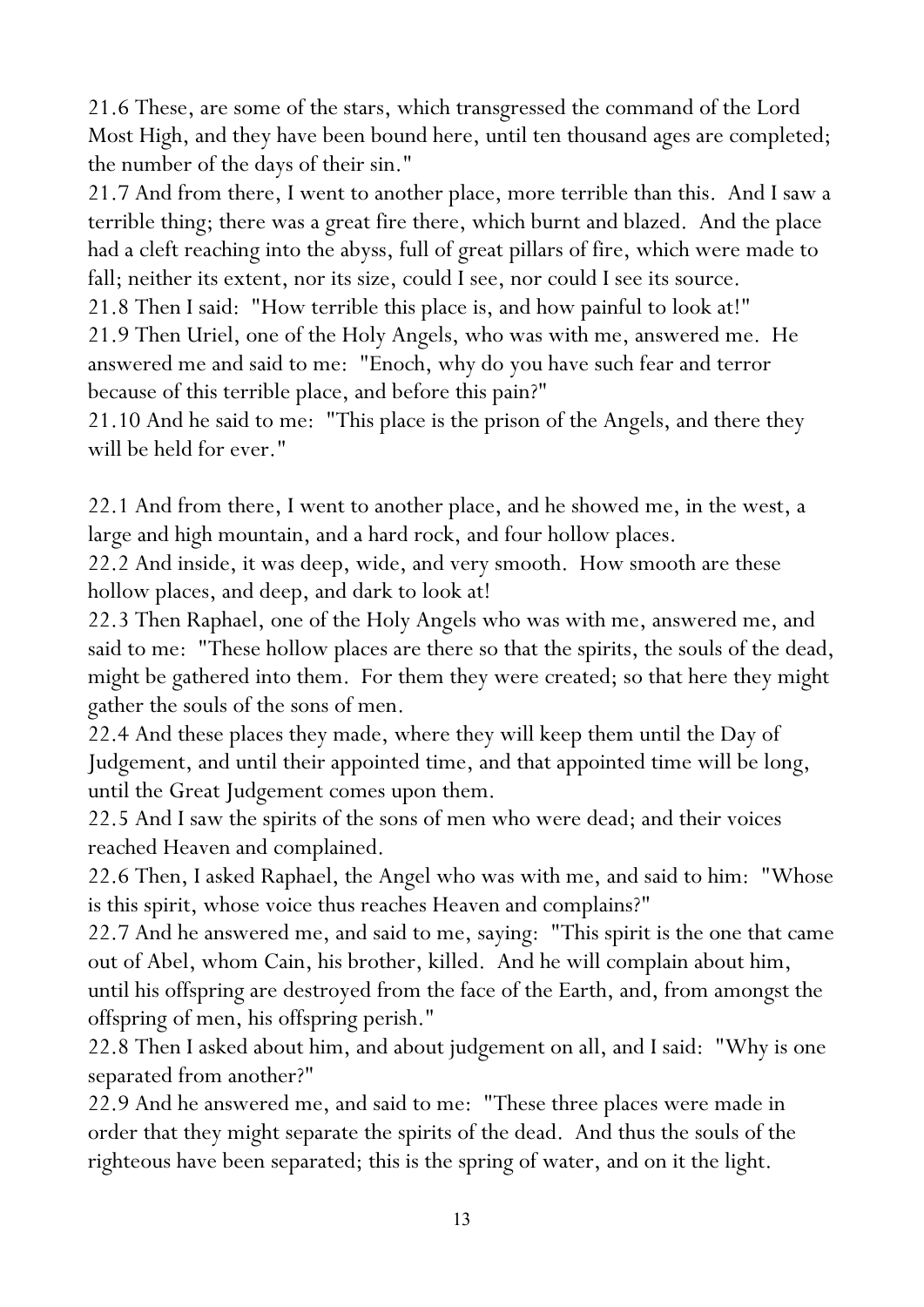22.10 Likewise, a place has been created for sinners, when they die and are buried in the earth, and judgement has not come upon them during their life.

22.11 And here their souls will be separated for this great torment, until the great Day of Judgement, and punishment, and torment, for those who curse, for ever, and of vengeance on their souls. And there He will bind them for ever. Verily, He is, from the beginning of the world.

22.12 And thus, a place has been separated for the souls of those who complain, and give information, about their destruction; about when they were killed, in the days of the sinners.

22.13 Thus a place has been created for the souls of men who are not righteous, but sinners, accomplished in wrongdoing and with the wrongdoers will be their lot. But, their souls will not be killed on the Day of Judgement, nor will they rise from here."

22.14 Then I blessed the Lord of Glory, and said: "Blessed be my Lord, the Lord of Glory and Righteousness, who rules everything for ever."

23.1 And, from there, I went to another place, towards the west, to the ends of the Earth.

23.2 And I saw a fire, that burnt and ran, without resting, or ceasing from running, by day or by night, but continued in exactly the same way.

23.3 And I asked saying: "What is this which has no rest?"

23.4 Then Raguel, one of the Holy Angels, who was with me, answered me, and said to me: "This burning fire, whose course you saw towards the west, is the fire of all the Lights of Heaven."

24.1 And from there, I went to another place of the Earth, and he showed me a mountain of fire, that blazed day and night.

24.2 And I went towards it and saw seven magnificent mountains. And all were different from one another, and precious and beautiful stones, and all were precious, and their appearance glorious, and their form was beautiful. Three towards the east, one fixed firmly on another, and three towards the south, one on another, and deep and rugged valleys, no one of which was near another. 24.3 And there was a seventh mountain, in the middle of these, and in their height they were all like the seat of a throne; and fragrant trees surrounded it. 24.4 And there was, among them, a tree such as which I have never smelt, and none of them, nor any others, were like it. It smells more fragrant than any fragrance, and its leaves, and its flowers, and its wood never wither. Its fruit is good, and its fruit is like bunches of dates on a palm.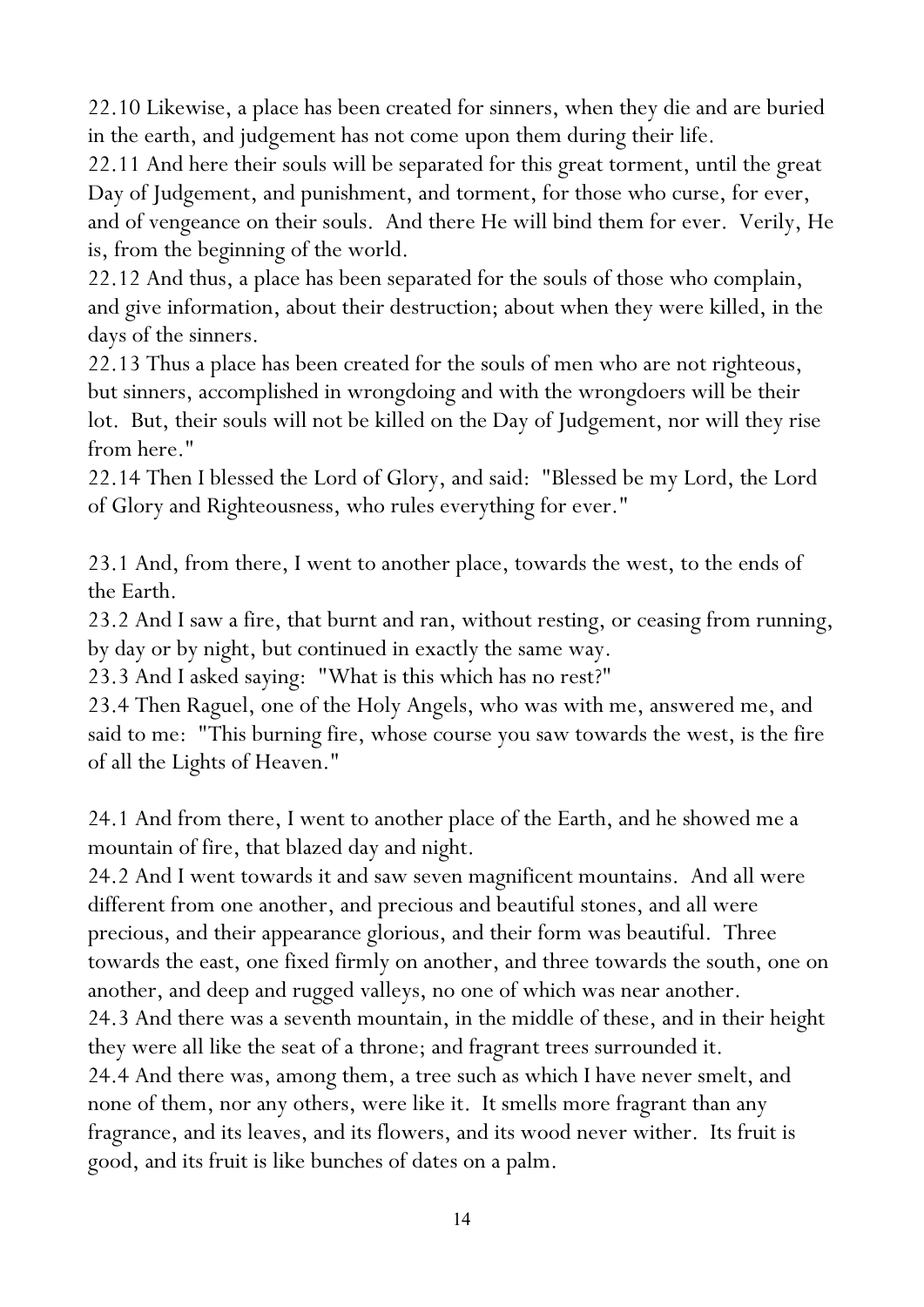24.5 And then I said: "Behold, this beautiful tree! Beautiful to look at, and pleasant are its leaves, and its fruit very delightful in appearance."

24.6 And then Michael, one of the Holy and Honoured Angels, who was with me, and was in charge of them,

25.1 answered me and said to me: "Enoch, why do you ask me about the fragrance of this tree, and why do you inquire to learn?"

25.2 Then I, Enoch, answered him saying: "I wish to learn about everything, but especially about this tree."

25.3 And he answered me, saying: "This high mountain, which you saw, whose summit is like the Throne of the Lord, is the throne where the Holy and Great One, the Lord of Glory, the Eternal King, will sit when He comes down to visit the Earth for good.

25.4 And this beautiful fragrant tree, and no creature of flesh has authority to touch it until the Great Judgement, when He will take vengeance on all, and bring everything to a consummation for ever; this will be given to the righteous and the humble.

25.5 From its fruit, life will be given to the chosen; towards the north it will be planted, in a Holy place, by the house of the Lord, the Eternal King.

25.6 Then they will rejoice, with joy, and be glad in the Holy place. They will each draw the fragrance of it into their bones, and they will live a long life on Earth, as your fathers lived. And, in their days, sorrow and pain, and toil and punishment, will not touch them."

25.7 Then I blessed the Lord of Glory, the Eternal King, because He has prepared such things for righteous men, and has created such things, and said that they are to be given to them.

26.1 And from there, I went to the middle of the Earth, and saw a blessed, well watered place, which had branches which remained alive, and sprouted, from a tree which had been cut down.

26.2 And there, I saw a Holy mountain, and under the mountain, to the east of it, there was water, and it flowed towards the south.

26.3 And I saw towards the east, another mountain, which was of the same height, and between them, there was a deep and narrow valley; and in it, a stream ran by the mountain.

26.4 And to the west of this one, was another mountain, which was lower than it was, and not high; and under it, there was a valley between them. And there were other deep and dry valleys at the end of the three mountains.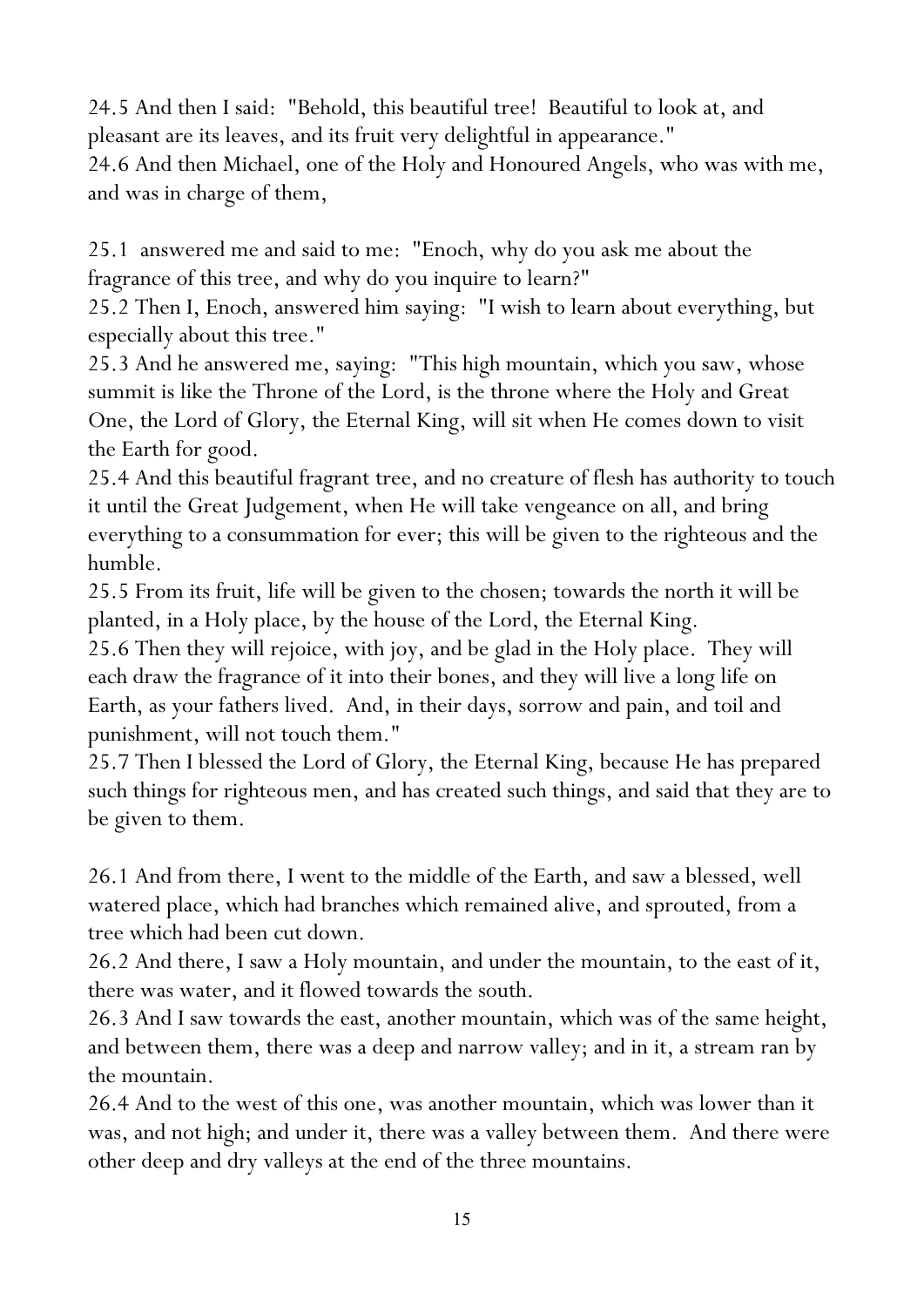26.5 And all the valleys were deep, and narrow, of hard rock, and trees were planted on them.

26.6 And I was amazed at the rock, and I was amazed at the valley; I was very much amazed.

27.1 Then I said: "What is the purpose of this blessed land, which is completely full of trees, and of this accursed valley in the middle of them?"

27.2 Then Raphael, one of the Holy Angels who was with me, answered me, and said to me: "This accursed valley is for those who are cursed for ever. Here will be gathered together all who speak with their mouths against the Lord, words that are not fitting, and say hard things about His Glory. Here, they will gather them together, and here will be their place of judgement.

27.3 And in the last days, there will be the spectacle of the Righteous Judgement upon them, in front of the righteous, for ever, for evermore; here, the merciful will bless the Lord of Glory, the Eternal King.

27.4 And in the days of the judgement on them, they will bless Him, on account of His mercy, according as He has assigned to them their lot."

27.5 Then I myself blessed the Lord of Glory, I addressed Him, and I remembered His Majesty, as was fitting.

28.1 And from there, I went towards the east, to the middle of the mountain of the wilderness, and I saw only desert.

28.2 But it was full of trees, from this seed, and water gushed out over it from above.

28.3 The torrent, which flowed towards the northwest, seemed copious, and from all sides there went up mist and dew.

29.1 And I went to another place, away from the wilderness; I came near to the east of this mountain.

29.2 And there, I saw Trees of Judgement, especially vessels of the fragrance of incense and myrrh, and the trees were not alike.

30.1 And above it, above these, above the mountains of the east, and not far away, I saw another place; valleys of water, like that which does not fail.

30.2 And, I saw a beautiful tree, and its fragrance was like that of the mastic.

30.3 And by the banks of these valleys I saw fragrant cinnamon. And beyond those valleys I came towards the east.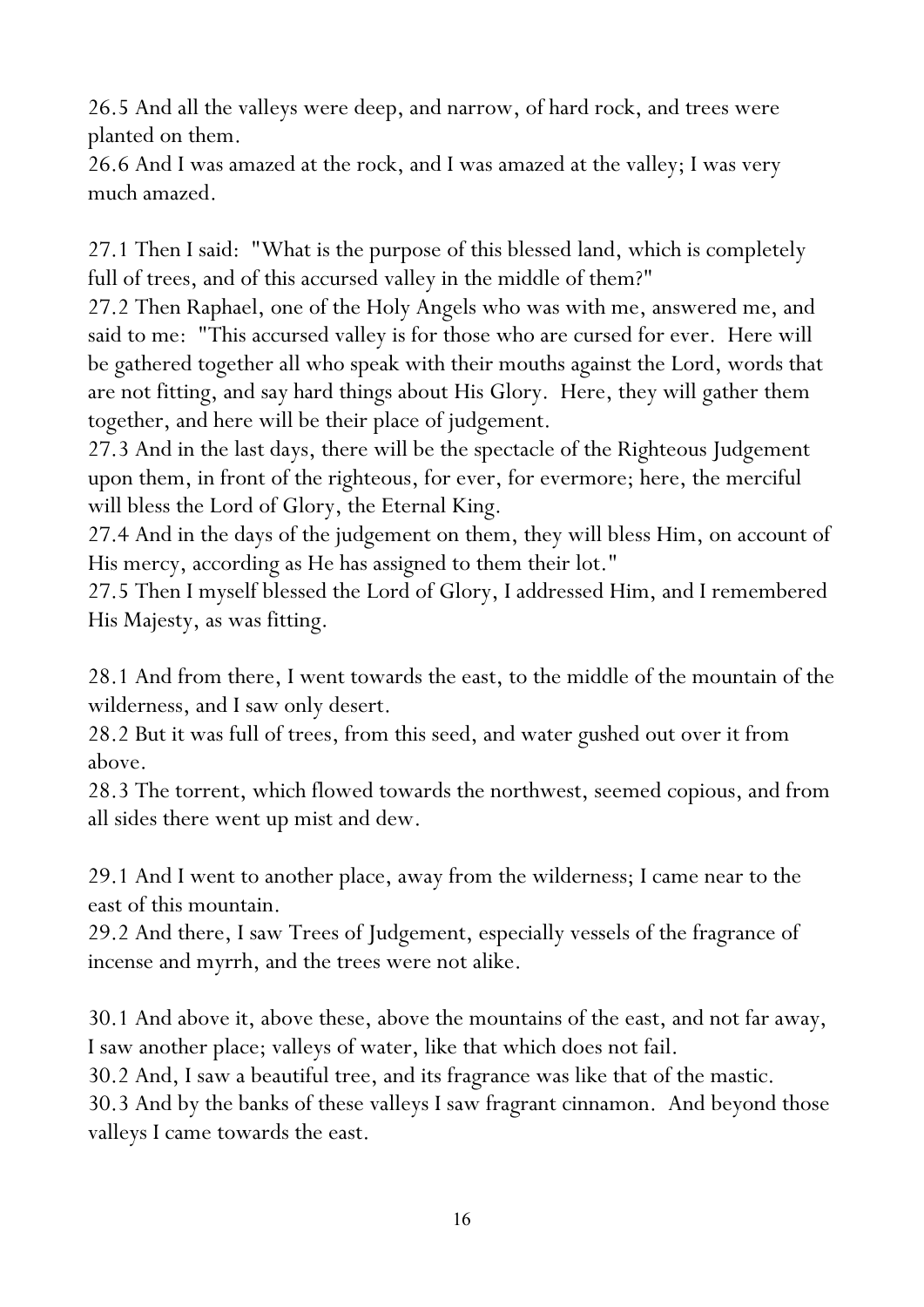31.1 And I saw another mountain on which there were trees, and there flowed out water, and there flowed out from them, as it were, a nectar whose name is styrax and galbanum.

31.2 And beyond this mountain, I saw another mountain, and on it there were aloe trees, and those trees were full of a fruit, which is like an almond, and is hard. 31.3 And, when they take this fruit, it is better than any fragrance.

32.1 And after these fragrances, to the north, as I looked over the mountains, I saw seven mountains full of fine nard, and fragrant trees of cinnamon and pepper. 32.2 And from there, I went over the summits of those mountains, far away to the

east, and I went over the Red Sea, and I was far from it, and I went over the Angel Zotiel.

32.3 And I came to the Garden of Righteousness, and I saw beyond those trees many large trees growing there, sweet smelling, large, very beautiful and glorious, the Trees of Wisdom, from which they eat and know great wisdom.

32.4 And it is like the carob tree, and its fruit is like bunches of grapes on a vine, very beautiful, and the smell of this tree spreads and penetrates afar.

32.5 And I said: "This tree is beautiful! How beautiful and pleasing is its appearance!"

32.6 And the Holy Angel Raphael, who was with me, answered me and said to me: "This is the Tree of Wisdom, from which your old father, and aged mother, who were before you, ate and learnt wisdom; and their eyes were opened, and they knew that they were naked. And they were driven from the garden."

33.1 And, from there, I went to the ends of the Earth, and I saw there large animals, each different from the other, and also birds, which differed in form, beauty, and call, each different from the other.

33.2 And to the east of these animals, I saw the ends of the Earth, on which Heaven rests, and the open Gates of Heaven.

33.3 And I saw how the stars of Heaven come out, and counted the Gates out of which they come, and wrote down all their outlets, for each one, individually, according to their number. And their names, according to their constellations, their positions, their times, and their months, as the Angel Uriel, who was with me, showed me.

33.4 And he showed me everything, and wrote it down, and also their names he wrote down for me, and their laws and their functions.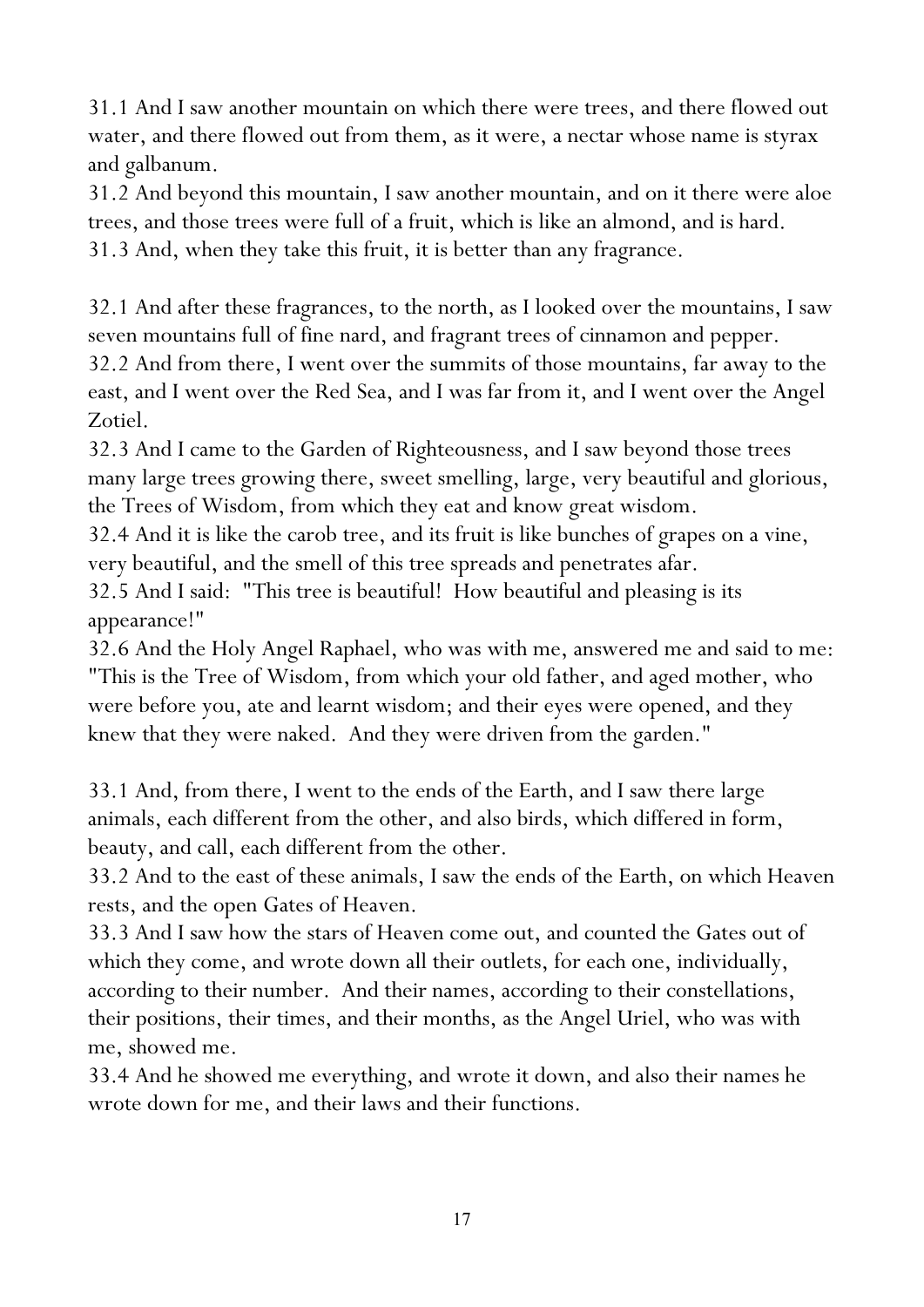34.1 And, from there, I went towards the north, to the ends of the Earth, and there I saw a great and glorious wonder, at the ends of the whole Earth. 34.2 And there I saw three Gates of Heaven, open in Heaven, through each of them north winds go out; when they blow there is cold, hail, hoarfrost, snow, dew, and rain.

34.3 And from one Gate, it blows for good; but when they blow through the other two Gates, it is with force, and it brings torment over the Earth, and they blow with force.

35.1 And, from there, I went towards the west, to the ends of the Earth, and I saw there, as I saw in the east, three open Gates; as many Gates and as many outlets.

36.1 And, from there, I went towards the south, to the ends of the Earth, and there I saw three Gates of Heaven open; and the south wind, and the dew, and the rain, and wind, come out from there.

36.2 And, from there, I went towards the east of the ends of Heaven, and there I saw the three eastern Gates of Heaven open, and above them, there were smaller Gates.

36.3 Through each of these smaller Gates, the stars of Heaven pass, and go towards the west, on the path that has been shown to them.

36.4 And when I saw, I blessed, and I will always bless the Lord of Glory, who has made great and glorious wonders, so that He might show the greatness of His Work to His Angels, and to the souls of men, so that they might praise His Work. And so that all His creatures might see the work of His Power, and praise the great work of His Hands, and bless Him for ever!

37.1 The second vision that he saw, The Vision of Wisdom, which Enoch, the son of Jared, the son of Malalel, the son of Cainan, the son of Enosh, the son of Seth, the son of Adam, saw.

37.2 And this is the beginning of the words of wisdom, which I raised my voice to speak, and say, to those who dwell on the dry ground. Hear, you men of old, and see, those who come after, the words of the Holy One, which I will speak, in front of the Lord of Spirits.

37.3 "It would have been better to have said these things before, but from those who come after, we will not withhold the beginning of wisdom."

37.4 Until now, there has not been given by the Lord of Spirits, such wisdom as I have received. In accordance with my insight, in accordance with the wish of the Lord of Spirits; by whom the lot of eternal life has been given to me.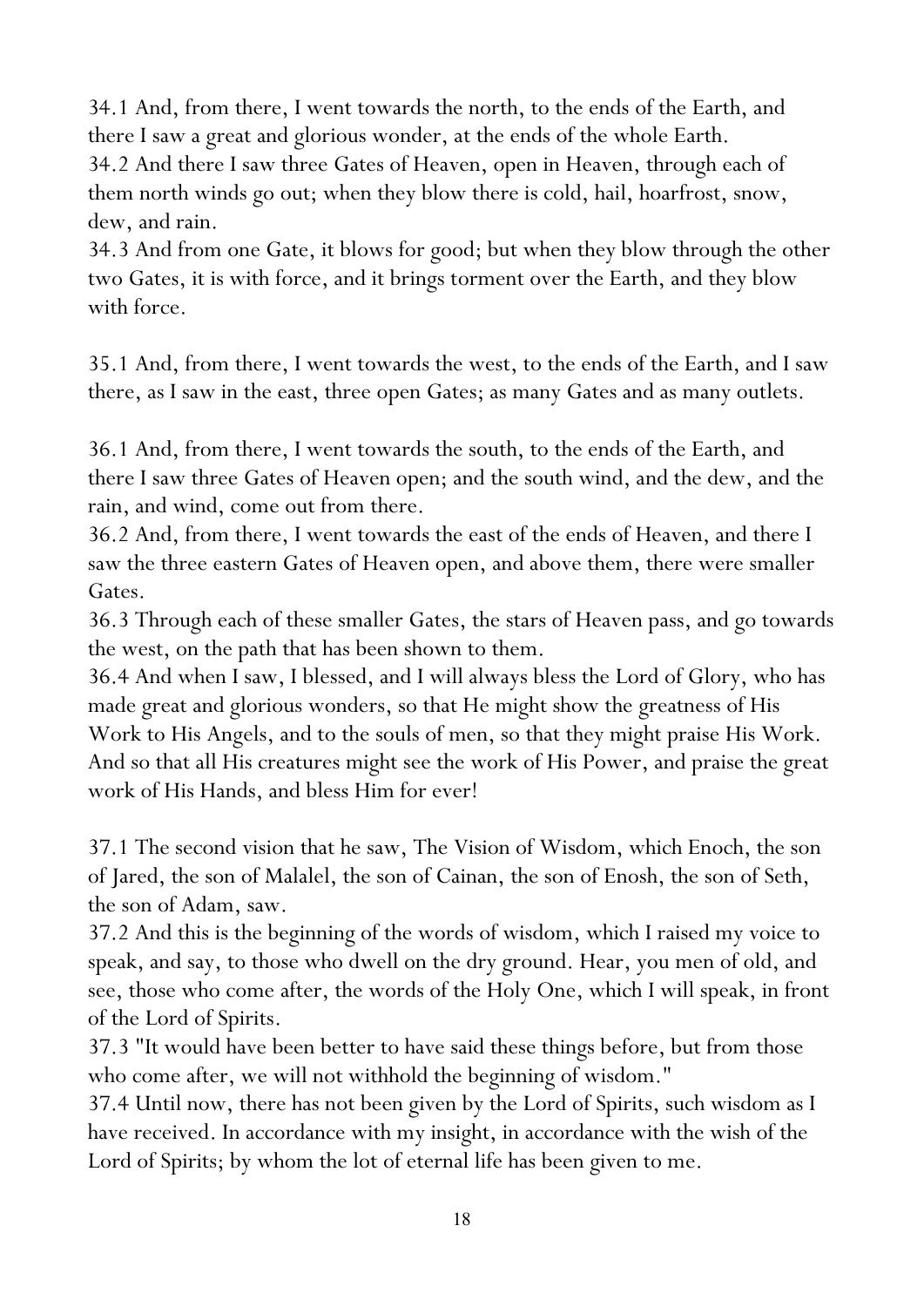37.5 And the three parables were imparted to me, and I raised my voice, and said to those who dwell on the dry ground:

38.1 The First Parable. When the Community of the Righteous appears; and the sinners are judged for their sins, and are driven from the face of the dry ground. 38.2 And when the Righteous One appears, in front of the Chosen Righteous, whose works are weighed by the Lord of Spirits. And when light appears to the righteous, and chosen, who dwell on the dry ground, where will be the dwelling of the sinners? And where will be the resting-place of those who denied the Lord of Spirits? It would have been better for them if they had not been born. 38.3 And when the secrets of the righteous are revealed, the sinners will be judged, and the impious driven from the presence of the righteous and the chosen. 38.4 And, from then on, those who possess the Earth will not be mighty and exalted. Nor will they be able to look at the face of the Holy Ones, for the light of the Lord of the Spirits will have appeared on the faces of the Holy, the righteous, and the chosen.

38.5 And the mighty kings will, at that time, be destroyed, and given into the hands of the righteous and the Holy.

38.6 And, from then on, none will be able to seek the Lord of Spirits, for their life will be at an end.

39.1 And it will come to pass, in these days, that the chosen and holy children will come down from the High Heavens, and their offspring will become one with the sons of men.

39.2 In those days, Enoch received books of indignation, and anger, and books of tumult and confusion. "And there will be no mercy for them", says the Lord of Spirits.

39.3 And at that time, clouds, and a storm wind, carried me off from the face of the Earth, and set me down at the end of Heaven.

39.4 And there, I saw another vision; the Dwelling of the Righteous, and the Resting Places of the Holy.

39.5 There, my eyes saw their dwelling with the Angels, and their resting places with the Holy Ones, and they were petitioning, and supplicating, and praying, on behalf of the sons of men. And righteousness, like water, flowed in front of them, and mercy, like dew on the ground. Thus it is among them for ever and ever. 39.6 And in those days, my eyes saw the Place of the Chosen Ones of Righteousness and Faith; and there will be righteousness in their days, and the righteous and chosen will be without number, in front of Him, for ever and ever.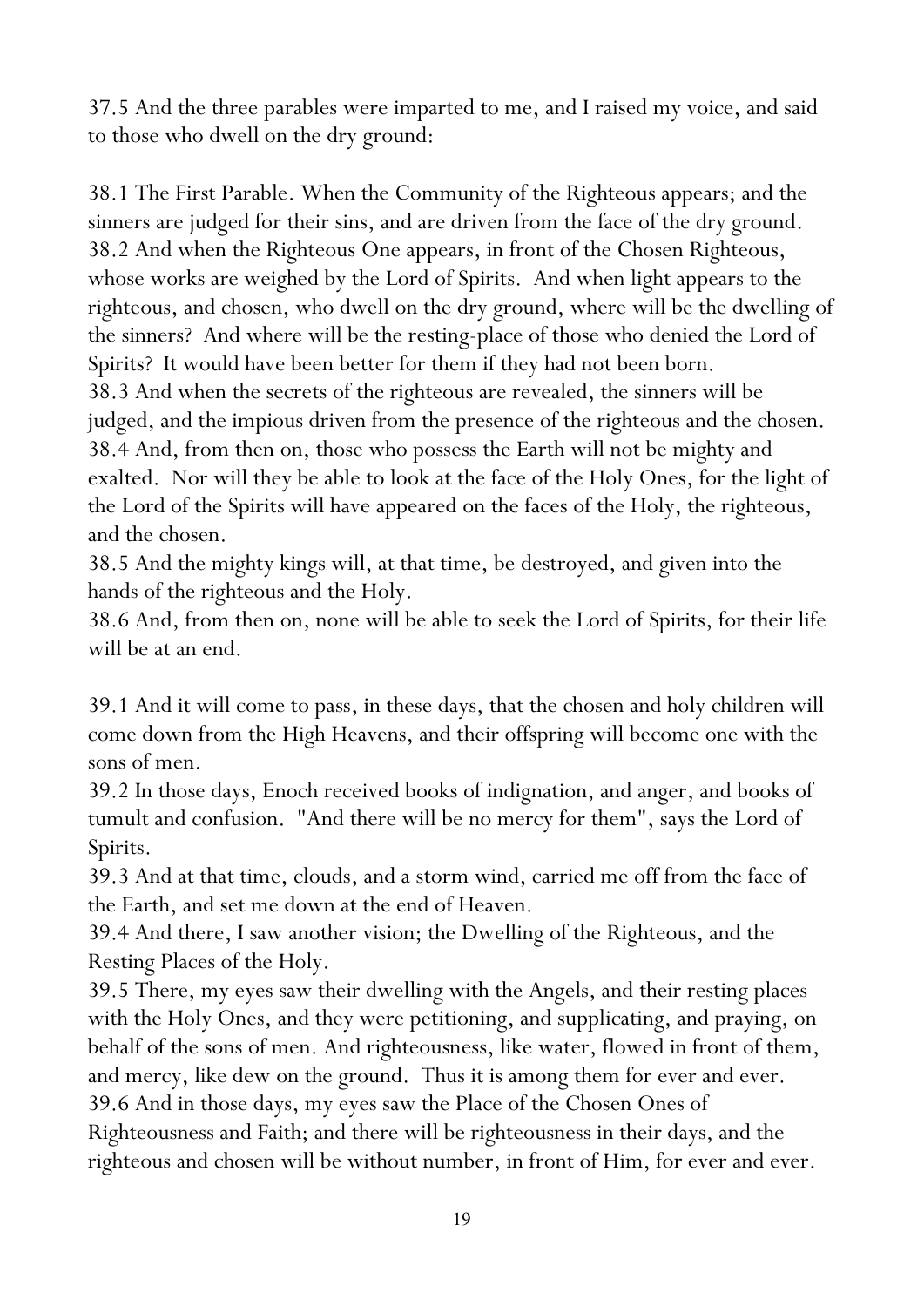39.7 And I saw their dwelling, under the Wings of the Lord of Spirits, and all the righteous and chosen shone in front of Him, like the light of fire. And their mouths were full of blessing, and their lips praised the name of the Lord of Spirits. And righteousness will not fail in front of Him, and truth will not fail in front of Him. 39.8 There I wished to dwell, and my soul longed for that dwelling; there had my lot been assigned before, for thus it was decided about me, in front of the Lord of Spirits.

39.9 And in those days, I praised and exalted the name of the Lord of Spirits, with blessing and praise, for He has destined me for blessing and praise, in accordance with the wish of the Lord of Spirits.

39.10 And for a long time my eyes looked at that place, and I blessed Him, and praised Him, saying: "Blessed is He, and may He be blessed from the beginning, and for ever!"

39.11 And in His presence there is no end. He knew, before the world was created, what the world would be; even for all the generations that are to come. 39.12 Those Who Do Not Sleep bless you, and they stand before Your Glory, and bless, and praise, and exalt, saying: "Holy, Holy, Holy, Lord of Spirits; He fills the Earth with spirits."

39.13 And there, my eyes saw all Those Who Do Not Sleep, standing in front of Him, and blessing, and saying: "Blessed are You, and blessed is the Name of the Lord, for ever and ever!"

39.14 And my face was transformed until I was unable to see.

40.1 And after this, I saw a thousand thousands, and ten thousand times ten thousand! A multitude, beyond number or reckoning, who stood in front of the Glory of the Lord of Spirits.

40.2 I looked, and on the four sides of the Lord of Spirits, I saw four figures, different from those who were standing; and I learnt their names, because the Angel, who went with me, made known their names, and showed me all the secret things.

40.3 And I heard the voices of those four figures as they sang praises in front of the Lord of Glory.

40.4 The first voice blesses the Lord of Spirits for ever and ever.

40.5 And the second voice I heard blessing the Chosen One, and the chosen, who depend on the Lord of Spirits.

40.6 And the third voice I heard, petitioned, and prayed, on behalf of those who dwell on dry ground, and supplicate in the name of the Lord of Spirits.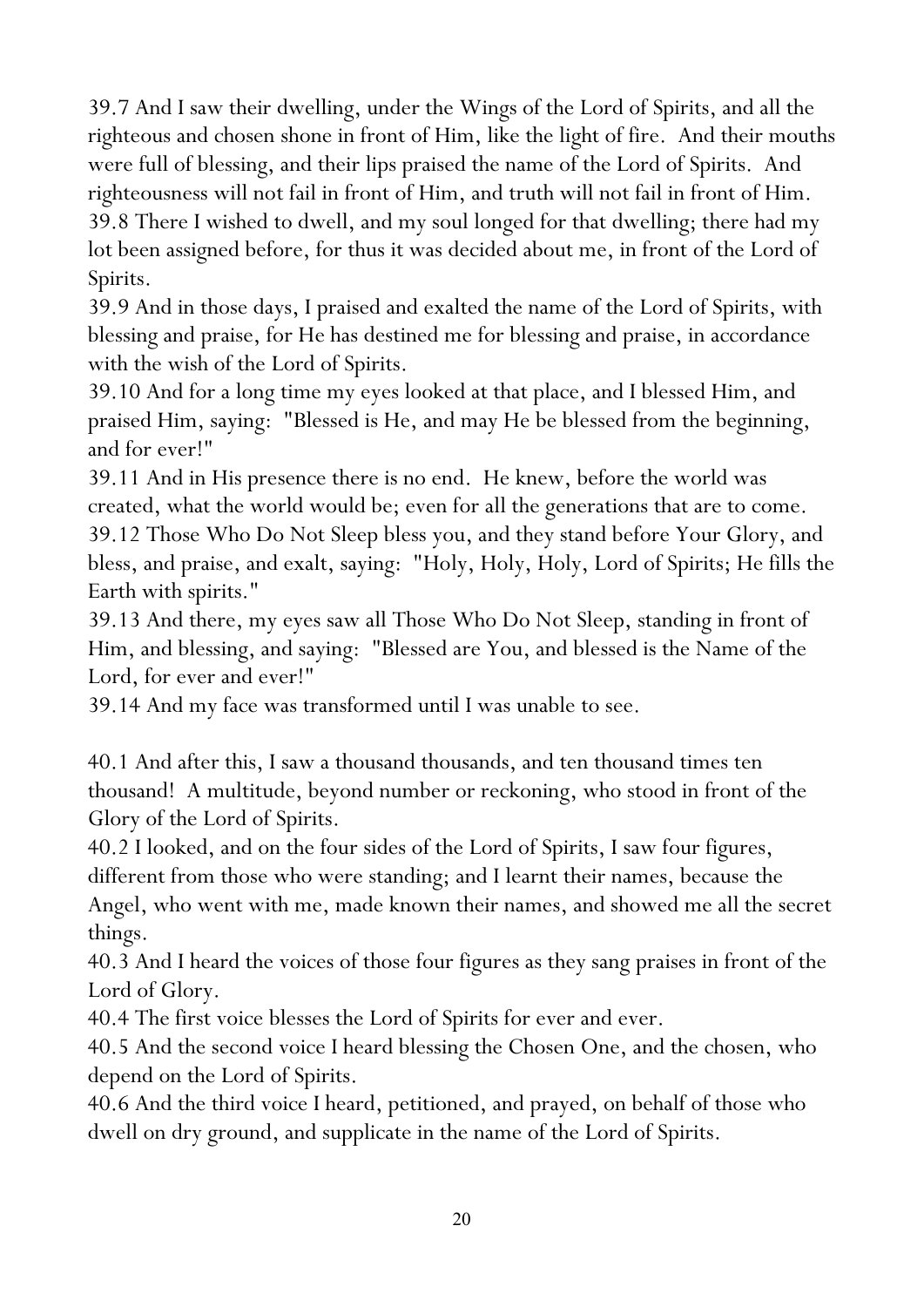40.7 And the fourth voice, I heard driving away the Satans, and not allowing them to come before the Lord of Spirits to accuse those who dwell on the dry ground. 40.8 And, after this, I asked the Angel of Peace, who went with me, and showed me everything which is secret: "Who are those four figures, whom I have seen, and whose words I have heard and written down?"

40.9 And he said to me: "This first one is the Holy Michael, the merciful and longsuffering. And the second, who is in charge of all the diseases, and in charge of all the wounds of the sons of men, is Raphael. And the third, who is in charge of all the powers, is the Holy Gabriel. And the fourth, who is in charge of the repentance and hope of those who will inherit eternal life, is Phanuel." 40.10 And these are the four Angels of the Lord Most High; and the four voices that I heard in those days.

41.1 And after this, I saw all the secrets of Heaven, and how the Kingdom is divided, and how the deeds of men are weighed in the Balance.

41.2 There I saw the Dwelling of the Chosen, and the Resting Places of the Holy; and my eyes saw there all the sinners, who deny the name of the Lord of Spirits, being driven from there. And they dragged them off, and they were not able to remain, because of the punishment that went out from the Lord of Spirits. 41.3 And there, my eyes saw the secrets of the flashes of lightning, and of the thunder. And the secrets of the winds, how they are distributed, in order to blow over the Earth, and the secrets of the clouds, and of the dew; and there I saw from where they go out, in that place. And how, from there, the dust of the Earth is saturated.

41.4 And there I saw closed storehouses, from which the winds are distributed, and the storehouse of the hail, and the storehouse of the mist, and the storehouse of the clouds; and its cloud remained over the Earth, from the beginning of the world.

41.5 And I saw the Chambers of the Sun, and the Moon, where they go out, and where they return. And their glorious return; and how one is more honoured than the other is. And their magnificent course, and how they do not leave their course, neither adding nor subtracting from their course. And how they keep faith in one another; observing their oath.

41.6 And the Sun goes out first, and completes its journey at the command of the Lord of Spirits; and His Name endures for ever and ever.

41.7 And, after this, is the hidden, and visible, path of the Moon, and it travels the course of its journey, in that place, by day and by night. One stands opposite the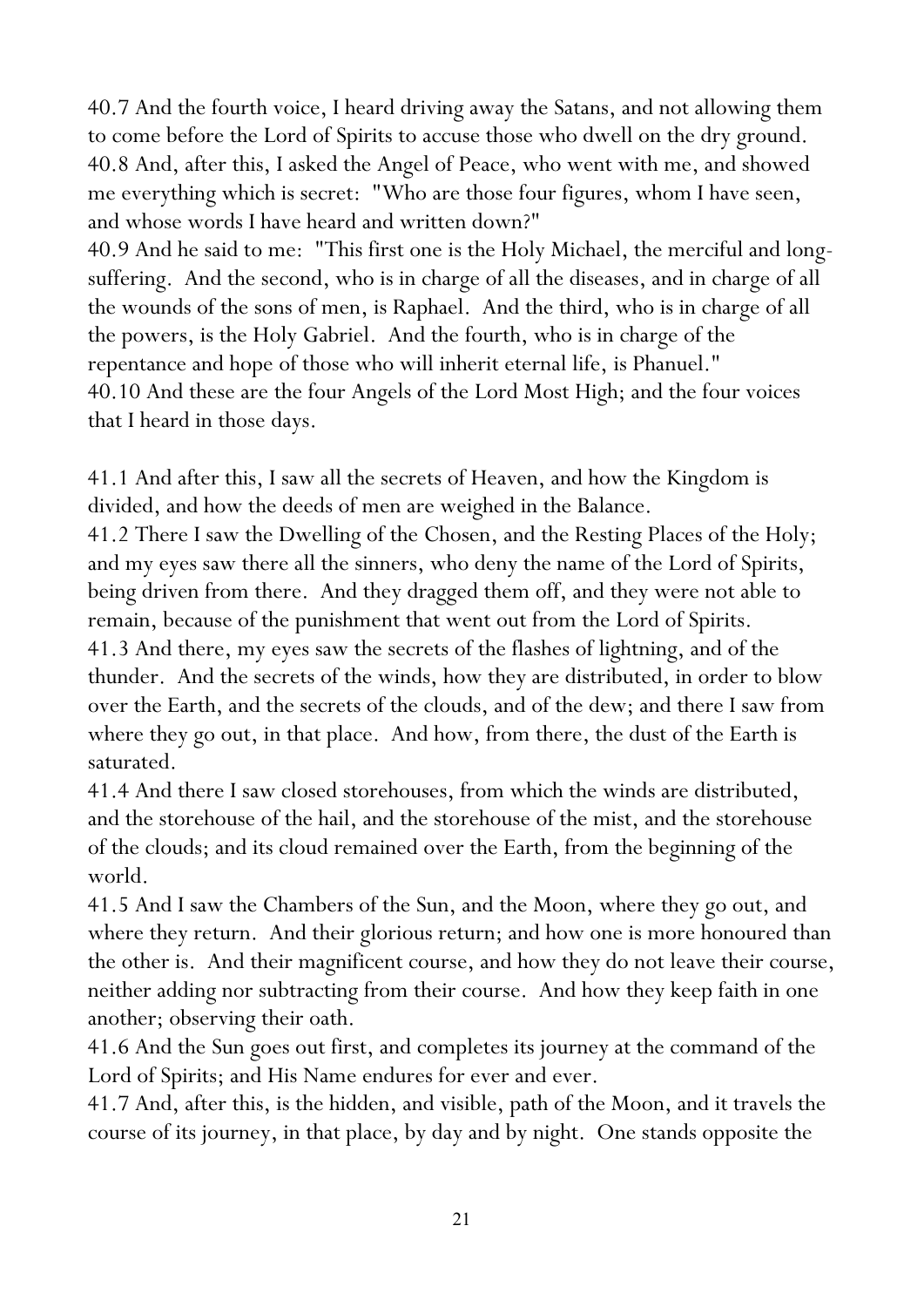other, in front of the Lord of Spirits, and they give thanks, and sing praise, and do not rest, because their thanksgiving is like rest to them.

41.8 For the shining Sun makes many revolutions; for a blessing and for a curse. And the path, of the journey of the Moon, is for the righteous, light, but for the sinners, darkness. In the Name of the Lord, who has created a division between light and darkness, and has divided the spirits of men, and has established the spirits of the righteous, in the name of His Righteousness.

41.9 For no Angel hinders, and no power is able to hinder, because the Judge sees them all, and judges them all Himself.

42.1 Wisdom, found no place where she could dwell, and her dwelling was in Heaven.

42.2 Wisdom went out, in order to dwell among the sons of men, but did not find a dwelling; wisdom returned to her place, and took her seat in the midst of the Angels.

42.3 And Iniquity came out from her chambers; those whom she did not seek, she found, and dwelt among them, like rain in the desert, and like dew on the parched ground.

43.1 And again, I saw flashes of lightning, and the Stars of Heaven, and I saw how He called them all by their names, and they obeyed Him.

43.2 And I saw the Balance of Righteousness; how they are weighed according to their light, according to the width of their areas, and the day of their appearing. And how their revolutions produce lightning; and I saw their revolutions, according to the number of the Angels, and how they keep faith with one another. 43.3 And I asked the Angel, who went with me and showed me what is secret: "What are these?"

43.4 And he said to me: "Their likeness, the Lord of Spirits has shown to you; these are the names of the righteous, who dwell on the dry ground, and believe in the name of the Lord of Spirits for ever and ever."

44.1 And other things I saw, concerning lightning, how some of the stars rise, and become lightning, but cannot lose their form.

45.1 And this is The Second Parable. About those who deny the Name of the Dwelling of the Holy Ones, and of the Lord of Spirits.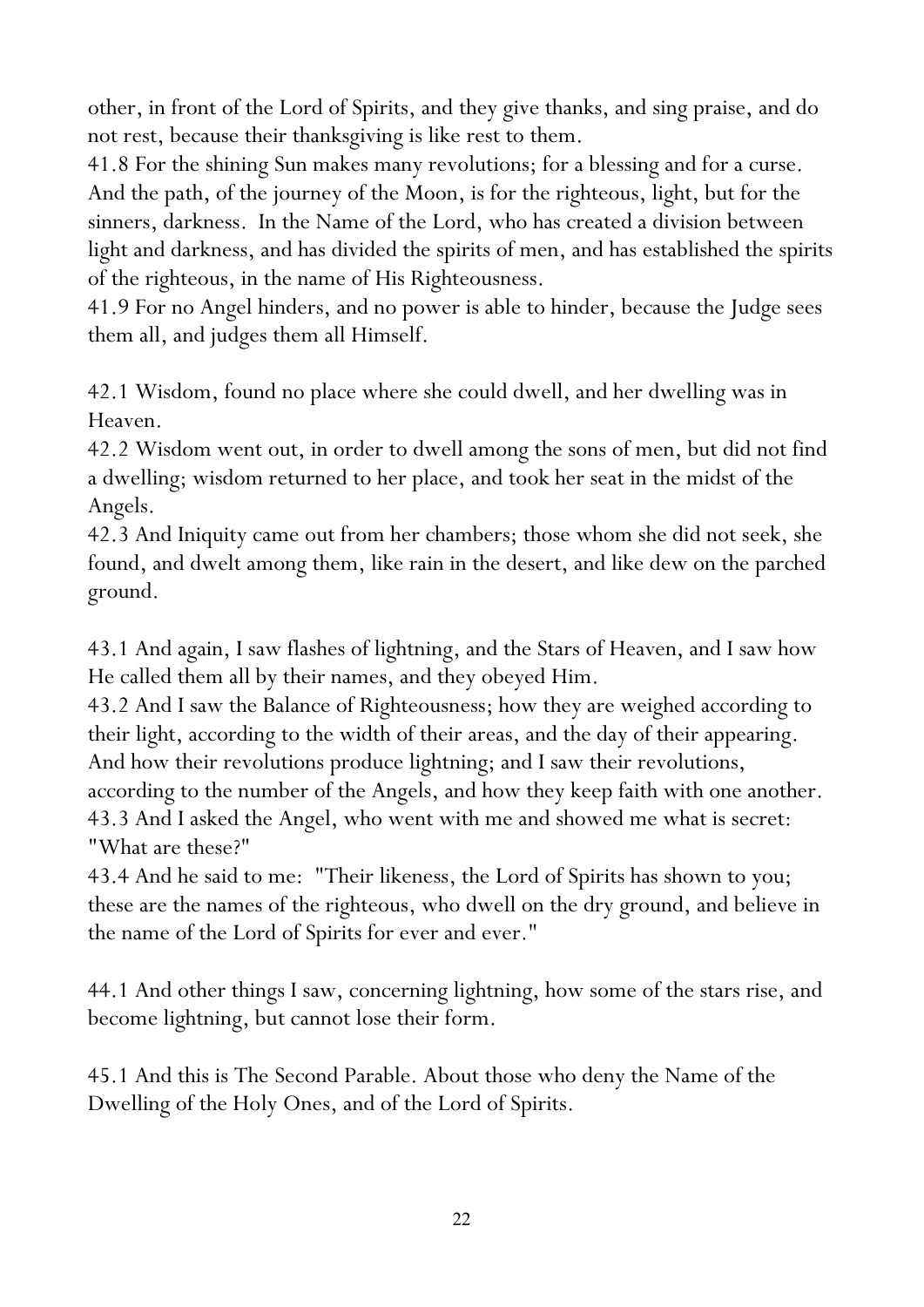45.2 They will not ascend into Heaven, nor will they come upon the Earth; such will be the lot of the sinners who deny the Name of the Lord of Spirits, who will thus be kept for the Day of Affliction and Distress.

45.3 "On that day the Chosen One will sit on the Throne of Glory and will choose their works. And their resting places will be without number, and their spirits, within them, will grow strong when they see My Chosen One, and those who appeal to My Holy and Glorious Name.

45.4 And on that day, I will cause My Chosen One to dwell among them, and I will transform Heaven and make it an Eternal Blessing and Light.

45.5 And I will transform the dry ground, and make it a blessing, and I will cause My Chosen Ones to dwell upon it; but those who commit sin and evil will not tread upon it.

45.6 For I have seen, and have satisfied with peace, My Righteous Ones, and have placed them in front of Me; but for the sinners My Judgement draws near, so that I may destroy them from the face of the Earth."

46.1 And there, I saw one who had a Head of Days, and his head was white like wool. And with him there was another, whose face had the appearance of a man, and his face was full of grace, like one of the Holy Angels.

46.2 And I asked one of the Holy Angels, who went with me, and showed me all the secrets, about that Son of Man, who he was, and from where he was, and why he went with the Head of Days.

46.3 And he answered me, and said to me: "This is the Son of Man who has righteousness, and with whom righteousness dwells. He will reveal all the treasures of that which is secret, for the Lord of Spirits has chosen him, and through uprightness, his lot has surpassed all others, in front of the Lord of Spirits, for ever.

46.4 And this Son of Man, who you have seen, will rouse the kings and the powerful from their resting places, and the strong from their thrones, and will loose the reins of the strong, and will break the teeth of the sinners.

46.5 And he will cast down the kings from their thrones, and from their kingdoms, for they do not exalt Him, and do not praise Him, and do not humbly acknowledge from where their kingdom was given to them.

46.6 And he will cast down the faces of the strong, and shame will fill them, and darkness will be their dwelling, and worms will be their resting place. And they will have no hope of rising from their resting-places, for they do not exalt the Name of the Lord of Spirits.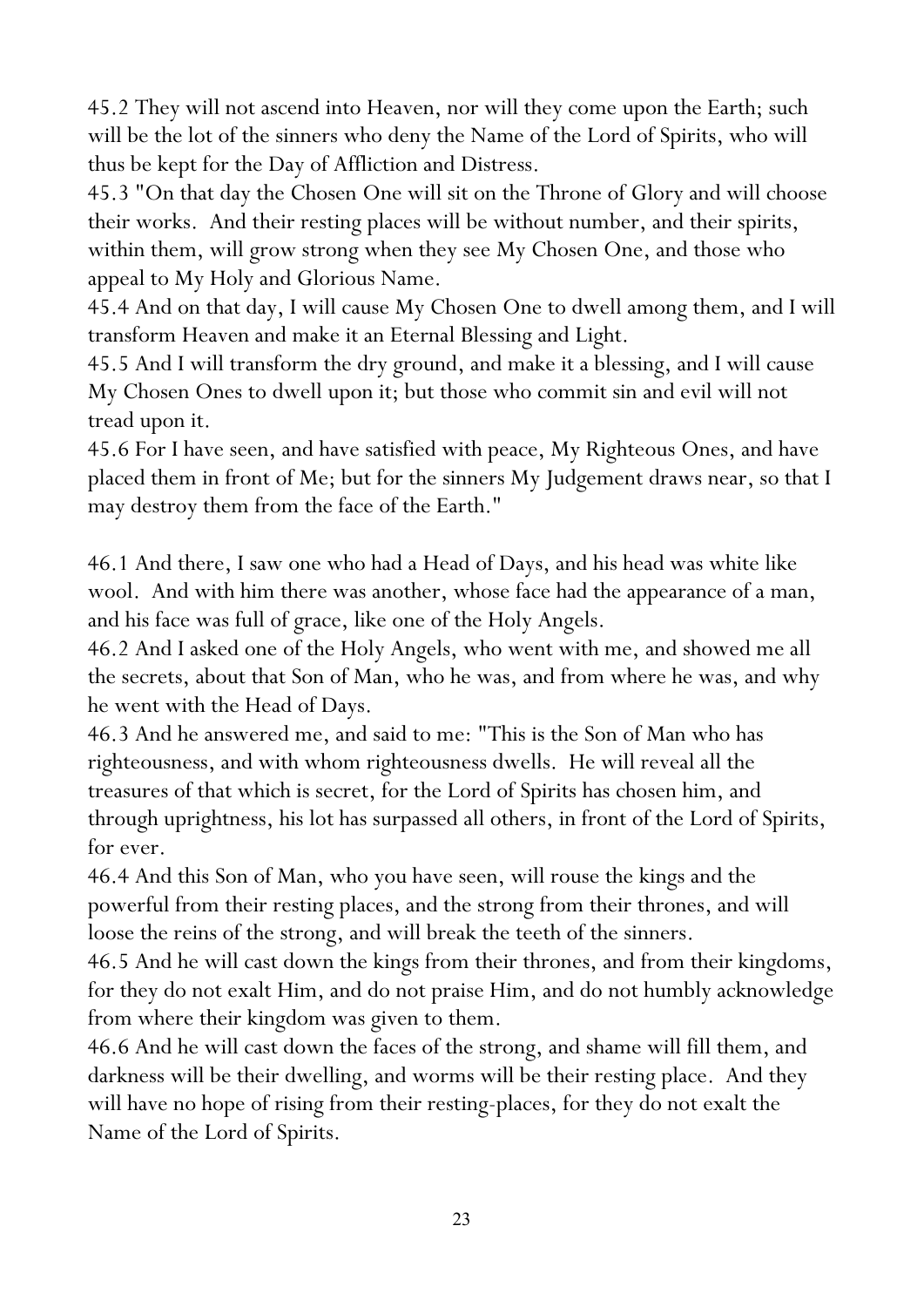46.7 And these are they who judge the Stars of Heaven, and raise their hands against the Most High, and trample upon the dry ground, and dwell upon it. And all their deeds show iniquity, and their power rests on their riches, and their faith is in their gods, that they have made with their hands, and they deny the Name of the Lord of Spirits.

46.8 And they will be driven from the houses of His Congregation, and of the faithful, who depend on the Name of the Lord of Spirits.

47.1 And, in those days, the prayer of the righteous, and the blood of the righteous, will have ascended from the Earth, in front of the Lord of Spirits. 47.2 In these days, the Holy Ones, who live in Heaven above, will unite with one voice, and supplicate, and pray, and praise, and give thanks, and bless, in the Name of the Lord of Spirits. Because of the blood of the righteous that has been poured out. And because of the prayer of the righteous, so that it may not cease in front of the Lord of Spirits, so that justice might be done to them, and that their patience may not have to last for ever."

47.3 And in those days, I saw the Head of Days sit down on the Throne of His Glory, and the Books of the Living were opened, in front of Him, and all His Host, which dwell in the Heavens above, and His Council were standing in front of Him. 47.4 And the hearts of the Holy Ones were full of joy, that the Number of Righteousness had been reached, and the prayer of the righteous had been heard, and the blood of the righteous had been required, in front of the Lord of Spirits.

48.1 And in that place, I saw an inexhaustible Spring of Righteousness, and many Springs of Wisdom surrounded it, and all the thirsty drank from them, and were filled with wisdom, and their dwelling was with the Righteous, and the Holy, and the Chosen.

48.2 And at that hour, that Son of Man was named in the presence of the Lord of Spirits, and named in front of the Head of Days.

48.3 Even before the Sun and the constellations were created, before the Stars of Heaven were made, his name was named in front of the Lord of Spirits.

48.4 He will be a staff to the Righteous, and the Holy, so that they may lean on him and not fall, and he will be the Light of the Nations, and he will be the hope of those who grieve in their hearts.

48.5 All those who dwell upon the dry ground, will fall down and worship, in front of Him, and they will bless, and praise, and celebrate with psalms, the name of the Lord of Spirits.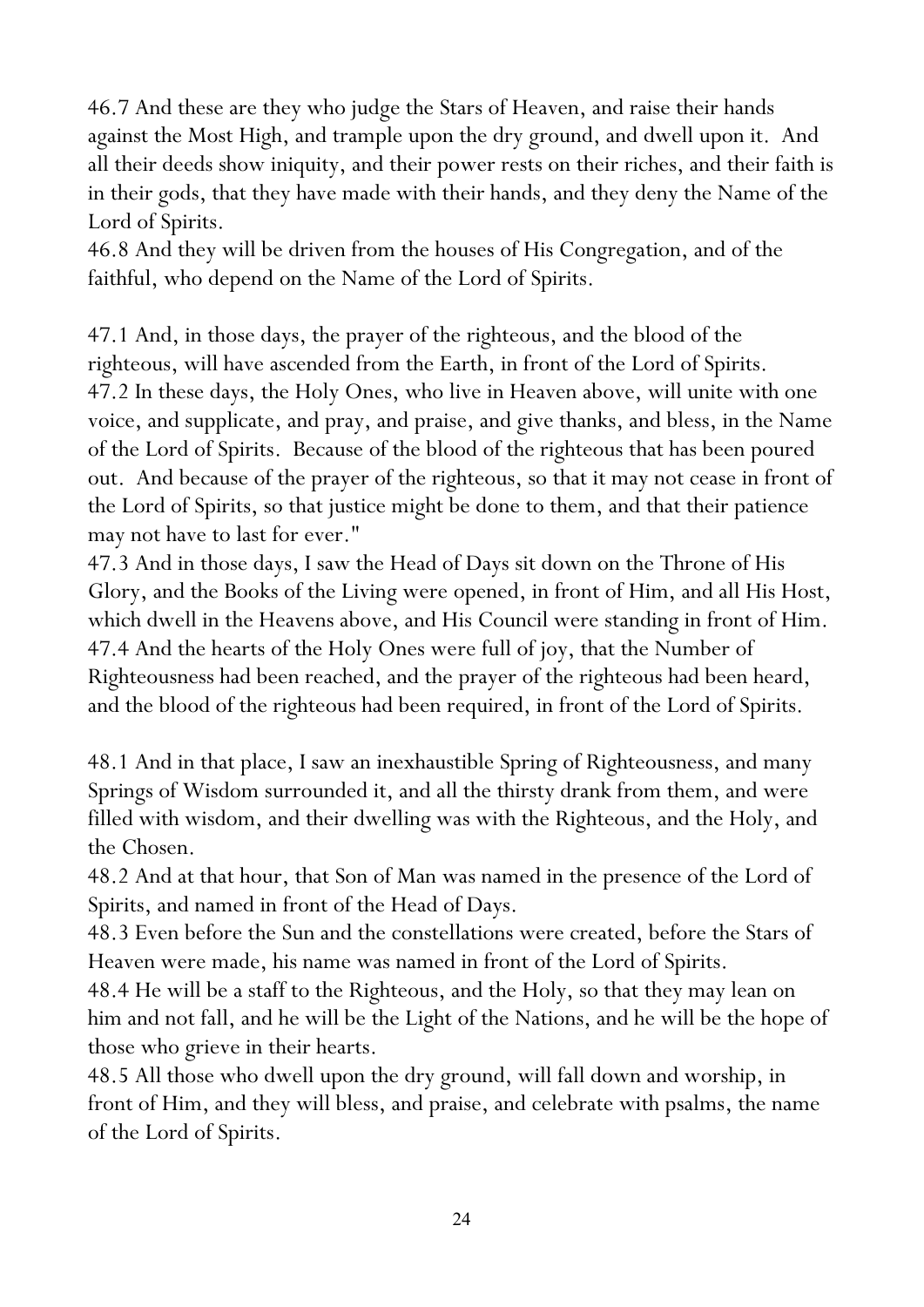48.6 And because of this, he was chosen, and hidden in front of Him, before the World was created, and for ever.

48.7 But the wisdom of the Lord of Spirits, has revealed him to the holy and the righteous, for He has kept safe the lot of the righteous, for they have hated, and rejected, this world of iniquity. And all its works, and its ways, they have hated, in the name of the Lord of Spirits. For in His Name they are saved, and He is the one who will require their lives.

48.8 And in those days, the kings of the Earth, and the strong, who possess the dry ground, will have downcast faces, because of the works of their hands, for on the day of their distress and trouble, they will not save themselves.

48.9 "And I will give them into the hands of My Chosen Ones; like straw in the fire, and like lead in water, so they will burn in front of the Righteous, and sink in front of the Holy, and no trace will be found of them."

48.10 And on the day of their trouble, there will be rest on the Earth, and they will fall down in front of them and will not rise. And there will be no one, who will take them with his hands, and raise them, for they denied the Lord of Spirits and His Messiah. May the Name of the Lord of Spirits be blessed!

49.1 For wisdom has been poured out like water, and glory will not fail in front of Him, for ever and ever.

49.2 For he is powerful in all the secrets of righteousness, and iniquity will pass away like a shadow, and will have no existence; for the Chosen One stands in front of the Lord of Spirits, and His Glory is for ever and ever, and His Power for all generations.

49.3 And in him dwells the spirit of wisdom, and the spirit that gives understanding, and the spirit of knowledge, and of power, and the spirit of those who sleep in righteousness.

49.4 And he will judge the things that are secret, and no one will be able to say an idle word in front of him, for he has been chosen in front of the Lord of Spirits, in accordance with His wish.

50.1 And, in those days, a change will occur for the Holy and the Chosen; the Light of Days will rest upon them, and glory and honour will return to the Holy. 50.2 And, on the Day of Trouble, calamity will be heaped up over the sinners, but the righteous will conquer, in the Name of the Lord of Spirits, and he will show this to others so that they might repent, and abandon the works of their hands.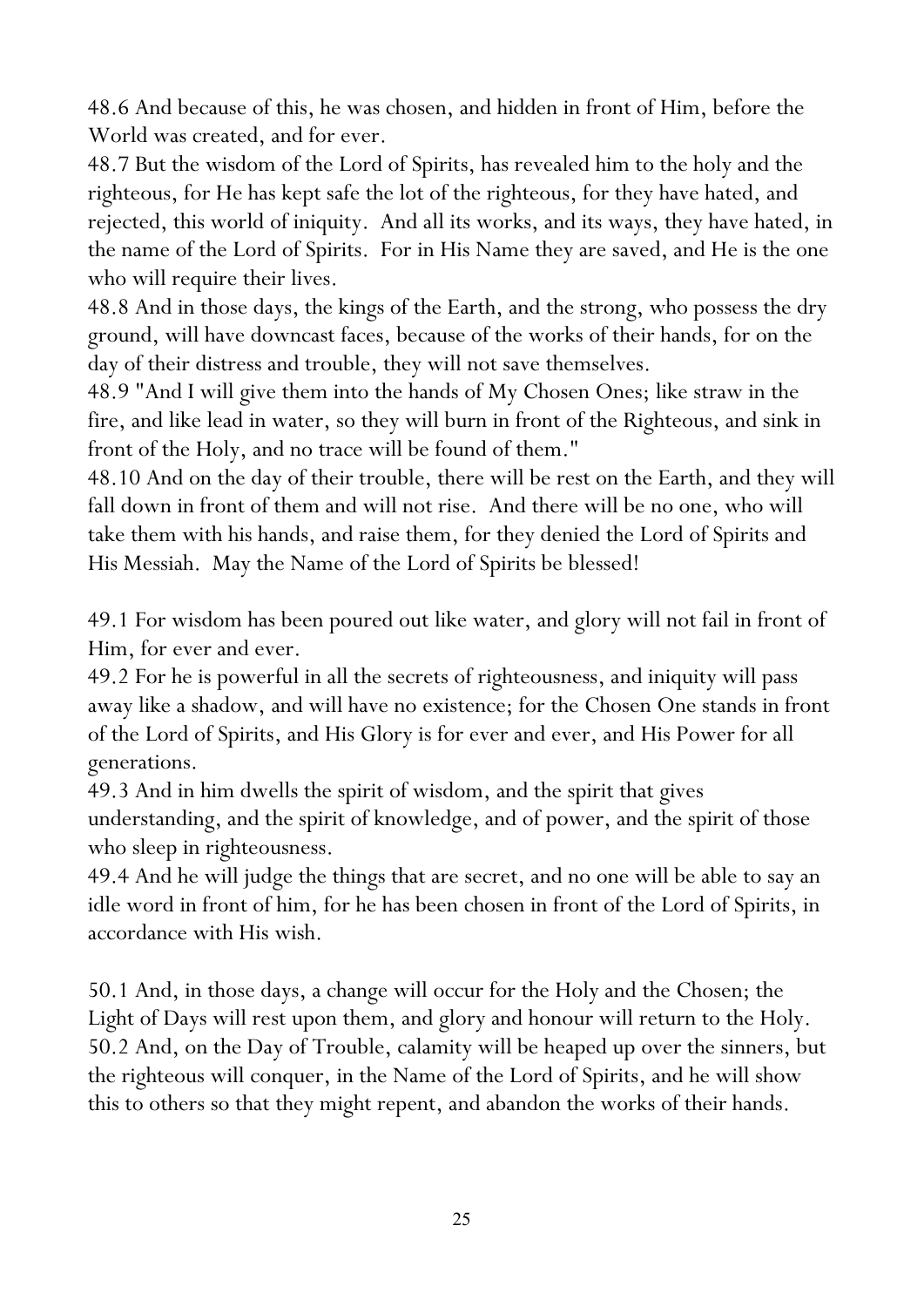50.3 And they will have no honour, in front of the Lord of Spirits, but in his name they will be saved, and the Lord of Spirits will have mercy on them, for His mercy is great.

50.4 And he is righteous, in his judgement, and in front of his glory, iniquity will not be able to stand against his judgement; he who does not repent will be destroyed.

50.5 "And from then on I will not have mercy on them," says the Lord of Spirits.

51.1 And in those days, the Earth will return that which has been entrusted to it, and Sheol will return that which has been entrusted to it, and that which it has received. And destruction will return what it owes.

51.2 And He will choose the righteous, and the holy, from among them; for the day has come near when they must be saved.

51.3 And in those days, the Chosen One will sit on His Throne, and all the Secrets of Wisdom will flow out from the council of his mouth, for the Lord of Spirits has appointed him and glorified him.

51.4 And in those days, the mountains will leap like rams, and the hills will skip like lambs satisfied with milk, and all will become Angels in Heaven.

51.5 Their faces will shine with joy, for in those days the Chosen One will have risen, and the Earth will rejoice. And the righteous will dwell upon it, and the chosen will walk upon it.

52.1 And, after those days, in that place where I had seen all the visions of that which is secret, for I had been carried off by a whirlwind, and they had brought me to the west.

52.2 There, my eyes saw the Secrets of Heaven; everything that will occur on Earth: a mountain of iron, and a mountain of copper, and a mountain of silver, and a mountain of gold, and a mountain of soft metal, and a mountain of lead. 52.3 And I asked the Angel, who went with me, saying: "What are these things which I have seen in secret?"

52.4 And he said to me: "All these things, which you have seen, serve the authority of His Messiah, so that he may be strong and powerful on the Earth." 52.5 And that Angel of Peace answered me, saying: "Wait a little and you will see, and everything which is secret, which the Lord of Spirits has established, will be revealed to you.

52.6 And these mountains, that you have seen; the mountain of iron, and the mountain of copper, and the mountain of silver, and the mountain of gold, and the mountain of soft metal, and the mountain of lead. All these, in front of the Chosen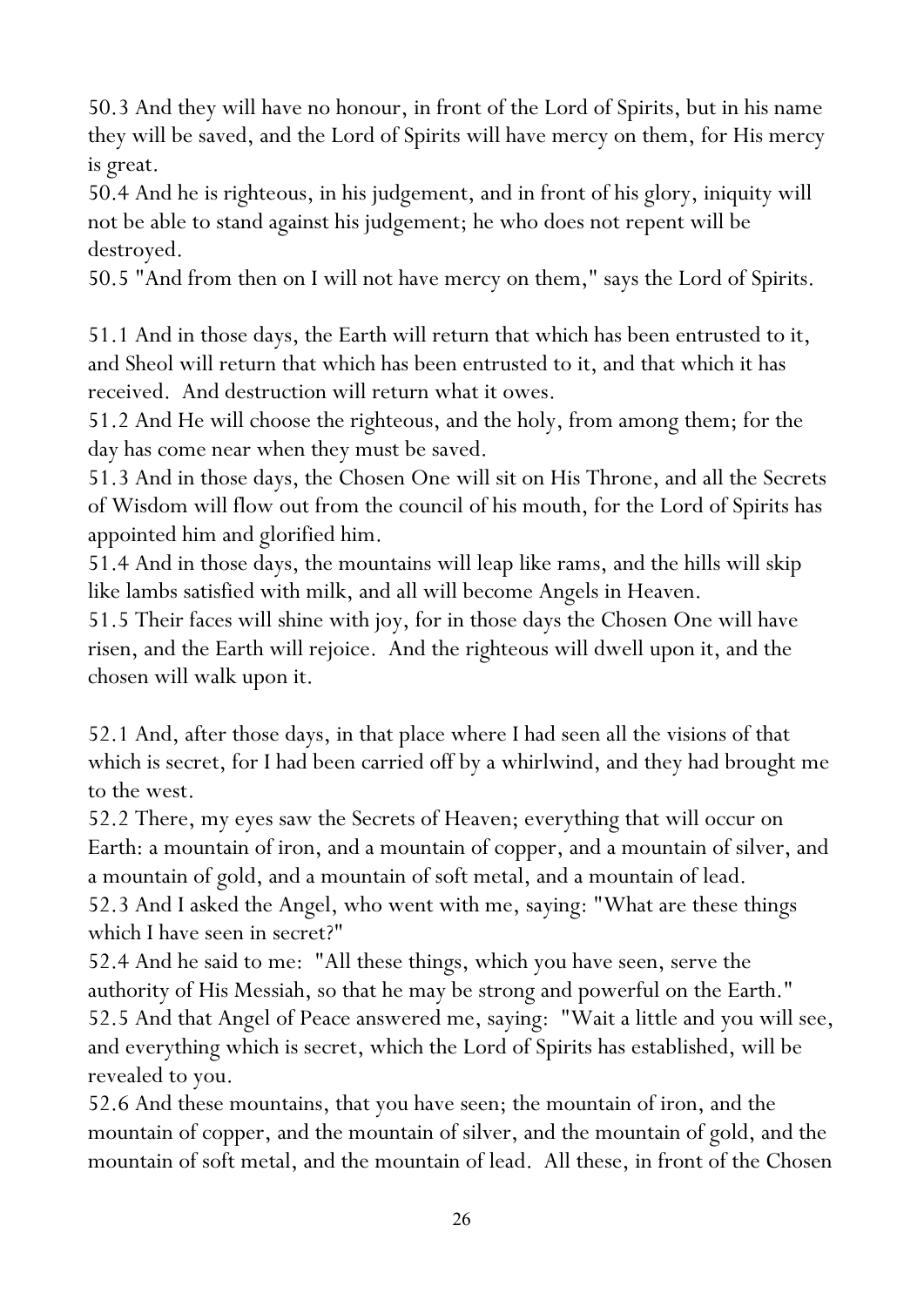One, will be like wax before fire, and, like the water that comes down from above onto these mountains, they will be weak under his feet.

52.7 And it will come to pass, in those days, that neither by gold, nor by silver, will men save themselves; they will be unable to save themselves, or to flee.

52.8 And there will be neither iron for war, nor material for a breastplate; bronze will be no use, and tin will be of no use, and will count for nothing, and lead will not be wanted.

52.9 All these will be wiped out, and destroyed, from the face of the Earth, when the Chosen One appears in front of the Lord of Spirits."

53.1 And there, my eyes saw a deep valley, and its mouth was open; and all those who dwell upon dry ground, and the sea, and the islands, will bring gifts, and presents, and offerings, to Him, but that deep valley will not become full.

53.2 And their hands commit evil, and everything, at which the righteous toil, the sinners evilly devour; and so the sinners will be destroyed from in front of the Lord of Spirits, and will be banished from the face of His Earth, unceasingly for ever and ever.

53.3 For I saw the Angels of Punishment going and preparing all the instruments of Satan.

53.4 And I asked the Angel of Peace, who went with me, and I said to him: "These instruments; for whom are they preparing them?"

53.5 And he said to me: "They are preparing these for the kings, and the powerful of this Earth, so that by means of them they may be destroyed.

53.6 And, after this, the Righteous and Chosen One, will cause the house of His Congregation to appear; from then on, in the Name of the Lord of Spirits, they will not be hindered.

53.7 And in front of him, these mountains will not be firm like the earth, and the hills will be like a spring of water; and the righteous will have rest from the illtreatment of the sinners."

54.1 And I looked, and turned to another part of the Earth, and I saw there a deep valley with burning fire.

54.2 And they brought the kings, and powerful, and threw them into that valley. 54.3 And there, my eyes saw how they made instruments for them; iron chains of immeasurable weight.

54.4 And I asked the Angel of Peace, who went with me, saying: "These chain instruments; for whom are they being prepared?"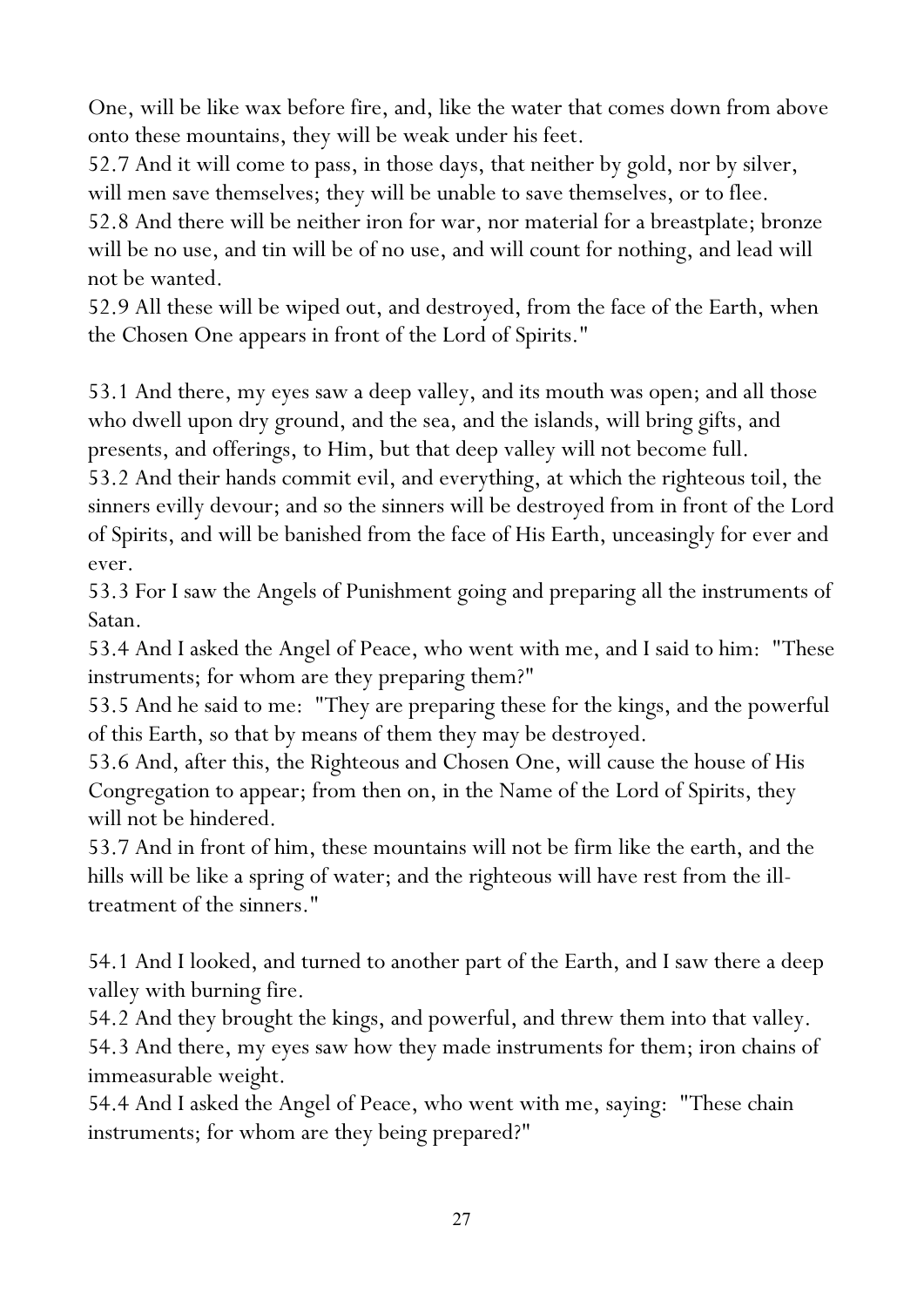54.5 And he said to me: "These are being prepared for the hosts of Azazel, so that they may take them, and throw them into the lowest part of hell, and they will cover their jaws with rough stones, as the Lord of Spirits commanded.

54.6 And Michael and Gabriel, Raphael and Phanuel; these will take hold of them on that great day. And throw them, on that day, into the furnace of burning fire, so that the Lord of Spirits may take vengeance on them, for their iniquity, in that they became servants of Satan, and led astray those who dwell upon the dry ground.

54.7 And in those days, the punishment of the Lord of Spirits will go out, and all the storehouses of the waters, which are above the sky, and under the earth, will be opened.

54.8 And all the waters will be joined with the waters that are above the sky. The water that is above the sky is male, and the water that is under the Earth is female. 54.9 And all those who dwell upon the dry ground, and those who dwell under the ends of Heaven, will be wiped out.

54.10 And because of this, they will acknowledge their iniquity, which they have committed on the Earth, and through this they will be destroyed."

55.1 And, after this, the Head of Days repented, and said: "I have destroyed, to no purpose, all those who dwell upon the dry ground."

55.2 And He swore, by His Great Name: "From now on, I will not act like this towards all those who dwell upon the dry ground. And I will put a sign in Heaven, and it will be a pledge of faith between Me and them, for ever, so long as Heaven is above the Earth.

55.3 And this will be in accordance with My command. When I want to take hold of them, with the hands of the Angels, on the day of distress and pain, in the face of My anger, and My wrath; My wrath and anger will remain upon them" says the Lord, The Lord of Spirits.

55.4 "You powerful kings, who dwell upon the dry ground, will be obliged to watch My Chosen One sit down on the throne of My Glory, and judge, in the Name of the Lord of Spirits, Azazel, and all his associates, and all his hosts."

56.1 And I saw there, the hosts of the Angels of Punishment, as they went, and they were holding chains of iron and bronze.

56.2 And I asked the Angel of Peace, who went with me, saying: "To whom are those who are holding the chains going?"

56.3 And he said to me: "Each to his own chosen ones, and to their beloved ones, so that they may be thrown into the chasm, in the depths of the valley.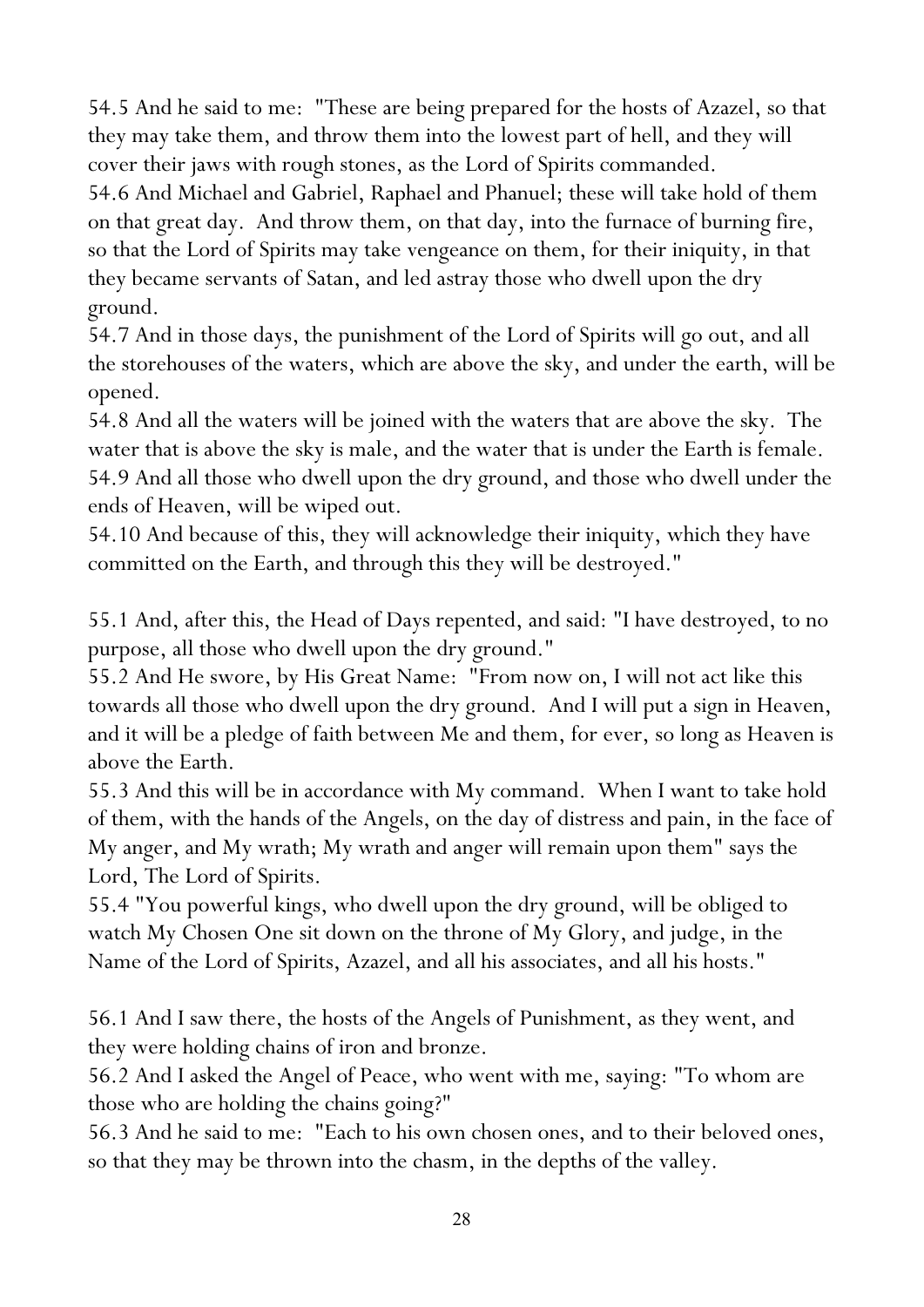56.4 And then that valley will be filled with their chosen and beloved ones, and the days of their life will be at an end, and the days of their leading astray will no longer be counted.

56.5 And in those days, the Angels will gather together, and will throw themselves towards the east, upon the Parthians and Medes. They will stir up the kings, so that a disturbing spirit will come upon them, and they will drive them from their thrones. And they will come out like lions from their lairs, and like hungry wolves in the middle of their flocks.

56.6 And they will go up and trample on the land of My Chosen Ones, and the land of My Chosen Ones will become before them a tramping-ground, and a beaten track.

56.7 But the City of My Righteous Ones will be a hindrance to their horses, and they will stir up slaughter amongst themselves, and their own right hand will be strong against them. And a man will not admit to knowing his neighbour, or his brother, nor a son his father, or his mother, until, through their death, there are corpses enough, and their punishment; it will not be in vain.

56.8 And in those days Sheol will open its mouth, and they will sink into it, and their destruction; Sheol will swallow up the sinners before the faces of the chosen."

57.1 And it came to pass, after this, that I saw another host of chariots, with men riding on them, and they came upon the wind, from the east, and from the west, to the south.

57.2 And the sound of the noise of their chariots was heard. And when this commotion occurred, the Holy Ones observed it from Heaven, and the Pillars of the Earth were shaken from their foundations. And the sound was heard, from the ends of the Earth, to the ends of Heaven, throughout one day.

57.3 And all will fall down and worship the Lord of Spirits. And this is the end of The Second Parable.

58.1 And I began to speak The Third Parable. About The Righteous and about The Chosen.

58.2 Blessed are you, the righteous and the chosen, for your lot will be glorious! 58.3 And the righteous will be in the light of the Sun, and the chosen in the light of eternal life. And there will be no end to the days of their life. And the days of the Holy will be without number.

58.4 And they will seek the light, and will find righteousness with the Lord of Spirits. Peace be to the righteous with the Lord of the World!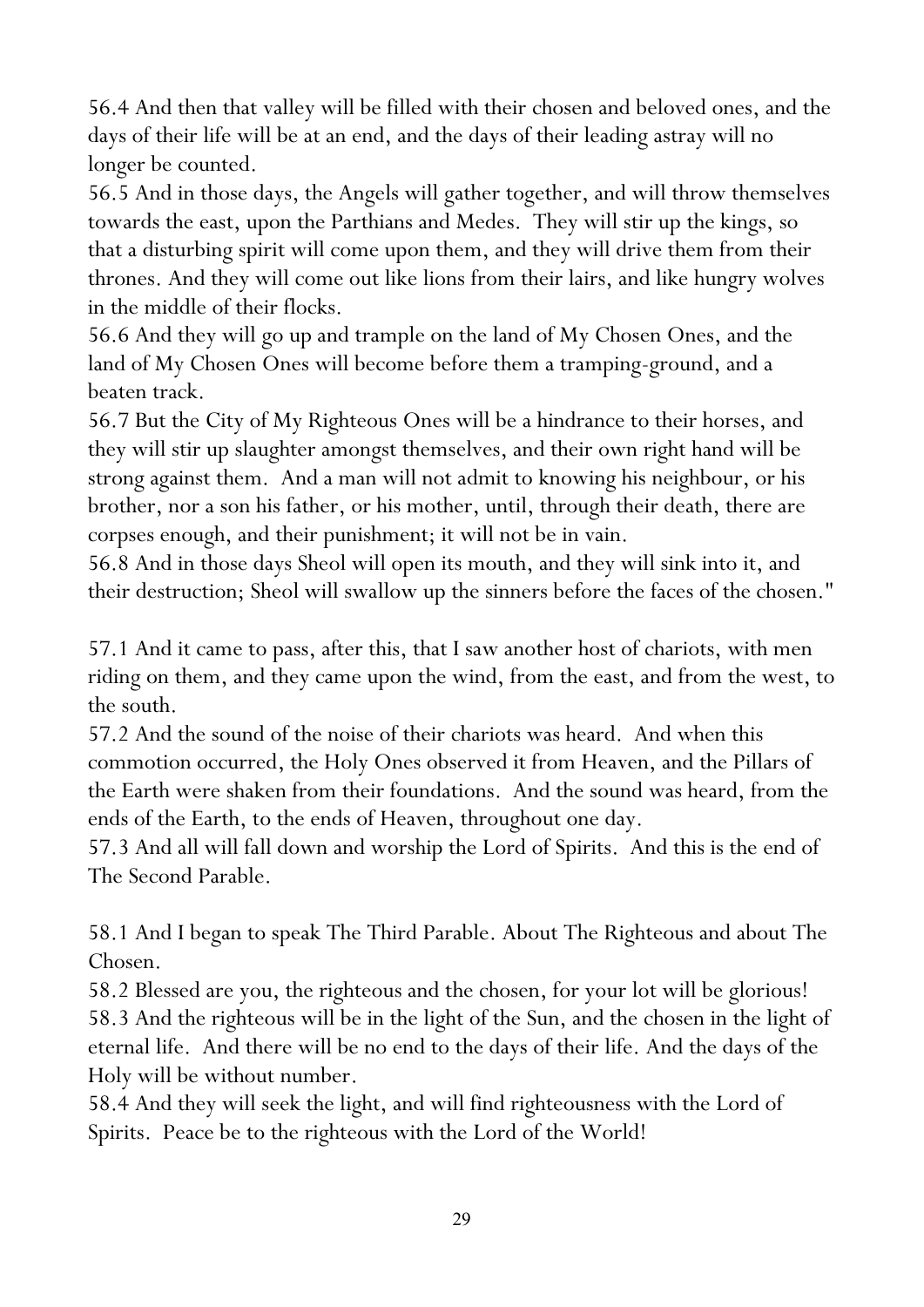58.5 And, after this, it will be said to the Holy that they should seek in Heaven the secrets of righteousness, the lot of faith; for it has become bright as the Sun upon the dry ground, and darkness has passed away.

58.6 And there will be ceaseless light, and to a limit of days they will not come, for darkness will have been destroyed previously. And the light will endure, in front of the Lord of Spirits, and the light of uprightness will endure, in front of the Lord of Spirits, for ever.

61.1 And, in those days, I saw long cords given to those Angels, and they acquired wings for themselves, and flew, and went towards the north.

61.2 And I asked the Angel, saying: "Why did these take the long cords, and go?" And he said to me: "They went so that they may measure."

61.3 And the Angel, who went with me, said to me: "These will bring the measurements of the righteous, and the ropes of the righteous, to the righteous, so that they may rely on the Name of the Lord of Spirits, for ever and ever.

61.4 The chosen will begin to dwell with the chosen, and these measurements will be given to faith, and will strengthen righteousness.

61.5 And these measurements will reveal all the secrets of the depths of the Earth, and those who were destroyed by the desert, and those who were devoured by the fish of the sea, and by animals, so that they may return, and rely on the Day of the Chosen One. For no one will be destroyed, in front of the Lord of Spirits, and no one can be destroyed."

61.6 And all those in the Heavens above, received a command, and power, and one voice; and one light, like fire, was given to them.

61.7 And Him before everything, they blessed, and exalted, and praised, in wisdom. And they showed themselves wise, in speech, and in the spirit of life. 61.8 And the Lord of Spirits, set the Chosen One on the Throne of His Glory, and he will judge all the works of the Holy ones in Heaven above, and in the Balance he will weigh their deeds.

61.9 And when he lifts his face, to judge their secret ways, according to the word of the Name of the Lord of Spirits, and their path according to the way of the Righteous Judgement of the Lord Most High, they will all speak with one voice, and bless, and praise, and exalt, and glorify, the Name of the Lord of Spirits. 61.10 And He will call all the Host of the Heavens, and all the Holy Ones above, and the Host of the Lord, the Cherubim, and the Seraphim, and the Ophannim, and all the Angels of Power, and all the Angels of the Principalities, and the Chosen One, and the other host, that is upon the dry ground, and over the water, on that day.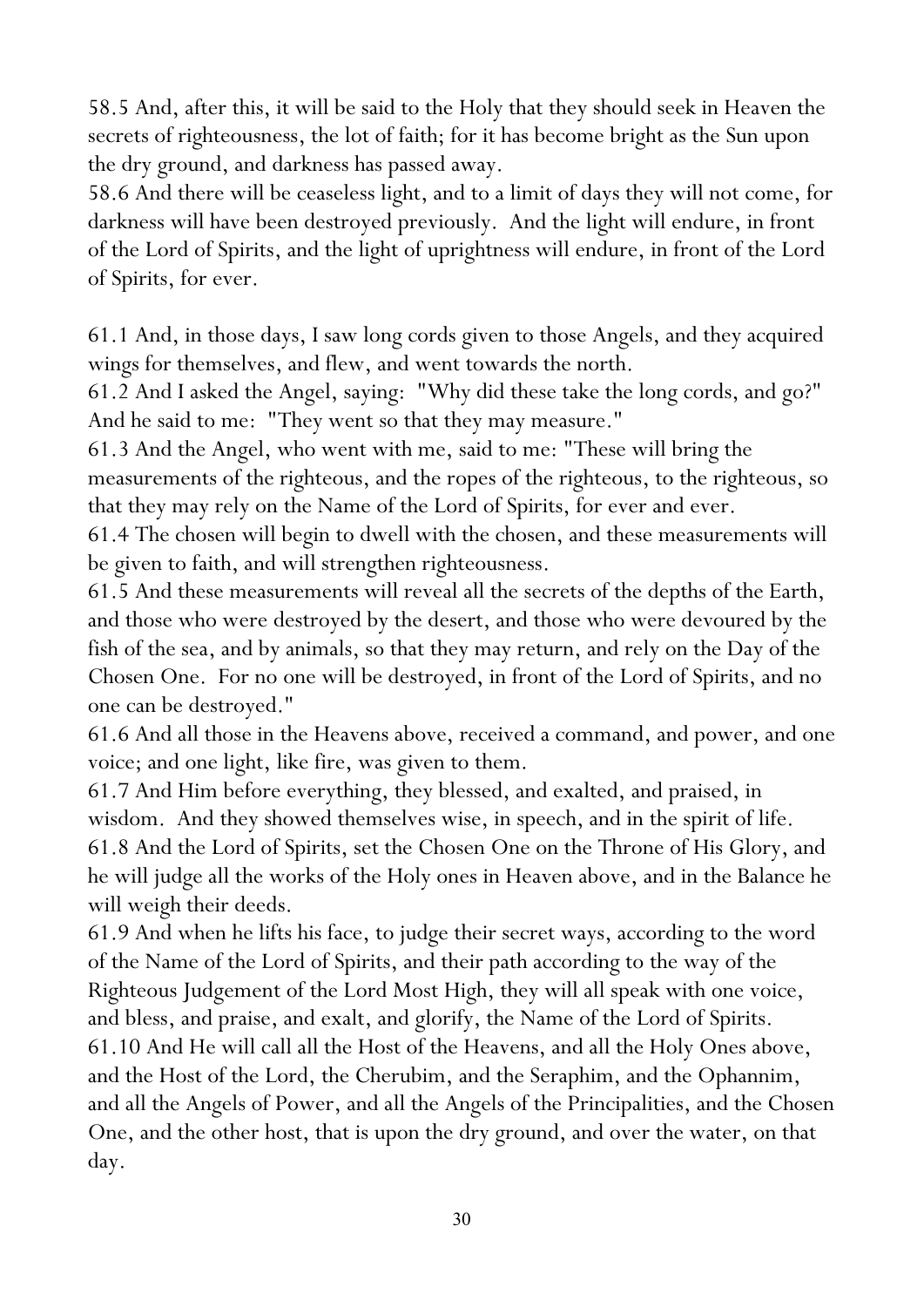61.11 And they will raise one voice, and will bless, and praise, and glorify, and exalt, in the spirit of faith, and in the spirit of wisdom, and of patience, and in the spirit of mercy, and in the spirit of justice, and of peace, and in the spirit of goodness. And they will all say with one voice: "Blessed is He, and blessed be the Name of the Lord of Spirits, for ever and ever."

61.12 All Those Who Do Not Sleep, in Heaven above, will bless Him. All His Holy Ones, who are in Heaven, will bless Him, and all the chosen ones, who dwell in the Garden of Life, and every spirit able to bless, and praise and exalt, and hallow Your Holy Name. And all flesh, which to the limit of its power, will praise, and bless, Your Name for ever and ever.

61.13 For great is the mercy of the Lord of Spirits, and He is long-suffering; and all His works, and all His forces, as many as He has made, He has revealed to the righteous, and the chosen, in the Name of the Lord of Spirits.

62.1 And thus, The Lord commanded the kings, and the mighty, and the exalted, and those who dwell upon the Earth, and said: "Open your eyes, and raise your horns, if you are able, to acknowledge the Chosen One."

62.2 And the Lord of Spirits, sat on His Throne of Glory, and the spirit of righteousness was poured out on him, and the word of his mouth kills all the sinners, and all the lawless, and they are destroyed in front of him.

62.3 And on that Day, all the kings, and the mighty, and the exalted, and those who possess the Earth, will stand up, and they will see, and recognize, how he sits on the Throne of His Glory. And the righteous are judged, in righteousness, in front of him, and no idle word is spoken in front of him.

62.4 And pain will come upon them, as upon a woman in labour, for whom giving birth is difficult, when her child enters the mouth of the womb, and she has difficulty giving birth.

62.5 And one half of them, will look at the other, and they will be terrified, and will cast down their faces, and pain will take hold of them, when they see that Son of Man sitting on the Throne of His Glory.

62.6 And the mighty kings, and all those who possess the Earth, will praise, and bless, and exalt, Him who rules everything that is hidden.

62.7 For, from the beginning, that Son of Man was hidden, and the Most High kept him in the presence of His power, and revealed him only to the Chosen.

62.8 And the community, of the Holy and the Chosen, will be sown, and all the Chosen will stand before him, on that day.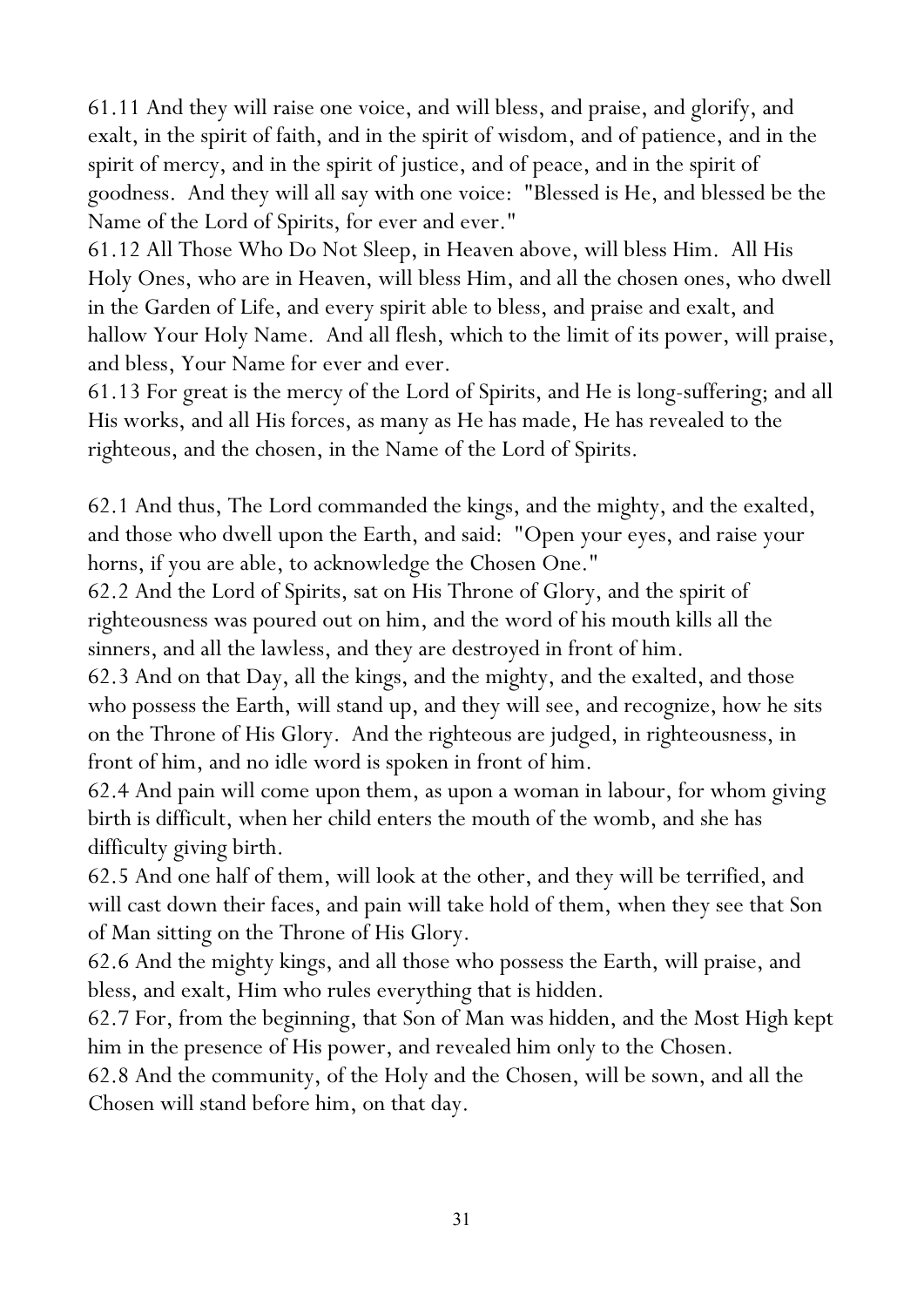62.9 And all the mighty kings, and the exalted, and those who rule the dry ground, will fall down before him, on their faces, and worship; and they will set their hopes on that Son of Man, and will entreat him, and will petition for mercy from him. 62.10 But the Lord of Spirits will then so press them, that they will hasten to go out from before him, and their faces will be filled with shame and the darkness will grow deeper on their faces.

62.11 And the Angels of Punishment will take them, so that they may repay them for the wrong that they did to His children, and to His chosen ones.

62.12 And they will become a spectacle, to the righteous, and to His chosen ones. They will rejoice over them, for the anger of the Lord of Spirits will rest upon them, and the sword of the Lord of Spirits will be drunk with them.

62.13 And the righteous, and the chosen, will be saved on that Day, and they will never see the faces of the sinners, and the lawless, from then on.

62.14 And the Lord of Spirits will remain over them, and with that Son of Man they will dwell, and eat, and lie down, and rise up, for ever and ever.

62.15 And the righteous and chosen will have risen from the earth, and will have ceased to cast down their faces, and will have put on the Garment of Life.

62.16 And this will be a Garment of Life from the Lord of Spirits; and your garments will not wear out, and your glory will not fail, in front of the Lord of Spirits.

63.1 In those days, the mighty kings, who possess the dry ground, will entreat the Angels of His Punishment, to whom they have been handed over, so that they might give them a little respite. And so that they might fall down, and worship, in front of the Lord of Spirits, and confess their sins in front of Him.

63.2 And they will bless, and praise, the Lord of Spirits, and say: "Blessed be the Lord of Spirits, and the Lord of Kings, the Lord of the Mighty, and the Lord of the Rich, and the Lord of Glory, and the Lord of Wisdom!

63.3 And everything secret is clear, in front of You, and Your power is for all generations, and Your glory is for ever and ever. Deep, and without number, are all Your secrets, and Your righteousness is beyond reckoning.

63.4 Now, we realize that we ought to praise, and bless, the Lord of Kings, and the one who is King over all Kings."

63.5 And they will say: "Would that we might be given a respite, so that we might praise, and thank, and bless Him, and make our confession in front of His Glory. 63.6 And now, we long for a respite, but do not find it, we are driven off and do not obtain it; and the light has passed away from before us, and darkness will be our dwelling, for ever and ever.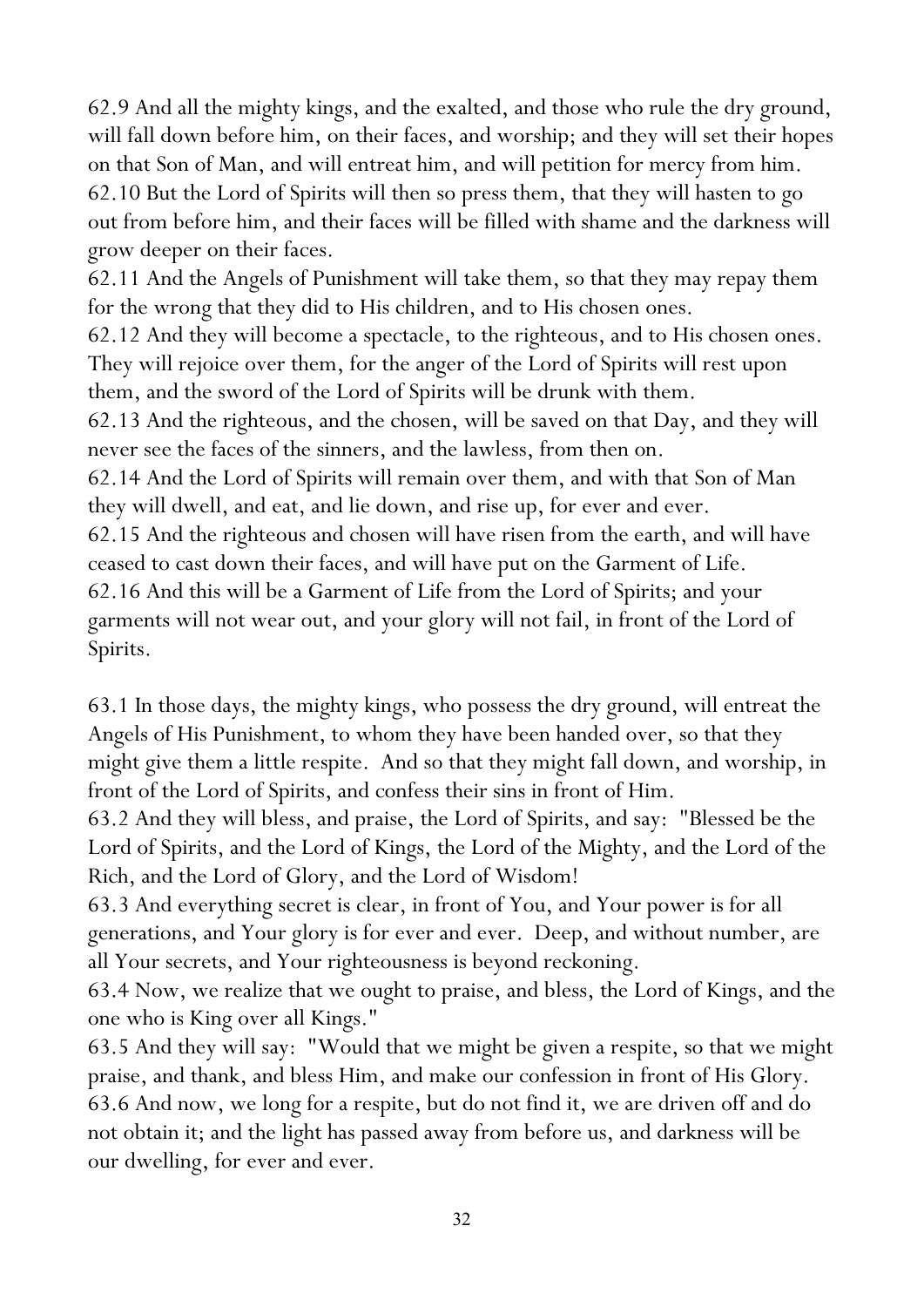63.7 For we have not made our confession before Him, and we have not praised the name of the Lord of Kings, and we have not praised the Lord for all His works, but our hopes have been on the sceptre of our kingdom, and of our glory. 63.8 And, on the day of our affliction and distress, He does not save us, and we find no respite to make our confession, that our Lord is faithful in all His doings, and in all His judgements, and His justice, and that His judgements show no respect for persons.

63.9 And we pass away from before Him, because all our works, and all our sins, have been counted exactly."

63.10 Then they will say to them: "Our souls are sated with possessions, gained through iniquity, but they do not prevent our going down into the flames of the torment of Sheol."

63.11 And after this, their faces will be filled with darkness and shame, in front of that Son of Man, and they will be driven away from him. And, the sword will dwell among them, in front of him.

63.12 And thus says the Lord of Spirits: "This is the Law, and the judgement for the mighty, and the kings, and the exalted, and for those who possess the dry ground, in front of the Lord of Spirits."

64.1 And I saw other figures hidden in that place.

64.2 I heard the voice of the Angel saying: "These are the Angels who came down from Heaven, onto the Earth, and revealed what is secret to the sons of men, and led astray the sons of men, so that they committed sin."

68.2 And, on that day, the Holy Michael answered Raphael, saying: "The power of the spirit seizes me, and makes me tremble, because of the harshness of the judgement of the secrets, the judgement of the Angels. Who can endure the harshness of the judgement, which has been executed, and before which they melt with fear?"

68.3 And the Holy Michael answered Raphael again, and said to him: "Who would not soften his heart over it, and whose mind would not be disturbed by this word? Judgement has gone out against them, and upon those who they have led out like this."

68.4 But it came to pass, when he stood in front of the Lord of Spirits, that the Holy Michael spoke as follows to Raphael: "I will not take their part, under the eye of the Lord, for the Lord of Spirits is angry with them because they act as if they were the Lord."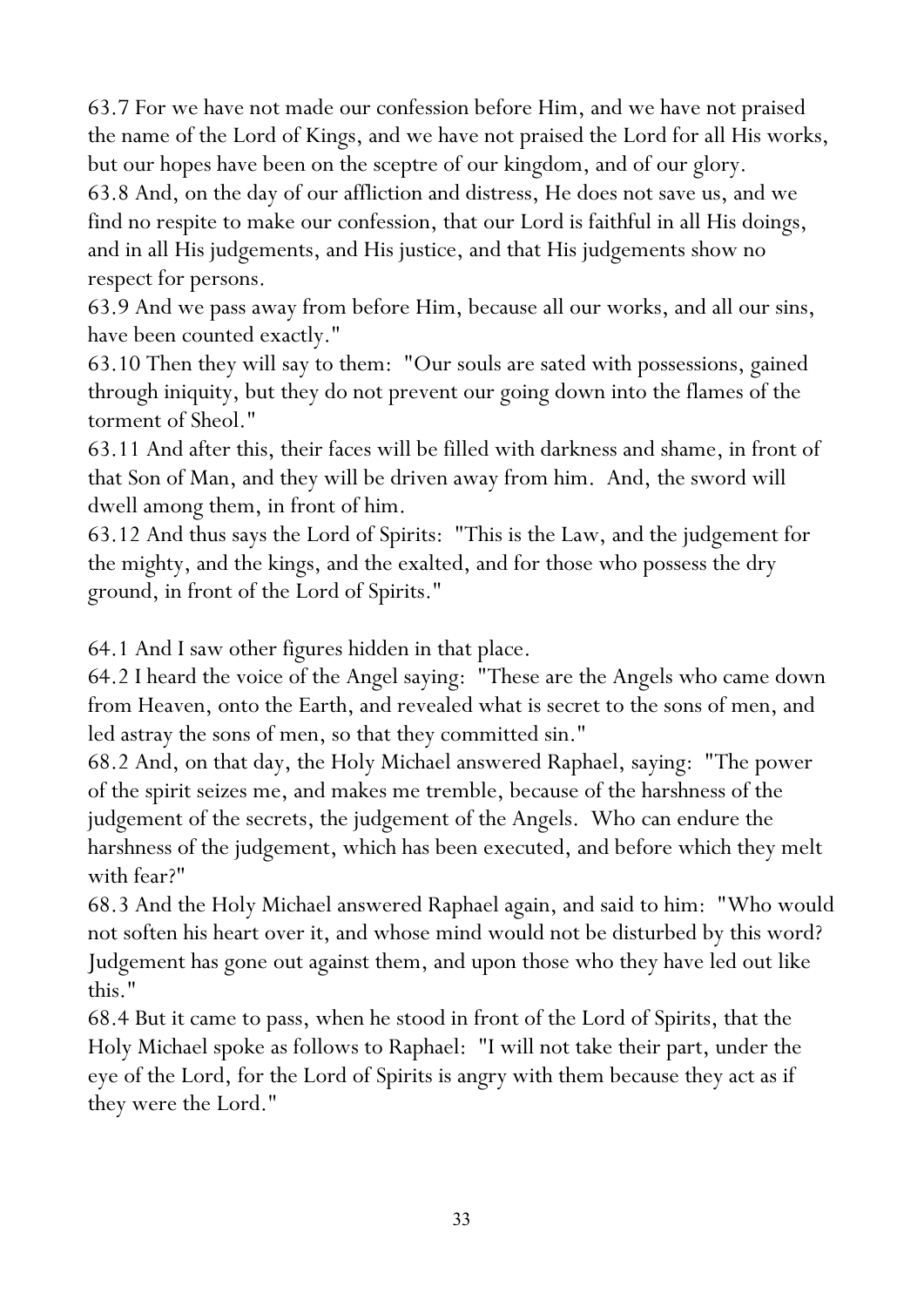68.5 Because of this, the hidden judgement will come upon them, for ever and ever; for neither any other Angel, nor any man, will receive their lot, but they alone have received their judgement, for ever and ever.

69.1 And, after this judgement, they will terrify them, and make them tremble, for they have shown this to those who dwell upon the dry ground.

69.2 And behold the names of those Angels. And these are their names: The first of them is Semyaza, and the second Artaqifa, and the third Armen, and the fourth Kokabiel, and the fifth Turiel, and the sixth Ramiel, and the seventh Daniel, and the eighth Nuqael, and the ninth Baraqiel, and the tenth Azazel, and the eleventh Armaros, the twelfth Batriel, the thirteenth Basasael, the fourteenth Ananel, the fifteenth Turiel, the sixteenth Samsiel, the seventeenth Yetarel, the eighteenth Tumiel, the nineteenth Turiel, the twentieth Rumiel, the twenty-first Azazel. 69.3 And these are the chiefs of their Angels, and the names of the leaders of hundreds, and their leaders of fifties, and their leaders of tens.

69.4 The name of the first is Yequn; this is the one who led astray the children of the Angels of Heaven, and he brought them down, onto the dry ground, and led them astray through the daughters of men.

69.5 And the name of the second is Asbeel; this one suggested an evil plan to the children of the Holy Angels, and led them astray, so that they corrupted their bodies with the daughters of men.

69.6 And the name of the third is Gadreel; this is the one that showed all the deadly blows to the sons of men. And he led astray Eve. And he showed the weapons of death to the children of men, the shield, and the breastplate, and the sword for slaughter, and all the weapons of death, to the sons of men.

69.7 And, from his hand, they have gone out against those who dwell on the dry ground, from that time and for ever and ever.

69.8 And the name of the fourth is Penemue; this one showed the sons of men the bitter and the sweet, and showed them all the secrets of their wisdom.

69.9 He taught men the art of writing, with ink and paper, and through this many have gone astray, from eternity to eternity, and to this day.

69.10 For men were not created for this, that they should confirm their faith like this, with pen and ink.

69.11 For men were created, no differently from the Angels, so that they might remain righteous and pure, and death, which destroys everything, would not have touched them; but through this knowledge of theirs they are being destroyed, and through this power it is consuming them.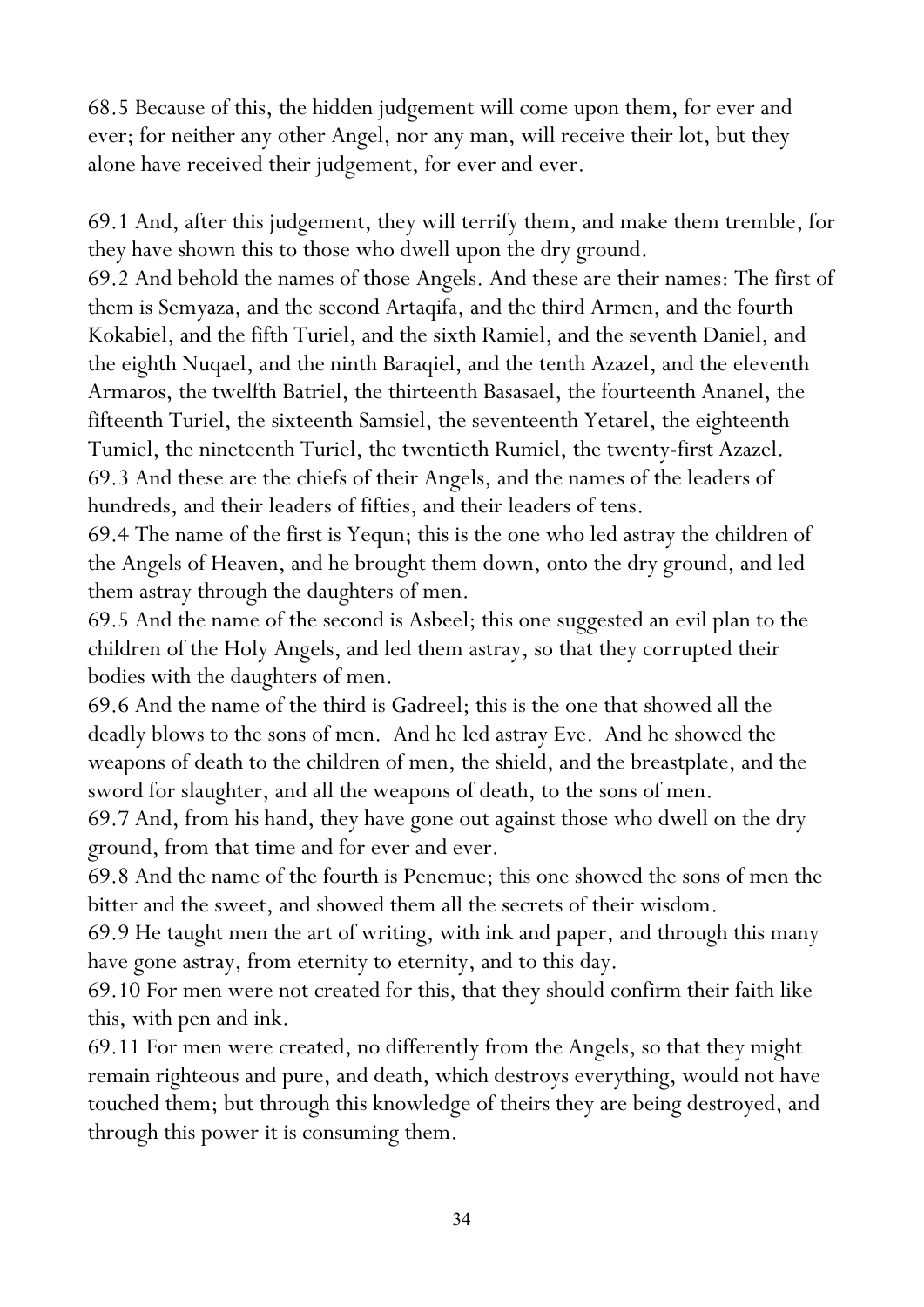69.12 And the name of the fifth is Kasdeyae; this one showed the sons of men all the evil blows of the spirits, and of the demons, and the blows that attack the embryo in the womb, so that it miscarries. And the blows that attack the soul, the bite of the serpent, and the blows that occur at midday, and the son of the serpent who is strong.

69.13 And this is the task of Kesbeel, the chief of the oath, who showed the oath to the Holy Ones, when he dwelt on High in Glory, and its name is Beqa.

69.14 And this one told the Holy Michael that he should show him the Secret Name; so that they might mention it in the oath, so that those, who showed the sons of men everything that is secret, trembled before that Name and that oath. 69.15 And this is the power of this oath, for it is powerful and strong, and He placed this oath, Akae, in the charge of the Holy Michael.

69.16 And these are the secrets of this oath, and it is strong; through His oath the sky was suspended, before the world was created, and for ever.

69.17 And through it, the earth was founded upon the water, and from the hidden recesses of the mountains come beautiful waters, from the creation of the world, and for ever.

69.18 And through that oath, the sea was created, and as its foundation, for the time of anger, He placed for it the sand, and it does not go beyond it, from the creation of the world, and for ever.

69.19 And through that oath, the deeps were made firm, and they stand and do not move from their place, from the creation of the world, and for ever.

69.20 And through that oath, the Sun and the Moon complete their course, and do not transgress their command, from the creation of the world, and for ever.

69.21 And through that oath, the stars complete their course, and He calls their names, and they answer Him, from the creation of the world, and for ever.

69.22 And likewise, the spirits of the water, of the winds, and of all the breezes, and their paths, according to all the groups of the spirits.

69.23 And there, are kept the storehouses of the sound of thunder, and of the light of the lightning. And there, are kept the storehouses of the hail, and the hoarfrost, and the storehouses of the mist, and the storehouses of the rain and dew.

69.24 And all these make their confession, and give thanks, in front of the Lord of Spirits, and sing praises with all their power. And their food consists of all their thanksgiving, and they give thanks, praise, and exalt, in the name of the Lord of Spirits, for ever and ever.

69.25 And this oath is strong over them, and through it they are kept safe, and their courses are not disturbed.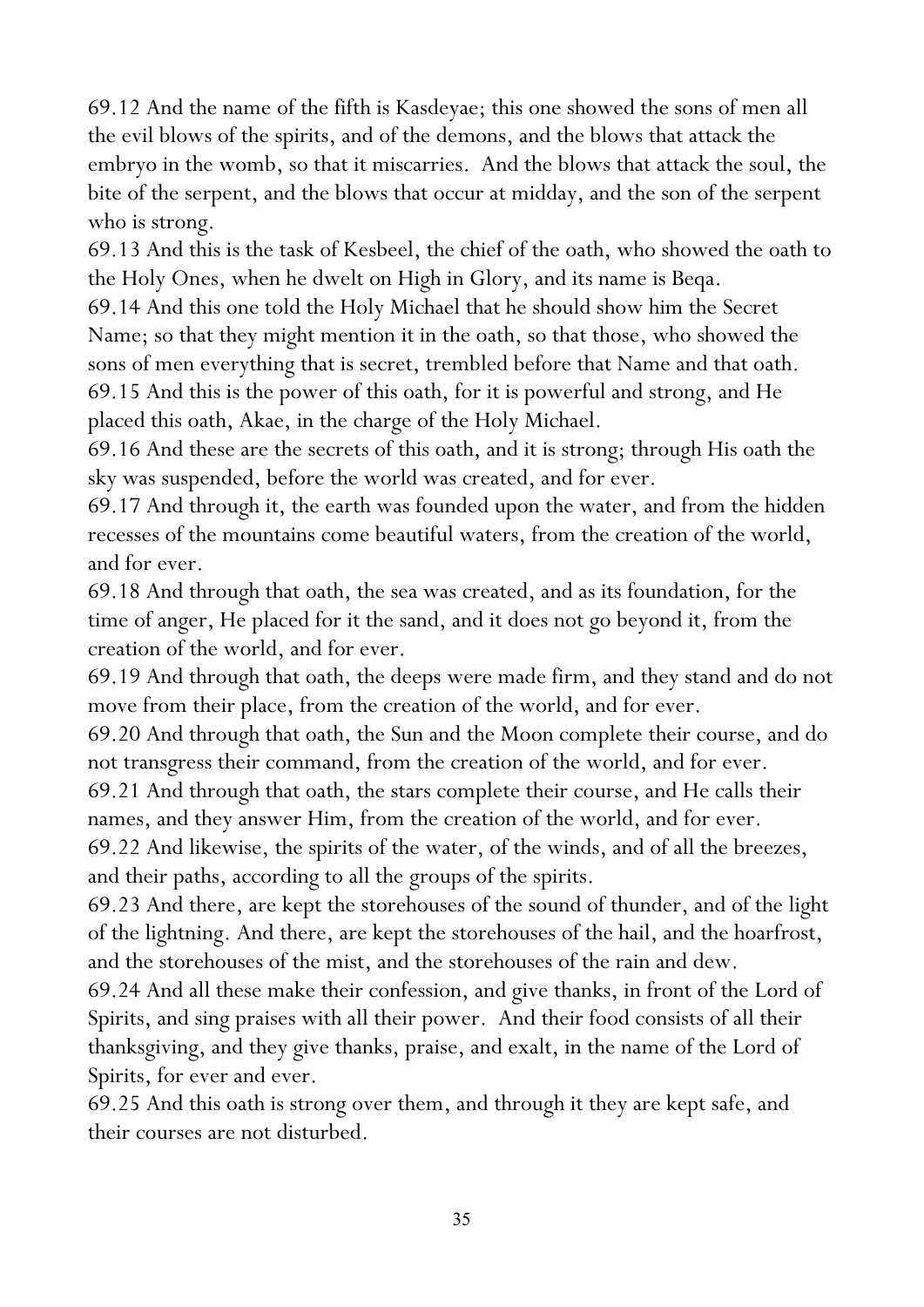69.26 And they had great joy, and they blessed, praised, and exalted, because the name of that Son of Man had been revealed to them.

69.27 And he sat on the Throne of His Glory, and the whole Judgement was given to the Son of Man, and he will cause the sinners to pass away and be destroyed from the face of the Earth.

69.28 And those who led astray the world, will be bound in chains, and will be shut up in the assembly-place of their destruction, and all their works will pass away from the face of the Earth.

69.29 And, from then on, there will be nothing corruptible. For that Son of Man has appeared, and has sat on the Throne of His Glory, and everything evil will pass away, and go from in front of Him; and the word of that Son of Man will be strong in front of the Lord of Spirits. This is the Third Parable of Enoch.

70.1 And it came to pass, after this, that while he was living his name was lifted from those who dwell upon the dry ground, to the presence of that Son of Man, and to the presence of the Lord of Spirits.

70.2 And he was lifted on the Chariots of the Spirit, and his name vanished from among them.

70.3 And, from that day, I was not counted among them, and He placed me between two winds, between the north and the west, where the Angels took the cords, to measure, for me, the place for the Chosen and the Righteous. 70.4 And there, I saw the First Fathers, and the righteous, who, from the

beginning of the world, dwelt in that place.

71.1 And it came to pass, after this, that my spirit was carried off and it went up into the Heavens. I saw the sons of the Holy Angels treading upon flames of fire, their garments were white, and their clothing, and the light of their face, was like snow.

71.2 And I saw two rivers of fire, and the light of that fire shone like a hyacinth, and I fell upon my face, in front of the Lord of Spirits.

71.3 And the Angel Michael, one of the Archangels, took hold of me by my right hand, and raised me, and led me out to all the secrets of mercy, and the secrets of righteousness.

71.4 And he showed me all the secrets of the Ends of Heaven, and all the Storehouses of the Stars, and the Lights, from where they come out, before the Holy Ones.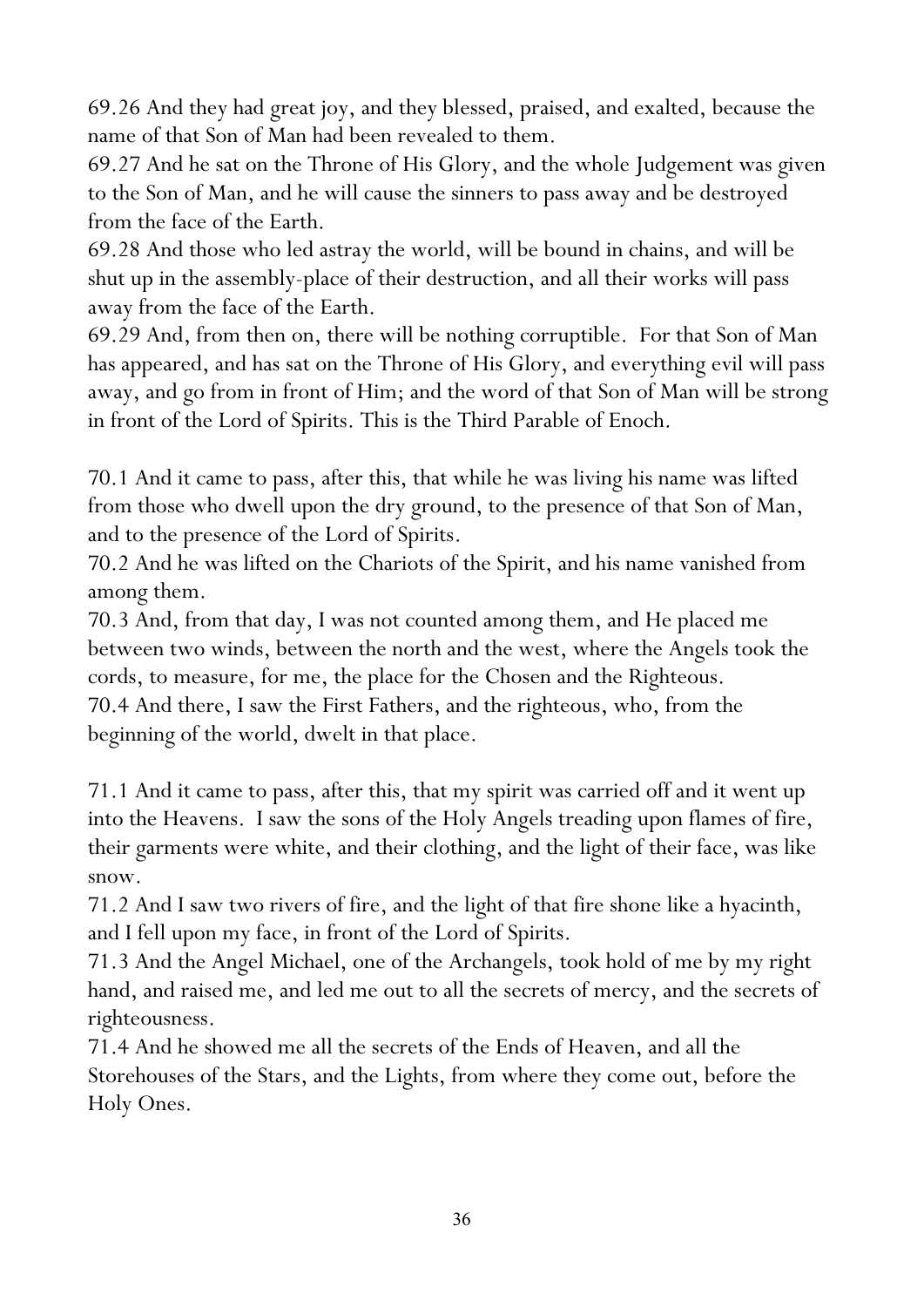71.5 And the Spirit carried Enoch off to the Highest Heaven, and I saw there, in the middle of that Light, something built of crystal stones, and in the middle of those stones, tongues of living fire.

71.6 And my spirit saw a circle of fire, which surrounded that house; from its four sides came rivers, full of living fire, and they surrounded that house.

71.7 And round about were the Seraphim, and the Cherubim, and the Ophannim; these are They Who Do Not Sleep but keep watch over the Throne of His Glory. 71.8 And I saw Angels, who could not be counted, a thousand thousands, and ten thousand times ten thousand, surrounding that house. And Michael, and Raphael, and Gabriel, and Phanuel, and the Holy Angels who are in the Heavens above, went in and out of that house.

71.9 And Michael, and Raphael, and Gabriel, and Phanuel, and many Holy Angels without number, came out from that house.

71.10 And with them, the Head of Days, his head white, and pure, like wool, and his garments; indescribable.

71.11 And I fell upon my face, and my whole body melted, and my spirit was transformed; and I cried out in a loud voice, in the spirit of power, and I blessed, praised, and exalted.

71.12 And these blessings, which came out from my mouth, were pleasing before that Head of Days.

71.13 And that Head of Days came with Michael, Gabriel, Raphael and Phanuel, and thousands and tens of thousands of Angels without number.

71.14 And that Angel, came to me, and greeted me with his voice, and said to me: "You are the son of man who was born to righteousness, and righteousness remains over you, and the righteousness of the Head of Days will not leave you."

71.15 And he said to me: "He proclaims peace to you, in the name of the world which is to come, for from there, peace has come out, from the creation of the world; and so you will have it, for ever, and for ever and ever.

71.16 And, all will walk according to your way, inasmuch as righteousness will never leave you. With you will be their dwelling, and with you their lot, and they will not be separated from you, for ever, and for ever and ever.

71.17 And so, there will be length of days, with that Son of Man, and the righteous will have peace, and the righteous will have an upright way, in the name of the Lord of Spirits, for ever and ever."

59.1 And, in those days, my eyes saw the Secrets of the Flashes of Lightning, and the Lights, and the regulations governing them; and they flash for a blessing, or a curse, as the Lord of Spirits wishes.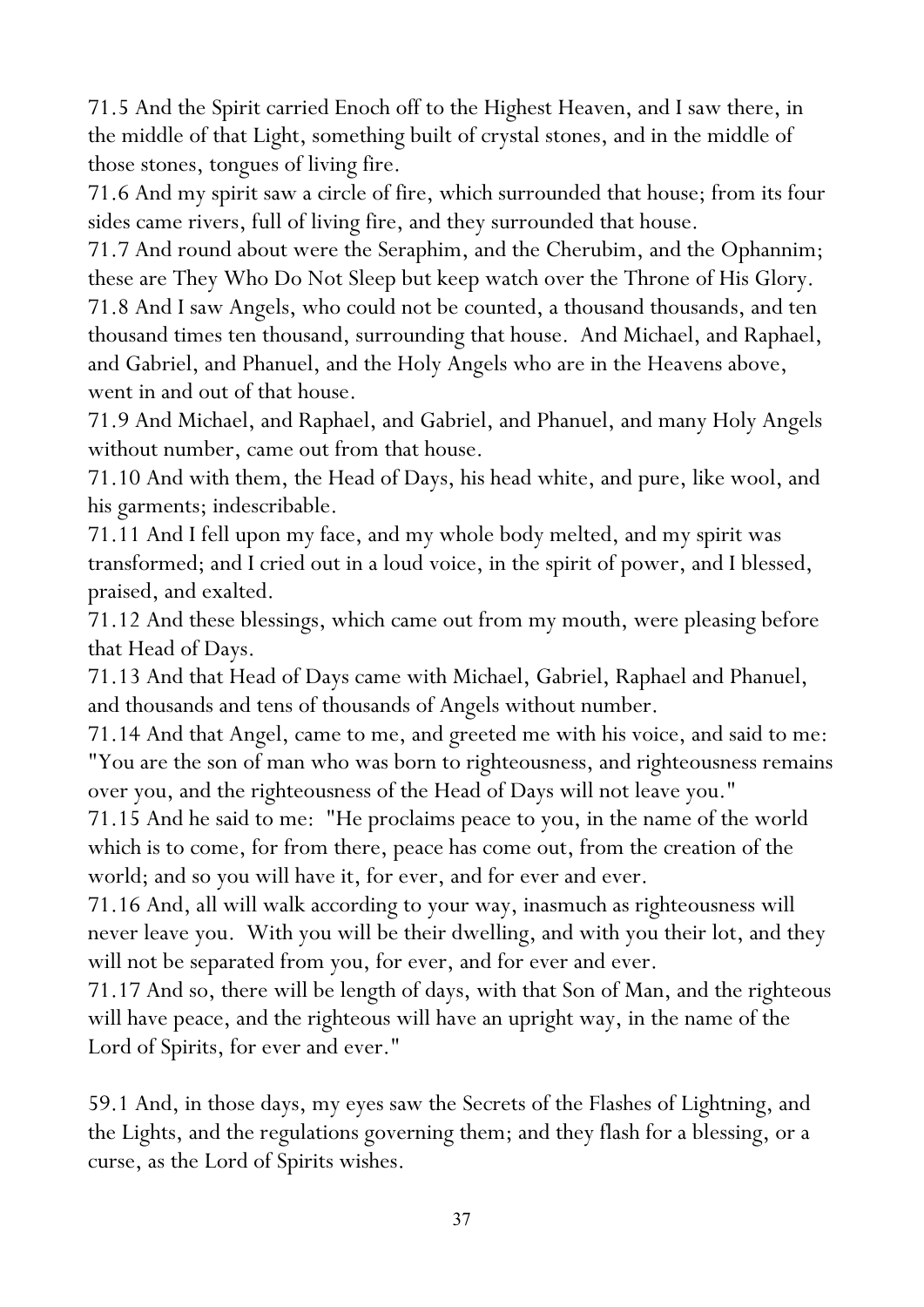59.2 And there, I saw the secrets of the thunder, and how, when it crashes in Heaven above, the sound of it is heard. And they showed me the dwellings of the dry ground, and the sound of the thunder, for peace, and for blessing, or for a curse, according to the word of the Lord of Spirits.

59.3 And after this, all the secrets of the lights, and of the flashes of lightning, were shown to me. They flash to bring blessing and satisfaction.

60.11 And the other Angel spoke to me, the one who went with me and showed me what is secret; what is first, and last, in Heaven, in the heights, and under the dry ground, in the depths, and at the Ends of Heaven, and at the Foundations of Heaven, and in the Storehouses of the Winds.

60.12 And, how the winds are distributed, and how they are weighed. And how the springs, and the winds, are counted according to the power of their spirit. And the power of the light of the Moon. And the divisions of the stars according to their names. And how all the divisions are made.

60.13 And the thunder; according to the places where it falls. And all the divisions that are made in lightning; so that it may flash. And its hosts; how they quickly obey.

60.14 For the thunder has fixed intervals, which have been given to its sound, for waiting. And the thunder and the lightning are not separate; although not the same. Through a spirit, the two of them move inseparably.

60.15 For when the lightning flashes, the thunder utters its voice, and the spirit, at the proper time, causes it to rest, and divides equally between them, because the storehouse of the times, for their occurrence, is like that of the sand. And each of them, at the proper time, is held by a rein, and turned back by the power of the spirit, and likewise driven forward, according to the number of the regions of the Earth.

60.16 And the spirit of the sea is male, and strong, and according to the power of its strength, the spirit turns it back with a rein, and likewise it is driven forward, and scattered amongst all the mountains of the Earth.

60.17 And the spirit of the hoarfrost is its own Angel; and the spirit of the hail, is a good Angel.

60.18 And the spirit of the snow has withdrawn, because of its power, and it has a special spirit, and that which rises from it, is like smoke, and its name is frost. 60.19 And the spirit of the mist, is not associated with them in their storehouse, but has a special storehouse; for its course is both in light and darkness, and in winter and in summer, and its storehouse is an Angel.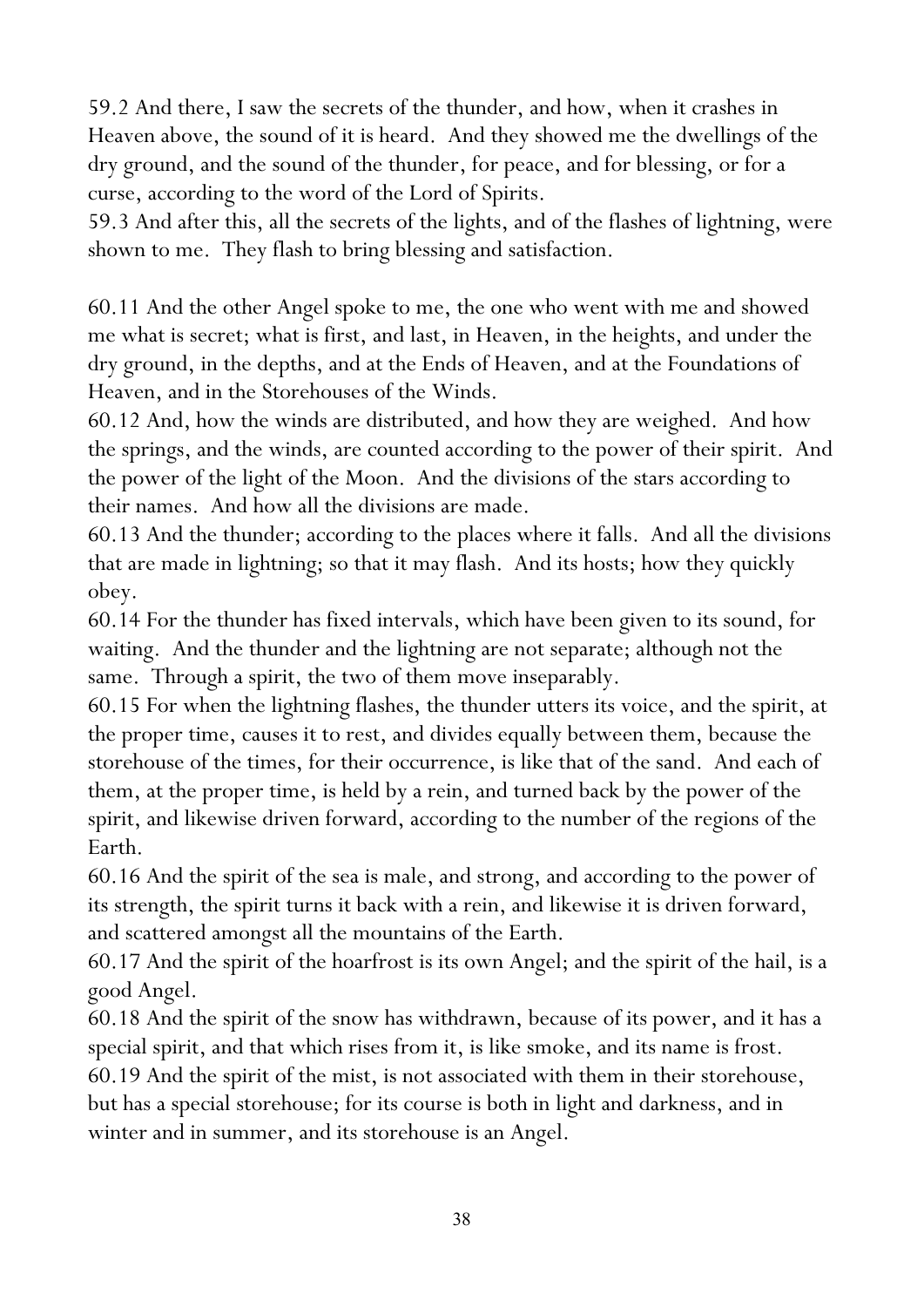60.20 The spirit of the dew has its dwelling at the ends of Heaven, and is connected with the storehouses of the rain. And its course is in winter, and in summer, and its clouds. And, the clouds of the mist are associated, and one gives to the other.

60.21 And when the spirit of the rain moves from its storehouse, the Angels come and open the storehouse, and bring it out. And, when it is scattered over all the dry ground, it joins with all the water that is on the dry ground. And, whenever it joins with the water that is on the dry ground, (......)

60.22 For the waters are for those who dwell upon the dry ground, for they are nourishment for the dry ground, from the Most High who is in Heaven. Therefore, there is a fixed measure for the rain, and the Angels comprehend it. 60.23 All these things, I saw towards the Garden of Righteousness.

72.1 The Book of the Revolutions of the Lights of Heaven. Each as it is, according to their classes, according to their period of rule, and their times, according to their names, and places of origin, and according to their months. That Uriel, the Holy Angel who was with me, and is their leader, showed to me. And he showed me all their books, exactly as they are, for each year of the world, and for ever, until the new creation shall be made, which will last for ever.

72.2 And this is the First Law of the Lights. The light called the Sun; its rising is in the Gates of Heaven that are towards the east, and its setting is in the western Gates of Heaven.

72.3 And I saw six gates from which the Sun rises, and six gates in which the Sun sets, and the Moon also rises and sets in those gates, and the leaders of the stars, together with those whom they lead. There are six in the east, and six in the west, all exactly in place, one next to the other; and there are many windows, to the right and left of those gates.

72.4 And first there rises the greater light, named the Sun, and its disc is like the disc of Heaven, and the whole of it is full of a fire, which gives light and warmth. 72.5 The wind blows the chariots on which it ascends, and the Sun goes down in the sky, and returns through the north, in order to reach the east, and is led so that it comes to the appropriate gate, and shines again in the sky.

72.6 In this way, it rises in the first month in the large gate, namely; it rises through the fourth of those six gates that are towards the east.

72.7 And in that fourth gate, through which the Sun rises in the first month, there are twelve window-openings, from which, whenever they are opened, flames come out.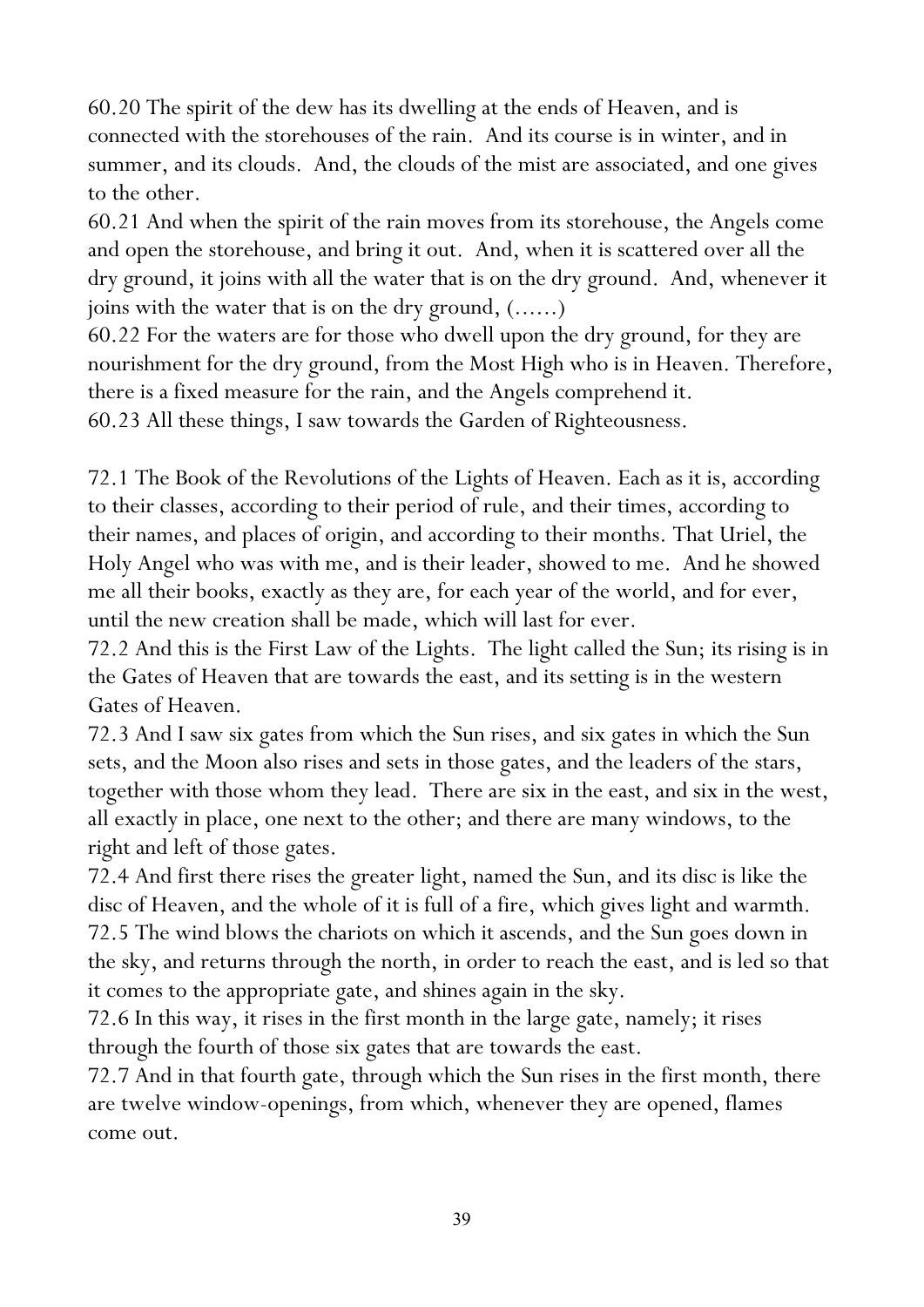72.8 When the Sun rises in the sky, it goes out through that fourth gate for thirty days, and exactly in the fourth gate, in the west of the sky it goes down.

72.9 And in those days, the day grows daily longer, and the night grows nightly shorter, until the thirtieth morning.

72.10 And on that day, the day becomes longer than the night by a double part, and the day amounts to exactly ten parts, and the night amounts to eight parts.

72.11 And the Sun rises from that fourth gate, and sets in the fourth gate, and returns to the fifth gate, in the east, for thirty mornings; and it rises from it, and sets in the fifth gate.

72.12 And then the day becomes longer by two parts, and the day amounts to eleven parts, and the night becomes shorter and amounts to seven parts.

72.13 And the Sun returns to the east, and comes to the sixth gate, and rises and sets in the sixth gates for thirty-one mornings, because of its sign.

72.14 And on that day, the day becomes longer than the night, and the day becomes double the night; and the day amounts to twelve parts, and the night becomes shorter, and amounts to six parts.

72.15 And the Sun rises up so that the day may grow shorter, and the night longer; and the Sun returns to the east, and comes to the sixth gate, and rises from it, and sets, for thirty mornings.

72.16 And when thirty mornings have been completed, the day becomes shorter, by exactly one part; and the day amounts to eleven parts, and the night to seven parts.

72.17 And the Sun sets in the west, through that sixth gate, and goes to the east, and rises in the fifth gate for thirty mornings, and it sets in the west again, in the fifth gate in the west.

72.18 On that day, the day becomes shorter by two parts, and the day amounts to ten parts, and the night to eight parts.

72.19 And the Sun rises from that fifth gate, and sets in the fifth gate in the west, and rises in the fourth gate, for thirty-one mornings, because of its sign, and sets in the west.

72.20 On that day, the day becomes equal with the night, and is of equal length; and the night amounts to nine parts, and the day to nine parts.

72.21 And the Sun rises from that gate, and sets in the west, and returns to the east, and rises in the third gate for thirty mornings, and sets in the west in the third gate.

72.22 And the Sun rises from that third gate, and sets in the third gate in the west, and returns to the east; and the Sun rises in the second gate in the east, for thirty mornings, and likewise, it sets in the second gate, in the west of the sky.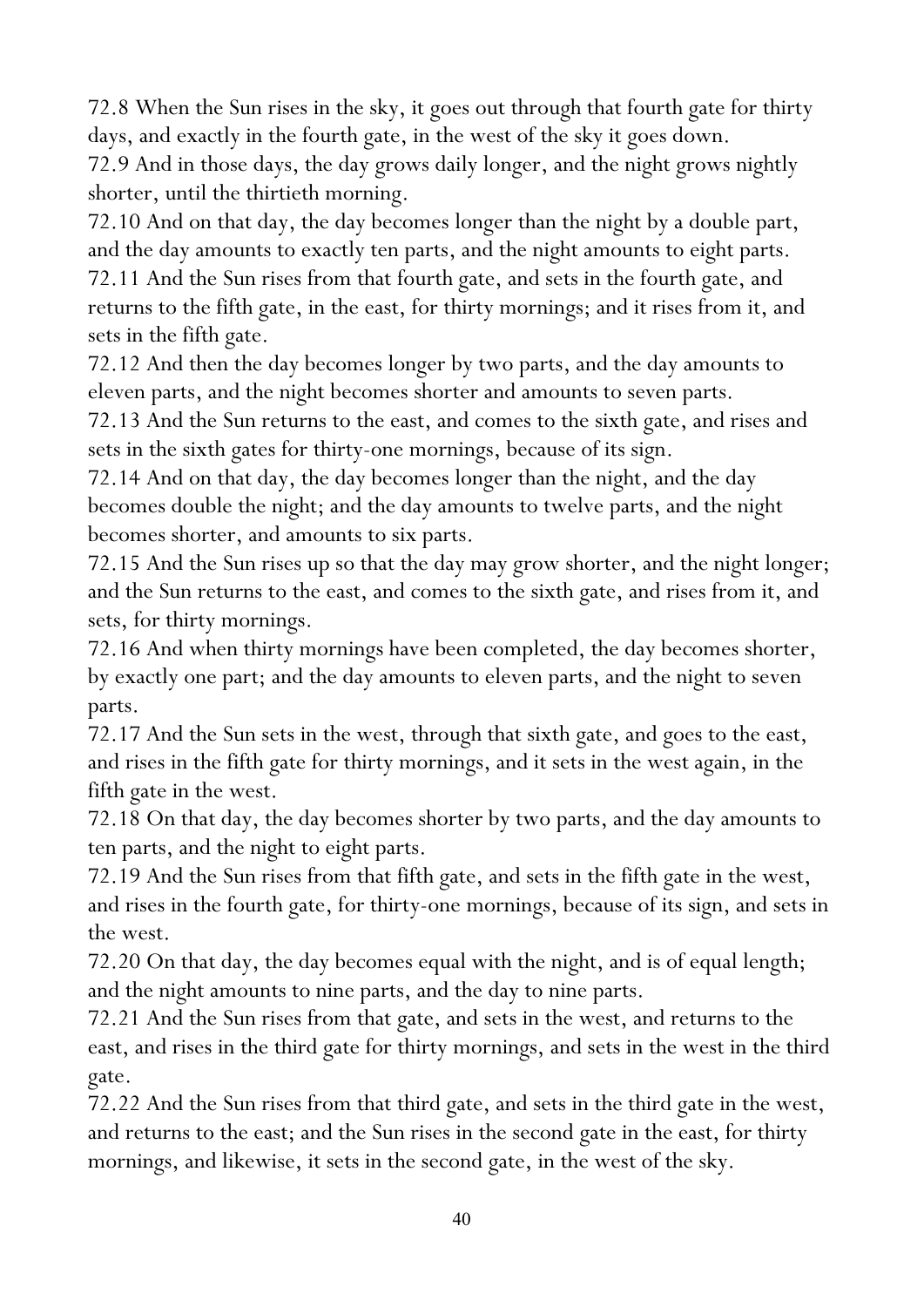72.24 And on that day, the night amounts to eleven parts, and the day to seven parts.

72.25 And the Sun rises, on that day, from the second gate, and sets in the west in the second gate, and returns to the east to the first gate, for thirty-one mornings, then sets in the west in the first gate.

72.26 And on that day, the night becomes longer, and becomes double the day; and the night amounts to exactly twelve parts, and the day to six parts.

72.27 And with this, the Sun has completed the divisions of its journey, and it turns back again, along these divisions of its journey. And it comes through that first Gate, for thirty mornings, and sets in the west opposite it.

72.28 And on that day, the night becomes shorter in length by one part, and amounts to eleven parts, and the day to seven parts.

72.29 And the Sun returns, and comes to the second gate in the east, and it returns along those divisions of its journey, for thirty mornings, rising and setting.

72.30 And, on that day, the night becomes shorter in length, and the night amounts to ten parts, and the day to eight parts.

72.31 And, on that day, the Sun rises from the second gate, and sets in the west, and returns to the east, and rises in the third gate, for thirty one mornings, and sets in the west of the sky.

72.32 And, on that day, the night becomes shorter, and amounts to nine parts, and the day amounts to nine parts, and the night becomes equal with the day. And the year amounts to exactly three hundred and sixty-four days.

72.33 And the length of the day, and the night, and the shortness of the day and the night; they are different because of the journey of the Sun.

72.34 Because of it, its journey becomes daily longer, and nightly shorter.

72.35 And this is the law, and the journey of the Sun, and its return, as often as it returns; sixty times it returns and rises, that is the Great Eternal Light, which for ever and ever, is named the Sun.

72.36 And this, that rises, is the Great Light, which is named after its appearance, as the Lord commanded.

72.37 And thus it rises and sets; it neither decreases, nor rests, but runs day and night in its chariot. And its light is seven times brighter than that of the Moon, but in size, the two are equal.

73.1 And after this law, I saw another law, for the lesser light, named the Moon. 73.2 And its disc is like the disc of the Sun, and the wind blows its chariot, on which it rides, and in fixed measure light is given to it.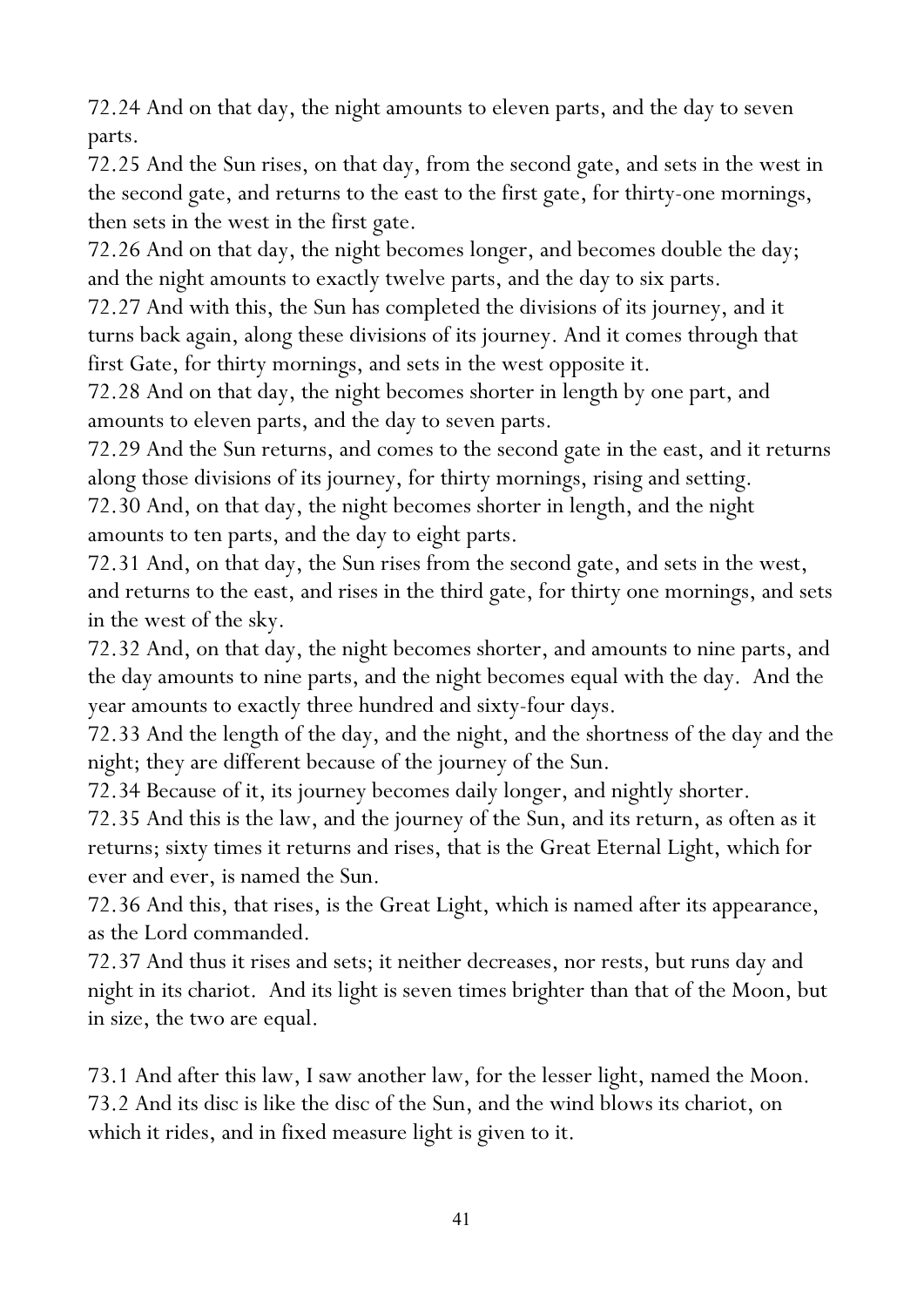73.3 And every month its rising and setting change, and its days are as the days of the Sun, and when its light is uniformly full, it is a seventh part the light of the Sun. 73.4 And thus it rises, and its first phase is towards the east; it rises on the thirtieth morning. And on that day it appears, and becomes for you, the first phase of the Moon, on the thirtieth morning, together with the Sun, in the gate through which the Sun rises.

73.5 And a half (…..) with a seventh part, and its entire disc is empty, without light, except for a seventh part, a fourteenth part of its light.

73.6 And, on the day that it receives a seventh part, and a half, of its light, its light amounts to a seventh, and a seventh part and a half.

73.7 It sets with the Sun, and when the Sun rises, the Moon rises with it, and receives a half of one part of light. And on that night, at the beginning of its morning, at the beginning of the Moon's day, the Moon sets with the Sun, and is dark on that night, in six and seven parts and a half.

73.8 And it rises on that day, with exactly a seventh part, goes out, recedes from the rising of the Sun, and becomes bright on the remainder of its days, in the other six and seven parts.

74.1 And another journey, and law, I saw for it, in that according to this law it makes its monthly journey.

74.2 And Uriel, the Holy Angel who is leader of them all, showed me everything, and I wrote down their positions as he showed them to me. And I wrote down their months, as they are, and the appearance of their light, until fifteen days have been completed.

74.3 In seventh parts, it makes all its darkness full, and in seventh parts, it makes all its light full, in the east, and in the west.

74.4 And in certain months, it changes its setting, and in certain months, it follows its own individual course.

74.5 In two months it sets with the Sun, in those two gates that are in the middle; in the third and in the fourth gate.

74.6 It goes out for seven days, and turns back, and returns again to the gate from which the Sun rises. And in that gate, it makes all its light full, and it recedes from the Sun, and comes, in eight days, to the sixth gate from which the Sun rises.

74.7 And when the Sun rises from the fourth gate, the Moon goes out for seven days, until it rises from the fifth gate. And again, it returns in seven days to the fourth gate, makes all its light full, recedes, and comes to the first gate in eight days.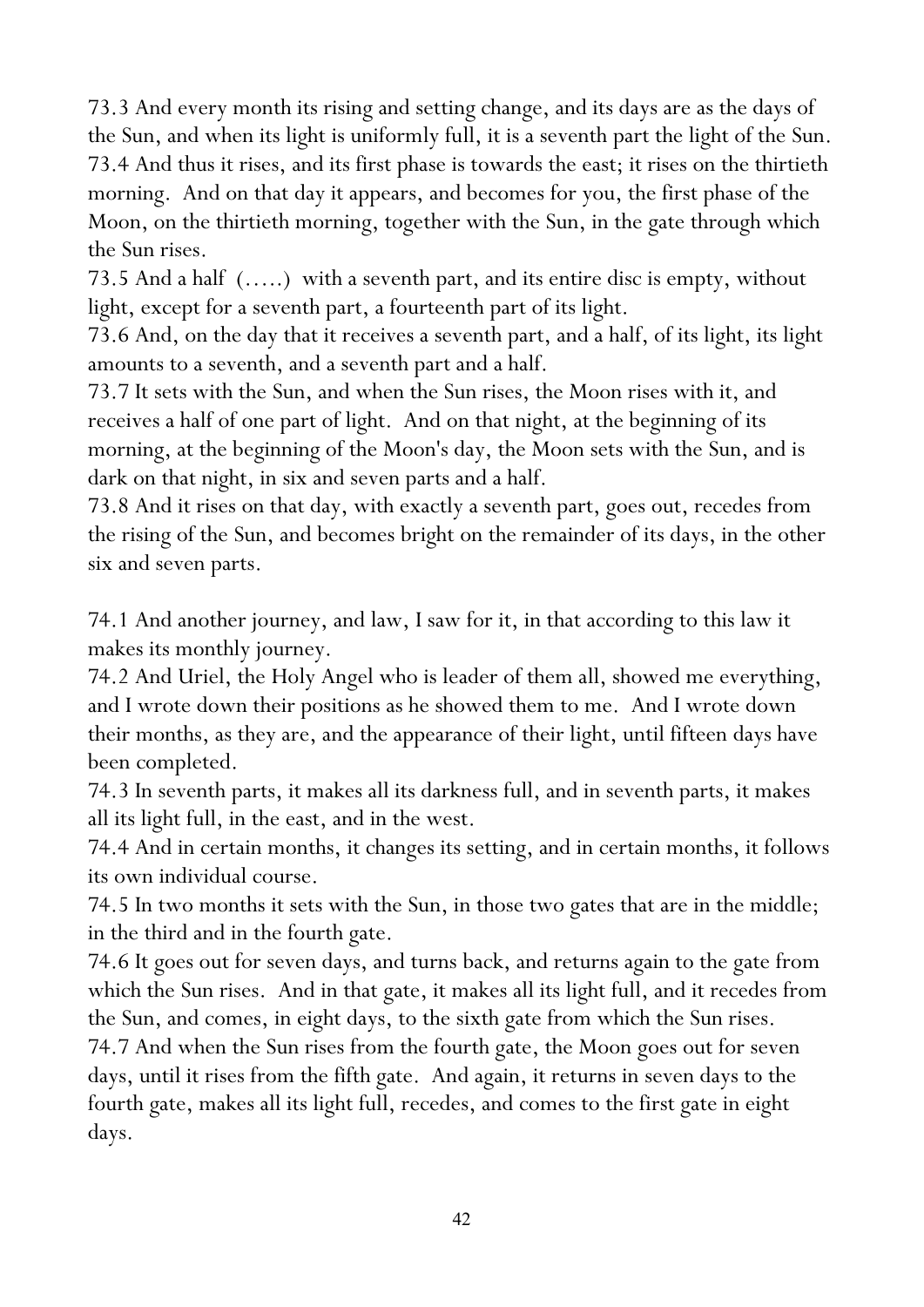74.8 And again it returns, in seven days, to the fourth gate from which the Sun rises.

74.9 Thus I saw their positions; how the Moon rose, and the Sun set, in those days. 74.10 And if five years are added together, the Sun has an excess of thirty days.

For each year, of the five years, there are three hundred and sixty four days.

74.11 And the excess, of the Sun and the stars, comes to six days. In five years, with six days each, they have an excess of thirty days, and the Moon falls behind the Sun and the stars by thirty days.

74.12 And the Moon conducts the years exactly, all of them according to their eternal positions; they are neither early nor late, even by one day, but change the year in exactly three hundred and sixty-four days.

74.13 In three years, there are one thousand and ninety-two days, and in five years one thousand eight hundred and twenty days, so that in eight years there are two thousand nine hundred and twelve days.

74.14 For the Moon alone, the days in three years come to one thousand and sixtytwo days, and in five years it is fifty days behind.

74.15 And there are one thousand seven hundred and seventy days, in five years, so that for the Moon, the days in eight years amount to two thousand eight hundred and thirty two days.

74.16 For the difference in eight years is eighty days, and all the days that the Moon is behind, in eight years, are eighty days.

74.17 And the year is completed exactly, in accordance with their positions, and the positions of the Sun, in that they rise from the gates, from which the Sun rises, and sets, for thirty days.

75.1 And the leaders of the tens of thousands, who are in charge of the whole of creation, and in charge of all the stars, and also the four days which are added, and are not separated from their position, according to the whole reckoning of the year. And these serve on the four days that are not counted in the reckoning of the year.

75.2 And because of them, men go wrong in them. For these lights really serve in the stations of the world, one in the first gate, and one in the third gate, and one in the fourth gate, and one in the sixth gate. And the exact harmony of the world is completed in the separate three hundred and sixty-four stations of the world. 75.3 For the signs, and the times, and the years, and the days, were showed to me by the Angel Uriel, whom the Lord of Eternal Glory has placed in charge of all the Lights of Heaven; in Heaven and in the world, so that they might rule on the Face of Heaven, and appear over the Earth, and be leaders of day and night, the Sun, the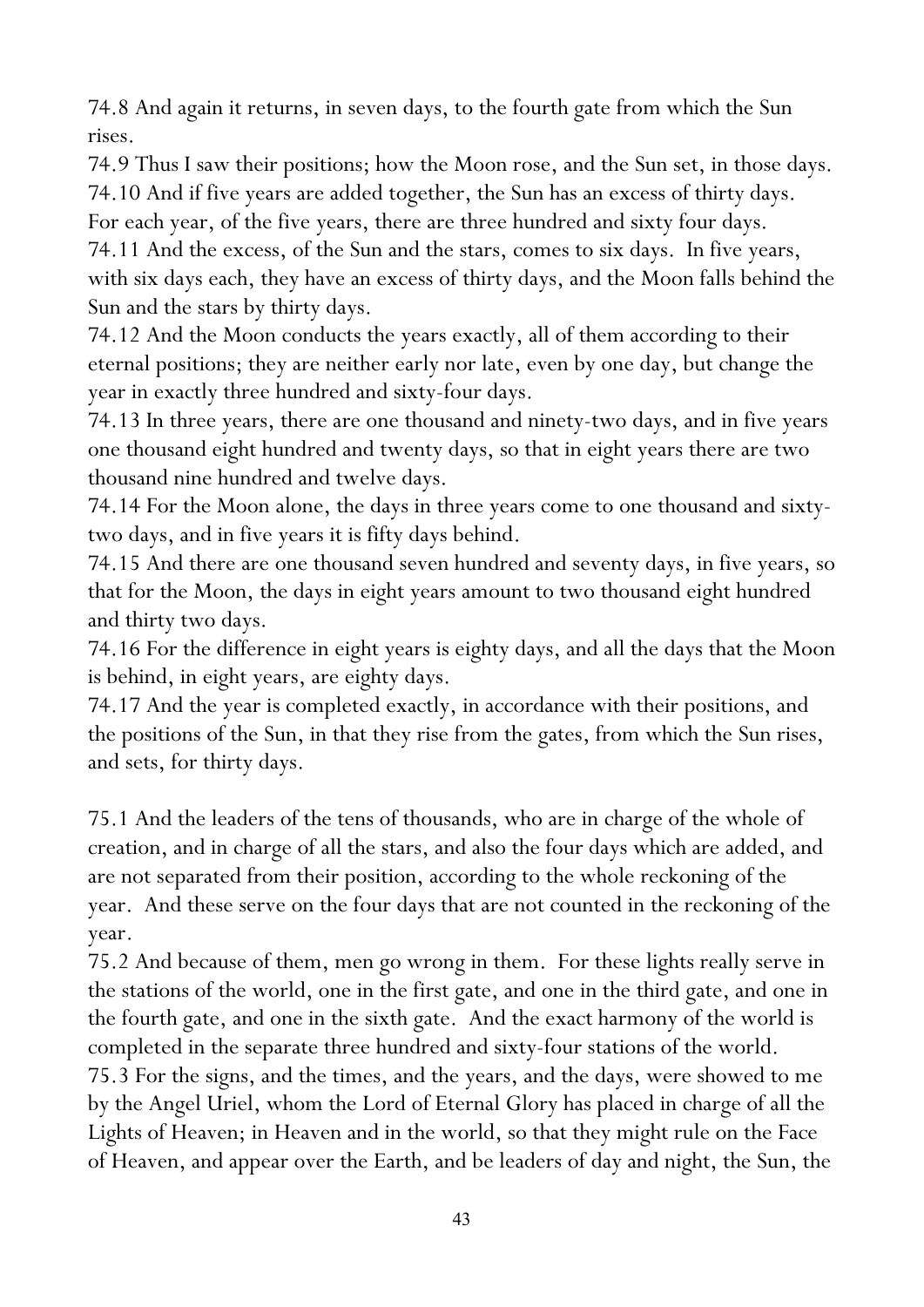Moon, the stars, and all the serving creatures who revolve in all the Chariots of Heaven.

75.4 Likewise, Uriel showed to me twelve gate-openings, in the disc of the chariot of the Sun, in Heaven, from which the rays of the Sun come out. And from them, heat comes out over the Earth, when they are opened, at the times that are appointed for them.

75.5 And there are openings for the winds, and for the spirit of the dew, when they are opened at their times, opened in Heaven, at the ends of the Earth.

75.6 I saw twelve Gates in Heaven, at the ends of the Earth, from which the Sun, and the Moon, and the stars, and all the works of Heaven, go out in the east and in the west.

75.7 And there are many window-openings to the left, and to the right, and each window, at its appointed time, sends out heat corresponding to those gates, from which the stars go out, in accordance with His command to them, and in which they set according to their number.

75.8 And I saw chariots in Heaven, running through the region above those Gates, in which the stars that never set, rotate.

75.9 And one is bigger than all the others. And it goes round through the whole world.

76.1 And, at the ends of the Earth, I saw twelve gates, open to all the winds, from which the winds come out and blow over the Earth.

76.2 Three of them open in the front of Heaven, and three in the back, and three on the right of Heaven, and three on the left.

76.3 And the three first, are those towards the east, and then the three towards the north, and the three after these towards the south, and the three in the west.

76.4 Through four of them come winds of blessing and peace. And from the other eight come winds of punishment; when they are sent they bring devastation to the whole Earth, and to the water which is on it, and to all those who dwell upon it, and to everything that is in the water and on dry ground.

76.5 And the first wind from those gates, called the east wind, comes out through the first gate, which is towards the east. The one that comes from the south brings devastation, drought, heat, and destruction.

76.6 And through the second gate, in the middle, comes what is right. And from it comes rain and fruitfulness, and prosperity, and dew. And through the third gate, which is towards the north, comes cold and drought.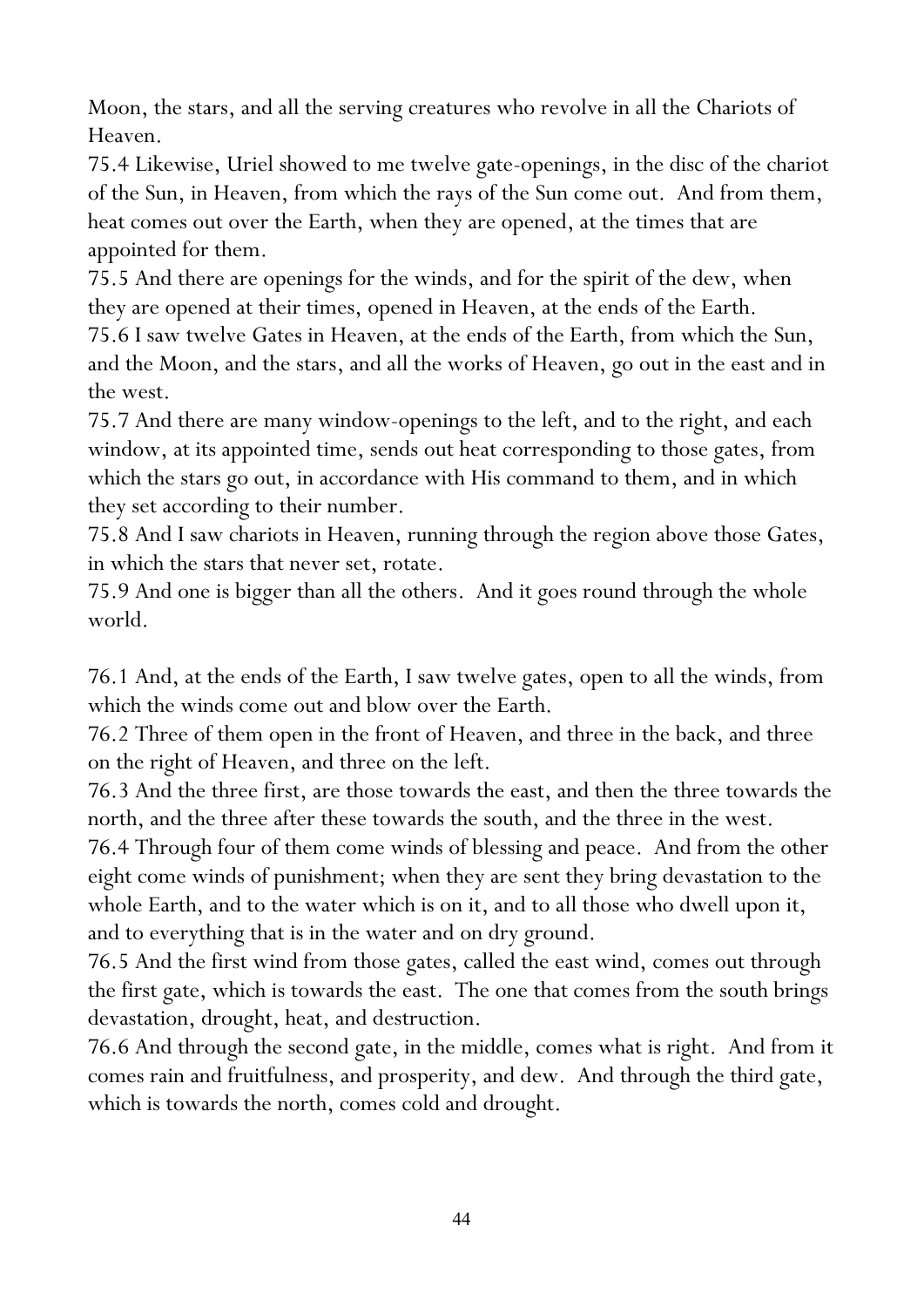76.7 And, after these, the winds towards the south come out through three gates. First, through the first of the gates, which inclines towards the east, comes a hot wind.

76.8 And through the middle gate, which is next to it, come pleasant fragrances, and dew, and rain, and prosperity, and life.

76.9 And through the third gate, which is towards the west, come dew, and rain, and locusts, and devastation.

76.10 And after these, the winds towards the north (...…) from the seventh gate, which is towards the east, come dew and rain, locusts and devastation.

76.11 And through the gate exactly in the middle, come rain, and dew, and life, and prosperity. And through the third gate, which is towards the west, come mist and hoarfrost, and snow, and rain, and dew, and locusts.

76.12 And, after these, the winds towards the west, through the first gate, which inclines towards the north, come dew, and rain, and hoarfrost, and cold, and snow, and frost.

76.13 And from the middle gate, come dew, and rain, prosperity and blessing. And through the last gate, which is towards the south, come drought and devastation, burning and destruction.

76.14 And thus the twelve gates, of the four quarters of Heaven, are complete. And all their laws, and all their punishments, and all their benefits, I have shown to you, my son Methuselah.

77.1 They called the first quarter eastern, because it is the first, and they call the second, the south, because there the Most High descends, and there, especially, the one who is blessed for ever, descends.

77.2 And the western quarter is called waning, because there all the lights of Heaven wane, and go down.

77.3 And the fourth quarter, named the north, is divided into three parts. And the first of them is the dwelling place for men; and the second contains seas of water, and the deeps, and the forests, and rivers, and darkness and mist; and the third part contains the Garden of Righteousness.

77.4 I saw seven high mountains, which were higher than all other mountains on the Earth; and from them, snow comes. And days, and times, and years, pass away and go by.

77.5 I saw seven rivers on the Earth, larger than all the other rivers; one of them comes from the east, and pours out its waters into the Great Sea.

77.6 And two of them come from the north, to the sea, and pour out their water into the Erythraean Sea, in the east.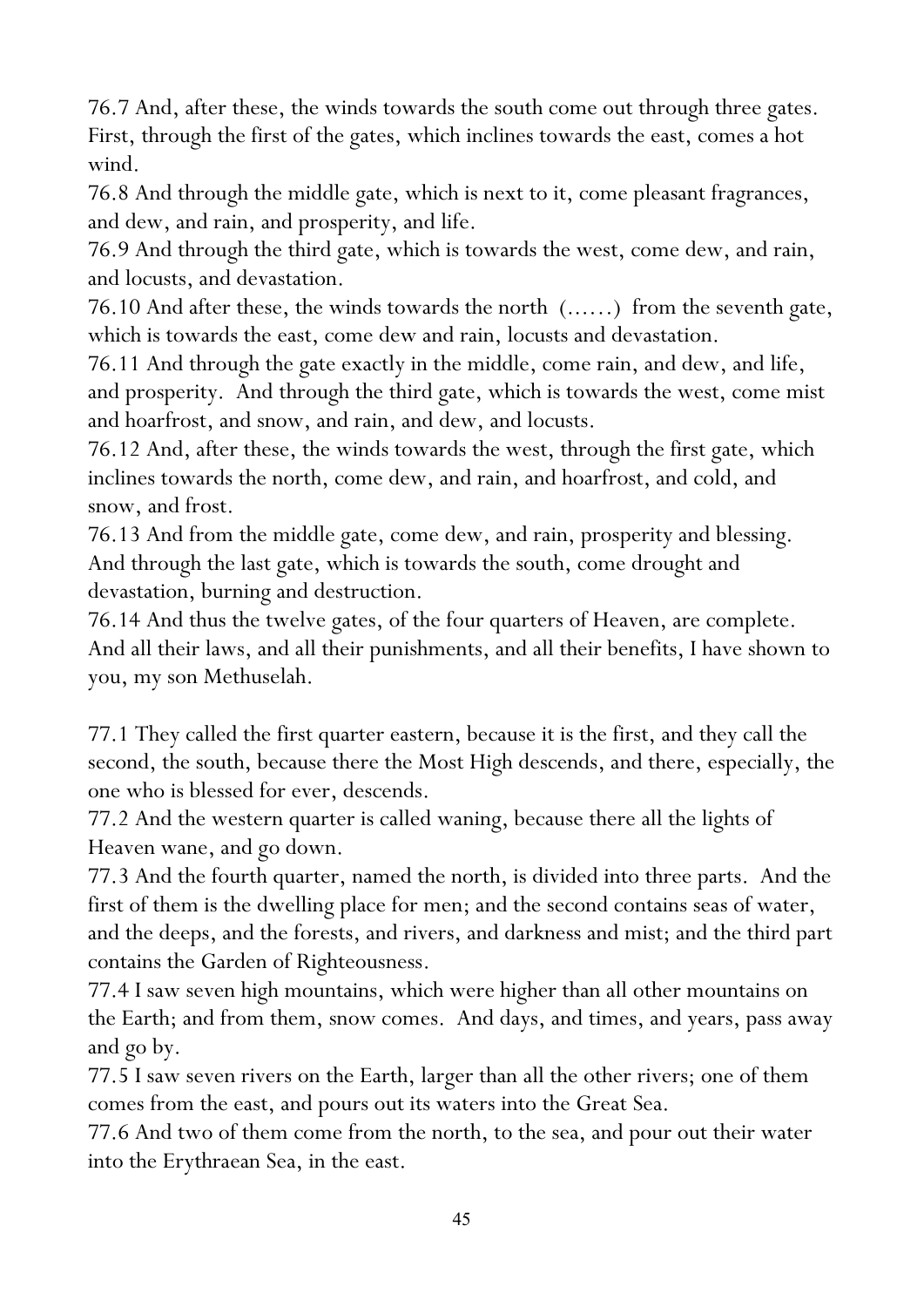77.7 And the remaining four flow out on the side of the north, to their seas, two to the Erythraean Sea, and two into the Great Sea, and they discharge themselves there; and not into the wilderness as some say.

77.8 I saw seven large islands, in the sea, and on the land, two on the land, and five in the Great Sea.

78.1 The names of the Sun are as follows: The first Oryares, and the second Tomases.

78.2 The Moon has four names: The first name is Asonya, and the second Ebla, and the third Benase, and the fourth Era'e.

78.3 These are the two great lights, their disc is like the disc of Heaven, and in size the two are equal.

78.4 In the disc of the Sun are seven parts of light, which are added to it more than to the Moon, and in fixed measure light is transferred to the Moon, until a seventh part of the Sun is exhausted.

78.5 And they set, go into the gates of the west, go round through the north, and rise through the gates of the east, on the face of Heaven.

78.6 And when the Moon rises, it appears in the sky, and has a half of a seventh part of light, and on the fourteenth day, it makes all its light full.

78.7 And fifteen parts of light are transferred to it, until on the fifteenth day its light is full, according to the sign of the year, and amounts to fifteen parts. And the Moon comes into being by halves of a seventh part.

78.8 And in its waning, on the first day, it decreases to fourteen parts of its light. And on the second to thirteen parts, and on the third to twelve parts, on the fourth to eleven parts, and on the fifth to ten parts, and on the sixth to nine parts, and on the seventh to eight parts, and on the eighth to seven parts, and on the ninth to six parts, and on the tenth to five parts, and on the eleventh to four parts, and on the twelfth to three, and on the thirteenth to two, and on the fourteenth to half of a seventh part. And all the light that remains, from the total, disappears on the fifteenth day.

78.9 And in certain months, the Moon has twenty-nine days, and once twentyeight.

78.10 And Uriel showed me another law; when light is transferred to the Moon, and on which side it is transferred from the Sun.

78.11 All the time that the Moon is increasing in its light, it transfers as it becomes opposite the Sun, until in fourteen days its light is full in the sky; and when it is all ablaze, its light is full in the sky.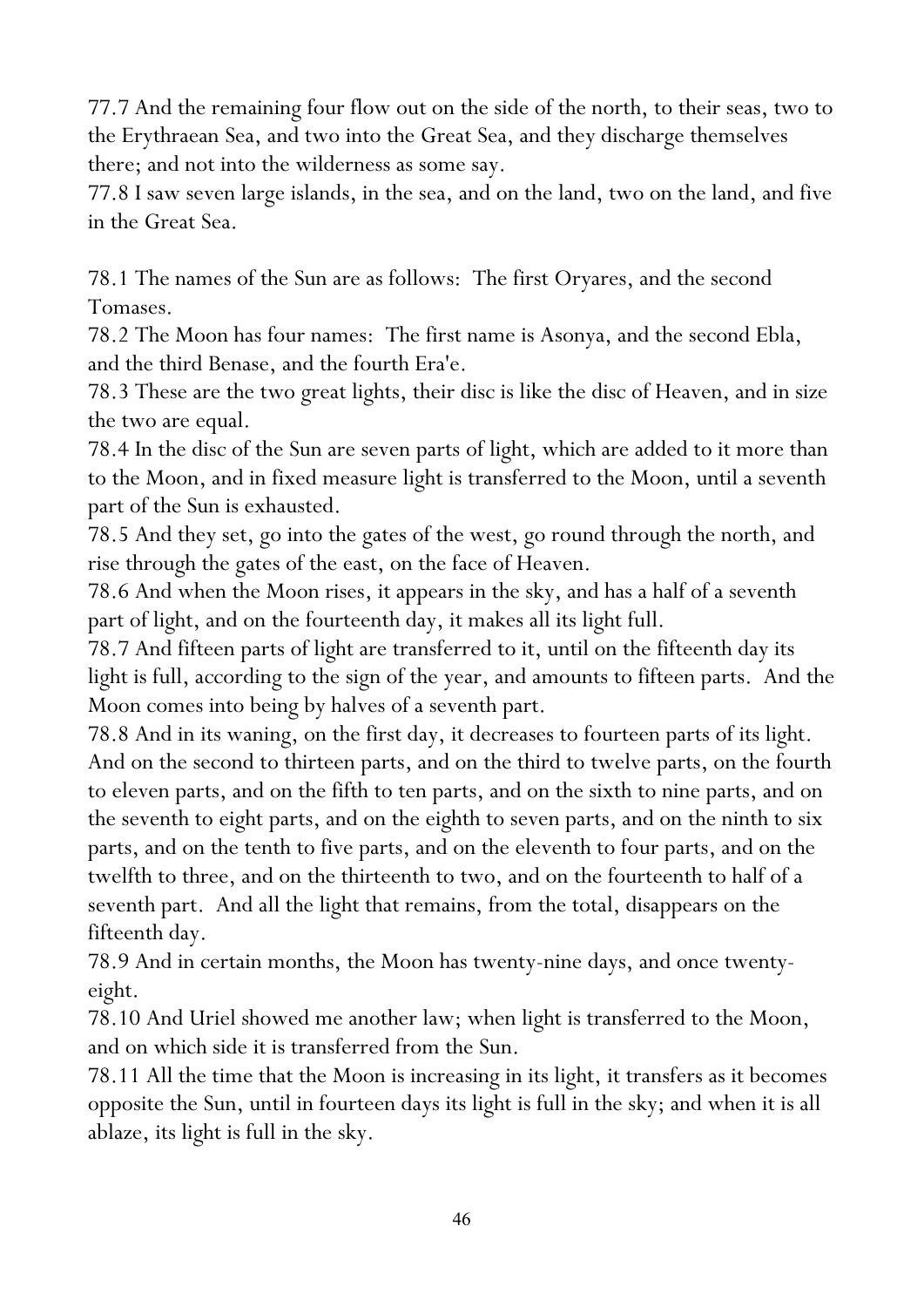78.12 And on the first day, it is called the New Moon, for on that day light rises on it.

78.13 And its light becomes full, exactly on the day that, as the Sun goes down, in the west, it rises from the east for the night. And, the Moon shines for the whole night, until the Sun rises opposite it, and the Moon is seen opposite the Sun. 78.14 And, on the side on which the light of the Moon appears, there again it wanes, until all its light disappears, and the days of the Moon end, and its disc remains empty without light.

78.15 And for three months, at its proper time, it achieves thirty days, and for three months, it achieves twenty-nine days, during which it completes its waning, in the first period, in the first gate, one hundred and seventy-seven days. 78.16 And in the time of its rising, for three months, it appears in each month with thirty days. And for three months it appears, in each month, with twenty-nine days.

78.17 By night, for twenty days each time, it looks like a man, and by day, like the sky, for there is nothing else in it except its light.

82.4 Blessed are all the righteous, blessed are all those who walk in the way of righteousness, and do not sin like the sinners. In the numbering of all their days, in which the Sun journeys in Heaven, coming in and out, through the Gates of Heaven, for thirty days. With the leaders of the thousands, of this order of stars, and with the four which are added, and divided between the four seasons of the year, which lead them, and appear with them on four days.

82.5 Because of them, men go wrong, and they do not reckon them in the reckoning of the whole year; for men go wrong in respect of them and do not know them exactly.

82.6 For they belong in the reckoning of the year, and are truly recorded for ever, one in the first gate, and one in the third, and one in the fourth, and one in the sixth. And the year is completed in three hundred and sixty-four days.

82.7 And the account of it is true, and the recorded reckoning of it is exact, for the lights, and the months, and the feasts, and the years, and the days. Uriel showed me, and inspired me; he to whom the Lord of the whole created world, gave commands, about the Host of Heaven, for me.

82.8 And He has power in Heaven, over night and day, to cause light to shine on men; the Sun, the Moon, and the stars, and all the Powers of Heaven, which rotate in their orbits.

82.9 And this is the Law of the Stars, which set in their places, at their times, and at their feasts, and in their months.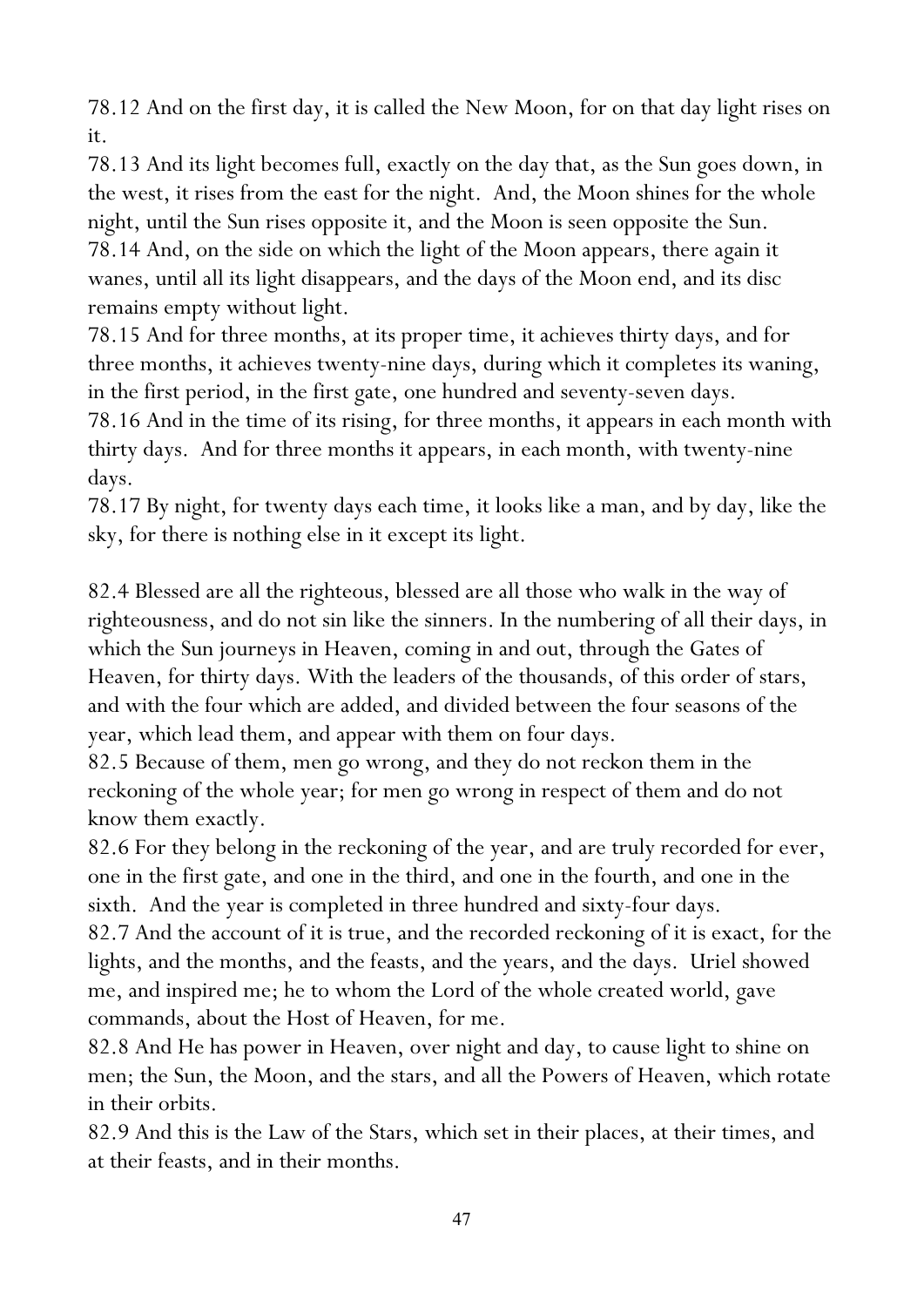82.10 And these are the names of those who lead them, who keep Watch, so that they appear at their times, and in their orders, and in their months, and in their periods of rule, and in their positions.

82.11 Their four leaders, who divide the four parts of the year, appear first; and after them the twelve leaders of the orders, who divide the months and the years into three hundred and sixty-four days, with the heads over thousands, who separate the days. And, for the four days that are added to them, there are the leaders who separate the four parts of the year.

82.12 And, as for these heads over thousands, one is added between the leader and the led, behind a position, but their leaders make the separation.

82.13 And these are the names of the leaders who separate the four appointed parts of the year: Melkiel, Helemmelek, Meleyal, and Narel.

82.14 And the names of those whom they lead: Adnarel, Iyasusael, Iylumiel; these three follow behind the leaders of the orders. And all others follow behind the three leaders of the orders, who follow behind those leaders of positions, who separate the four parts of the year.

82.15 In the beginning of the year Melkiel rises first and rules, who is called the southern Sun; and all the days of his period, during which he rules, are ninety-one. 82.16 And these are the signs of the days that are to be seen on the Earth, in the days of his period of rule; sweat, and heat, and calm. And all the trees bear fruit, and leaves appear on all the trees, and the wheat harvest, and rose flowers. And all the flowers bloom in the field but the trees of winter are withered.

82.17 And these are the names of the leaders who are under them: Berkeel, Zelebsael, and another one who is added, a head over a thousand, named Heloyaseph. And the days of the period of rule, of this one, are complete. 82.18 The second leader, after him, is Helemmelec, whom they call the Shining Sun; and all the days of his light are ninety-one.

82.19 And these are the signs of the days on Earth; heat and drought. And the trees bring their fruit to ripeness, and maturity, and make their fruit dry. And the sheep mate and become pregnant. And men gather all the fruits of the earth, and everything that is in the fields, and the vats of wine. And these things occur in the days of his period of rule.

82.20 And these are the names, and the orders, and the leaders, of these heads over thousands: Gedaeyal, Keel, and Heel. And the name of the head over a thousand, who is added to them, is Asfael. And the days of his period of rule are complete.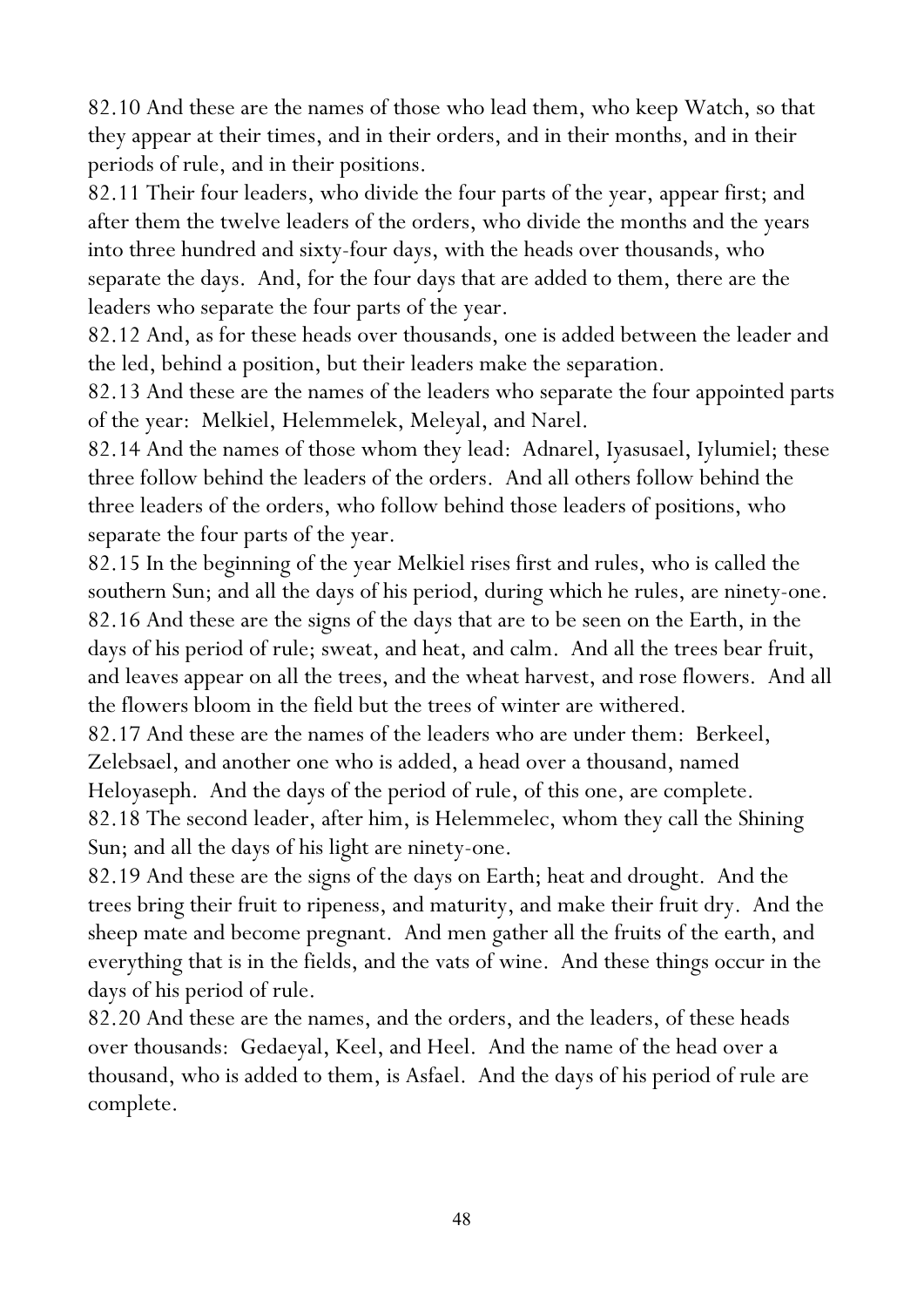79.1 And now, my son Methuselah, I have shown you everything, and the whole Law of the Stars of Heaven is complete.

79.2 And he showed me the whole law for these, for every day, and for every time, and for every rule, and for every year, and for the end thereof, according to its command, for every month and every week.

79.3 And the waning of the Moon, which occurs in the sixth gate, for in that sixth gate its light becomes full, and after that it is the beginning of the month.

79.4 And the waning, which occurs in the first gate, at its proper time, until one hundred and seventy-seven days are complete, or by weeks; twenty-five weeks and two days.

79.5 And how it falls behind the Sun, according to the law of the stars, by exactly five days in one period of time, when it has completed the pathway you have seen. 79.6 Such is the appearance, and likeness, of every light, which Uriel, the great Angel who is their leader, showed to me.

80.1 And in those days, Uriel answered me, and said to me: "Behold, I have shown you everything, O Enoch. And I have revealed everything to you, so that you may see this Sun, and this Moon, and those who lead the Stars of Heaven, and all those who turn them, their tasks, and their times, and their rising.

80.2 But in the days of the sinners, the years will become shorter, and their seed will be late on their land, and on their fields. And all things on the Earth will change, and will not appear at their proper time. And the rain will be withheld and Heaven will retain it.

80.3 And in those times, the fruits of the earth will be late, and will not grow at their proper time, and the fruits of the trees will be withheld at their proper time. 80.4 And, the Moon will change its customary practice, and will not appear at its proper time.

80.5 But in those days, it will appear in the sky on top of a large chariot, in the west, and shine with more than normal brightness.

80.6 And many heads of the stars, in command, will go astray. And these will change their courses, and their activities, and will not appear at the times that have been prescribed for them.

80.7 And the entire law of the stars will be closed to the sinners, and the thoughts of those who dwell upon the Earth will go astray over them, and they will turn from all their ways and will go astray, and will think them gods.

80.8 And many evils will overtake them, and punishment will come upon them, to destroy them all."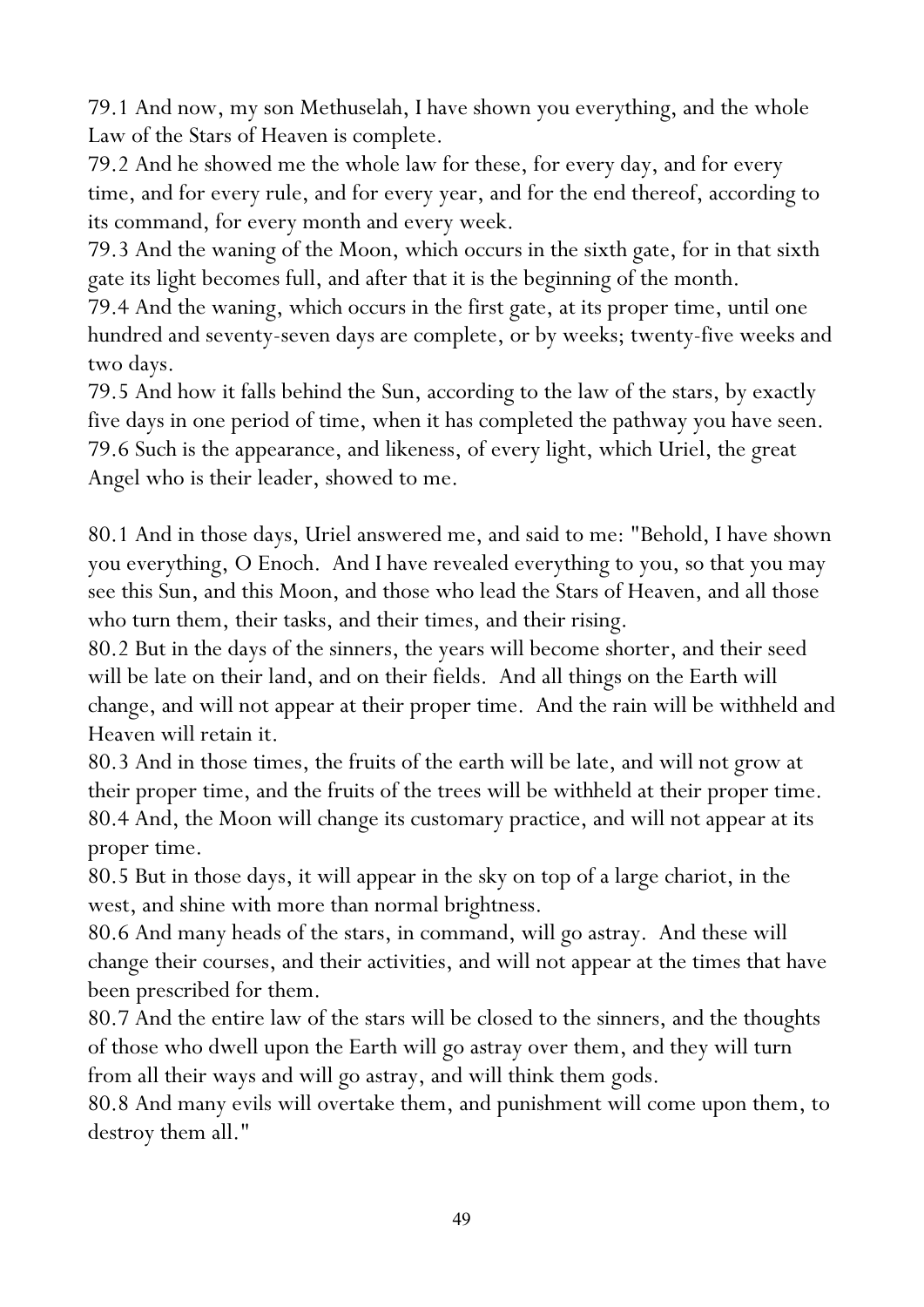81.1 And he said to me: "O Enoch, look at the book of the Tablets of Heaven, and read what is written upon them, and note every individual fact."

81.2 And I looked at everything in the Tablets of Heaven, and I read everything which was written, and I noted everything. And I read the book, and everything that was written in it, all the deeds of men, and all who will be born of flesh, on the Earth, for all the generations of eternity.

81.3 And then I immediately blessed the Lord, the Eternal King of Glory, in that He has made all the works of the world, and I praised the Lord because of His patience, and I blessed Him on account of the sons of Adam.

81.4 And, at that time, I said: "Blessed is the man who dies righteous and good, concerning whom no book of iniquity has been written, and against whom no guilt has been found."

81.5 And these three Holy ones brought me, and set me on the earth, in front of the door of my house, and said to me: "Tell everything to your son Methuselah, and show all your children that no flesh is righteous, before the Lord, for He created them.

81.6 For one year, we will leave you with your children, until you have regained your strength, so that you may teach your children, and write these things down for them, and testify to all your children. And, in the second year, we will take you from amongst them.

81.7 Let your heart be strong, for the good will proclaim righteousness to the good, the righteous will rejoice with the righteous, and they will wish each other well.

81.8 But the sinner will die with the sinner, and the apostate will sink with the apostate.

81.9 And those who practice righteousness will die, because of the deeds of men, and will be gathered in, because of the deeds of the impious."

81.10 And, in those days, they finished speaking to me, and I went to my family as I blessed the Lord of Ages.

82.1 And now, my son Methuselah, all these things I recount to you, and write down for you. I have revealed everything to you, and have given you books about all these things. Keep, my son Methuselah, the books from the hand of your father, so that you may pass them on to the generations of eternity.

82.2 I have given wisdom to you, and to your children, and to those who will be your children, so that they may give it to their children, for all the generations, for ever, this wisdom that is beyond their thoughts.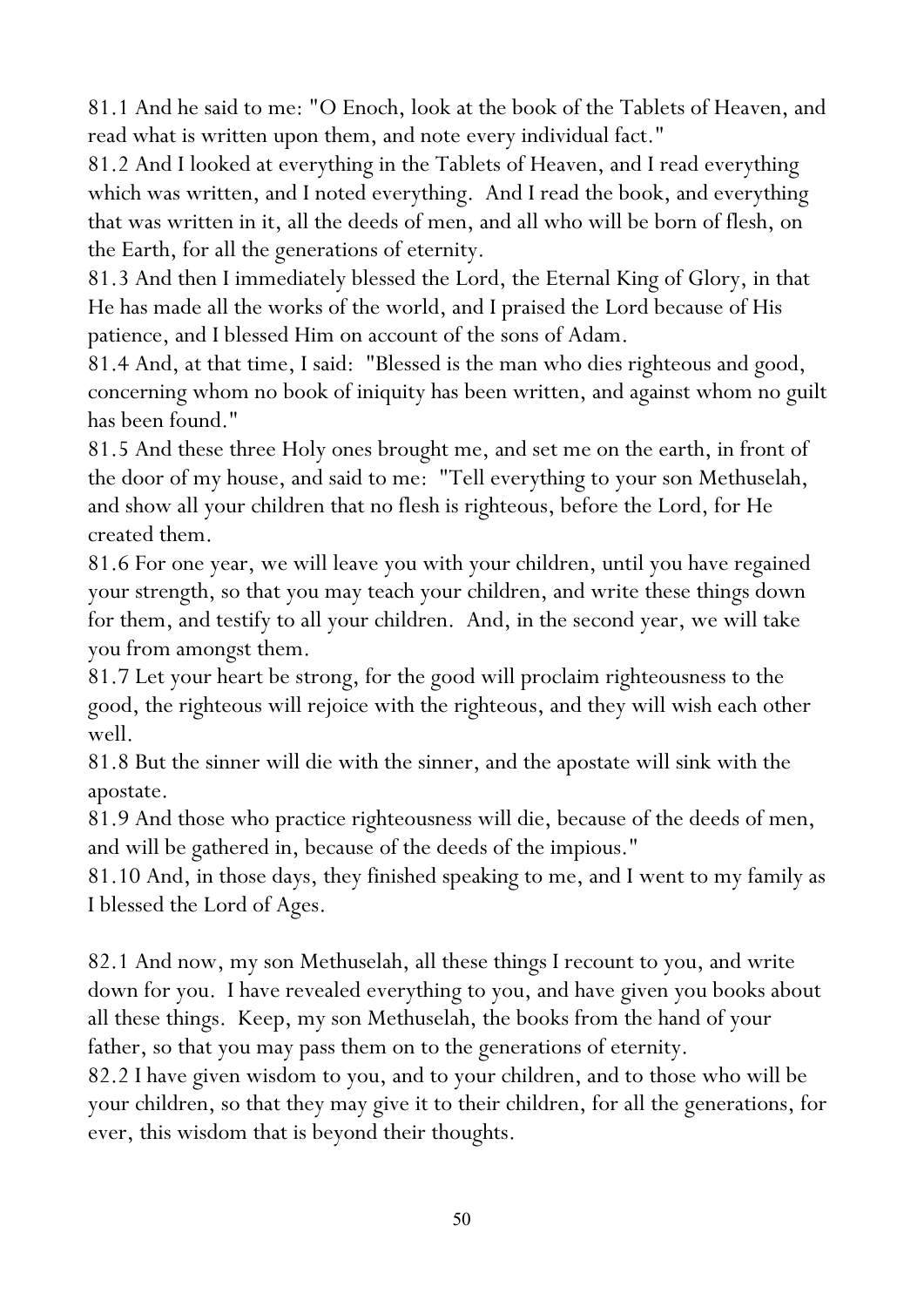82.3 And those who understand it will not sleep, but will incline their ears, so that they may learn this wisdom, and it will be better for those who eat from it than good food.

83.1 And now, my son Methuselah, I will show you all the visions that I saw, recounting them before you.

83.2 Two visions I saw, before I took a wife, and neither one was like the other. For the first time, when I learnt the art of writing, and for the second time, before I took your mother. I saw a terrible vision; and concerning this I made supplication to the Lord.

83.3 I had lain down in the house of my grandfather, Malalel, when I saw in a vision how Heaven was thrown down, and removed, and it fell upon the Earth. 83.4 And when it fell upon the Earth, I saw how the Earth was swallowed up in a great abyss, and mountains were suspended on mountains, and hills sank down upon hills, and tall trees were torn up by their roots, and were thrown down, and sank into the abyss.

83.5 And then speech fell into my mouth, and I raised my voice to cry out, and said: "The Earth is destroyed!"

83.6 And my grandfather, Malalel, roused me, since I lay near him, and said to me: "Why did you cry out so, my son, and why do you moan so?"

83.7 And I recounted to him the whole vision, which I had seen, and he said to me: "A terrible thing you have seen, my son! Your dream vision concerns the secrets of all the sin of the Earth; it is about to sink into the abyss and be utterly destroyed. 83.8 And now, my son, rise and make supplication to the Lord of Glory, for you are faithful, so that a remnant may be left on the Earth, and that He may not wipe out the whole Earth.

83.9 My son, from Heaven all this will come upon the Earth, and upon the Earth there will be great destruction."

83.10 And then I rose, and prayed, and made supplication, and wrote my prayer down, for the generations of eternity, and I will show everything to you, my son Methuselah.

83.11 And, when I went out below, and saw the sky, and the Sun rising in the east, and the Moon setting in the west, and some stars, and the whole Earth, and everything as He knew it at the beginning. Then I blessed the Lord of Judgement, and ascribed Majesty to Him, for He makes the Sun come out from the windows of the east, so that it ascends and rises on the face of Heaven, and sets out and goes in the path which has been shown to it.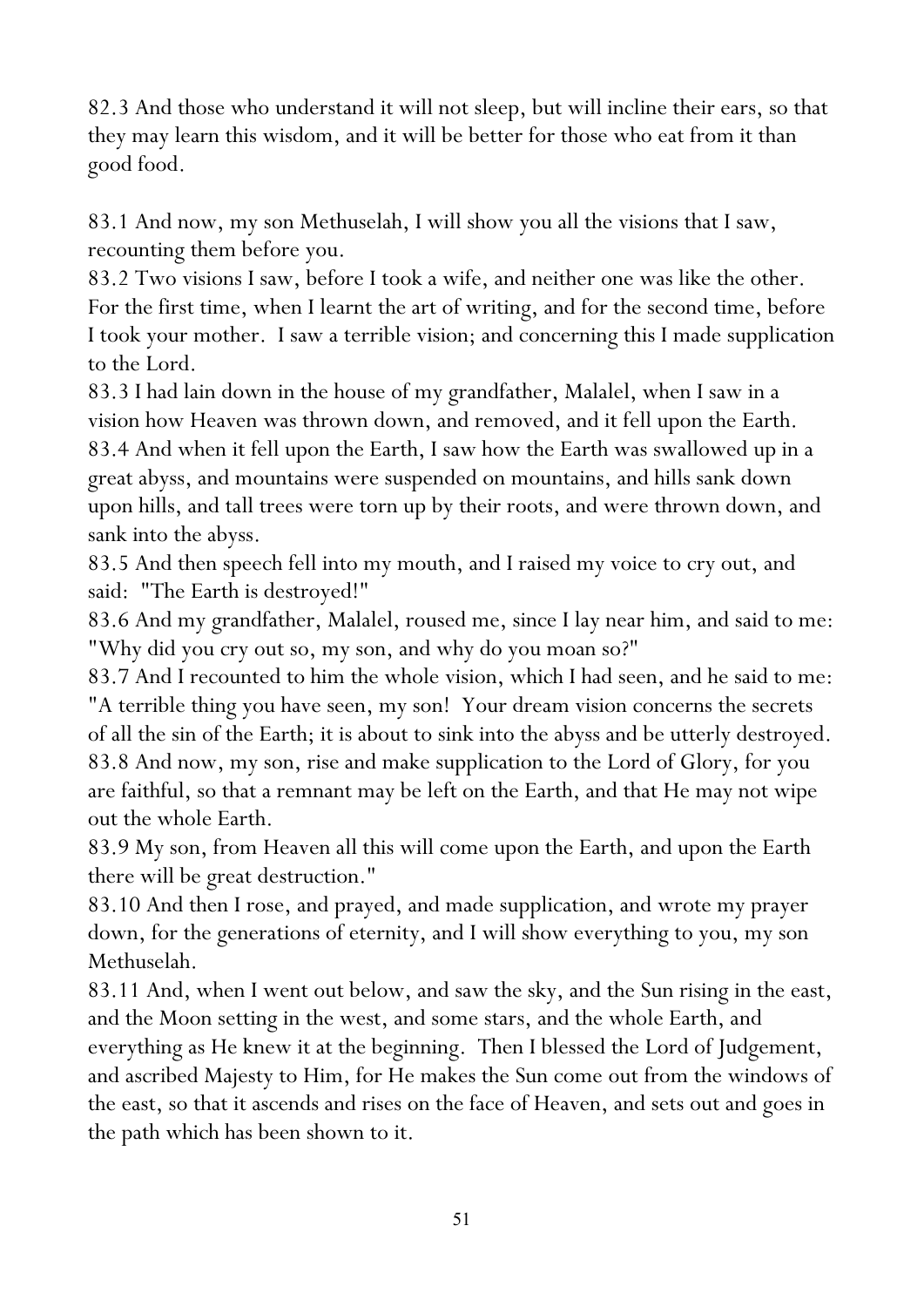84.1 And I raised my hands in righteousness and I blessed the Holy and Great One. And I spoke with the breath of my mouth, and with the tongue of flesh, which God has made for men born of flesh, so that they might speak with it; and He has given them breath, and a tongue, and a mouth, so that they might speak with them. 84.2 "Blessed are You, O Lord King, and Great and Powerful in Your Majesty, Lord of the whole Creation of Heaven, King of Kings, and God of the whole World! And Your Kingly Authority, and Your Sovereignty, and Your Majesty, will last for ever, and for ever and ever, and Your Power, for all generations. And all the Heavens are Your Throne, for ever, and the whole Earth Your footstool, for ever, and for ever and ever.

84.3 For You made, and You rule, everything, and nothing is too hard for You, and no wisdom escapes You; it does not turn away from Your Throne, nor from Your presence. And You know, and see, and hear, everything, and nothing is hidden from You; for You see everything.

84.4 And now, the Angels of Your Heaven are doing wrong, and Your anger rests upon the flesh of men until the day of the Great Judgement.

84.5 And now, O God, and Lord and Great King, I entreat and ask, that You will fulfil my prayer to leave me a posterity on Earth, and not to wipe out all the flesh of men, and make the Earth empty, so that there is destruction for ever.

84.6 And now, my Lord, wipe out from the Earth the flesh that has provoked Your anger, but the flesh of righteousness, and uprightness, establish as a seed-bearing plant for ever. And do not hide Your face from the prayer of Your servant, O Lord."

85.1 And after this, I saw another dream, and I will show it all to you, my son. 85.2 And Enoch raised his voice, and said to his son Methuselah: "To you I speak, my son. Hear my words, and incline your ear to the dream vision of your father. 85.3 Before I took your mother, Edna, I saw a vision on my bed: - and behold - a bull came out of the earth, and that bull was white. And, after it, a heifer came out, and with the heifer came two bullocks, and one of them was black, and the other red.

85.4 And that black bullock struck the red one, and pursued it over the earth, and from then on I could not see that red bullock.

85.5 But that black bullock grew, and a heifer went with it; and I saw that many bulls came out from it, which were like it, and followed behind it.

85.6 And that cow, that first one, came from the presence of that first bull, seeking that red bullock, but did not find it. And then it moaned bitterly, and continued to seek it.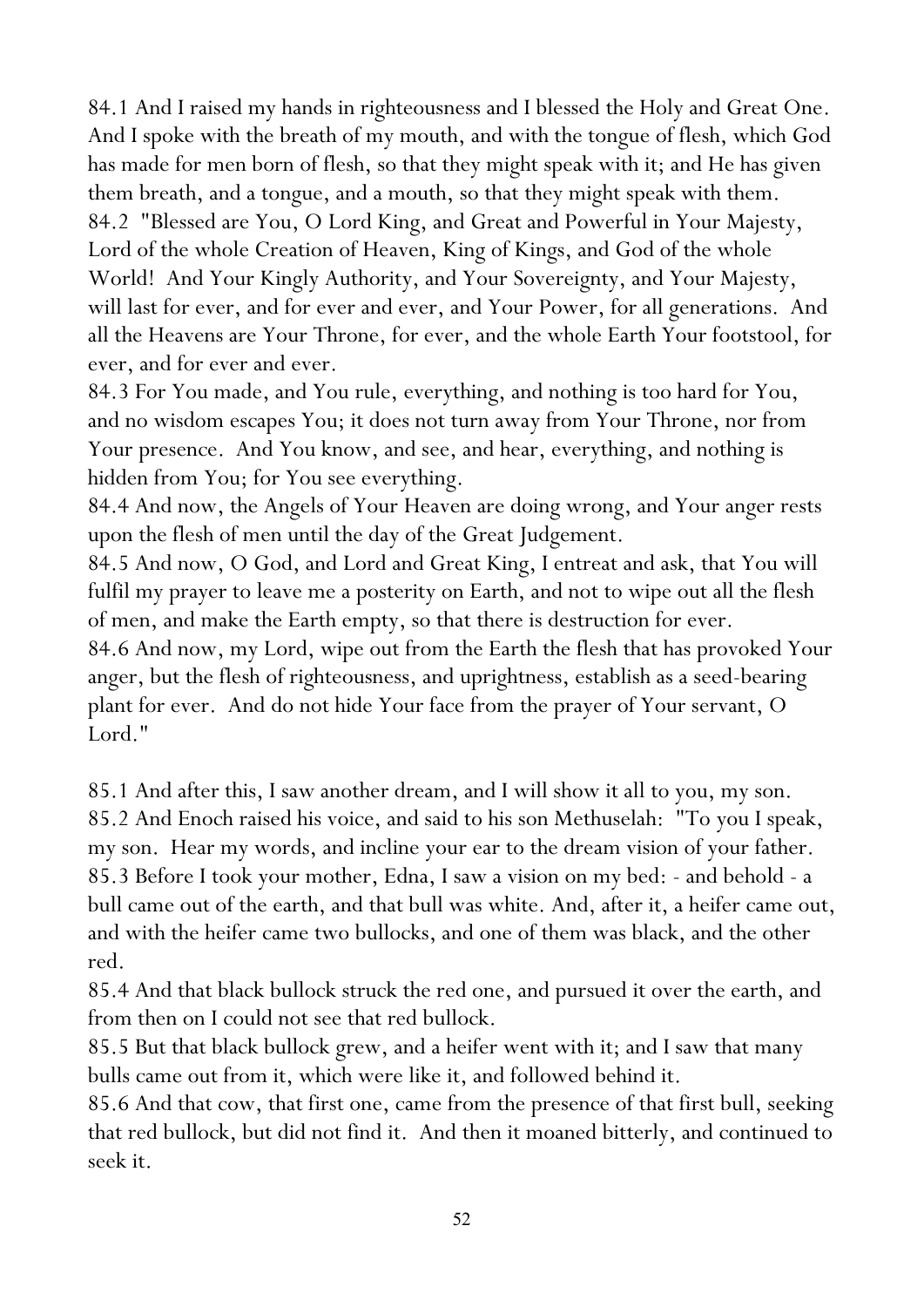85.7 And I looked until that first bull came to it, and calmed it, and from that time it did not cry out.

85.8 And after this, she bore another white bull, and after this she bore many black bulls and cows.

85.9 And I saw, in my sleep, that white bull, how it likewise grew, and became a large white bull. And from it came many white bulls, and they were like it. 85.10 And they began to beget many white bulls that were like them; one following another.

86.1 And again, I looked with my eyes as I was sleeping, and I saw Heaven above, and behold, a star fell from Heaven, and it arose, and ate, and pastured amongst those bulls.

86.2 And, after this, I saw the large bulls and the black ones, and behold, all of them changed their pens, and their pastures, and their heifers. And they began to moan, one after another.

86.3 And, again, I saw in the vision and looked up at the sky, and behold, I saw many stars, how they came down, and threw themselves down from Heaven, to that first star, and amongst those heifers and bulls. They were with them, pasturing amongst them.

86.4 And I looked at them, and saw, and behold, all of them let out their private parts, like horses, and began to mount the cows of the bulls. And they all became pregnant, and bore elephants, camels, and asses.

86.5 And all the bulls were afraid of them, and were terrified in front of them. And they began to bite with their teeth, and to devour, and to gore with their horns.

86.6 And so they began to devour those bulls, and behold, all the sons of the Earth began to tremble and shake before them, and to flee.

87.1 And again, I saw them, how they began to gore one another, and to devour one another, and the Earth began to cry out.

87.2 And I raised my eyes again to Heaven, and saw in the vision, and behold, there came from Heaven beings that were like white men. And four came from that place, and three others with them.

87.3 And those three, who came out last, took hold of me by my hand, and raised me from the generations of the Earth, and lifted me up onto a high place, and showed me a tower, high above the Earth, and all the hills were lower.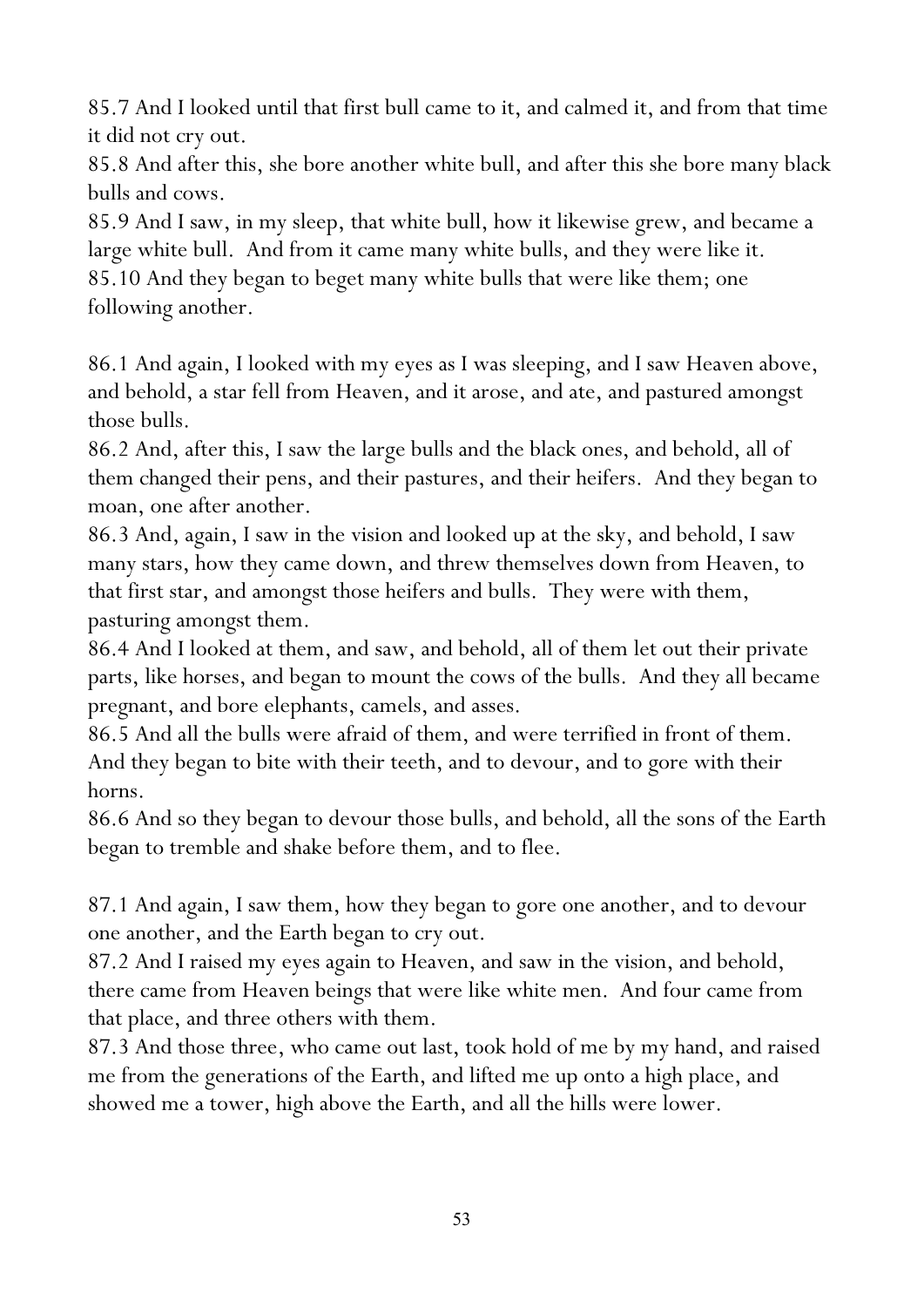87.4 And one said to me: "Remain here, until you have seen everything which is coming upon these elephants, and camels, and asses, and upon the stars, and upon all the bulls."

88.1 And I saw one of those four, who had come out first, how he took hold of that first star, which had fallen from Heaven, and bound it by its hands and feet, and threw it into an abyss. And that abyss was narrow, and deep, and horrible, and dark.

88.2 And one of them drew his sword, and gave it to those elephants, camels, and asses; and they began to strike one another, and the whole Earth shook, because of them.

88.3 And, as I looked in the vision, behold, one of those four, who had come out, cast a line from Heaven, and gathered and took all the large stars; those whose private parts were like the private parts of horses, and bound them all by their hands and their feet, and threw them into a chasm of the Earth.

89.1 And one of those four, went to a white bull, and taught him a mystery, trembling as he was. He was born a bull, but became a man, and built for himself a large vessel, and dwelt on it, and three bulls went with him in that vessel, and they were covered over.

89.2 And, again, I raised my eyes to Heaven, and saw a high roof with seven water channels on it, and those channels discharged much water into an enclosure.

89.3 And I looked again, and behold, springs opened on the floor of that large enclosure, and water began to bubble up, and to rise above the floor. And I looked at that enclosure until its whole floor was covered by water.

89.4 And water, and darkness, and mist increased on it, and I looked at the height of that water, and that water had risen above that enclosure, and was pouring out over the enclosure, and it remained on the earth.

89.5 And all the bulls of that enclosure were gathered together, until I saw how they sank, and were swallowed up, and destroyed, in that water.

89.6 And that vessel floated on the water, but all the bulls, elephants, camels, and asses sank to the bottom, together with all the animals, so that I could not see them. And they were unable to get out, but were destroyed, and sank into the depths.

89.7 And, again, I looked at that vision, until those water channels were removed from that high roof, and the chasms of the Earth were made level, and other abysses were opened.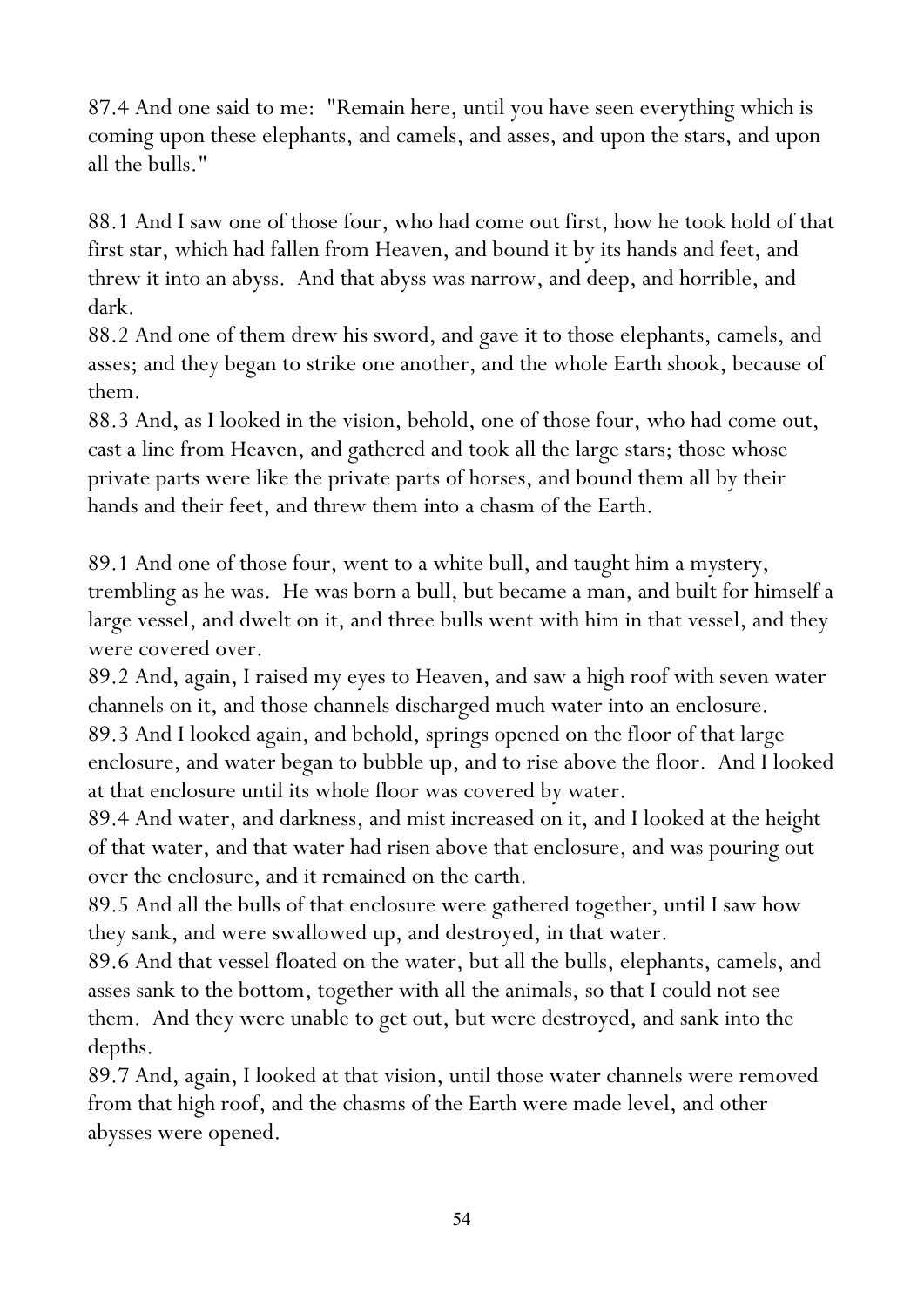89.8 And the water began to run down into them until the earth became visible, and that vessel settled on the earth, and the darkness departed, and light appeared. 89.9 And that white bull, who became a man, went out from that vessel and the three bulls with him. And one of the three bulls was white, like that bull, and one of them was red as blood, and one was black. And that white bull passed away from them.

89.10 And they began to beget wild animals and birds, so that there arose from them every kind of species: lions, tigers, wolves, dogs, hyenas, wild-boars, foxes, badgers, pigs, falcons, vultures, kites, eagles, and ravens. But amongst them was born a white bull.

89.11 And they began to bite one another, but that white bull, which was born amongst them, begat a wild ass, and a white bull with it, and the wild asses increased.

89.12 But that bull, which was born from it, begat a black wild boar, and a white sheep, and that wild boar begat many boars, and that sheep begat twelve sheep. 89.13 And, when those twelve sheep had grown, they handed one of their number over to the asses, and those in turn, handed that sheep over to the wolves; and that sheep grew up amongst the wolves.

89.14 And the Lord brought the eleven sheep to dwell with it, and to pasture with it amongst the wolves, and they increased and became many flocks of sheep.

89.15 And the wolves began to make them afraid, and they oppressed them, until they made away with their young, and then they threw their young into a river with much water; but those sheep began to cry out, because of their young, and to complain to their Lord.

89.16 But a sheep, which had been saved from the wolves, fled and escaped to the wild asses. And I saw the sheep moaning, and crying out, and petitioning the Lord with all their power, until that Lord of the sheep came down, at the call of the sheep, from a high room, and came to them, and pastured them.

89.17 And He called that sheep, which had fled from the wolves, and spoke to it about the wolves, that it should warn them that they should not touch the sheep. 89.18 And the sheep went to the wolves, in accordance with the Word of the Lord, and another sheep met that sheep, and went with it. And the two of them together, entered the assembly of those wolves, spoke to them, and warned them that from then on, they should not touch those sheep.

89.19 And after this, I saw the wolves, how they acted even more harshly towards the sheep, with all their power, and the sheep called out.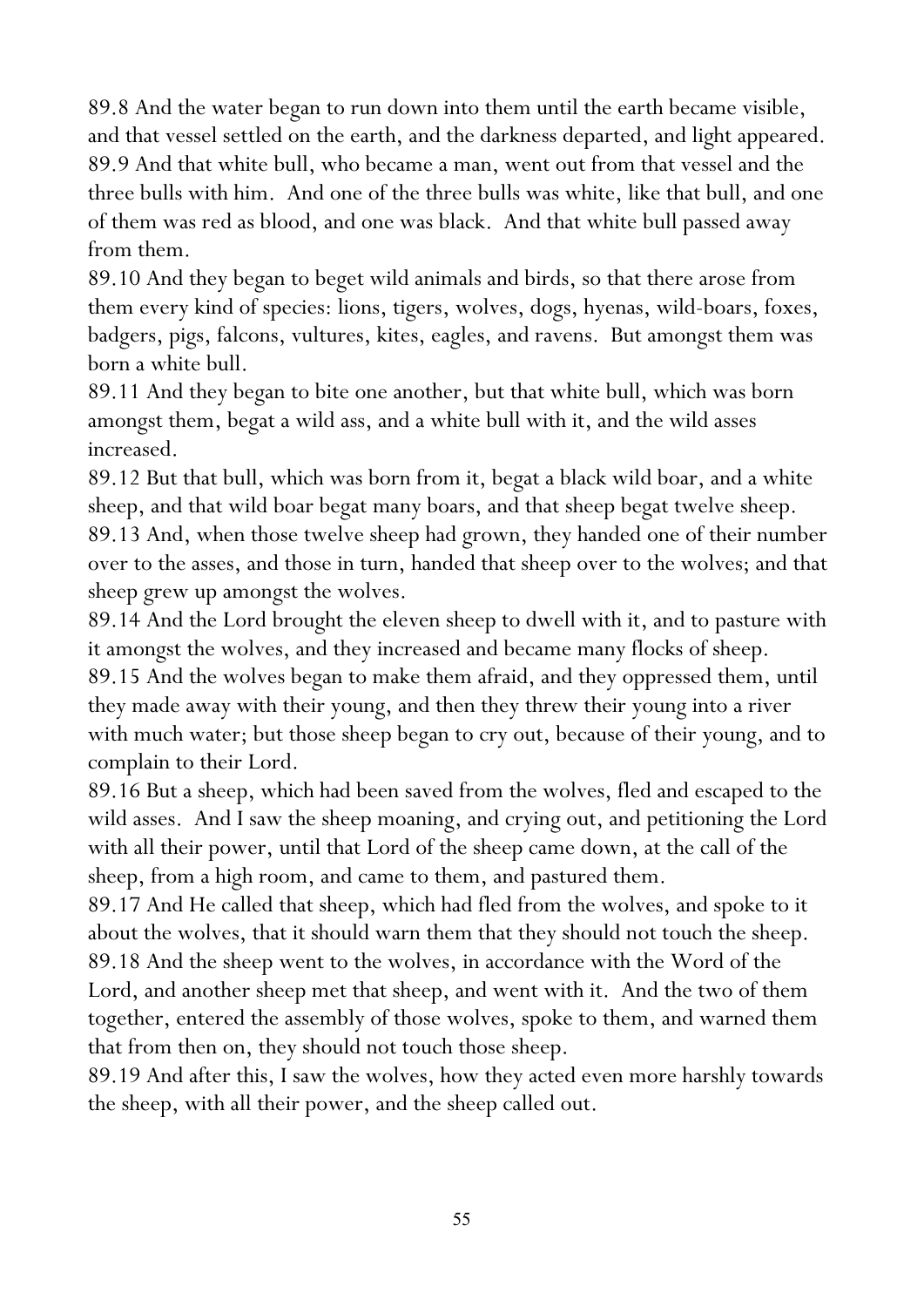89.20 And their Lord came to the sheep, and began to beat those wolves; and the wolves began to moan, but the sheep became silent, and from then on they did not cry out.

89.21 And I looked at the sheep until they escaped from the wolves; but the eyes of the wolves were blinded, and those wolves went out in pursuit of the sheep with all their forces.

89.22 And the Lord of the sheep went with them, as He led them, and all his sheep followed Him; and His face was glorious, and His appearance terrible and magnificent.

89.23 But, the wolves began to pursue those sheep, until they met them by a stretch of water.

89.24 And that stretch of water was divided, and the water stood on one side, and on the other, before them. And their Lord, as He led them, stood between them and the wolves.

89.25 And, while those wolves had not yet seen the sheep, they went into the middle of that stretch of water; but the wolves pursued the sheep, and those wolves ran after them into that stretch of water.

89.26 But, when they saw the Lord of the sheep, they turned to flee in front of Him; but that stretch of water flowed together again, and suddenly resumed its natural form, and the water swelled up, and rose, until it covered those wolves. 89.27 And I looked until all the wolves, that had pursued those sheep, were destroyed, and drowned.

89.28 But the sheep escaped that water, and went to a desert, where there was neither water nor grass. And they began to open their eyes, and see, and I saw the Lord of the sheep pasturing them, and giving them water, and grass, and that sheep going and leading them.

89.29 And that sheep went up to the summit of a high rock, and the Lord of the sheep sent it to them.

89.30 And after this, I saw the Lord of the sheep standing in front of them, and His appearance was terrible and majestic, and all those sheep saw Him, and were afraid of Him.

89.31 And all of them were afraid, and trembled before Him; and they cried out after that sheep who was with them in their midst: "We cannot stand before our Lord, nor look at Him."

89.32 And that sheep, which led them, again went up to the summit of that rock; and the sheep began to be blinded, and go astray from the path which had been shown to them, but that sheep did not know.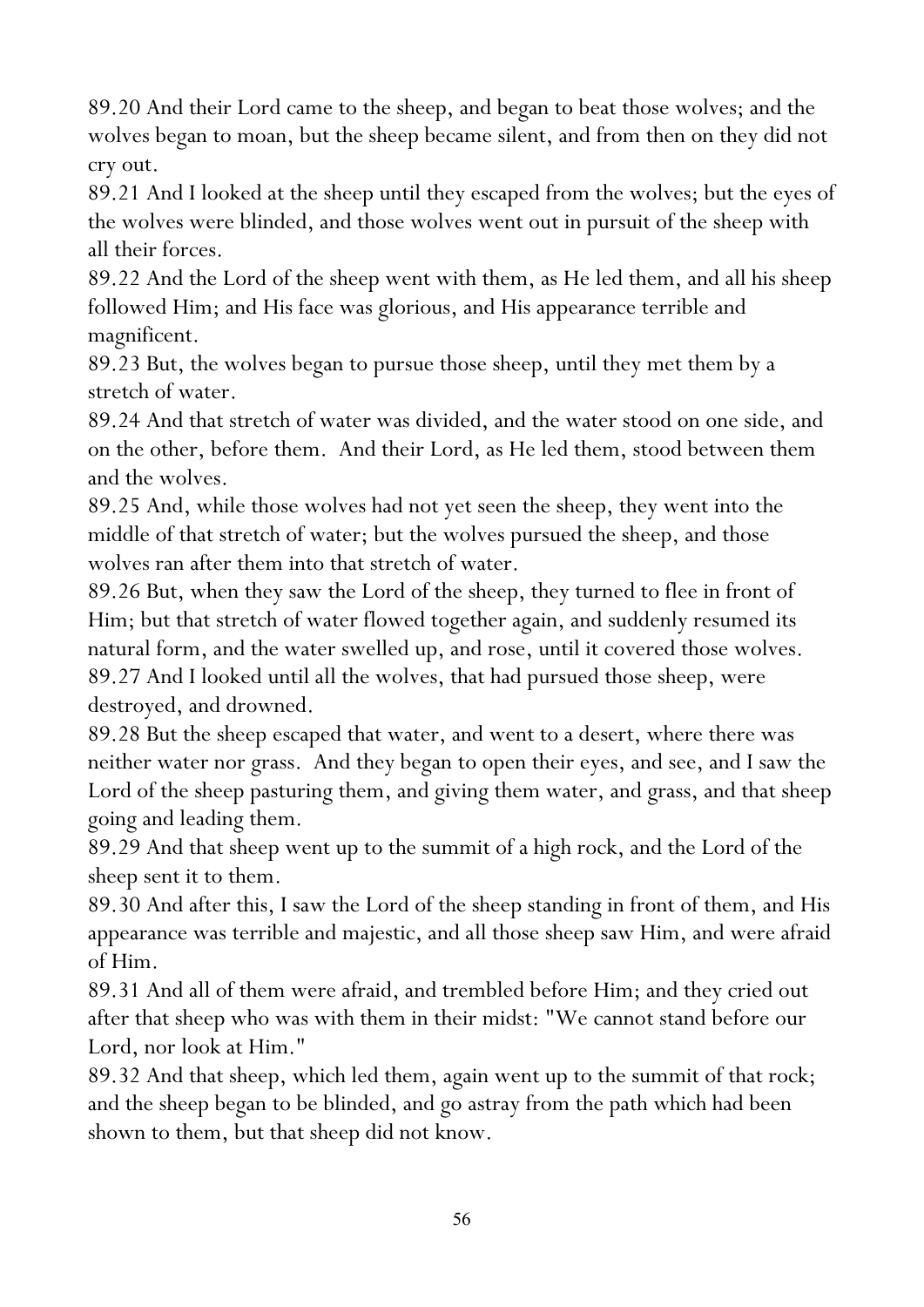89.33 And the Lord of the sheep was extremely angry with them, and that sheep knew, and went down from the summit of the rock, and came to the sheep, and found the majority of them, with their eyes blinded, and going astray from his path.

89.34 And when they saw it, they were afraid, and trembled before it, and wished that they could return to their enclosure. And that sheep, took some other sheep with it, and went to those sheep that had gone astray, and then began to kill them; and the sheep were afraid of it. And that sheep brought back those sheep that had gone astray, and they returned to their enclosures.

89.36 And I looked there, at the vision, until that sheep became a man, and built a house for the Lord of the sheep, and made all the sheep stand in that house.

89.37 And I looked until that sheep, which had met that sheep that led the sheep, fell asleep. And I looked until all the large sheep were destroyed, and small ones arose in their place, and they came to a pasture, and drew near a river of water. 89.38 And that sheep that led them, which had become a man, separated from them, and fell asleep, and all the sheep sought it, and cried out very bitterly over it.

89.39 And I looked until they left off crying for that sheep, and crossed that river of water. And there arose all the sheep that led them, in place of those which had fallen asleep; and they led them.

89.40 And I looked until the sheep came to a good place, and a pleasant and glorious land, and I looked until those sheep were satisfied. And that house was in the middle of them in that green and pleasant land.

89.41 And sometimes their eyes were opened, and sometimes blinded, until another sheep rose up, led them, and brought them all back. And their eyes were opened.

89.42 And the dogs, and the foxes, and the wild boars, began to devour those sheep, until the Lord of the sheep raised up a ram, from among them, which led them.

89.43 And that ram began to butt those dogs, foxes, and wild boars, on one side, and on the other, until it had destroyed them all.

89.44 And the eyes of that sheep were opened, and it saw that ram, in the middle of the sheep, how it renounced its glory, and began to butt those sheep, and how it trampled on them, and behaved unbecomingly.

89.45 And the Lord of the sheep, sent the sheep to another sheep, and raised it up to be a ram, and to lead the sheep, in place of that sheep which had renounced its glory.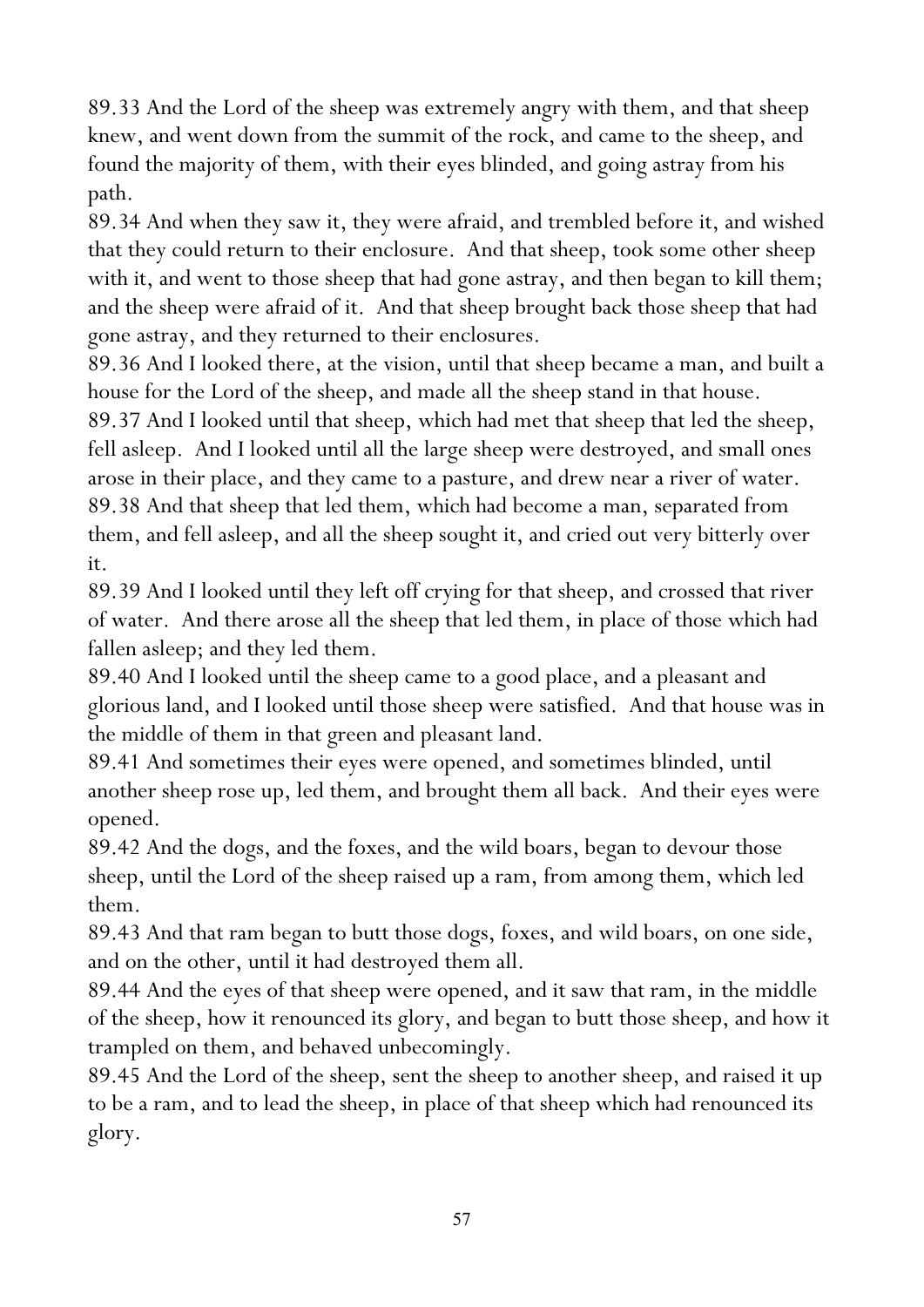89.46 And it went to it, and spoke with it alone, and raised up that ram, and made it the prince, and leader of the sheep. And, during all this, those dogs oppressed the sheep.

89.47 And the first ram pursued that second ram, and that second ram rose and fled before it. And I looked until those dogs made the first ram fall.

89.48 And that second ram rose up, and led the small sheep, and that ram begat many sheep, and fell asleep. And a small sheep became a ram, in place of it, and became the prince, and leader of those sheep.

89.49 And those sheep grew and increased; but all the dogs, and foxes, and wild boars, were afraid and fled from it. And that ram butted and killed all the animals, and those animals did not again prevail amongst the sheep, and did not seize anything further from them.

89.50 And that house became large and broad, and for those sheep a high tower was built, on that house, for the Lord of the sheep. And that house was low, but the tower was raised up, and high. And the Lord of the sheep stood on that tower and they spread a full table before him.

89.51 And I saw those sheep again, how they went astray, and walked in many ways, and left that house of theirs; and the Lord of the sheep called some of the sheep, and sent them to the sheep, but the sheep began to kill them.

89.52 But one of them was saved, and was not killed, and it sprang away, and cried out against the sheep. And they wished to kill it, but the Lord of the sheep saved it from the hands of the sheep, brought it up to me, and made it stay.

89.53 And He sent many other sheep, to those sheep, to testify to them, and to lament over them.

89.54 And after this, I saw how when they left the house of the Lord of the sheep, and his tower, they went astray in everything, and their eyes were blinded. And I saw how the Lord of the sheep wrought much slaughter among them, in their pastures, until those sheep themselves invited that slaughter, and betrayed His place.

89.55 And He gave them into the hands of the lions, and the tigers, and the wolves, and the hyenas, and into the hands of the foxes, and to all the animals. And those wild animals began to tear those sheep in pieces.

89.56 And I saw how He left that house of theirs, and their tower, and gave them all into the hands of the lions, so that they might tear them in pieces, and devour them, and into the hands of all the animals.

89.57 And I began to cry out, with all my power, to call the Lord of the sheep, and to represent to Him concerning the sheep; that all the wild animals were devouring them.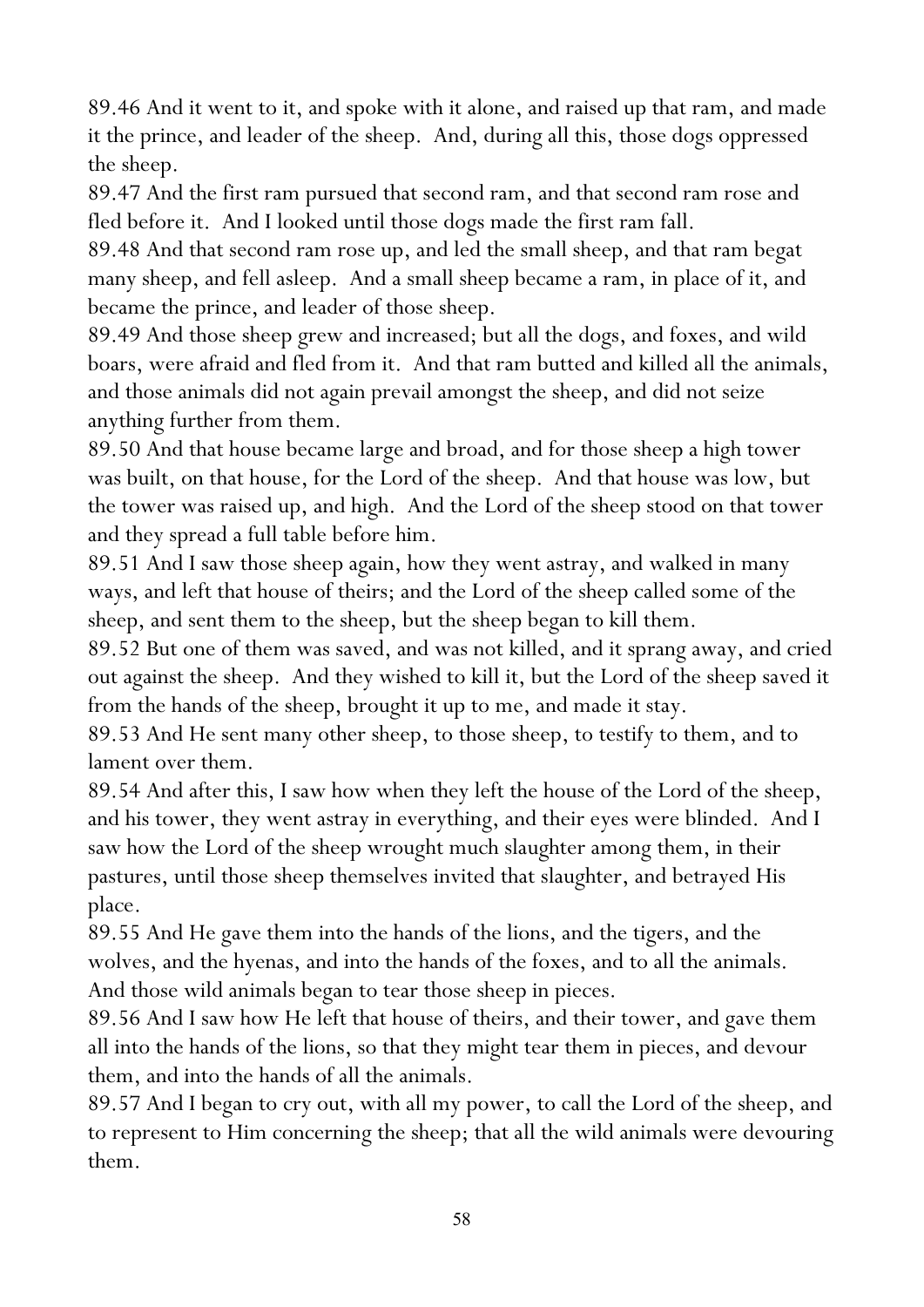89.58 But He remained still, although He saw, and He rejoiced that they were devoured, swallowed up, and carried off. And He gave them into the hands of all the animals for food.

89.59 And He called seventy shepherds, and cast off those sheep, so that they might pasture them. And He said to the shepherds, and to their companions: "Each one of you, from now on, is to pasture the sheep, and do whatever I command you.

89.60 And, I will hand them over to you, duly numbered, and I will tell you which of them are to be destroyed; and destroy them." And He handed those sheep over to them.

89.61 And He called another, and said to him: "Observe, and see everything that these shepherds do, against these sheep, for they will destroy, from among them, more than I have commanded them.

89.62 And, write down all the excess, and destruction, which is wrought by the shepherds; how many they destroy at My command, and how many they destroy of their own volition. Write down against each shepherd, individually, all that he destroys.

89.63 And read out, in front of Me, exactly how many they destroy of their own volition, and how many are handed over for destruction, so that this may be a testimony for Me against them. So that I may know all the deeds of the shepherds, in order to hand them over for judgement. And I may see what they do, whether they abide by My command, with which I have commanded them, or not.

89.64 But, they must not know this, and you must not show this to them, nor reprove them, but only write down against each individual, in his time, all that the shepherds destroy, and bring it all up to Me."

89.65 And I looked until those shepherds pastured at their times, and they began to kill and to destroy more than they were commanded, and they gave those sheep into the hands of the lions.

89.66 And the lions, and the tigers, devoured and swallowed up the majority of those sheep, and the wild boars devoured with them; and they burnt down that tower, and demolished that house.

89.67 And I was extremely sad about that tower, because that house of the sheep had been demolished; and after that I was unable to see whether those sheep went into that house.

89.68 And the shepherds, and their companions, handed those sheep over to all the animals, so that they might devour them. Each one of them, at his time, received an exact number, and for each one of them, one after the other, there was written in a book how many of them he destroyed.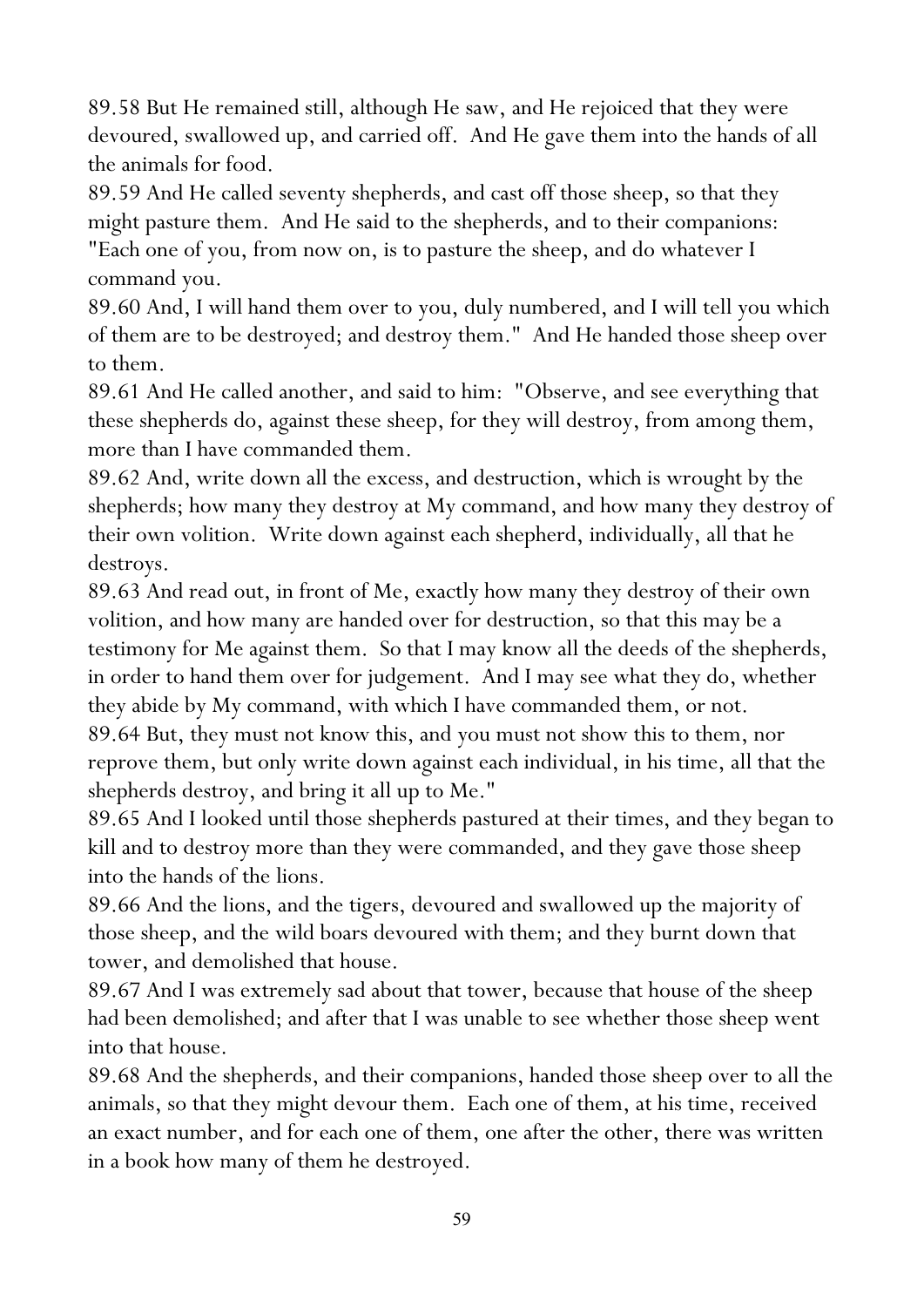89.69 And each one killed, and destroyed, more than was prescribed, and I began to weep and moan, very much, because of those sheep.

89.70 And likewise, in the vision, I saw that one who wrote; how each day he wrote down each one that was destroyed by those shepherds. And he brought up, and presented, the whole book to the Lord of the sheep, everything they had done, and all that each one of them had made away with, and all that they had handed over to destruction.

89.71 And the book was read out, in front of the Lord of the sheep, and He took the book in His hand, read it, sealed it, and put it down.

89.72 And after this, I saw how the shepherds pastured for twelve hours, and behold; three of those sheep returned, and arrived, and came and began to build up all that had fallen down from that house; but the wild boars hindered them, so that they could not.

89.73 And they again began to build, as before, and they raised up that tower, and it was called the high tower. And they began, again, to place a table before the tower, but all the bread on it was unclean, and was not pure.

89.74 And, besides all this, the eyes of these sheep were blinded, so that they could not see, and their shepherds likewise. And they handed yet more of them over to their shepherds for destruction, and they trampled upon the sheep, with their feet, and devoured them.

89.75 But the Lord of the sheep remained still, until all the sheep were scattered abroad, and had mixed with them, and they did not save them from the hands of the animals.

89.76 And that one, who wrote the book, brought it up, showed it, and read it out in the dwelling of the Lord of the sheep. And he entreated Him on behalf of them, and petitioned Him, as he showed Him all the deeds of their shepherds, and testified in front of Him against all the shepherds.

89.77 And he took the book, put it down by Him, and went out.

90.1 And I looked until the time that thirty-five shepherds had pastured the sheep in the same way, and each individually, they all completed their time like the first ones. And others received them into their hands to pasture them, at their time, each shepherd at his own time.

90.2 And after this, I saw in the vision, all the birds of the sky coming; the eagles, the vultures, and the kites, and the ravens. But the eagles led all the birds, and they began to devour those sheep, to peck out their eyes, and to devour their flesh. 90.3 And the sheep cried out because the birds devoured their flesh. And I cried out, and lamented, in my sleep, because of that shepherd who pastured the sheep.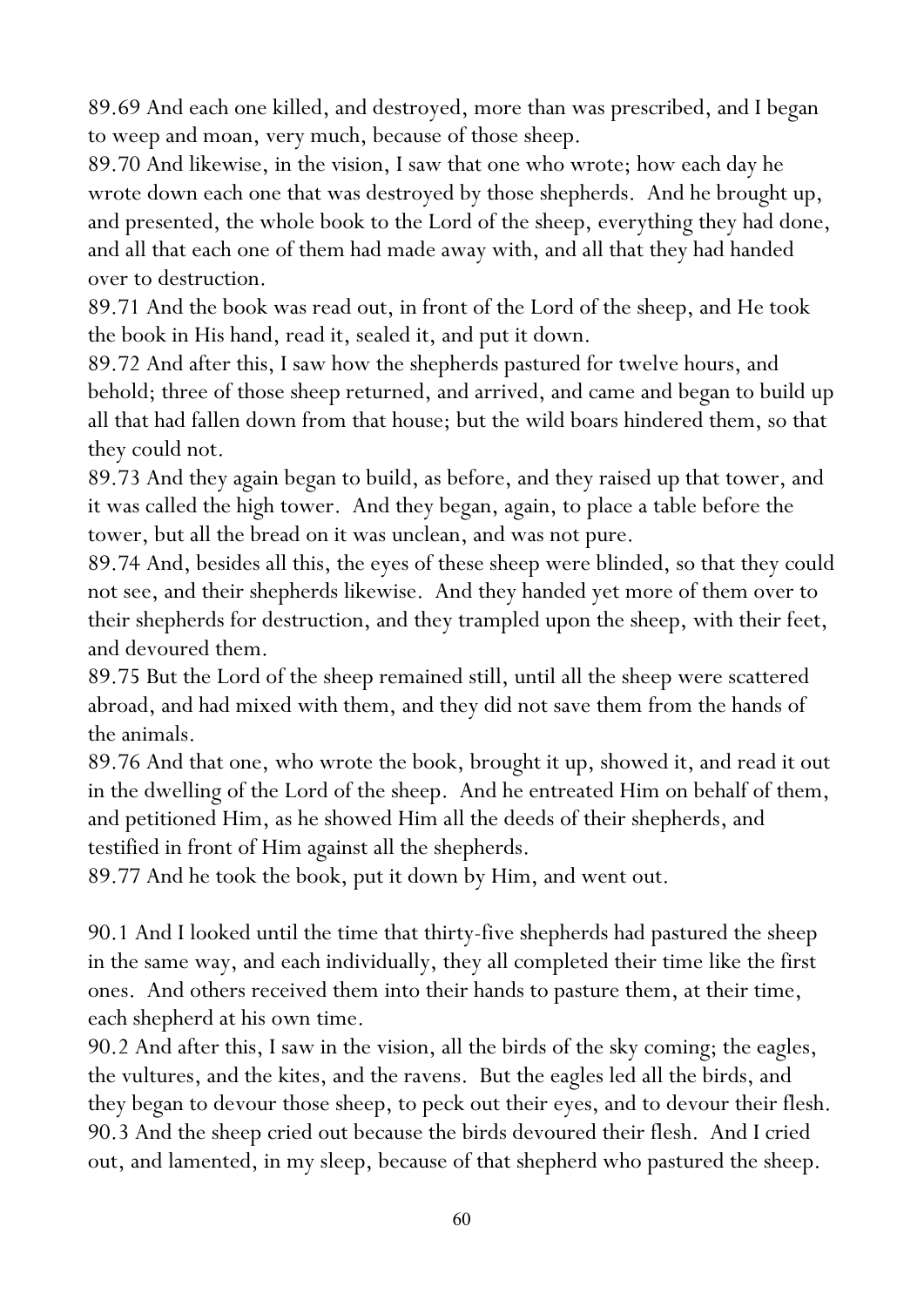90.4 And I looked until those sheep were devoured by those dogs, and by the eagles, and by the kites, and they left them neither flesh, nor skin, nor sinew, until only their bones remained. And their bones fell upon the ground, and the sheep became few.

90.5 And I looked until the time that twenty-three shepherds had pastured, and they completed, each in his time, fifty-eight times.

90.6 And small lambs were born from those white sheep, and they began to open their eyes, to see, and to cry to the sheep.

90.7 But the sheep did not cry to them, and did not listen to what they said to them, but were extremely deaf, and their eyes were extremely and excessively blinded.

90.8 And I saw, in the vision, how the ravens flew upon those lambs, and took one of those lambs, and dashed the sheep in pieces, and devoured them.

90.9 And I looked until horns came up on those lambs, but the ravens cast their horns down. And I looked until a big horn grew, on one of those sheep, and their eyes were opened.

90.10 And it looked at them; and their eyes were opened. And it cried to the sheep, and the rams saw it, and they all ran to it.

90.11 And, besides all this, those eagles, and vultures, and ravens, and kites, were still continually tearing the sheep in pieces, and flying upon them, and devouring them. And the sheep were silent, but the rams lamented, and cried out.

90.12 And those ravens battled, and fought with it, and wished to make away with its horn, but they did not prevail against it.

90.13 And I looked at them, until the shepherds, and the eagles, and those vultures, and kites, came and cried to the ravens that they should dash the horn, of that ram, in pieces. And they fought and battled with it, and it fought with them, and cried out, so that its help might come to it.

90.14 And I looked until that man, who wrote down the names of the shepherds, and brought them up before the Lord of the sheep, came, and he helped that ram, and showed it everything; that its help was coming down.

90.15 And I looked until that Lord of the sheep came to them in anger, all those who saw him fled, and they all fell into the shadows, in front of Him.

90.16 All the eagles, and vultures, and ravens, and kites, gathered together, and brought with them all the wild sheep, and they all came together, and helped one another, in order to dash that horn of the ram in pieces.

90.17 And I looked at that man, who wrote the book at the command of the Lord, until he opened that book, of the destruction that those last twelve shepherds had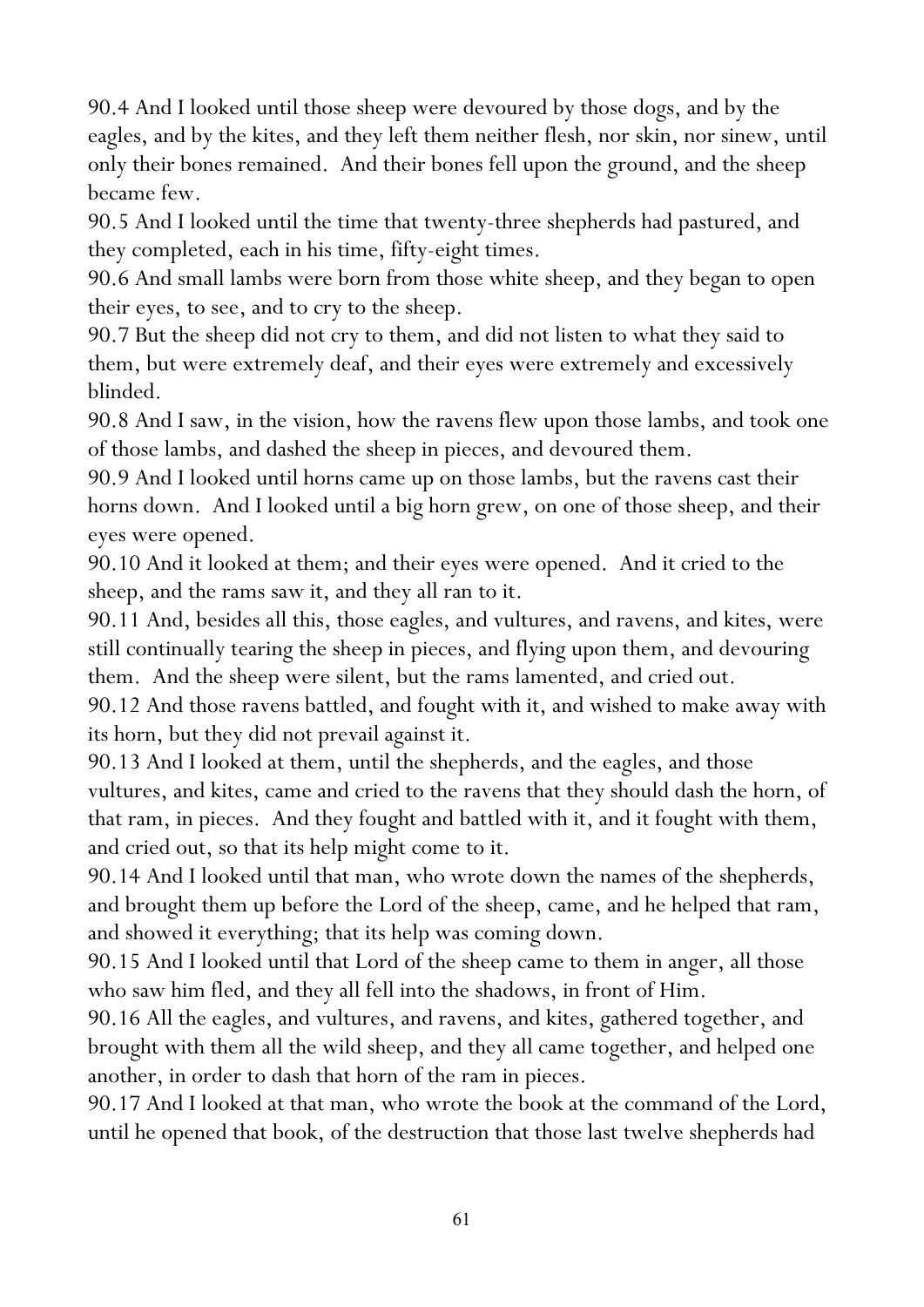wrought. And he showed, in front of the Lord of the sheep, that they had destroyed even more than those before them had.

90.18 And I looked until the Lord of the sheep came to them, and took in His hand the Staff of His Anger, and struck the Earth. And the Earth was split. And all the animals, and the birds of the sky, fell from those sheep, and sank in the Earth; and it closed over them.

90.19 And I looked until a big sword was given to the sheep. And the sheep went out against all the wild animals to kill them. And all the animals, and birds of the sky, fled before them.

90.20 And I looked until a throne was set up, in a pleasant land, and the Lord of the sheep sat on it. And they took all the sealed books, and opened the books, in front of the Lord of the sheep.

90.21 And the Lord called, to those men, the seven first white ones, and commanded them to bring in front of Him the first star, which went before those stars whose private parts were like horses, and they brought them all in front of Him.

90.22 And He said to that man, who wrote in front of Him, who was one of the seven white ones, He said to him: "Take those seventy shepherds, to whom I handed over the sheep, and who, on their own authority, took and killed more than I commanded them."

90.23 And behold, I saw them all bound, and they all stood in front of Him. 90.24 And the Judgement was held, first on the stars, and they were judged and found guilty, and they went to the place of damnation, and were thrown into a deep place, full of fire burning, and full of pillars of fire.

90.25 And those seventy shepherds were judged, and found guilty, and they also were thrown into that abyss of fire.

90.26 And I saw, at that time, how a similar abyss was opened, in the middle of the Earth, which was full of fire, and they brought those blind sheep, and they were all judged, and found guilty, and thrown into that abyss of fire, and they burned. And that abyss was on the south of that house.

90.27 And I saw those sheep burning, and their bones were burning.

90.28 And I stood up, to look, until He folded up that old house, and they removed all the pillars, and all the beams, and ornaments of that house, were folded up with it. And they removed it and put it in a place in the south of the land.

90.29 And I looked until the Lord of the sheep brought a new house, larger and higher than the first one, and He set it up on the site of the first one, that had been folded up. And all its pillars were new, and its ornaments were new, and larger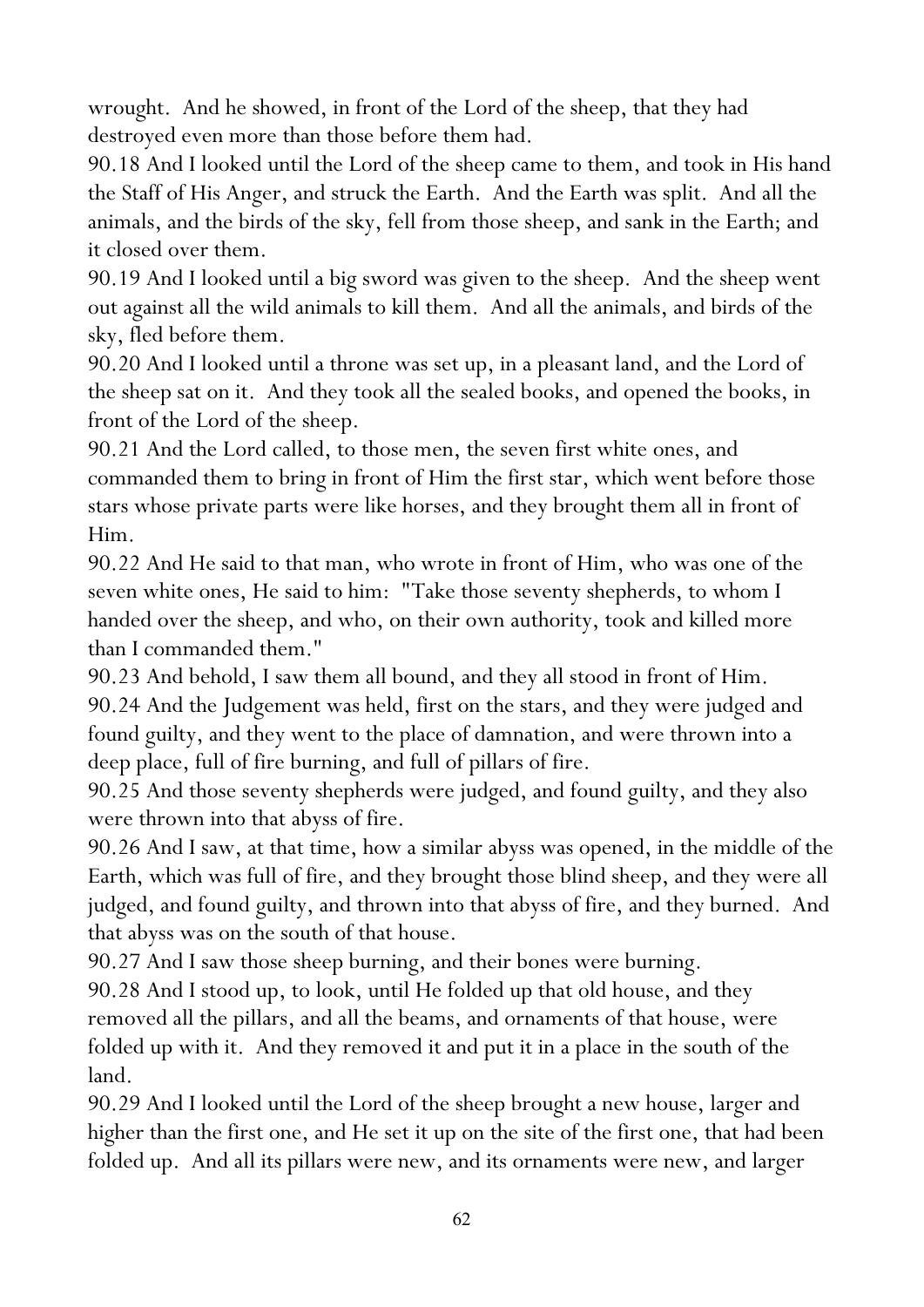than those of the first one, the old one that had been removed. And the Lord of the sheep was in the middle of it.

90.30 And I saw all the sheep that were left, and all the animals of the Earth, and all the birds of the sky, falling down and worshipping those sheep, and entreating them, and obeying them in every command.

90.31 And after this, those three who were dressed in white, and had taken hold of my hand, the ones who had brought me up at first. They, with the hand of that ram also holding me, took me up, and put me down in the middle of those sheep, before the judgement was held.

90.32 And those sheep were all white, and their wool thick and pure.

90.33 And all those which had been destroyed, and scattered, and all the wild animals, and all the birds of the sky, gathered together in that house, and the Lord of the sheep rejoiced very much, because they were all good, and had returned to His house.

90.34 And I looked until they had laid down that sword, which had been given to the sheep, and they brought it back into His house, and it was sealed in front of the Lord. And all the sheep were enclosed, in that house, but it did not hold them. 90.35 And the eyes of all of them were opened, and they saw well, and there was not one among them that did not see.

90.36 And I saw that that house was large, broad, and exceptionally full.

90.37 And I saw how a white bull was born, and its horns were big, and all the wild animals, and all the birds of the sky, were afraid of it, and entreated it continually.

90.38 And I looked until all their species were transformed, and they all became white bulls. And the first among them was a wild-ox. And that wild-ox was a large animal, and had big black horns on its head. And the Lord of the sheep rejoiced over them, and over all the bulls.

90.39 And I was asleep, in the middle of them, and I woke up and saw everything. 90.40 And this is the vision, which I saw while I was asleep, and I woke up, blessed the Lord of Righteousness, and ascribed glory to Him.

90.41 But after this, I wept bitterly, and my tears did not stop until I could not endure it. When I looked, they ran down, because of what I saw, for everything will come to pass, and be fulfilled, and all the deeds of men, in their order, were shown to me.

90.42 That night I remembered my first dream, and because of it I wept, and was disturbed, because I had seen that vision.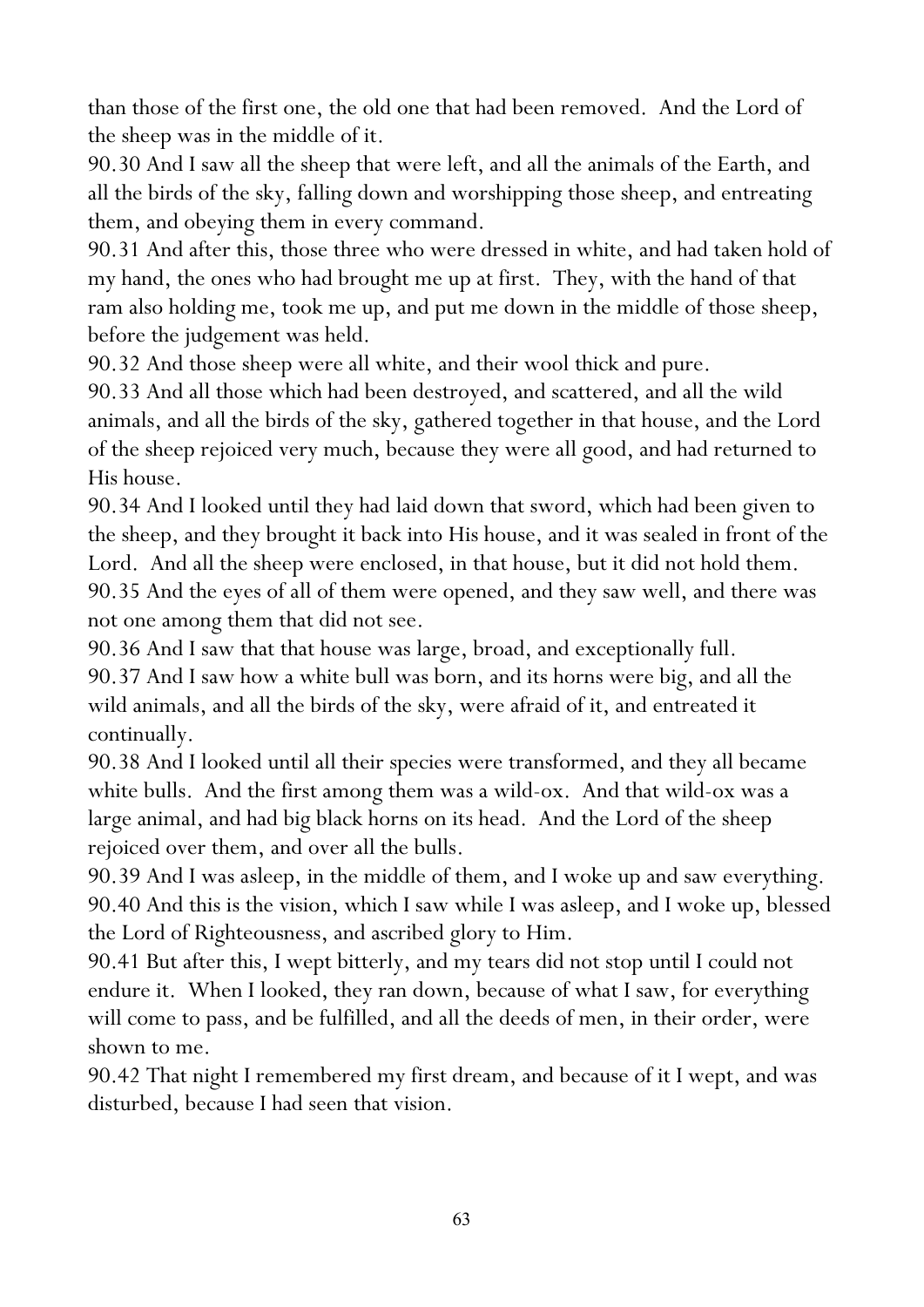91.1 And now, my son Methuselah, call to me all your brothers and gather to me all the children of your mother. For a voice calls me, and a spirit has been poured over me, so that I may show you everything that will come upon you for ever. 91.2 And after this, Methuselah went and called his brothers to him, and gathered his relations.

91.3 And he spoke about righteousness, to all his sons, and said: "Hear, my children, all the words of your father, and listen properly to the voice of my mouth, for I will testify to you, and speak to you, my beloved. Love uprightness, and walk in it.

91.4 And, do not draw near to uprightness with a double heart, and do not associate with those of a double heart, but walk in righteousness, my children, and it will lead you in good paths, and righteousness will be your companion. 91.5 For I know that the state of wrongdoing will continue on Earth, and a great punishment will be carried out on the Earth, and an end will be made of all iniquity. And it will be cut off at its roots, and its whole edifice will pass away. 91.6 And iniquity will again be complete on the Earth, and all the deeds of iniquity, and the deeds of wrong, and of wickedness, will prevail for a second time. 91.18 And now I tell you, my children, and show you the paths of righteousness, and the paths of wrongdoing. And I will show you again, so that you may know what is to come.

91.19 And now listen, my children, walk in the paths of righteousness, and do not walk in the paths of wrongdoing, for all those who walk in the path of iniquity will be destroyed, for ever."

92.1 Written by Enoch the Scribe, this Complete Wisdom and Teaching, praised by all men, and a judge of the whole Earth. For all my sons who dwell on Earth, and for the last generations, who will practise justice and peace.

92.2 Let not your spirit be saddened by the times, for the Holy and Great One has appointed days for all things.

92.3 And the righteous man will rise from sleep, will rise and will walk in the path of righteousness, and all his paths, and his journeys, will be in eternal goodness and mercy.

92.4 He will show mercy to the righteous man, and to him give eternal uprightness, and to him give power. And he will live in goodness, and righteousness, and will walk in eternal light.

92.5 And sin will be destroyed in darkness, for ever, and from that day will never again be seen.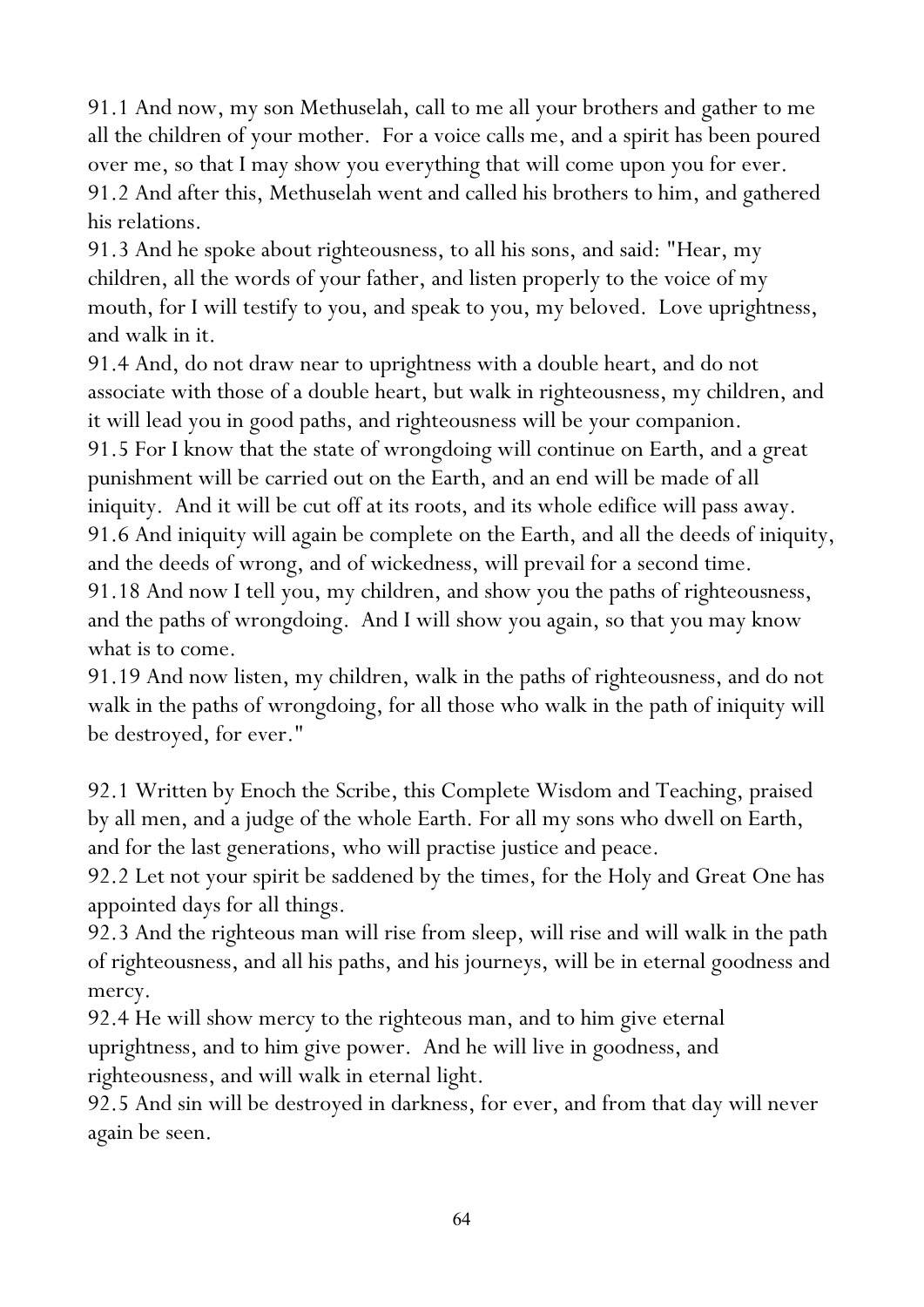93.1 And, after this, Enoch began to speak from the books:

93.2 And Enoch said: "Concerning the sons of righteousness, and concerning the chosen of the world, and concerning the plant of righteousness and uprightness, I will speak these things to you, and make them known to you, my children. I Enoch, according to that which appeared to me, in the Heavenly vision, and that which I know from the words of the Holy Angels, and understanding from the Tablets of Heaven."

93.3 And Enoch then began to speak from the books, and said: "I was born the seventh, in the first week, while justice and righteousness still lasted.

93.4 And, after me, in the second week, great injustice will arise, and deceit will have sprung up. And in it, there will be the First End, and in it, a man will be saved. And after it has ended, iniquity will grow, and He will make a law for the sinners.

93.5 And after this, in the third week, at its end, a man will be chosen as the Plant of Righteous Judgement, and after him will come the Plant of Righteousness, for ever.

93.6 And after this, in the fourth week, at its end, visions of the righteous and Holy will be seen, and a Law for All Generations, and an enclosure will be made for them.

93.7 And after this, in the fifth week, at its end, a House of Glory and Sovereignty will be built for ever.

93.8 And after this, in the sixth week, all those who live in it will be blinded. And the hearts of them all, lacking wisdom, will sink into impiety. And in it, a man will ascend, and at its end the House of Sovereignty will be burnt with fire. And in it the whole race of the chosen root will be scattered.

93.9 And after this, in the seventh week, an apostate generation will arise. And many will be its deeds; but all its deeds will be apostasy.

93.10 And at its end, the Chosen Righteous, from the Eternal Plant of Righteousness, will be chosen, to whom will be given sevenfold teaching, concerning His whole creation.

91.7 And when iniquity, and sin, and blasphemy, and wrong, and all kinds of evil deeds increase, and when apostasy, wickedness, and uncleanness increase, a Great Punishment will come from Heaven upon all these. And the Holy Lord will come in anger, and in wrath, to execute Judgement on the Earth.

91.8 In those days, wrongdoing will be cut off at its roots, and the roots of iniquity, together with deceit, will be destroyed from under Heaven.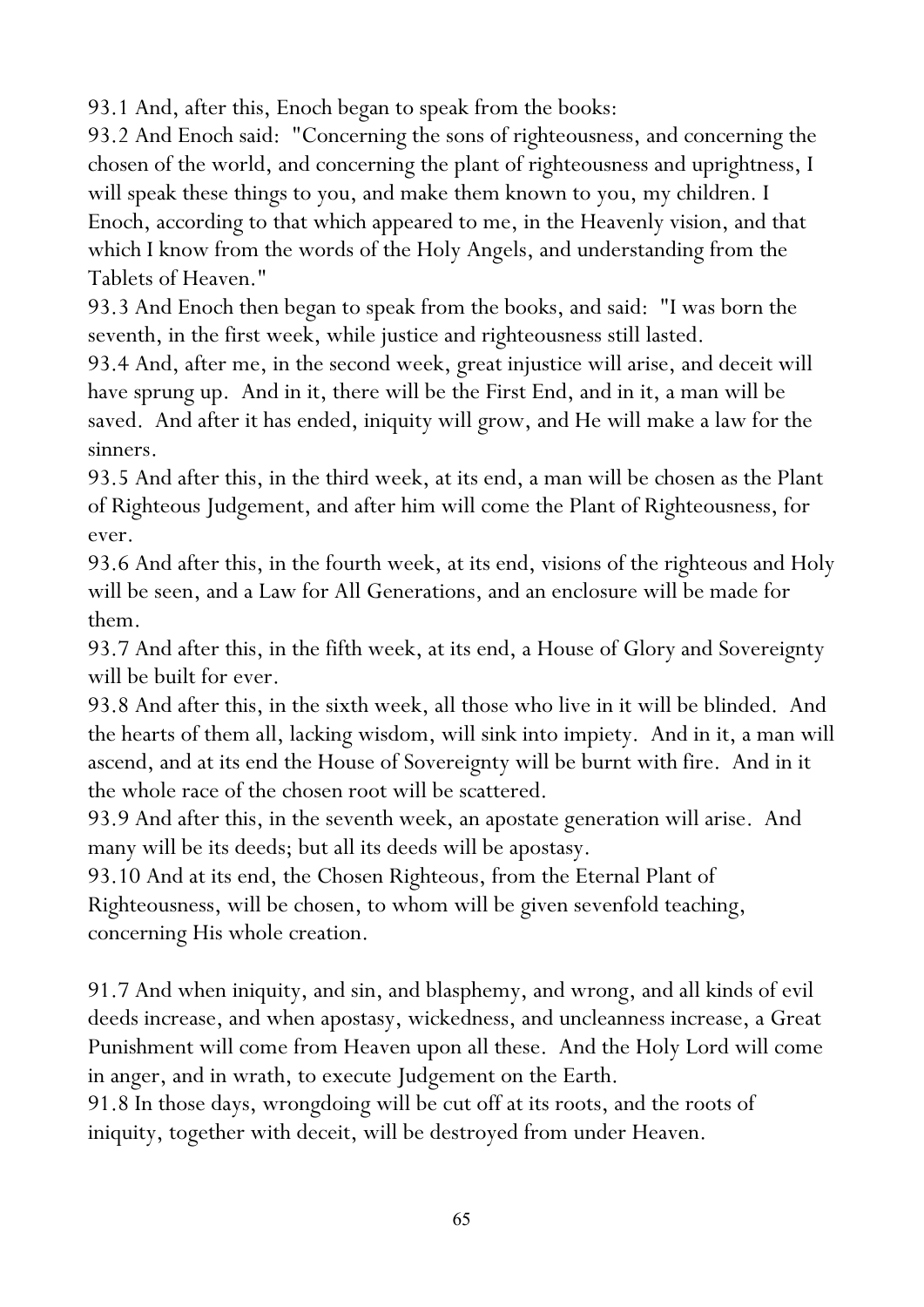91.9 And all the idols of the nations will be given up, their towers will be burnt in fire, and they will remove them from the whole Earth. And they will be thrown down, into the Judgement of Fire, and will be destroyed in anger, and in the severe Judgement that is for ever.

91.10 And the righteous will rise from sleep, and wisdom will rise, and will be given to them.

91.11 And after this, the roots of iniquity will be cut off, and the sinners will be destroyed by the sword. From the blasphemers they will be cut off in every place, and those who plan wrongdoing, and those who commit blasphemy, will be destroyed by the sword.

91.12 And after this, there will be another week, the eighth; that of righteousness, and a sword will be given to it, so that the Righteous Judgement may be executed on those who do wrong, and the sinners will be handed over into the hands of the righteous.

91.13 And, at its end, they will acquire Houses, because of their righteousness, and a House will be built for the Great King in Glory, for ever.

91.14 And after this, in the ninth week, the Righteous Judgement will be revealed to the whole world. And all the deeds of the impious will vanish from the whole Earth. And the world will be written down for destruction, and all men will look to the Path of Uprightness.

91.15 And, after this, in the tenth week, in the seventh part, there will be the Great Eternal Judgement, in which He will take vengeance among the Angels. 91.16 And the First Heaven will vanish, and pass away, and a New Heaven will appear, and all the Powers of Heaven will shine for ever, with sevenfold light. 91.17 And after this, there will be many weeks, without number, for ever, in goodness, and in righteousness. And, from then on, sin will never again be mentioned.

93.11 For is there any man who can hear the voice of the Holy One and not be disturbed? And who is there who can think His thoughts? And who is there who can look at all the works of Heaven?

93.12 And how should there be anyone who could understand the works of Heaven, and see a soul, or a spirit, and tell about it, or ascend and see all their ends, and comprehend them, or make anything like them?

93.13 And is there any man who could know the length and breadth of the Earth? And to whom have all its measurements been shown?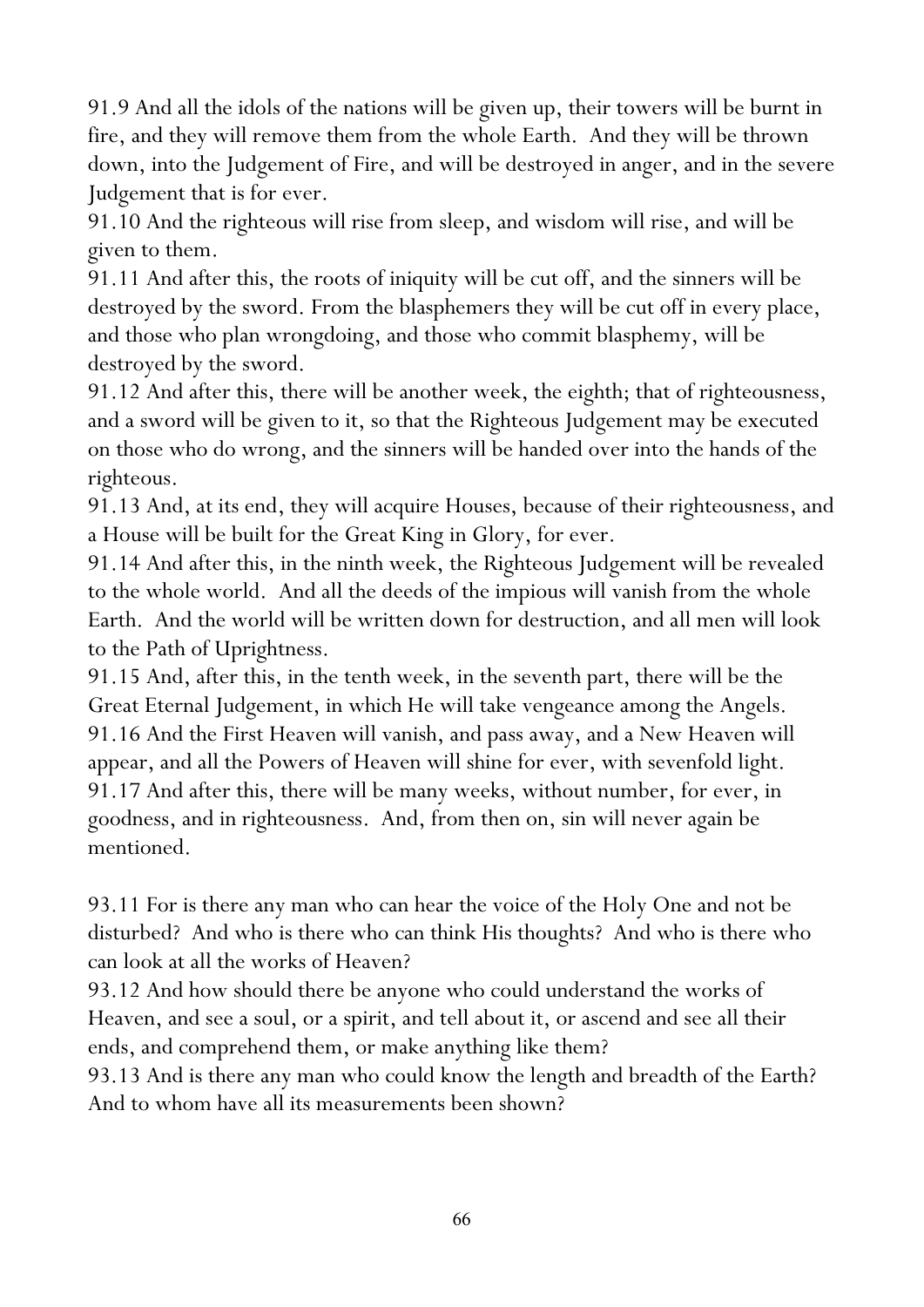93.14 Or is there any man who could know the length of Heaven, and what is its height, and on what is it fixed, and how large is the number of stars, and where all the lights rest?

94.1 And now, I say to you, my children, love righteousness and walk in it; for the paths of righteousness are worthy of acceptance, but the paths of iniquity will quickly be destroyed and vanish.

94.2 And to certain men, from a future generation, the paths of wrongdoing, and of death, will be revealed; and they will keep away from them, and will not follow them.

94.3 And now, I say to you, the righteous; do not walk in the wicked path, or in wrongdoing, or in the paths of death, and do not draw near to them, or you may be destroyed.

94.4 But seek, and choose for yourself, righteousness, and a life that is pleasing, and walk in the paths of peace, so that you may live and prosper.

94.5 And hold my words firmly in the thoughts of your heart, and do not let them be erased from your heart, for I know that sinners will tempt men to debase wisdom, and no place will be found for it, and temptation will in no way decrease. 94.6 Woe to those who build iniquity, and wrongdoing, and create deceit, for they will quickly be thrown down, and will not have peace.

94.7 Woe to those who build their houses with sin, for from their whole foundation they will be thrown down, and by the sword they shall fall, and those who acquire gold and silver will quickly be destroyed in the Judgement.

94.8 Woe to you, you rich, for you have trusted in your riches, but from your riches you will depart, for you did not remember the Most High in the days of your riches.

94.9 You have committed blasphemy, and iniquity, and are ready for the days of the outpouring of blood, and for the day of darkness, and for the day of the Great Judgement.

94.10 Thus I say, and make known to you, that He who created you will throw you down, and over your fall there will be no mercy, but your creator will rejoice at your destruction.

94.11 And your righteousness, in those days, will be a reproach to the sinners and to the impious.

95.1 Would that my eyes were a cloud of water, so that I might weep over you, and pour out my tears like rain, so that I might have rest from the sorrow of my heart!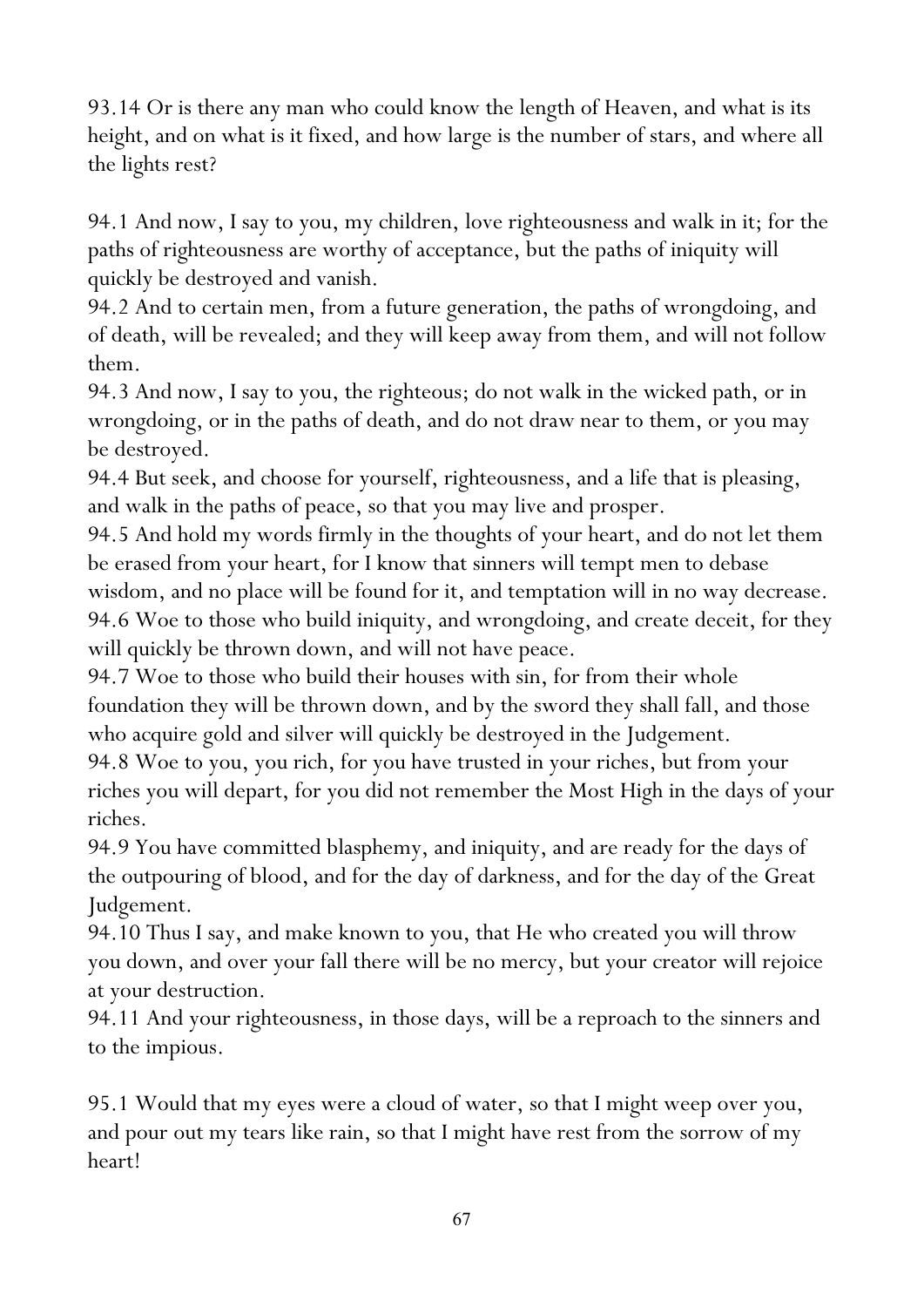95.2 Who permitted you to practice hatred and wickedness? May judgement come upon you, the sinners!

95.3 Do not be afraid of the sinners, you righteous, for the Lord will again deliver them into your hands, so that you may execute judgement on them as you desire.

95.4 Woe to you who pronounce anathema that you cannot remove. Healing will be far from you because of your sin.

95.5 Woe to you who repay your neighbours with evil; for you will be repaid according to your deeds.

95.6 Woe to you, you lying witnesses, and to those who weigh out iniquity, for you will quickly be destroyed.

95.7 Woe to you, you sinners, because you persecute the righteous, for you yourselves will be handed over and persecuted, you men of iniquity, and their yoke will be heavy on you.

96.1 Be hopeful, you righteous, for the sinners will quickly be destroyed in front of you, and you will have power over them as you desire.

96.2 And, in the day of the distress of the sinners, your young will rise up, like eagles, and your nest will be higher than that of vultures. And you will go up, and like badgers enter the crevices of the earth, and the clefts of the rock, for ever, before the lawless, but they will groan and weep because of you, like satyrs. 96.3 And do not be afraid, you who have suffered, for you will receive healing, and a bright light will shine upon you, and the Voice of Rest you will hear from Heaven.

96.4 Woes to you, you sinners, for your riches make you appear righteous, but your hearts prove you to be sinners. And this word will be a testimony against you; as a reminder of your evil deeds.

96.5 Woe to you who devour the finest of the wheat, and drink the best of the water, and trample upon the humble through your power.

96.6 Woe to you who drink water all the time, for you will quickly be repaid, and will become exhausted and dry, for you have left the spring of life.

96.7 Woe to you who commit iniquity, and deceit, and blasphemy, it will be a reminder of evil against you.

96.8 Woe to you, you powerful, who through power oppress the righteous; for the day of your destruction will come. In those days, many good days will come for the righteous, in the day of your judgement.

97.1 Believe, you righteous, that the sinners will become an object of shame, and will be destroyed on the Day of Judgement.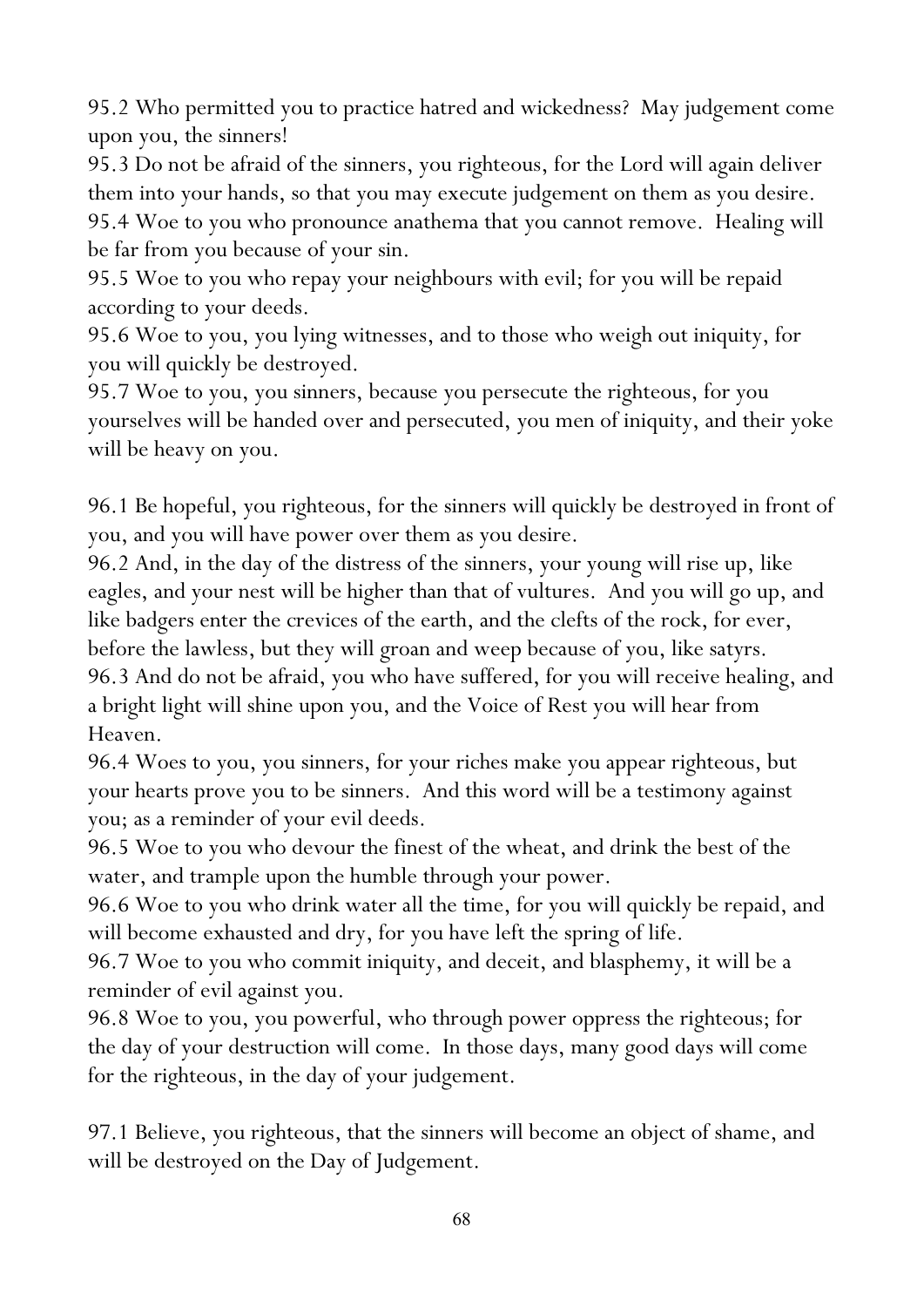97.2 Be it known, to you, sinners, that the Most High remembers your destruction, and that the Angels rejoice over your destruction.

97.3 What will you do, you sinners, and where will you flee on that Day of Judgement when you hear the sound of the prayer of the righteous?

97.4 But will you not be like them, or those against whom this word will be a testimony: "You have been associated with the sinners."

97.5 And in those days, the prayers of the Holy will be in front of the Lord; and for you sinners will come the days of your judgement.

97.6 And the words of your iniquity will be read out before the Great and Holy One, and your faces will blush with shame, and every deed which is founded upon iniquity will be rejected.

97.7 Woe to you, you sinners, who are in the middle of the sea, or on dry ground, their memory will be harmful to you.

97.8 Woe to you who acquire silver and gold, but not in righteousness, and say: "We have become very rich and have possessions, and have acquired everything that we desired.

97.9 And now, let us do what we planned, for we have gathered silver and filled our storehouses, and as many as water are the servants of our houses."

97.10 And, like the water, your life will flow away, for your riches will not stay with you, but will quickly go up from you, for you acquired everything in iniquity, and you will be given over to a great curse.

98.1 Now I swear to you, the wise, and the foolish, that you will see many things on the Earth.

98.2 For you men will put on yourselves more adornments than a woman, and more coloured garments than a girl, clothed in sovereignty, and in majesty, and in power, and silver, and gold, and purple, and honours; and food will be poured out like water.

98.3 Because of this, they will have neither knowledge nor wisdom. And through this, they will be destroyed, together with their possessions, and with all their glory and their honour. And in shame, and in slaughter, and in great destitution, their spirits will be thrown into the fiery furnace.

98.4 I swear to you, you sinners, that as a mountain has not, and will not, become a slave, nor a hill a woman's maid, so sin was not sent on the Earth, but man, of himself, created it. And those who commit it will be subject to a great curse. 98.5 And barrenness has not been given to a woman; but because of the deeds of her hand she dies without children.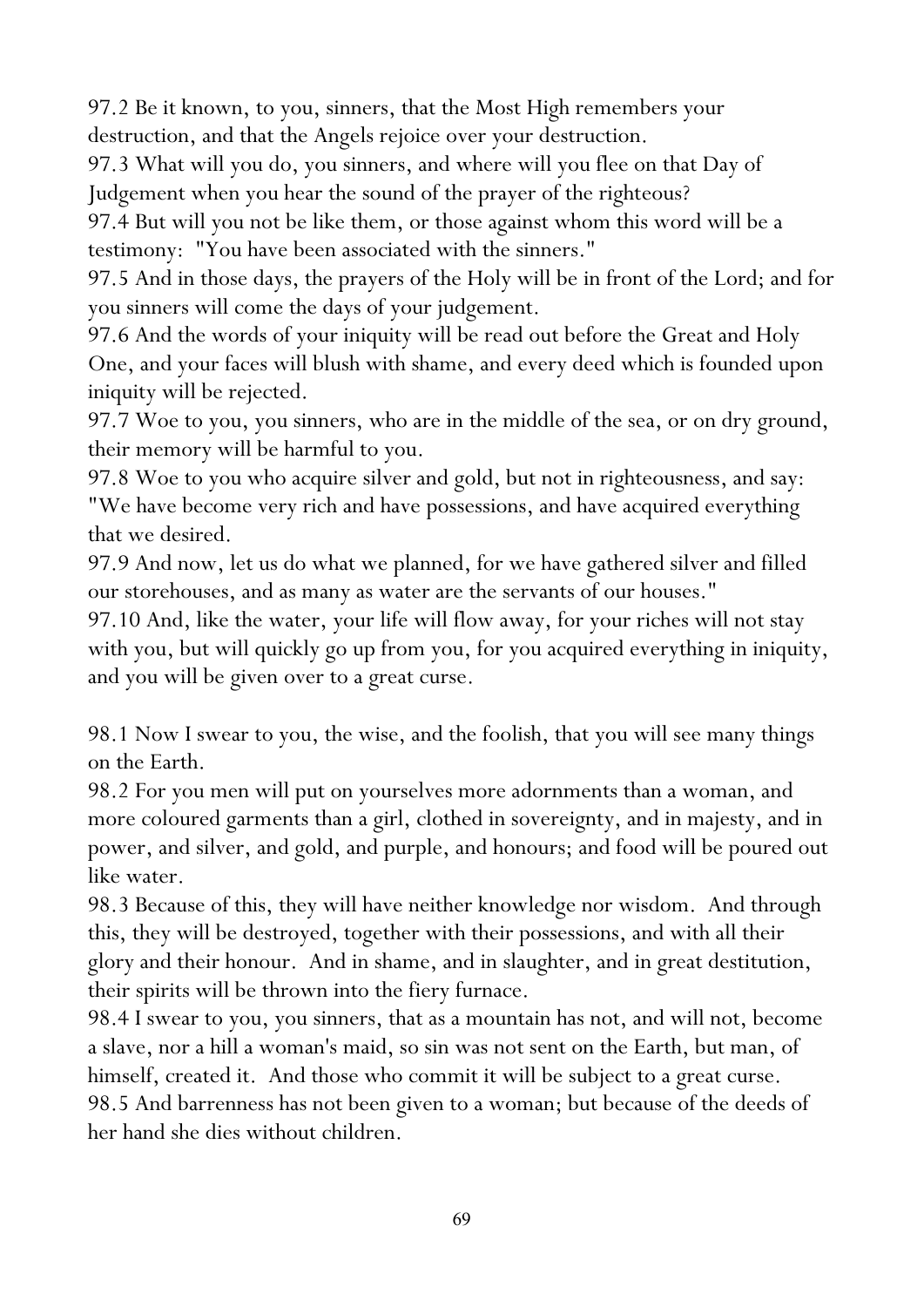98.6 I swear to you, you sinners, by the Holy and Great One, that all your evil deeds are revealed in Heaven, and that your wrongdoing is not covered or hidden. 98.7 And do not think, in your spirit, nor say in your heart, that you do not know, or do not see; every sin is written down, every day, in Heaven in front of the Most High.

98.8 From now on, you know that all your wrongdoing that you do, will be written down every day until the day of your judgement.

98.9 Woe to you, you fools, for you will be destroyed through your folly. And you do not listen to the wise and good will not come upon you.

98.10 And now know that you are ready for the day of destruction. And do not hope that you will live, you sinners; rather you will go and die, for you know no ransom. You are ready for the day of the Great Judgement, and for the Day of Distress and great shame for your spirits.

98.11 Woe to you, you stubborn of heart, who do evil and eat blood, from where do you have good things to eat, and drink, and to be satisfied? From all the good things which our Lord, the Most High, has placed in abundance on the Earth. Therefore you will not have peace.

98.12 Woe to you who love deeds of iniquity. Why do you hope for good for yourselves? Know that you will be given into the hands of the righteous, and they will cut your throats and kill you, and will not have mercy on you.

98.13 Woe to you who rejoice in the distress of the righteous; for graves will not be dug for you.

98.14 Woe to you who declare the words of the righteous to be empty; for you will have no hope of life.

98.15 Woe to you who write lying words, and the words of the impious, for they write their lies so that men may hear and continue their folly. And they will not have peace but will die a sudden death.

99.1 Woe to you, who do impious deeds, and praise and honour lying words; you will be destroyed and will not have a good life.

99.2 Woe to you who alter the words of truth, and they distort the Eternal Law, and count themselves as being without sin; they will be trampled underfoot on the ground.

99.3 In those days, make ready, you righteous, to raise your prayers as a reminder, and lay them as a testimony before the Angels, so that they may lay the sin of the sinners before the Most High as a reminder.

99.4 In those days, the nations will be thrown into confusion, and the races of the nations will rise, on the Day of Destruction.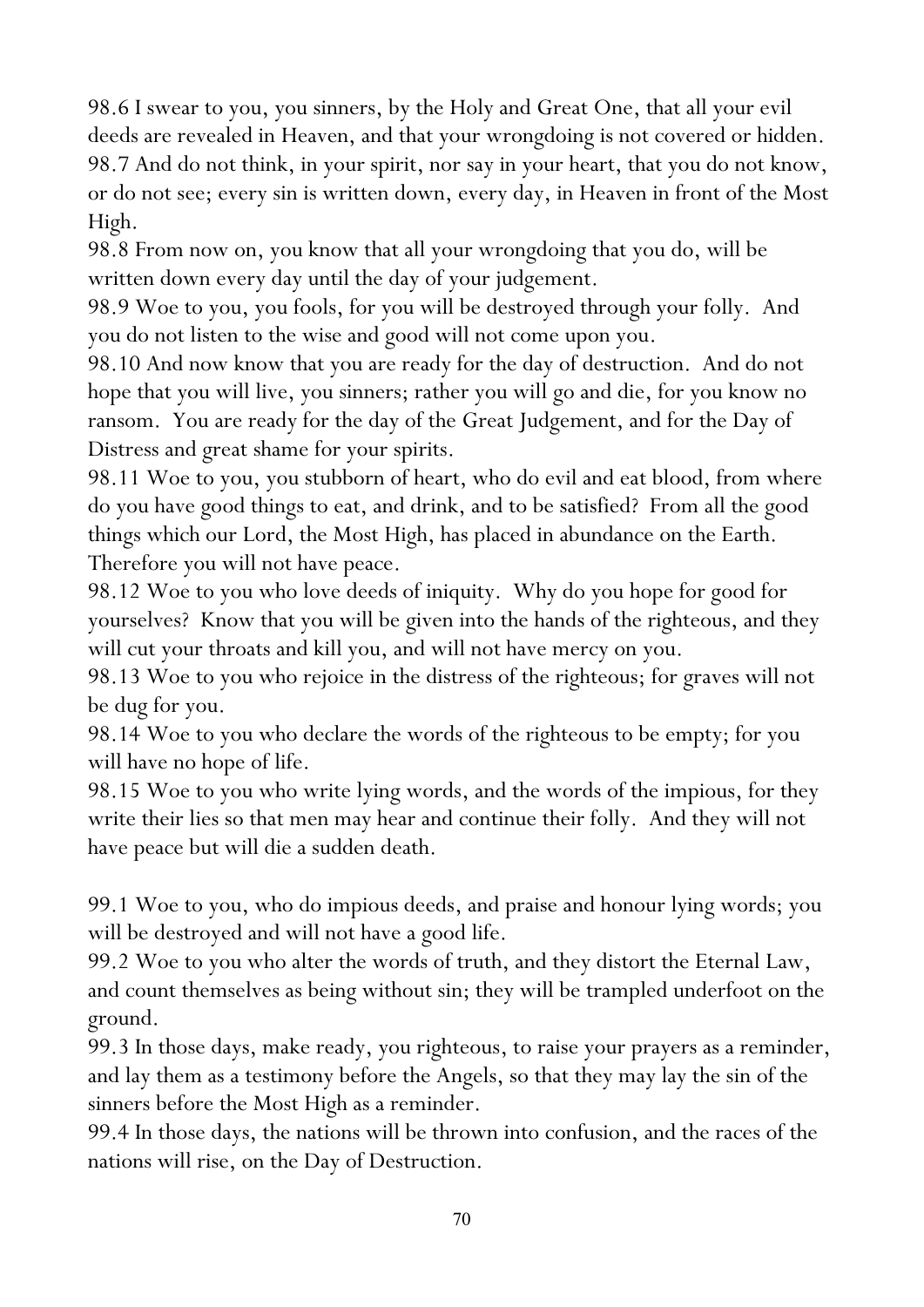99.5 And in those days, those who are in need will go out, seize their children, and cast out their children. And their offspring will slip from them. And they will cast out their children while they are still sucklings, and will not return to them, and will not have mercy on their beloved ones.

99.6 And again I swear to you, the sinners, that sin is ready for the day of unceasing bloodshed.

99.7 And they worship stone, and some carve images of gold and of silver, and of wood and of clay. And some, with no knowledge, worship unclean spirits, and demons, and every kind of error. But no help will be obtained from them.

99.8 And they will sink into impiety, because of the folly of their hearts, and their eyes will be blinded through the fear of their hearts, and through the vision of their ambitions.

99.9 Through these, they will become impious and fearful, for they do all their deeds with lies, and worship stones, and they will be destroyed at the same moment.

99.10 And in those days, blessed are those who accept the words of wisdom, and understand them, and follow the paths of the Most High, and walk in the path of righteousness, and do not act impiously with the impious; for they will be saved. 99.11 Woe to you, who extend evil to your neighbours; for you will be killed in Sheol.

99.12 Woe to you, who lay foundations of sin and deceit, and who cause bitterness on the Earth, for because of this an end will be made of them.

99.13 Woe to you, who build your houses with the toil of others, and all their building materials are the sticks and stones of sin; I say to you: "You will not have peace."

99.14 Woe to those who reject the measure, and the eternal inheritance of their fathers, and cause their souls to follow after error; for they will not have rest.

99.15 Woe to those who commit iniquity, and help wrong, and kill their neighbours, until the day of the Great Judgement; for He will throw down your glory.

99.16 And you put evil into your hearts, and rouse the spirit of His anger, so that He may destroy you all with the sword. And all the righteous and the Holy will remember your sin.

100.1 And, in those days, and in one place, fathers and sons will strike one another, and brothers will together fall in death, until their blood flows as if it were a stream.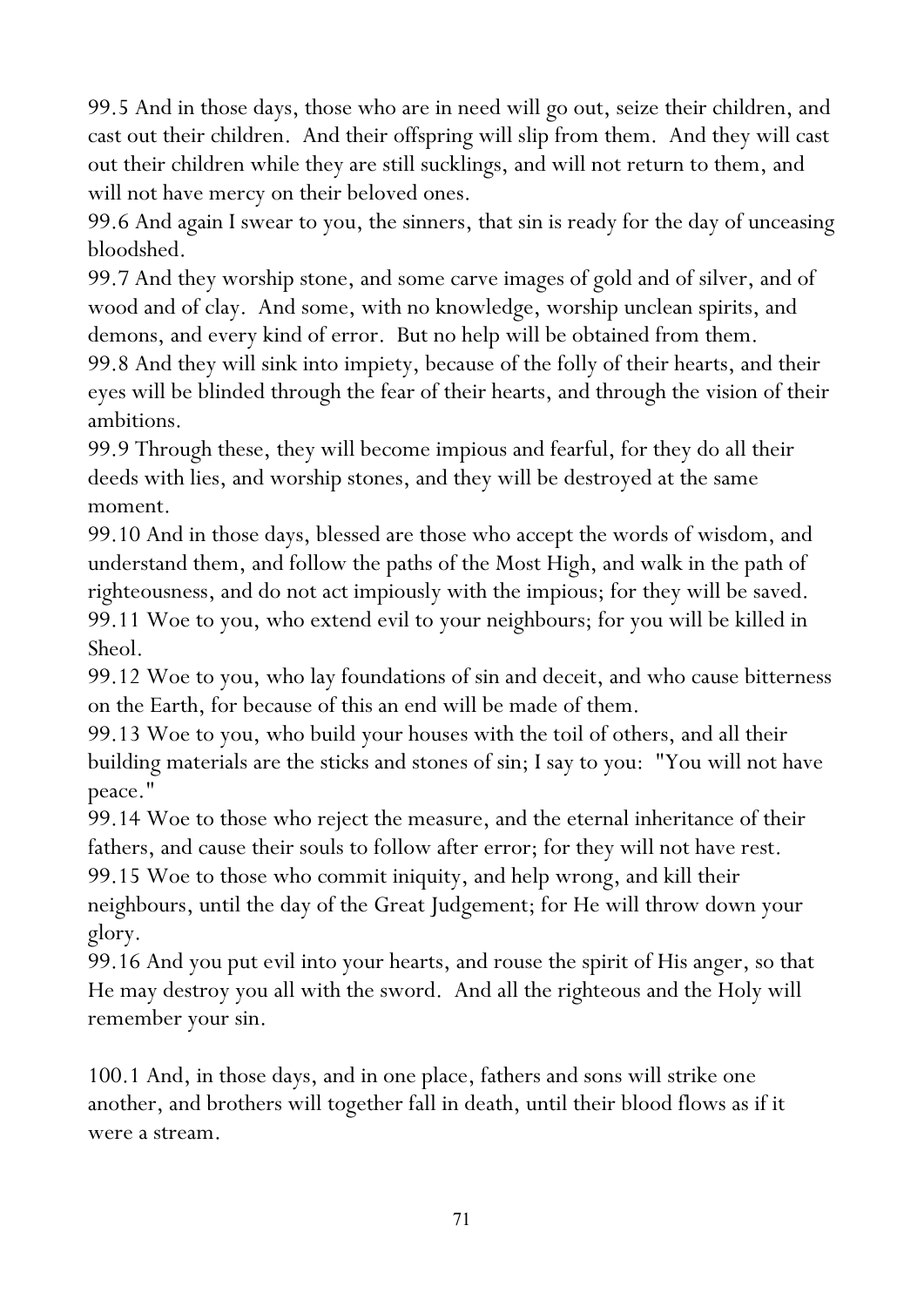100.2 For a man will not, in mercy, withhold his hand from his sons, nor from his son's sons, in order to kill them. And the sinner will not withhold his hand from his honoured brother; from dawn, until the Sun sets, they will kill one another. 100.3 And the horse will walk up to its chest in the blood of sinners, and the chariot will sink up to its height.

100.4 And in those days, the Angels will come down into the hidden places, and gather together, in one place, all those who have helped sin, and the Most High will rise on that day to execute the Great Judgement on all the sinners.

100.5 And He will set guards, from the Holy Angels, over all the righteous and Holy, and they will guard them like the apple of an eye, until an end is made of all evil and all sin. And even if the righteous sleep a long sleep they have nothing to fear.

100.6 And the wise men will see the truth, and the sons of the Earth will understand all the words of this book; and they will know that their riches will not be able to save them, or overthrow their sin.

100.7 Woe to you, you sinners, when you afflict the righteous on the day of severe trouble, and burn them with fire; you will be repaid according to your deeds.

100.8 Woe to you, you perverse of heart, who watch to devise evil; fear will come upon you, and there is no one who will help you.

100.9 Woe to you, you sinners, for on account of the words of your mouth, and on account of the deeds of your hands, that you have impiously done; you will burn in blazing flames of fire.

100.10 And now know that the Angels will inquire in Heaven into your deeds, from the Sun, and the Moon, and the Stars, into your sins, for on Earth you execute judgement on the righteous.

100.11 And all the clouds, and mist, and dew, and rain, will testify against you, for they will be withheld from you, so that they do not fall on you, and they will think about your sins.

100.12 And now give gifts to the rain, so that it may not be withheld from falling on you, and so that the dew, if it has accepted gold and silver from you, may fall. 100.13 When the hoarfrost and snow, with their cold, and all the snow-winds with their torments, fall on you. In those days, you will not be able to stand before them.

101.1 Contemplate Heaven, all you sons of Heaven, and all the works of the Most High, and fear Him, and do not do evil in front of Him.

101.2 If He closes the Windows of Heaven, and withholds the rain and the dew, so that it does not fall on the Earth, because of you, what will you do?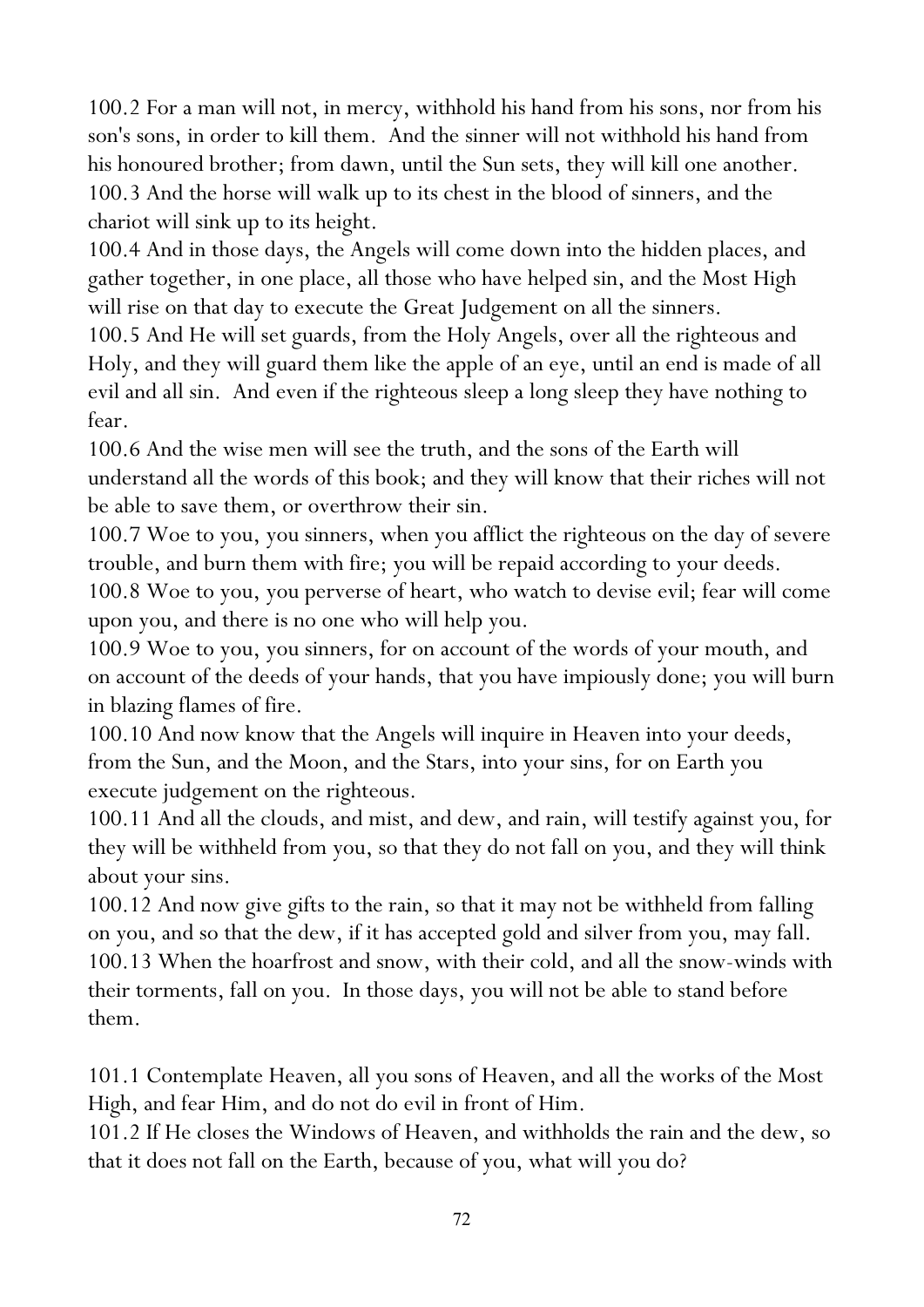101.3 And if He sends His anger upon you, and upon all your deeds, will you not entreat Him? For you speak proud and hard words against His righteousness. And you will not have peace.

101.4 And do you not see the captains of the ships; how their ships are tossed by the waves, and rocked by the winds, and are in distress?

101.5 And because of this, they are afraid for all their good possessions that go out on the sea with them, and they think nothing good in their hearts, only that the sea will swallow them up, and that they will be destroyed in it.

101.6 Is not all the sea, and all its waters, and all its movement, the work of the Most High, and did He not seal all its doings, and bind it all with sand?

101.7 And at His rebuke it dries up, and becomes afraid, and all its fish die, and everything in it; but you sinners who are on Earth do not fear Him.

101.8 Did He not make Heaven, Earth, and everything that is in them? And who gave knowledge and wisdom to all things that move on the ground, and in the sea? 101.9 And do not those captains of the ships fear the sea? Yet sinners do not fear the Most High.

102.1 And in those days, if He brings a fierce fire upon you, where will you flee, and where will you be safe? And when He utters his voice against you, will you not be terrified and afraid?

102.2 And all the Lights will shake with great fear, and the whole Earth will be terrified, and will tremble and quail.

102.3 And all the Angels will carry out their commands, and will seek to hide from The One who is Great in Glory, and the children of the Earth will tremble and shake; and you sinners will be cursed for ever and will not have peace.

102.4 Do not be afraid, you souls of the righteous, and be hopeful, you who have died in righteousness.

102.5 And do not be sad that your souls have gone down into Sheol in sadness, and that your bodies did not obtain, during your life, a reward in accordance with your goodness.

102.6 But, when you die, the sinners will say about you: "As we die, the righteous have also died, and of what use to them were their deeds?

102.7 Behold, like us, they have died in sadness, and in darkness, and what advantage do they have over us? From now on we are equal.

102.8 And what will they receive, and what will they see for ever? For behold, they too have died, and from now on they will never again see the light."

102.9 And I say to you, you sinners: "You are content to eat and drink, and strip men naked, and steal, and sin, and acquire possessions, and see good days.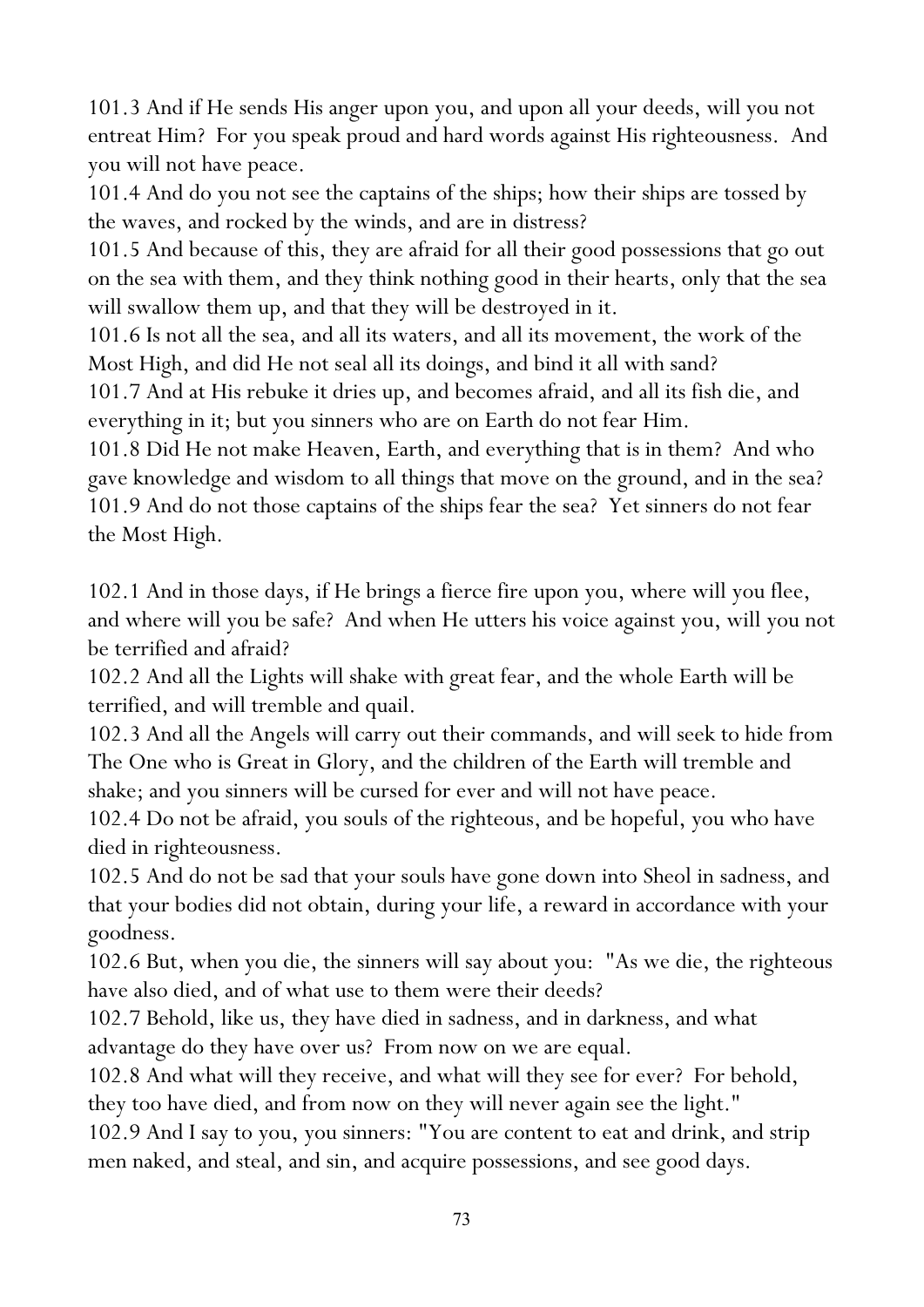102.10 But you saw the righteous, how their end was peace; for no wrong was found in them until the day of their death."

102.11 "But, they were destroyed, and became as though they had not been, and their souls went down to Sheol in distress."

103.1 And now I swear to you, the righteous, by His Great Glory and His Honour, and by His Magnificent Sovereignty, and by His Majesty, I swear to you that I understand this mystery.

103.2 And I have read the Tablets of Heaven, and seen the writing of the Holy Ones. And I found written and engraved in it, concerning them, that all good, and joy, and honour, have been made ready, and written down, for the spirits of those who died in righteousness.

103.3 And much good will be given to you, in recompense for your toil, and that your lot will be more excellent than the lot of the living.

103.4 And the spirits of you who have died in righteousness, will live, and your spirits will rejoice and be glad, and the memory of them will remain in front of the Great One for all the generations of eternity. Therefore do not fear their abuse. 103.5 Woe to you, you sinners, when you die in your sin, and those who are like you, say about you: "Blessed were the sinners they saw their days.

103.6 And now they have died in prosperity and wealth, distress and slaughter they did not see during their life, but they have died in glory, and judgement was not executed on them in their life."

103.7 Know that their souls will be made to go down into Sheol, they will be wretched, and their distress will be great.

103.8 And in darkness, and in chains, and in burning flames, your spirits will come to the Great Judgement. And the Great Judgement will last for all generations, for ever. Woe to you; for you will not have peace.

103.9 Do not say, the righteous, and the good, who were alive: "In the days of our affliction we toiled laboriously, and saw every affliction, and met many evils. We were spent, and became few, and our spirit small.

103.10 We were destroyed, and there was no one who helped us, with words, or with deeds. We were powerless and found nothing. We were tortured and destroyed, and did not expect to see life from one day to the next.

103 11 We hoped to become the head but became the tail. We toiled and laboured, but were not masters of the fruits of our toil; we became food for the sinners, and the lawless made their yoke heavy upon us.

103.12 Those who hated us, those who goaded us, were masters of us. And, to those who hated us, we bowed our necks; but they did not have mercy on us.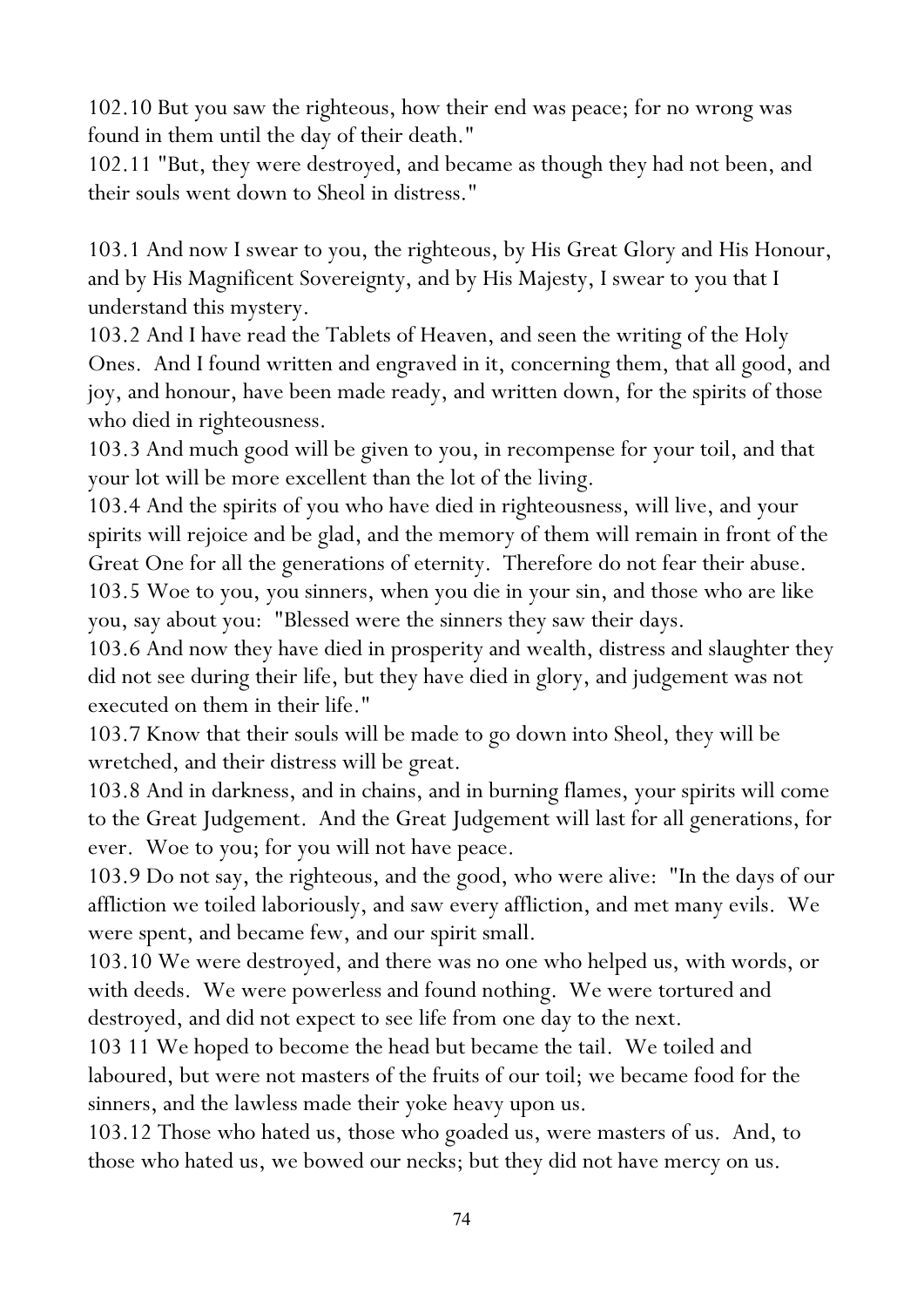103.13 We sought to escape from them, so that we might flee, and be at rest. But we found no place where we might flee and be safe from them.

103.14 We complained about them to the rulers, in our distress, and cried out against those who devoured us, but they took no notice of our cries, and did not wish to listen to our voice.

103.15 And they helped those who plundered us, and devoured us, and those who made us few, and they concealed their wrongdoing, and did not remove from us the yoke of those who devoured us, and scattered us, and killed us. And they concealed our slaughter, and did not remember that they had raised their hands against us."

104.1 I swear to you, you righteous, that in Heaven the Angels remember you for good, in front of the Glory of the Great One, and that your names are written down in front of the Glory of the Great One.

104.2 Be hopeful! For you were formerly put to shame through evils and afflictions, but now you will shine, like the Lights of Heaven, and will be seen, and the Gate of Heaven will be opened to you.

104.3 And persevere in your cry for judgement, and it will appear to you, for justice will be exacted from the rulers, for all your distress, and from all those who helped those who plundered you.

104.4 Be hopeful, and do not abandon your hope, for you will have great joy like the Angels of Heaven.

104.5 What will you have to do? You will not have to hide on the day of the Great Judgement, nor will you be found to be sinners. The Eternal Judgement will be upon you for all the generations of eternity.

104.6 And now do not be afraid, you righteous, when you see the sinners growing strong and prospering in their desires, and do not be associated with them, but keep far away from their wrongdoing, for you will be associates of the Host of Heaven.

104.7 For you sinners say: "None of our sins will be inquired into and written down!" But they will write down your sins every day.

104.8 And now, I show you that light and darkness, day and night, see all your sins.

104.9 Do not be impious in your hearts, and do not lie, and do not alter the words of truth, nor say that the words of the Holy and Great One are lies, and do not praise your idols. For all your lies, and all your impiety, lead not to righteousness but to great sin.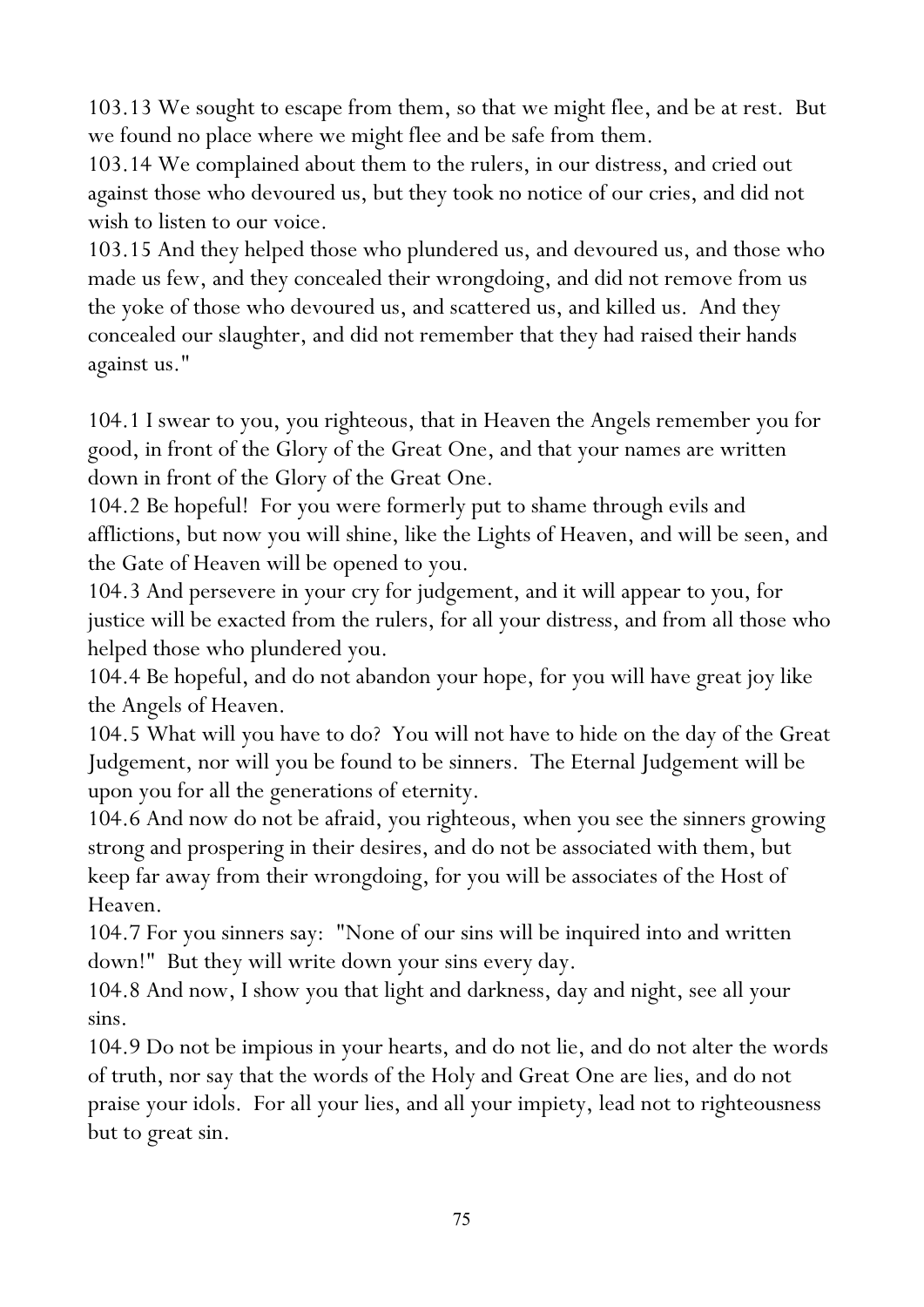104.10 And now, I know this mystery; that many sinners will alter and distort the words of truth, and speak evil words, and lie, and concoct great fabrications, and write books in their own words.

104.11 But, when they write my words exactly, in their languages, and do not alter or omit anything from my words, but write everything exactly, everything that I testified about before; then I know another mystery:

104.12 That books will be given to the righteous and wise, and will be a source of joy, and truth, and much wisdom.

104.13 And books will be given to them, and they will believe in them, and rejoice over them; and all the righteous, who have learnt from them all the ways of truth, will be glad.

105.1 And in those days, says the Lord, they shall call and testify, to the sons of the Earth, about the wisdom in them. Show it to them, for you are their leaders, and the rewards will be over all the Earth.

105.2 For my son, and I, will join ourselves with them, for ever, in the paths of uprightness, during their lives. And you will have peace. Rejoice, you sons of uprightness! Amen

108.1 Another book, which Enoch wrote for his son Methuselah, and for those who should come after him and keep the law in the last days.

108.2 You who have observed, and are waiting, in these days, until an end shall be made of those who do evil, and an end shall be made of the power of the wrongdoers.

108.3 Do indeed wait until sin shall pass away; for their names will be erased from the Books of the Holy Ones, and their offspring will be destroyed for ever. And their spirits will be killed, and they will cry out and moan, in a chaotic desert place, and will burn in fire, for there is no Earth there.

108.4 And there, I saw something like a cloud, which could not be discerned, for because of its depth I was not able to look into it. And the flames of a fire, I saw, burning brightly, and things like bright mountains, revolved, and shook from side to side.

108.5 And I asked one of the Holy Angels, who were with me, and I said to him: "What is this bright place? For there is no sky, but only the flames of a burning fire, and the sounds of crying, and weeping, and moaning, and severe pain." 108.6 And he said to me: "This place which you see; here will be thrown the spirits of the sinners, and of the blasphemers, and of those who do evil. And of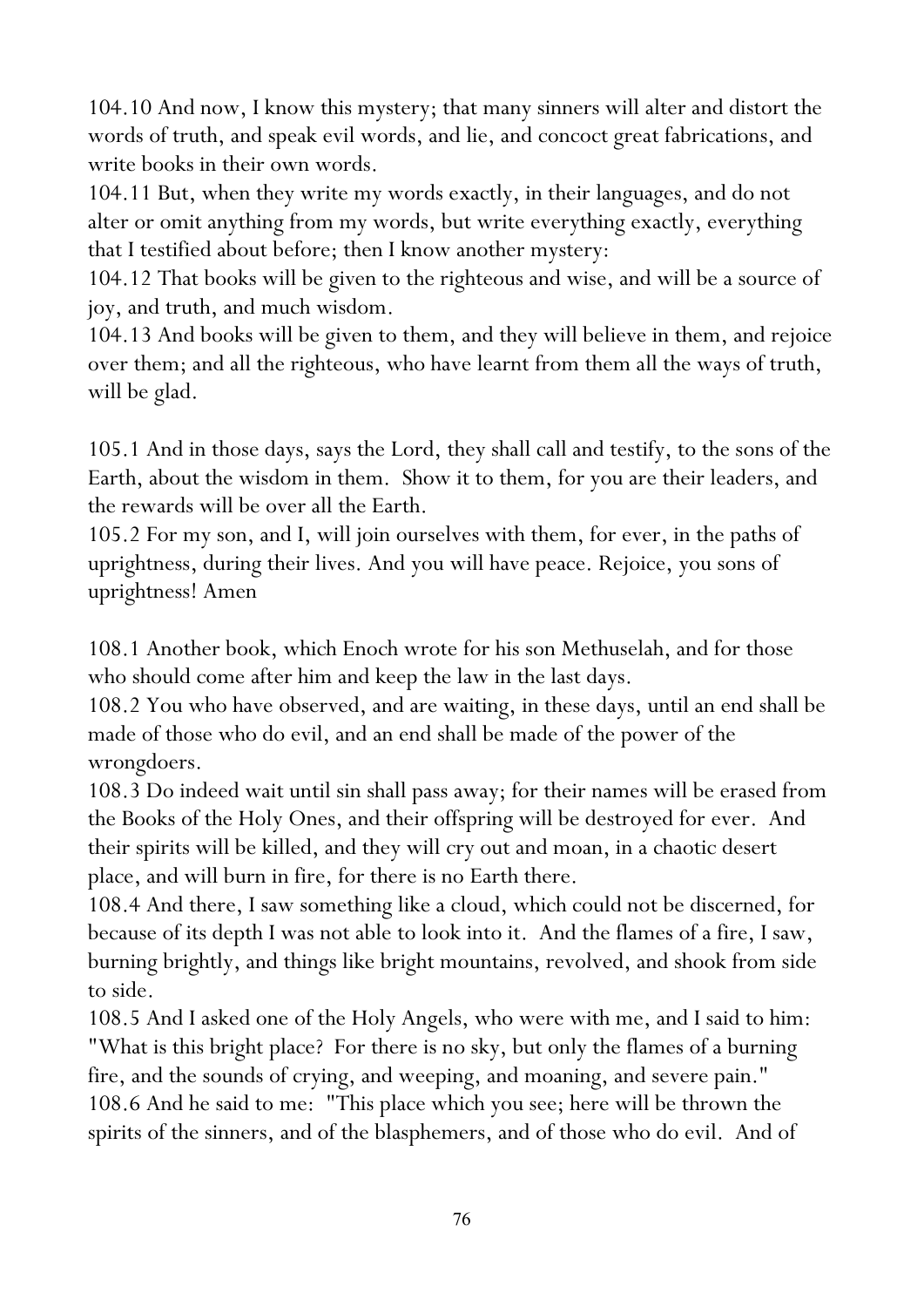those who alter everything that the Lord has spoken, through the mouths of the prophets, about the things that shall be done.

108.7 For there are books, and records about them, in Heaven above, so that the Angels may read them and know what is about to come upon the sinners. And upon the spirits of the humble, and of those who afflicted their bodies and were recompensed by God, and of those who were abused by evil men.

108.8 Those who loved God and did not love gold, or silver, or any worldly goods, but gave up their bodies to torment.

108.9 Those who, from the moment they existed, did not desire earthly food, but counted themselves as a breath which passes away, and kept to this. And the Lord tested them much, and their spirits were found pure, so that they might bless His Name."

108.10 And all their blessings I have recounted in the books, and He has assigned them their reward, for they were found to be such that they loved Heaven more than their life in the world. And even though they were trampled underfoot by evil men, and had to listen to reviling, and reproach, from them, and were abused, yet they blessed their Lord.

108.11 And the Lord said: "And now I will call the spirits of the good, who are of the Generation of Light, and I will transform those who were born in darkness, who in the flesh were not recompensed with honour as was fitting to their faith. 108.12 And I will bring out into the shining light those who love My Holy Name, and I will set each one on the throne of his honour."

108.13 And they will shine, for times without number, for righteous is the Judgement of God, for with the faithful He will keep faith in the dwelling of upright paths.

108.14 And they will see those who were born in darkness, thrown into the darkness, while the righteous shine.

108.15 And the sinners will cry out, as they see them shining, but they themselves will go where days, and times, have been written down for them.

## **The Book of Methuselah**

106.1 And after those days, my son Methuselah chose a wife for his son Lamech, and she became pregnant by him, and bore a son.

106.2 And his body was white, like snow, and red like the flower of a rose, and the hair of his head was white like wool. And his eyes were beautiful, and when he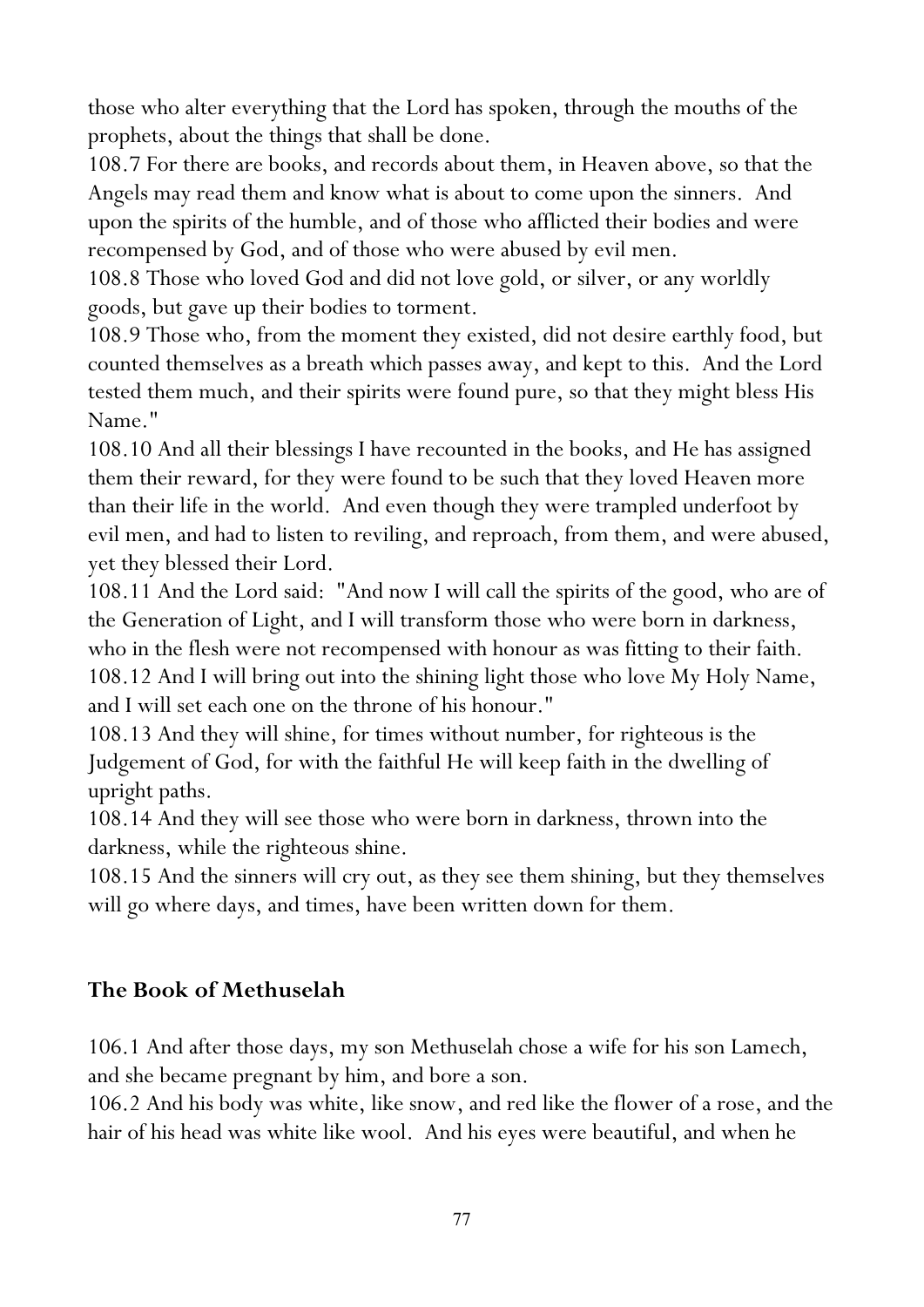opened his eyes he made the whole house bright, like the Sun, so that the whole house was exceptionally bright.

106.3 And when he was taken from the hand of the midwife, he opened his mouth and spoke to the Lord of Righteousness.

106.4 And his father Lamech was afraid of him, and fled, and went to his father Methuselah.

106.5 And he said to him: "I have begotten a strange son; he is not like a man but is like the children of the Angels of Heaven, of a different type and not like us. And his eyes are like the rays of the Sun and his face glorious.

106.6 And it seems to me that he is not sprung from me, but from the Angels, and I am afraid that something extraordinary may be done on the Earth in his days. 106.7 And now, my father, I am entreating you, and petitioning you, to go to our father Enoch, and learn from him the truth, for his dwelling is with the Angels." 106.8 And when Methuselah heard the words of his son he came to me, at the ends of the Earth, for he had heard that I was there. And he cried out, and I heard his voice and went to him. And I said to him: "Behold, I am here my son, for you

have come to me."

106.9 And he answered me, and said: "Because of a great matter I have come to you, and because of a disturbing vision, have I come near.

106.10 And now hear me, my father, for a child has been born to my son Lamech, whose form and type are not like the type of a man. His colour is whiter than snow and redder than the flower of the rose, and the hair of his head is whiter than white wool. And his eyes are like the rays of the Sun, and he opened his eyes and made the whole house bright.

106.11 And he was taken from the hand of the midwife, and he opened his mouth, and blessed the Lord of Heaven.

106.12 And his father, Lamech, was afraid and fled to me. And, he does not believe he is sprung from him, but thinks him to be from the Angels of Heaven. And behold, I have come to you, so that you may make known to me the truth." 106.13 And I, Enoch, answered and said to him: "The Lord will do new things on Earth, and this I have already seen in a vision, and made known to you. For in the generation of my father, Jared, some from the height of Heaven transgressed the word of the Lord.

106.14 And behold, they commit sin and transgress the law, and have been promiscuous with women, and commit sin with them, and have married some of them, and have begotten children by them.

106.15 And there will be great destruction over the whole Earth, and there will be a deluge, and there will be great destruction for one year.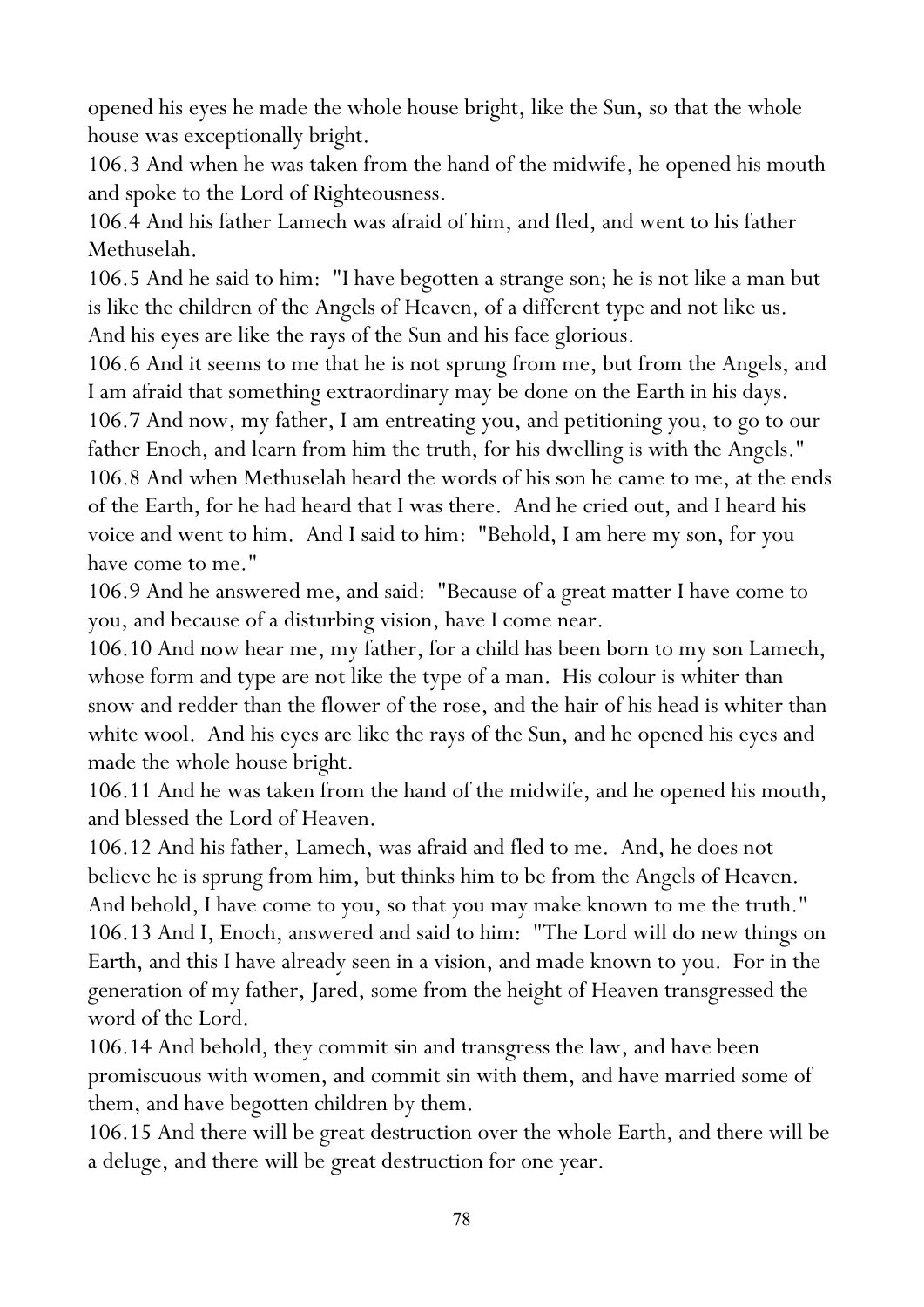106.16 But this child, who has been born to you, will be left on the Earth, and his three sons will be saved with him. When all the men who are on the Earth die; he and his sons will be saved.

106.17 They will beget on the Earth giants, not of spirit, but of flesh, and there will be great wrath on Earth, and the Earth will be cleansed of all corruption. 106.18 And now, make known to your son Lamech that the one who has been born is truly his son. And call his name Noah, for he will be a remnant for you, and he and his sons will be saved from the destruction, which is coming on the Earth because of all the sin, and all the iniquity, which will be committed on the Earth in his days.

106.19 But, after this, there will be yet greater iniquity than that which was committed on the Earth before. For I know the mysteries of the Holy Ones, for the Lord showed them to me, and made them known to me, and I read them in the Tablets of Heaven.

107.1 And I saw written on them that generation upon generation will do wrong, until a generation of righteousness shall arise, and wrongdoing shall be destroyed, and sin shall depart from the Earth, and everything good shall come upon it. 107.2 And now, my son, go make known to your son Lamech that this child who has been born, is truly his son, and this is no lie."

107.3 And when Methuselah had heard the words of his father Enoch, for he showed him everything which is secret, he returned, having seen him, and called the name of that child Noah; for he will comfort the Earth after all the destruction.

## **The Book of Noah**

65.1 And, in those days, Noah saw the Earth had tilted and that its destruction was near.

65.2 And he set off from there, and went to the ends of the Earth, and cried out to his great-grandfather Enoch; and Noah said three times in a bitter voice: "Hear me, hear me, hear me!"

65.3 And he said to him: "Tell me, what is it that is being done on the Earth, that the Earth is so afflicted, and shaken, lest I be destroyed with it!"

65.4 And immediately, there was a great disturbance on the Earth, and a voice was heard from Heaven, and I fell upon my face.

65.5 And my great-grandfather Enoch came, stood by me, and said to me: "Why did you cry out to me, with such bitter crying and weeping?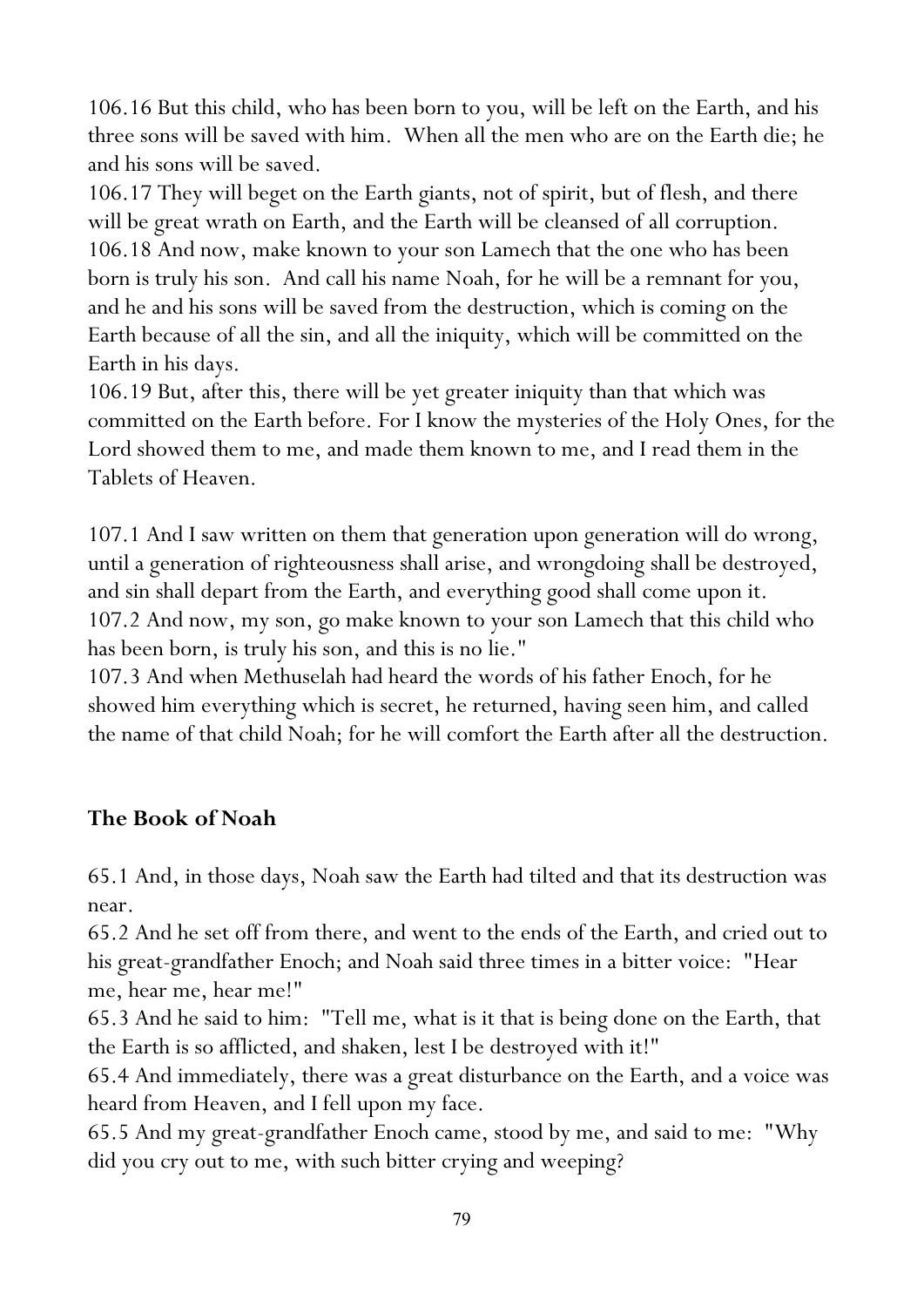65.6 And a command has gone out from the Lord, against those who dwell upon the dry ground, that this must be their end. For they have learnt all the secrets of the Angels, and all the wrongdoings of the satans, and all their secret power, and all the power of those who practice magic arts, and the power of enchantments, and the power of those who cast molten images for all the Earth.

65.7 And further, how silver is produced from the dust of the Earth, and how soft metal occurs on the Earth.

65.8 For lead and tin are not produced from the Earth, like the former; there is a spring which produces them, and an Angel who stands in it, and that Angel distributes them."

65.9 And after this, my great-grandfather Enoch took hold of me, with his hand, and raised me, and said to me: "Go, for I have asked the Lord of Spirits about this disturbance on the Earth.

65.10 And He said to me: "Because of their iniquity, their judgement has been completed, and they will no longer be counted before Me; because of the sorceries they have searched out, and learnt, the Earth and those who dwell upon it will be destroyed."

65.11 And for these there will be no place of refuge, for ever, for they showed to them what is secret, and they have been condemned; but not so for you, my son, the Lord of Spirits knows that you are pure, and innocent of this reproach concerning the secrets.

65.12 And He has established your name among the Holy, and will keep you from amongst those who dwell upon the dry ground; and He has destined your offspring in righteousness, to be kings, and for great honours. And from your offspring will flow out a spring of the Righteous and Holy, without number, for ever."

66.1 And after this, he showed me the Angels of Punishment, who were ready to come and release all the forces of the water, which is under the earth, in order to bring judgement, and destruction, on all those who reside and dwell upon the dry ground.

66.2 And the Lord of Spirits commanded the Angels, who were coming out, not to raise their hands, but to keep watch; for those Angels were in charge of the forces of the waters.

66.3 And I came out from before Enoch.

67.1 And in those days, the Word of the Lord came to me, and He said to me: "Noah, behold; your lot has come up before Me, a lot without reproach, a lot of love and uprightness.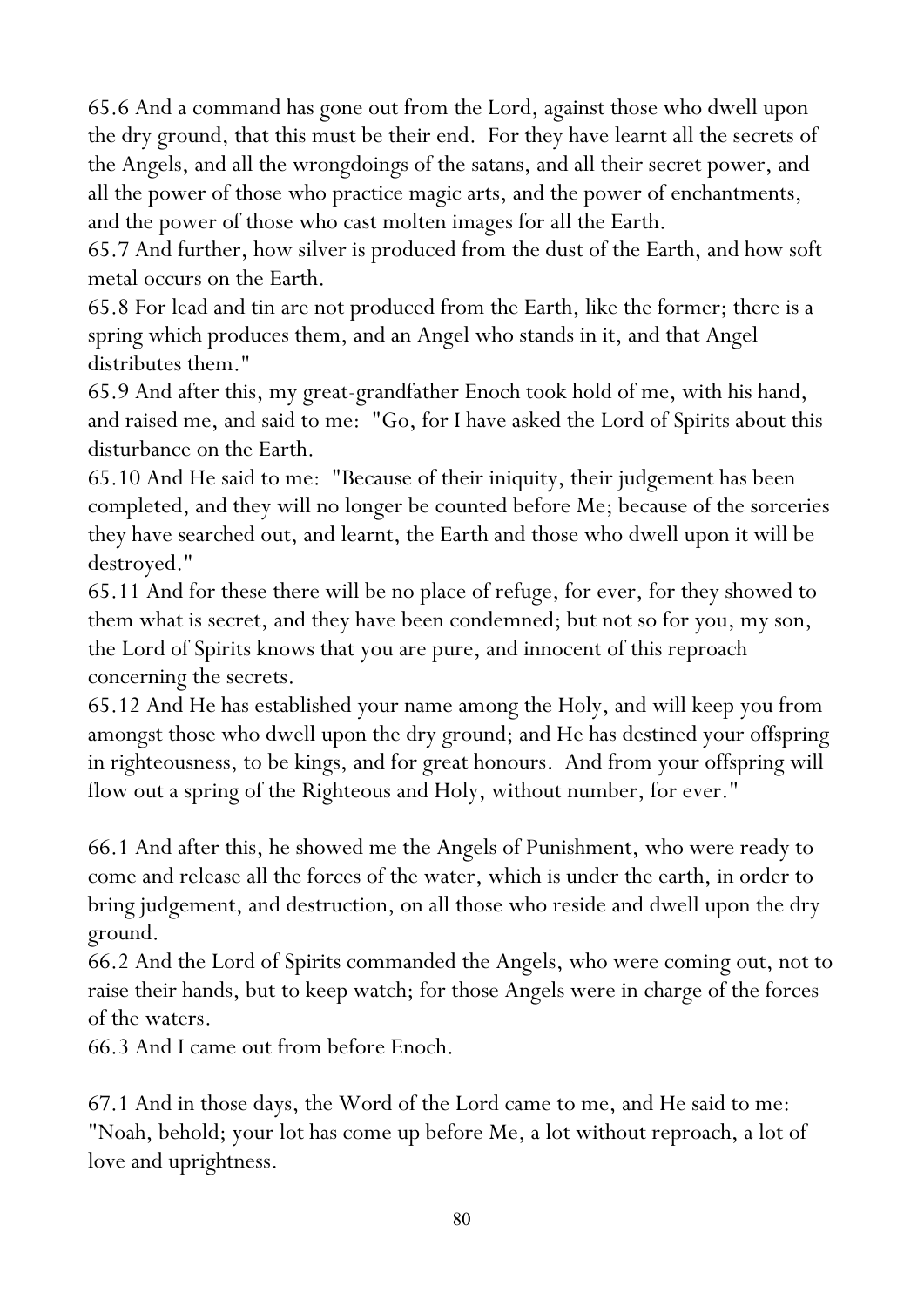67.2 And now, the Angels are making a wooden structure, and when the Angels come out from that task, I will put My Hand on it, and keep it safe, and from it will come the seed of life. And a change shall take place so that the dry ground may not remain empty.

67.3 And I will establish your offspring before Me, for ever and ever, and I will scatter those who dwell with you, over the face of the dry ground. I will not again put them to the test, on the face of the Earth, but they will be blessed, and increase on the dry ground, in the Name of the Lord."

67.4 And they will shut up those Angels, who showed iniquity, in that burning valley, which my great-grandfather Enoch had shown to me previously, in the west, near the mountains of gold, and silver, and iron, and soft metal, and tin. 67.5 And I saw that valley, in which there was a great disturbance, and a heaving of the waters.

67.6 And when all this happened, from the fiery molten metal, and the disturbance, which disturbed the waters in that place, a smell of sulphur was produced, and it was associated with those waters. And that valley, of the Angels who led men astray, burns under the ground.

67.7 And through the valleys of that same area, flow out rivers of fire, where those Angels will be punished, who led astray those on the dry ground.

67.8 And in those days, those waters will serve the kings, and the mighty, and the exalted, and those who dwell upon dry ground, for the healing of soul and body, but also for the punishment of the spirit. And their spirits are so full of lust, that they will be punished in their bodies, for they denied the Lord of Spirits. And they see their punishment every day, yet they do not believe in His Name.

67.9 And the more their bodies are burnt, the more a change will come over their spirits, for ever and ever; for no one can speak an idle word in front of the Lord of Spirits.

67.10 For judgement will come upon them, for they believe in the lust of their bodies, but deny the spirit of the Lord.

60.1 In the five-hundredth year, in the seventh month, on the fourteenth day of the month, in the life of Noah. In that parable, I saw how the Heaven of Heavens was shaken violently, and the Host of the Most High, and the Angels, a thousand thousands, and ten thousand times ten thousand, were extremely disturbed. 60.2 And then I saw the Head of Days, sitting on the Throne of His Glory, and the Angels and righteous were sitting around Him.

60.3 And a great trembling seized me, and fear took hold of me, and my loins collapsed and gave way, and my whole being melted, and I fell upon my face.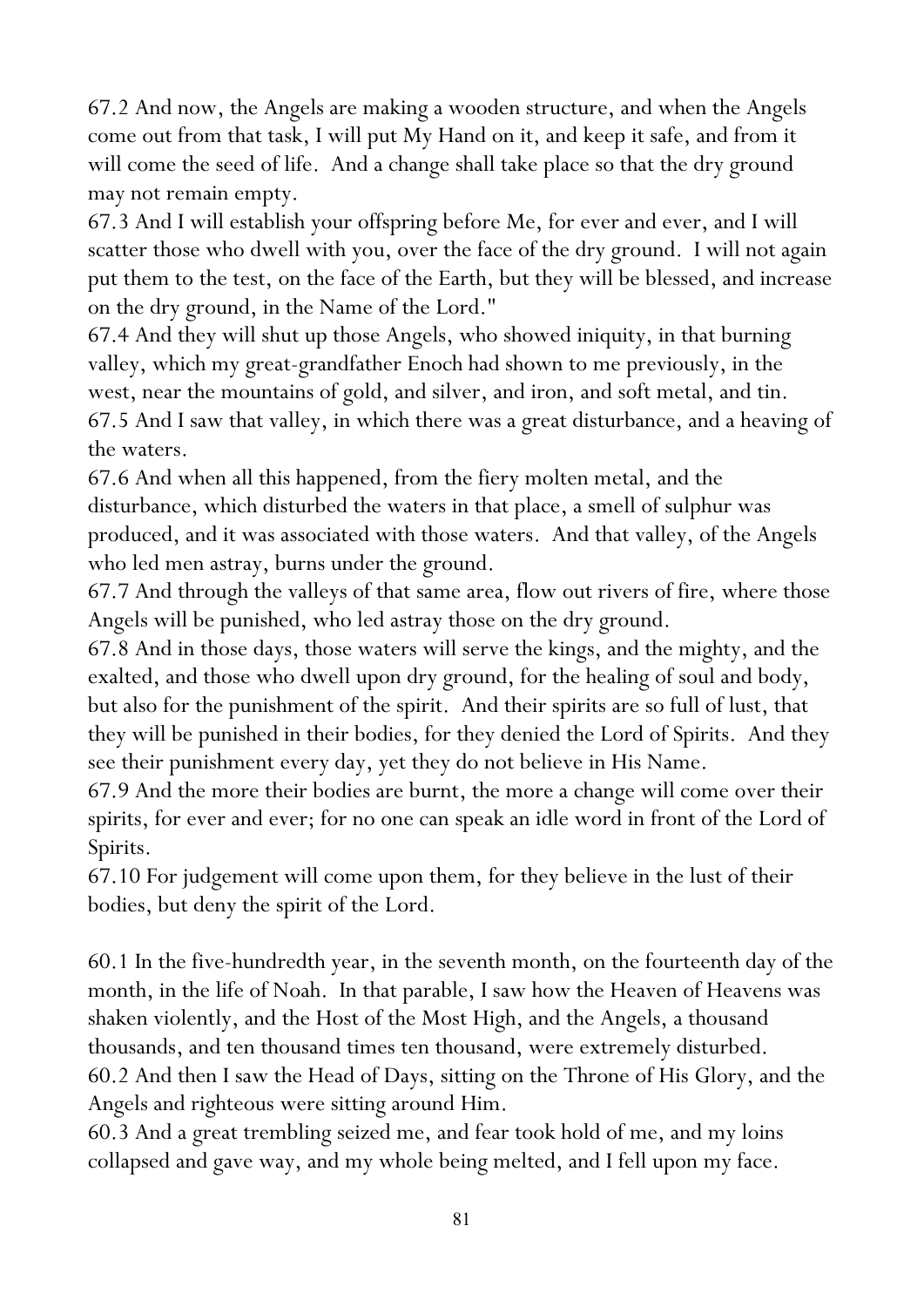60.4 And the Holy Michael sent another Holy Angel, one of the Holy Angels, and he raised me, and when he raised me, my spirit returned, for I had been unable to endure the sight of that host, and the disturbance, and the shaking of Heaven. 60.5 And the Holy Michael said to me: "What sight has disturbed you like this? Until today has the day of His mercy lasted, and He has been merciful, and longsuffering, towards those who dwell upon the dry ground.

60.6 And when the Day, and the Power, and the Punishment, and the Judgement come, that the Lord of Spirits has prepared, for those who worship the Righteous Judge, and for those who deny the Righteous Judgement, and for those who take His Name in vain; and that Day has been prepared: For the chosen a covenant but for the sinners a visitation.

60.25 When the punishment of the Lord of Spirits rests upon them, it will remain resting, so that the punishment of the Lord of Spirits may not come in vain upon these. Afterwards, the judgement will be according to His mercy and His patience."

60.7 And on that day, two monsters will be separated from one another, a female monster whose name is Leviathan, to dwell in the depths of the sea, above the springs of the waters.

60.8 And the name of the male is Behemoth, who occupies, with his breast, a desert that cannot be seen, named Dendayn, on the east of the Garden where the chosen and the righteous dwell. Where my great-grandfather was received, who was seventh from Adam, the first man, whom the Lord of Spirits made.

60.9 And I asked that other Angel to show me the power of those monsters, how they were separated on one day, and thrown, one into the depths of the sea, and the other on to the dry ground of the desert.

60.10 And he said to me: "Son of man, you here wish to know what is secret." 60.24 And the Angel of Peace, who was with me, said to me: "These two monsters, prepared in accordance with the greatness of the Lord, will feed them that punishment of the Lord. And children will be killed with their mothers, and sons with their fathers.

67.11 And those same waters will undergo a change in those days; for when those Angels are punished, in those days the temperature of those springs of water will change, and when the Angels come up, that water of the springs will change and become cold."

67.12 And I heard the Holy Michael answering and saying: "This judgement, with which the Angels are judged, is a testimony for the kings and the mighty who possess the dry ground.